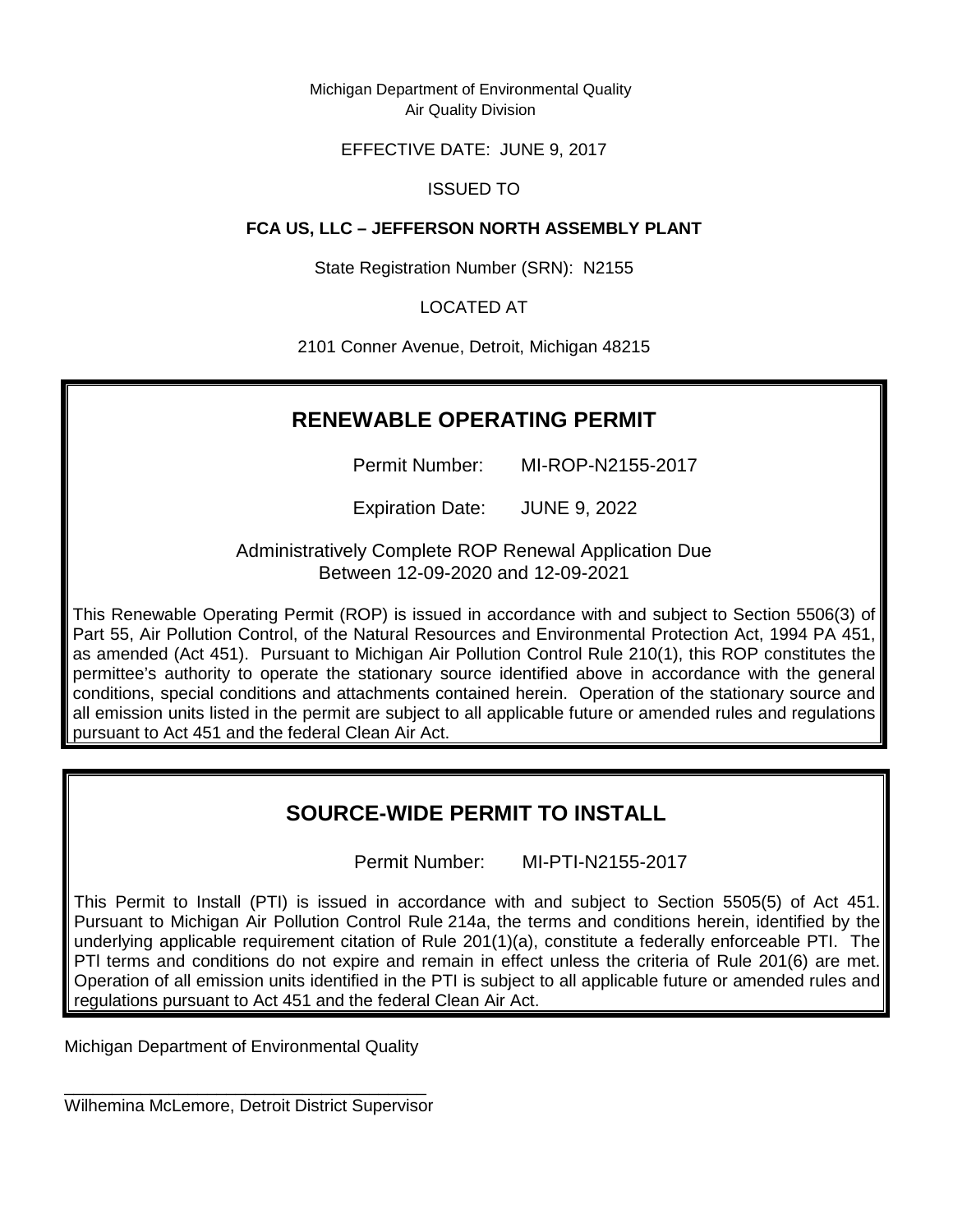# **TABLE OF CONTENTS**

| EU-ECOAT.      |  |
|----------------|--|
|                |  |
|                |  |
|                |  |
|                |  |
|                |  |
|                |  |
|                |  |
| <b>EU-WIPE</b> |  |
|                |  |
|                |  |
|                |  |
|                |  |
|                |  |
|                |  |
|                |  |
|                |  |
|                |  |
|                |  |
|                |  |
|                |  |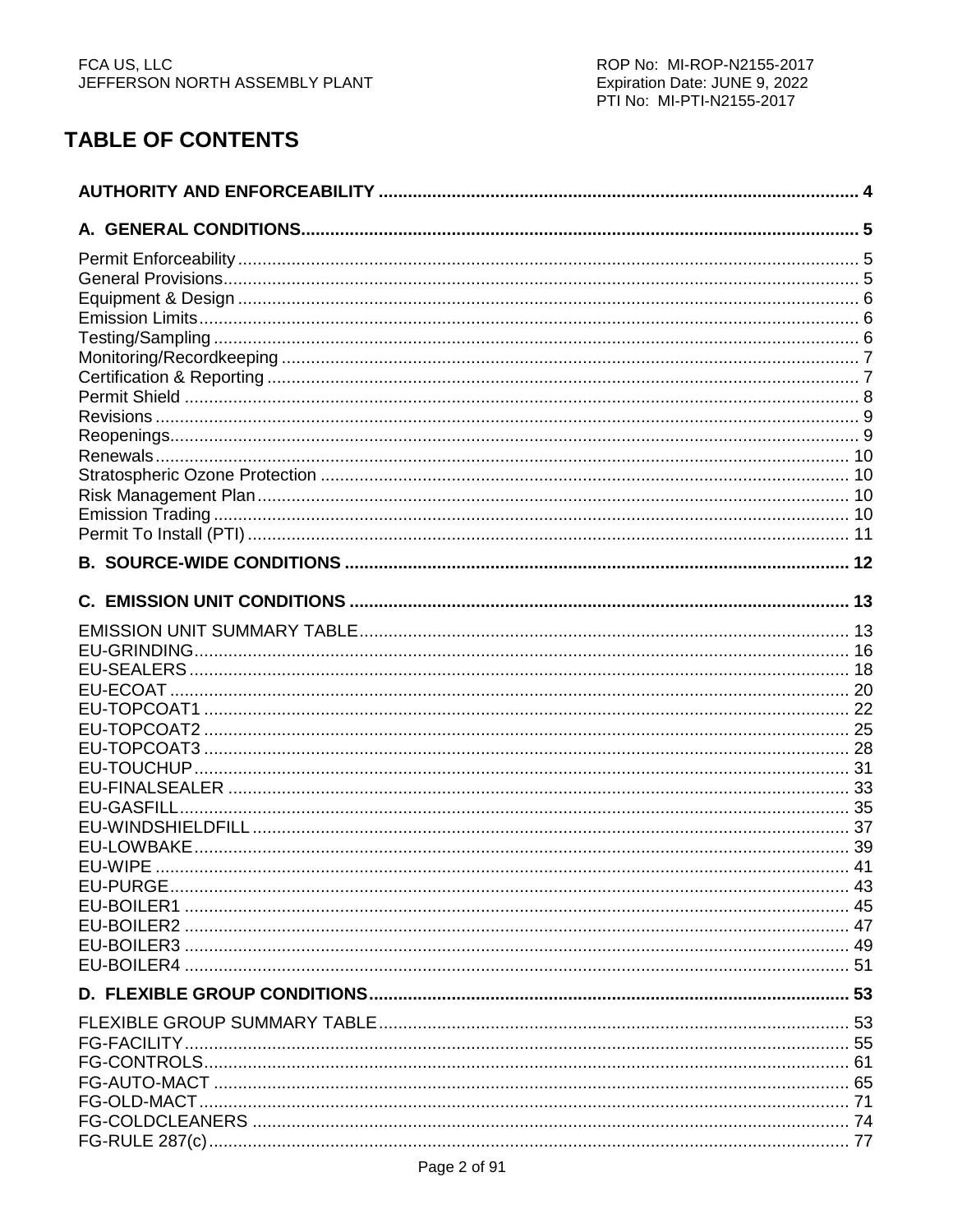# FCA US, LLC<br>JEFFERSON NORTH ASSEMBLY PLANT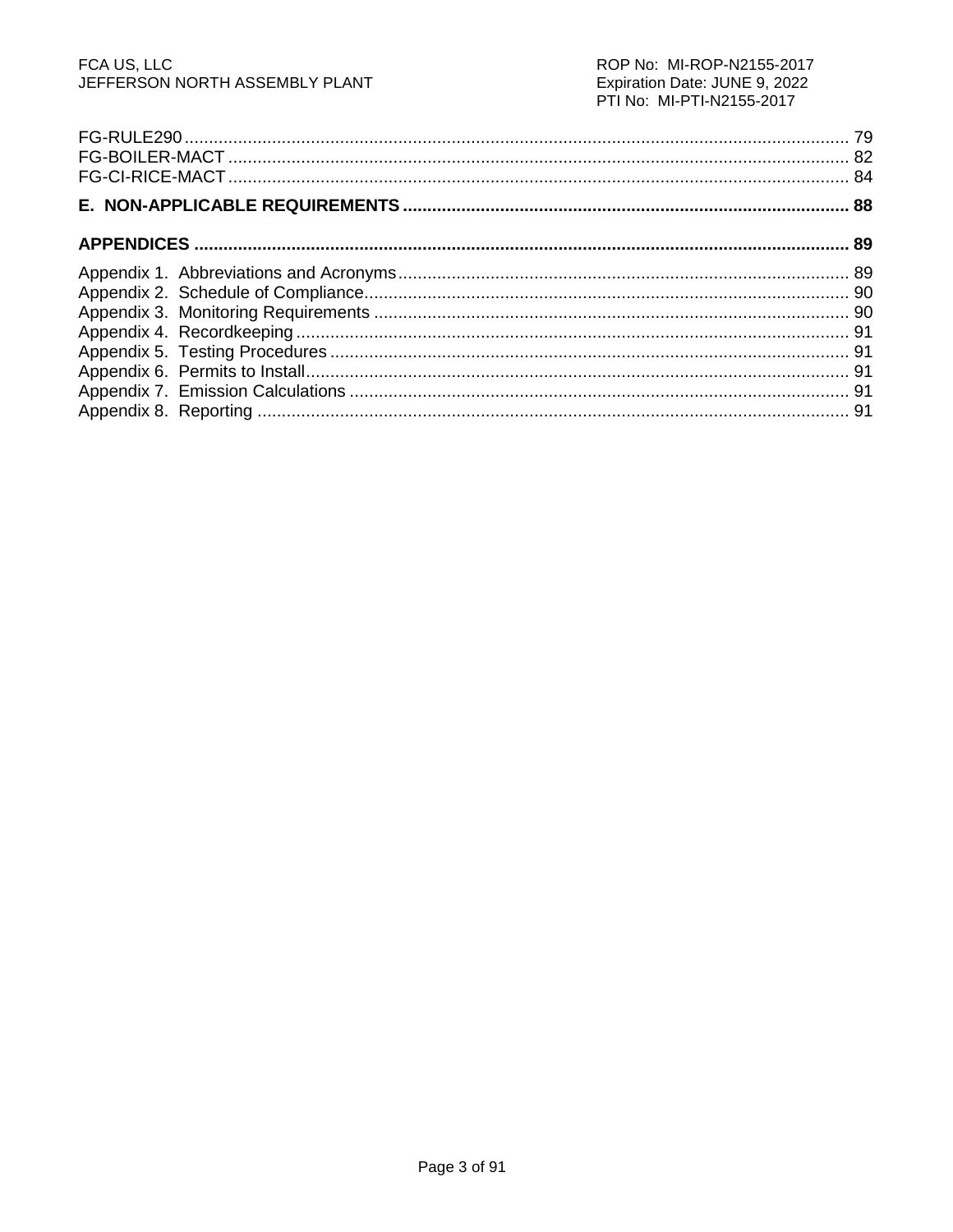# **AUTHORITY AND ENFORCEABILITY**

For the purpose of this permit, the **permittee** is defined as any person who owns or operates an emission unit at a stationary source for which this permit has been issued. The **department** is defined in Rule 104(d) as the Director of the Michigan Department of Environmental Quality (MDEQ) or his or her designee.

The permittee shall comply with all specific details in the permit terms and conditions and the cited underlying applicable requirements. All terms and conditions in this ROP are both federally enforceable and state enforceable unless otherwise footnoted. Certain terms and conditions are applicable to most stationary sources for which an ROP has been issued. These general conditions are included in Part A of this ROP. Other terms and conditions may apply to a specific emission unit, several emission units which are represented as a flexible group, or the entire stationary source which is represented as a Source-Wide group. Special conditions are identified in Parts B, C, D and/or the appendices.

In accordance with Rule 213(2)(a), all underlying applicable requirements are identified for each ROP term or condition. All terms and conditions that are included in a PTI are streamlined, subsumed and/or are state-only enforceable will be noted as such.

In accordance with Section 5507 of Act 451, the permittee has included in the ROP application a compliance certification, a schedule of compliance, and a compliance plan. For applicable requirements with which the source is in compliance, the source will continue to comply with these requirements. For applicable requirements with which the source is not in compliance, the source will comply with the detailed schedule of compliance requirements that are incorporated as an appendix in this ROP. Furthermore, for any applicable requirements effective after the date of issuance of this ROP, the stationary source will meet the requirements on a timely basis, unless the underlying applicable requirement requires a more detailed schedule of compliance.

Issuance of this permit does not obviate the necessity of obtaining such permits or approvals from other units of government as required by law.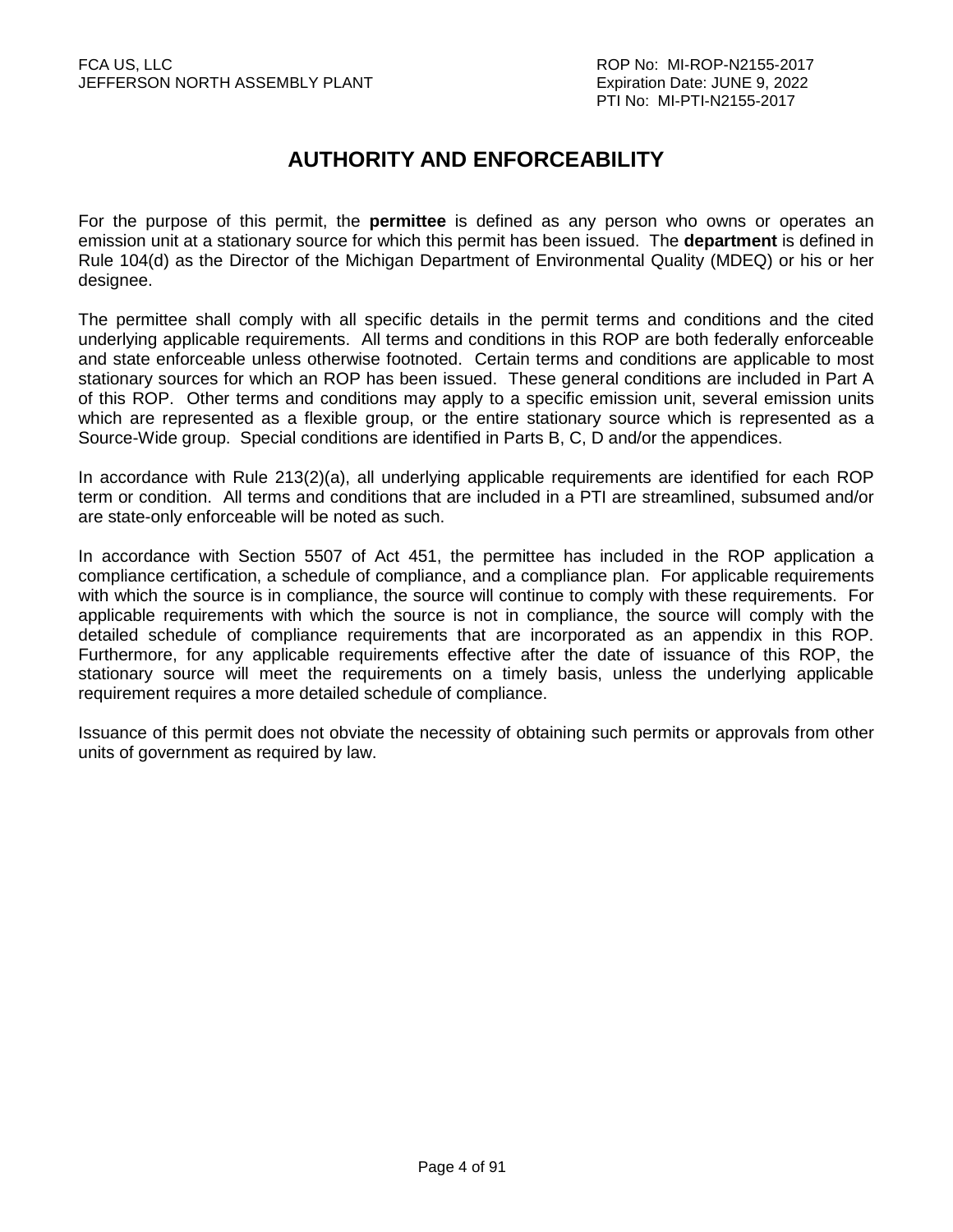# **A. GENERAL CONDITIONS**

### **Permit Enforceability**

- All conditions in this permit are both federally enforceable and state enforceable unless otherwise noted. **(R 336.1213(5))**
- Those conditions that are hereby incorporated in a state-only enforceable Source-Wide PTI pursuant to Rule 201(2)(d) are designated by footnote one. **(R 336.1213(5)(a), R 336.1214a(5))**
- Those conditions that are hereby incorporated in a federally enforceable Source-Wide PTI pursuant to Rule 201(2)(c) are designated by footnote two. **(R 336.1213(5)(b), R 336.1214a(3))**

#### **General Provisions**

- 1. The permittee shall comply with all conditions of this ROP. Any ROP noncompliance constitutes a violation of Act 451, and is grounds for enforcement action, for ROP revocation or revision, or for denial of the renewal of the ROP. All terms and conditions of this ROP that are designated as federally enforceable are enforceable by the Administrator of the United States Environmental Protection Agency (USEPA) and by citizens under the provisions of the federal Clean Air Act (CAA). Any terms and conditions based on applicable requirements which are designated as "state-only" are not enforceable by the USEPA or citizens pursuant to the CAA. **(R 336.1213(1)(a))**
- 2. It shall not be a defense for the permittee in an enforcement action that it would have been necessary to halt or reduce the permitted activity in order to maintain compliance with the conditions of this ROP. **(R 336.1213(1)(b))**
- 3. This ROP may be modified, revised, or revoked for cause. The filing of a request by the permittee for a permit modification, revision, or termination, or a notification of planned changes or anticipated noncompliance does not stay any ROP term or condition. This does not supersede or affect the ability of the permittee to make changes, at the permittee's own risk, pursuant to Rule 215 and Rule 216. **(R 336.1213(1)(c))**
- 4. The permittee shall allow the department, or an authorized representative of the department, upon presentation of credentials and other documents as may be required by law and upon stating the authority for and purpose of the investigation, to perform any of the following activities **(R 336.1213(1)(d))**:
	- a. Enter, at reasonable times, a stationary source or other premises where emissions-related activity is conducted or where records must be kept under the conditions of the ROP.
	- b. Have access to and copy, at reasonable times, any records that must be kept under the conditions of the ROP.
	- c. Inspect, at reasonable times, any of the following:
		- i. Any stationary source.
		- ii. Any emission unit.
		- iii. Any equipment, including monitoring and air pollution control equipment.
		- iv. Any work practices or operations regulated or required under the ROP.
	- d. As authorized by Section 5526 of Act 451, sample or monitor at reasonable times substances or parameters for the purpose of assuring compliance with the ROP or applicable requirements.
- 5. The permittee shall furnish to the department, within a reasonable time, any information the department may request, in writing, to determine whether cause exists for modifying, revising, or revoking the ROP or to determine compliance with this ROP. Upon request, the permittee shall also furnish to the department copies of any records that are required to be kept as a term or condition of this ROP. For information which is claimed by the permittee to be confidential, consistent with the requirements of the 1976 PA 442, MCL §15.231 et seq.,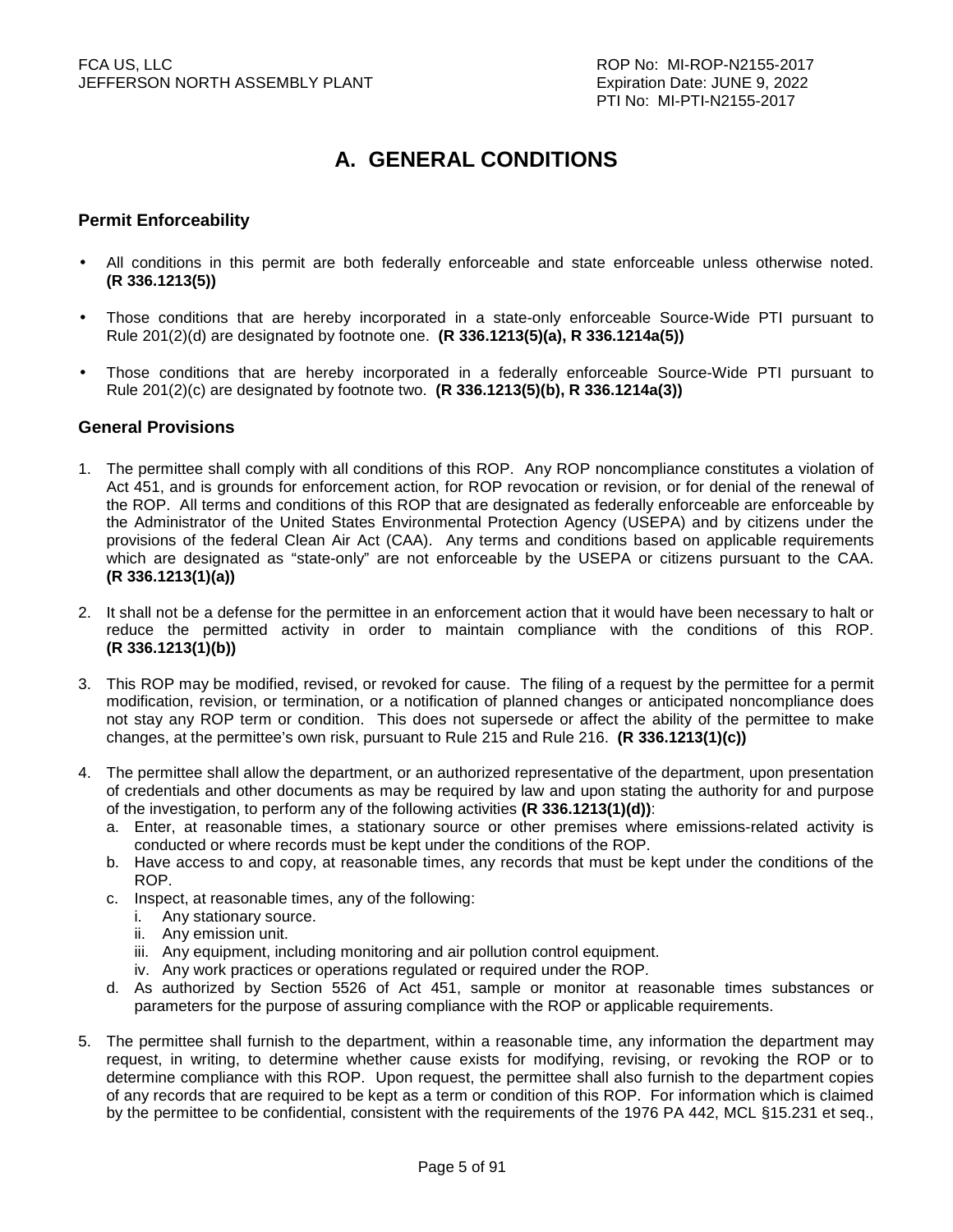and known as the Freedom of Information Act, the person may also be required to furnish the records directly to the USEPA together with a claim of confidentiality. **(R 336.1213(1)(e))**

- 6. A challenge by any person, the Administrator of the USEPA, or the department to a particular condition or a part of this ROP shall not set aside, delay, stay, or in any way affect the applicability or enforceability of any other condition or part of this ROP. **(R 336.1213(1)(f))**
- 7. The permittee shall pay fees consistent with the fee schedule and requirements pursuant to Section 5522 of Act 451. **(R 336.1213(1)(g))**
- 8. This ROP does not convey any property rights or any exclusive privilege. **(R 336.1213(1)(h))**

# **Equipment & Design**

- 9. Any collected air contaminants shall be removed as necessary to maintain the equipment at the required operating efficiency. The collection and disposal of air contaminants shall be performed in a manner so as to minimize the introduction of contaminants to the outer air. Transport of collected air contaminants in Priority I and II areas requires the use of material handling methods specified in Rule 370(2).<sup>2</sup> **(R 336.1370)**
- 10. Any air cleaning device shall be installed, maintained, and operated in a satisfactory manner and in accordance with the Michigan Air Pollution Control rules and existing law. **(R 336.1910)**

# **Emission Limits**

- 11. Unless otherwise specified in this ROP, the permittee shall comply with Rule 301, which states, in part, "Except as provided in subrules 2, 3, and 4 of this rule, a person shall not cause or permit to be discharged into the outer air from a process or process equipment a visible emission of a density greater than the most stringent of the following:" <sup>2</sup> **(R 336.1301(1))**
	- a. A 6-minute average of 20% opacity, except for one 6-minute average per hour of not more than 27% opacity.
	- b. A limit specified by an applicable federal new source performance standard.

The grading of visible emissions shall be determined in accordance with Rule 303.

- 12. The permittee shall not cause or permit the emission of an air contaminant or water vapor in quantities that cause, alone or in reaction with other air contaminants, either of the following:
	- a. Injurious effects to human health or safety, animal life, plant life of significant economic value, or property.<sup>1</sup> **(R 336.1901(a))**
	- b. Unreasonable interference with the comfortable enjoyment of life and property.<sup>1</sup> **(R 336.1901(b))**

# **Testing/Sampling**

- 13. The department may require the owner or operator of any source of an air contaminant to conduct acceptable performance tests, at the owner's or operator's expense, in accordance with Rule 1001 and Rule 1003, under any of the conditions listed in Rule 1001(1).<sup>2</sup> **(R 336.2001)**
- 14. Any required performance testing shall be conducted in accordance with Rule 1001(2), Rule 1001(3) and Rule 1003. **(R 336.2001(2), R 336.2001(3), R 336.2003(1))**
- 15. Any required test results shall be submitted to the Air Quality Division (AQD) in the format prescribed by the applicable reference test method within 60 days following the last date of the test. **(R 336.2001(5))**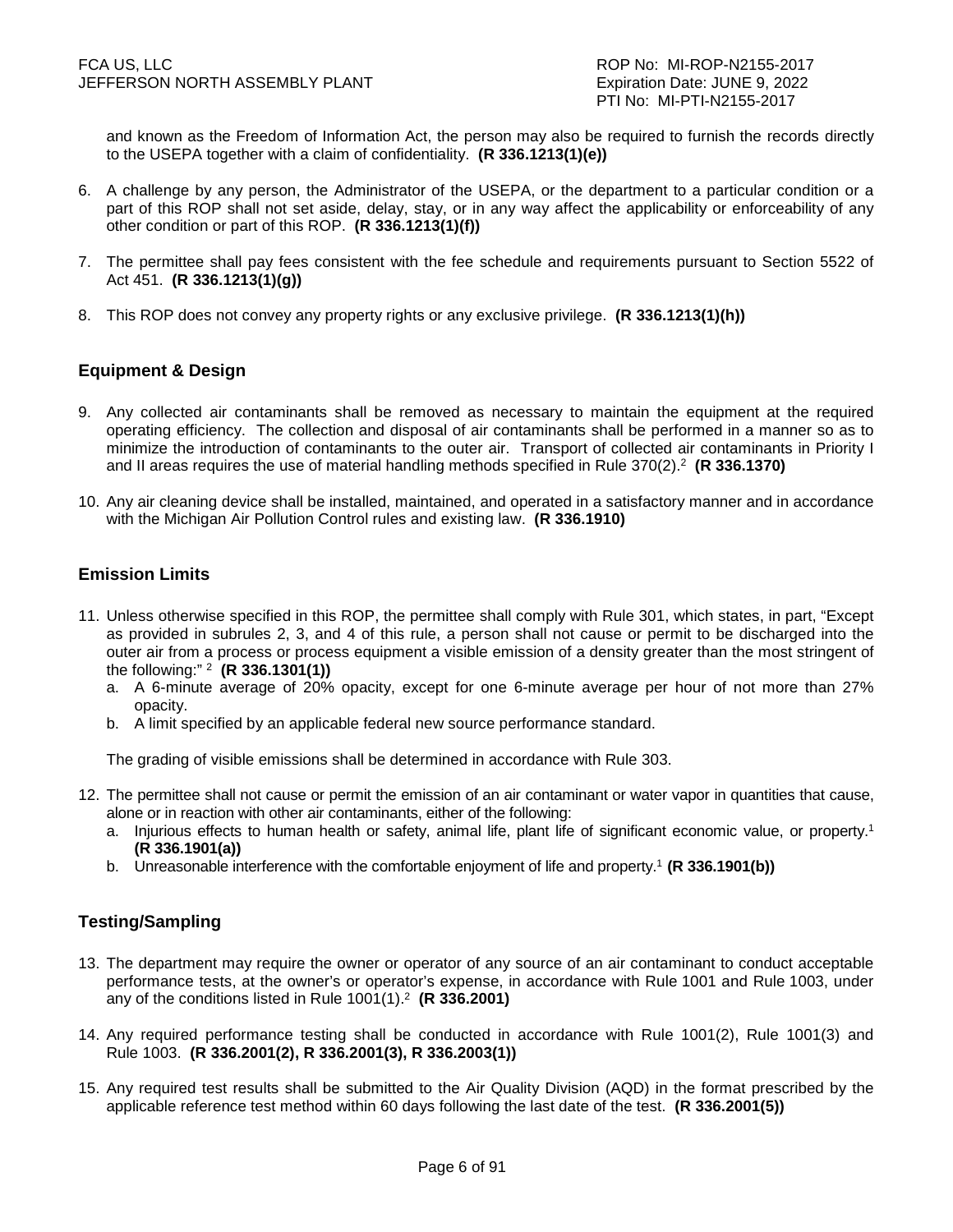# **Monitoring/Recordkeeping**

- 16. Records of any periodic emission or parametric monitoring required in this ROP shall include the following information specified in Rule 213(3)(b)(i), where appropriate. **(R 336.1213(3)(b))**
	- a. The date, location, time, and method of sampling or measurements.
	- b. The dates the analyses of the samples were performed.
	- c. The company or entity that performed the analyses of the samples.
	- d. The analytical techniques or methods used.
	- e. The results of the analyses.
	- f. The related process operating conditions or parameters that existed at the time of sampling or measurement.
- 17. All required monitoring data, support information and all reports, including reports of all instances of deviation from permit requirements, shall be kept and furnished to the department upon request for a period of not less than 5 years from the date of the monitoring sample, measurement, report or application. Support information includes all calibration and maintenance records and all original strip-chart recordings, or other original data records, for continuous monitoring instrumentation and copies of all reports required by the ROP. **(R 336.1213(1)(e), R 336.1213(3)(b)(ii))**

# **Certification & Reporting**

- 18. Except for the alternate certification schedule provided in Rule 213(3)(c)(iii)(B), any document required to be submitted to the department as a term or condition of this ROP shall contain an original certification by a Responsible Official which states that, based on information and belief formed after reasonable inquiry, the statements and information in the document are true, accurate, and complete. **(R 336.1213(3)(c))**
- 19. A Responsible Official shall certify to the appropriate AQD District Office and to the USEPA that the stationary source is and has been in compliance with all terms and conditions contained in the ROP except for deviations that have been or are being reported to the appropriate AQD District Office pursuant to Rule 213(3)(c). This certification shall include all the information specified in Rule 213(4)(c)(i) through (v) and shall state that, based on information and belief formed after reasonable inquiry, the statements and information in the certification are true, accurate, and complete. The USEPA address is: USEPA, Air Compliance Data - Michigan, Air and Radiation Division, 77 West Jackson Boulevard, Chicago, Illinois 60604. **(R 336.1213(4)(c))**
- 20. The certification of compliance shall be submitted annually for the term of this ROP as detailed in the special conditions, or more frequently if specified in an applicable requirement or in this ROP. **(R 336.1213(4)(c))**
- 21. The permittee shall promptly report any deviations from ROP requirements and certify the reports. The prompt reporting of deviations from ROP requirements is defined in Rule 213(3)(c)(ii) as follows, unless otherwise described in this ROP. **(R 336.1213(3)(c))**
	- a. For deviations that exceed the emissions allowed under the ROP, prompt reporting means reporting consistent with the requirements of Rule 912 as detailed in Condition 25. All reports submitted pursuant to this paragraph shall be promptly certified as specified in Rule 213(3)(c)(iii).
	- b. For deviations which exceed the emissions allowed under the ROP and which are not reported pursuant to Rule 912 due to the duration of the deviation, prompt reporting means the reporting of all deviations in the semiannual reports required by Rule 213(3)(c)(i). The report shall describe reasons for each deviation and the actions taken to minimize or correct each deviation.
	- c. For deviations that do not exceed the emissions allowed under the ROP, prompt reporting means the reporting of all deviations in the semiannual reports required by Rule 213(3)(c)(i). The report shall describe the reasons for each deviation and the actions taken to minimize or correct each deviation.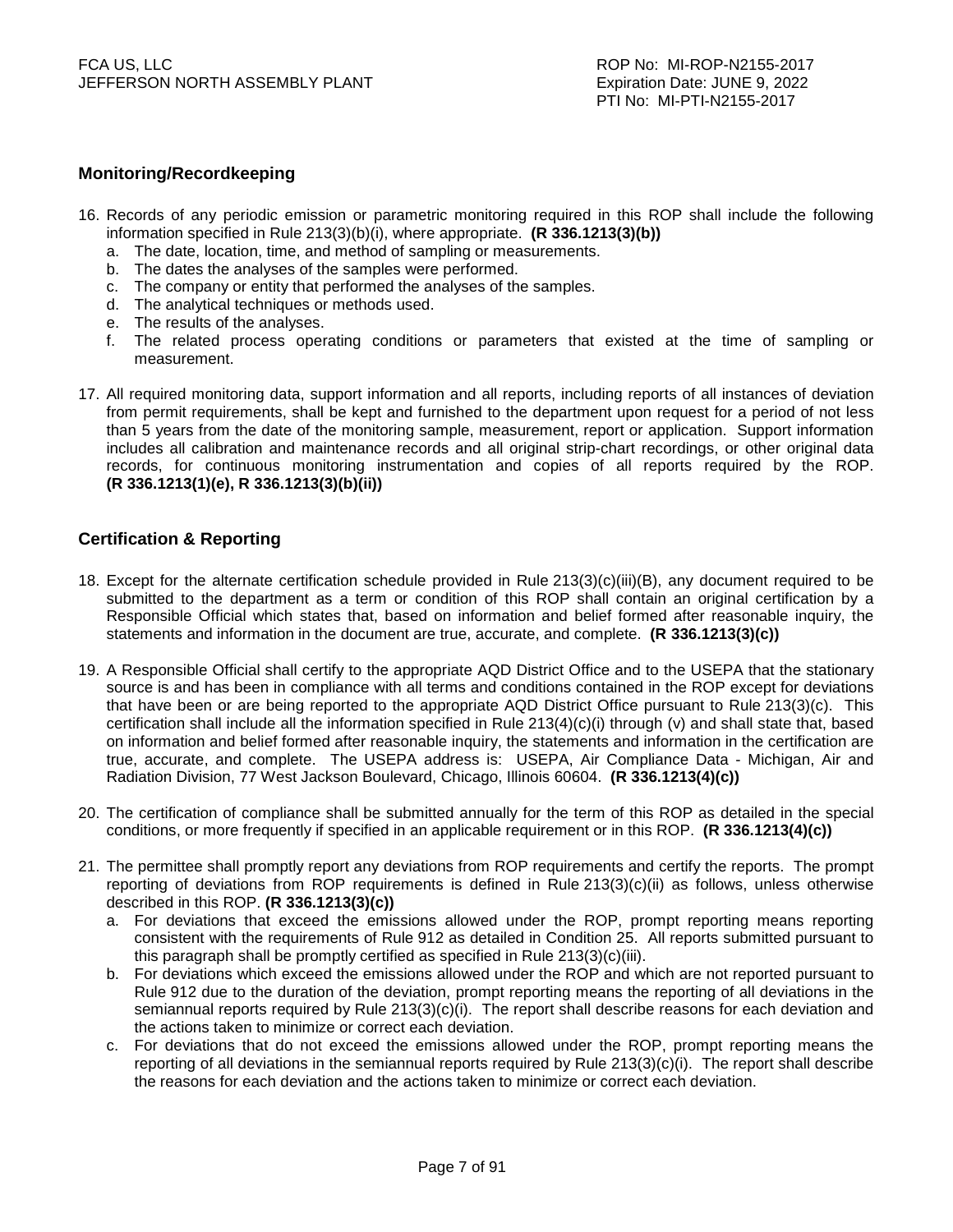- 22. For reports required pursuant to Rule 213(3)(c)(ii), prompt certification of the reports is described in Rule 213(3)(c)(iii) as either of the following **(R 336.1213(3)(c))**:
	- a. Submitting a certification by a Responsible Official with each report which states that, based on information and belief formed after reasonable inquiry, the statements and information in the report are true, accurate, and complete.
	- b. Submitting, within 30 days following the end of a calendar month during which one or more prompt reports of deviations from the emissions allowed under the ROP were submitted to the department pursuant to Rule 213(3)(c)(ii), a certification by a Responsible Official which states that, "based on information and belief formed after reasonable inquiry, the statements and information contained in each of the reports submitted during the previous month were true, accurate, and complete". The certification shall include a listing of the reports that are being certified. Any report submitted pursuant to Rule 213(3)(c)(ii) that will be certified on a monthly basis pursuant to this paragraph shall include a statement that certification of the report will be provided within 30 days following the end of the calendar month.
- 23. Semiannually for the term of the ROP as detailed in the special conditions, or more frequently if specified, the permittee shall submit certified reports of any required monitoring to the appropriate AQD District Office. All instances of deviations from ROP requirements during the reporting period shall be clearly identified in the reports. **(R 336.1213(3)(c)(i))**
- 24. On an annual basis, the permittee shall report the actual emissions, or the information necessary to determine the actual emissions, of each regulated air pollutant as defined in Rule 212(6) for each emission unit utilizing the emissions inventory forms provided by the department. **(R 336.1212(6))**
- 25. The permittee shall provide notice of an abnormal condition, start-up, shutdown, or malfunction that results in emissions of a hazardous or toxic air pollutant which continue for more than one hour in excess of any applicable standard or limitation, or emissions of any air contaminant continuing for more than two hours in excess of an applicable standard or limitation, as required in Rule 912, to the appropriate AQD District Office. The notice shall be provided not later than two business days after the start-up, shutdown, or discovery of the abnormal conditions or malfunction. Notice shall be by any reasonable means, including electronic, telephonic, or oral communication. Written reports, if required under Rule 912, must be submitted to the appropriate AQD District Supervisor within 10 days after the start-up or shutdown occurred, within 10 days after the abnormal conditions or malfunction has been corrected, or within 30 days of discovery of the abnormal conditions or malfunction, whichever is first. The written reports shall include all of the information required in Rule 912(5) and shall be certified by a Responsible Official in a manner consistent with the CAA.<sup>2</sup> **(R 336.1912)**

# **Permit Shield**

- 26. Compliance with the conditions of the ROP shall be considered compliance with any applicable requirements as of the date of ROP issuance, if either of the following provisions is satisfied. **(R 336.1213(6)(a)(i), R 336.1213(6)(a)(ii))**
	- a. The applicable requirements are included and are specifically identified in the ROP.
	- b. The permit includes a determination or concise summary of the determination by the department that other specifically identified requirements are not applicable to the stationary source.

Any requirements identified in Part E of this ROP have been identified as non-applicable to this ROP and are included in the permit shield.

- 27. Nothing in this ROP shall alter or affect any of the following:
	- a. The provisions of Section 303 of the CAA, emergency orders, including the authority of the USEPA under Section 303 of the CAA. **(R 336.1213(6)(b)(i))**
	- b. The liability of the owner or operator of this source for any violation of applicable requirements prior to or at the time of this ROP issuance. **(R 336.1213(6)(b)(ii))**
	- c. The applicable requirements of the acid rain program, consistent with Section 408(a) of the CAA. **(R 336.1213(6)(b)(iii))**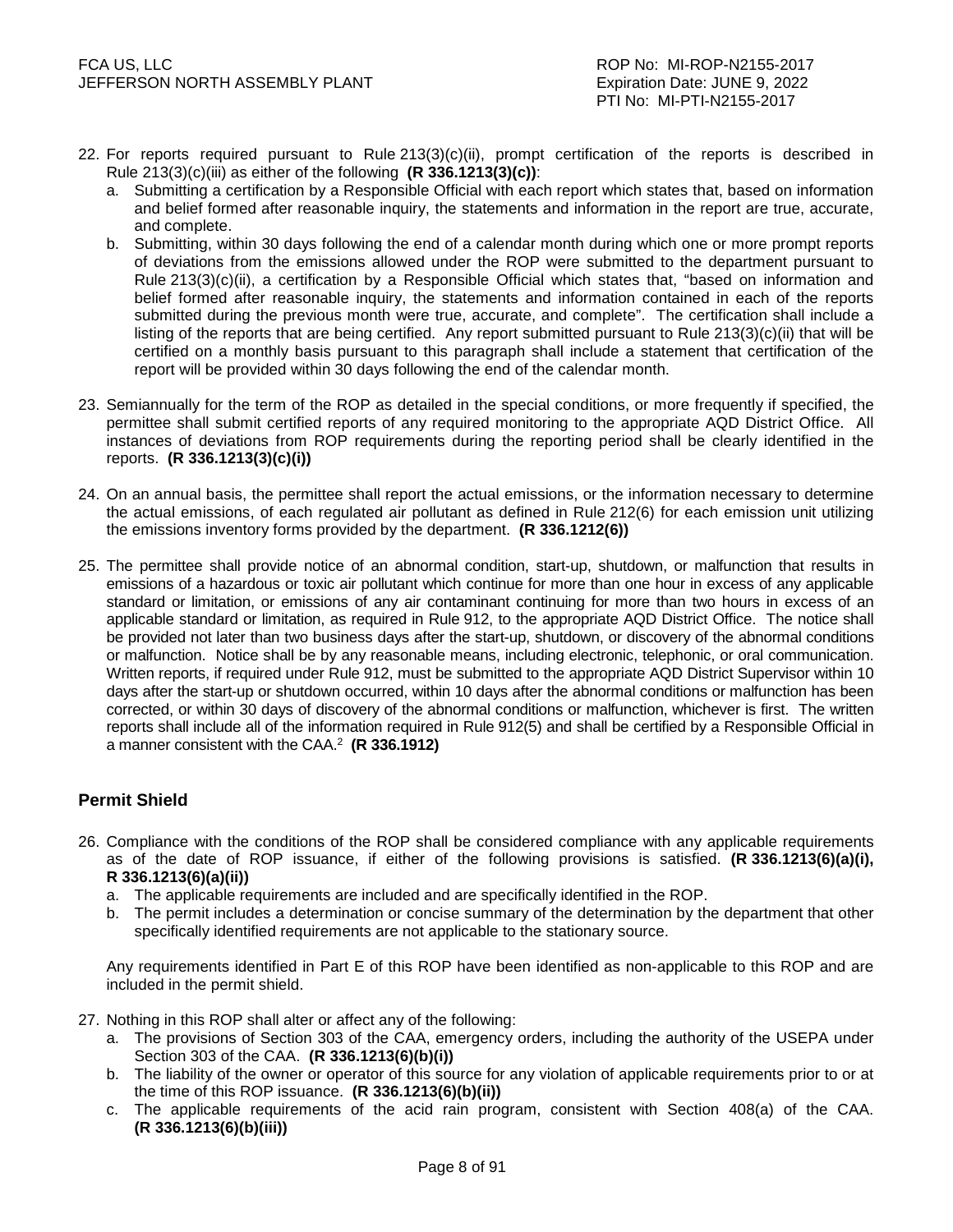- d. The ability of the USEPA to obtain information from a source pursuant to Section 114 of the CAA. **(R 336.1213(6)(b)(iv))**
- 28. The permit shield shall not apply to provisions incorporated into this ROP through procedures for any of the following:
	- a. Operational flexibility changes made pursuant to Rule 215. **(R 336.1215(5))**
	- b. Administrative Amendments made pursuant to Rule 216(1)(a)(i)-(iv). **(R 336.1216(1)(b)(iii))**
	- c. Administrative Amendments made pursuant to Rule  $216(1)(a)(v)$  until the amendment has been approved by the department. **(R 336.1216(1)(c)(iii))**
	- d. Minor Permit Modifications made pursuant to Rule 216(2). **(R 336.1216(2)(f))**
	- e. State-Only Modifications made pursuant to Rule 216(4) until the changes have been approved by the department. **(R 336.1216(4)(e))**
- 29. Expiration of this ROP results in the loss of the permit shield. If a timely and administratively complete application for renewal is submitted not more than 18 months, but not less than 6 months, before the expiration date of the ROP, but the department fails to take final action before the end of the ROP term, the existing ROP does not expire until the renewal is issued or denied, and the permit shield shall extend beyond the original ROP term until the department takes final action. **(R 336.1217(1)(c), R 336.1217(1)(a))**

#### **Revisions**

- 30. For changes to any process or process equipment covered by this ROP that do not require a revision of the ROP pursuant to Rule 216, the permittee must comply with Rule 215. **(R 336.1215, R 336.1216)**
- 31. A change in ownership or operational control of a stationary source covered by this ROP shall be made pursuant to Rule 216(1). **(R 336.1219(2))**
- 32. For revisions to this ROP, an administratively complete application shall be considered timely if it is received by the department in accordance with the time frames specified in Rule 216. **(R 336.1210(10))**
- 33. Pursuant to Rule 216(1)(b)(iii), Rule 216(2)(d) and Rule 216(4)(d), after a change has been made, and until the department takes final action, the permittee shall comply with both the applicable requirements governing the change and the ROP terms and conditions proposed in the application for the modification. During this time period, the permittee may choose to not comply with the existing ROP terms and conditions that the application seeks to change. However, if the permittee fails to comply with the ROP terms and conditions proposed in the application during this time period, the terms and conditions in the ROP are enforceable. **(R 336.1216(1)(c)(iii), R 336.1216(2)(d), R 336.1216(4)(d))**

#### **Reopenings**

- 34. A ROP shall be reopened by the department prior to the expiration date and revised by the department under any of the following circumstances:
	- a. If additional requirements become applicable to this stationary source with three or more years remaining in the term of the ROP, but not if the effective date of the new applicable requirement is later than the ROP expiration date. **(R 336.1217(2)(a)(i))**
	- b. If additional requirements pursuant to Title IV of the CAA become applicable to this stationary source. **(R 336.1217(2)(a)(ii))**
	- c. If the department determines that the ROP contains a material mistake, information required by any applicable requirement was omitted, or inaccurate statements were made in establishing emission limits or the terms or conditions of the ROP. **(R 336.1217(2)(a)(iii))**
	- d. If the department determines that the ROP must be revised to ensure compliance with the applicable requirements. **(R 336.1217(2)(a)(iv))**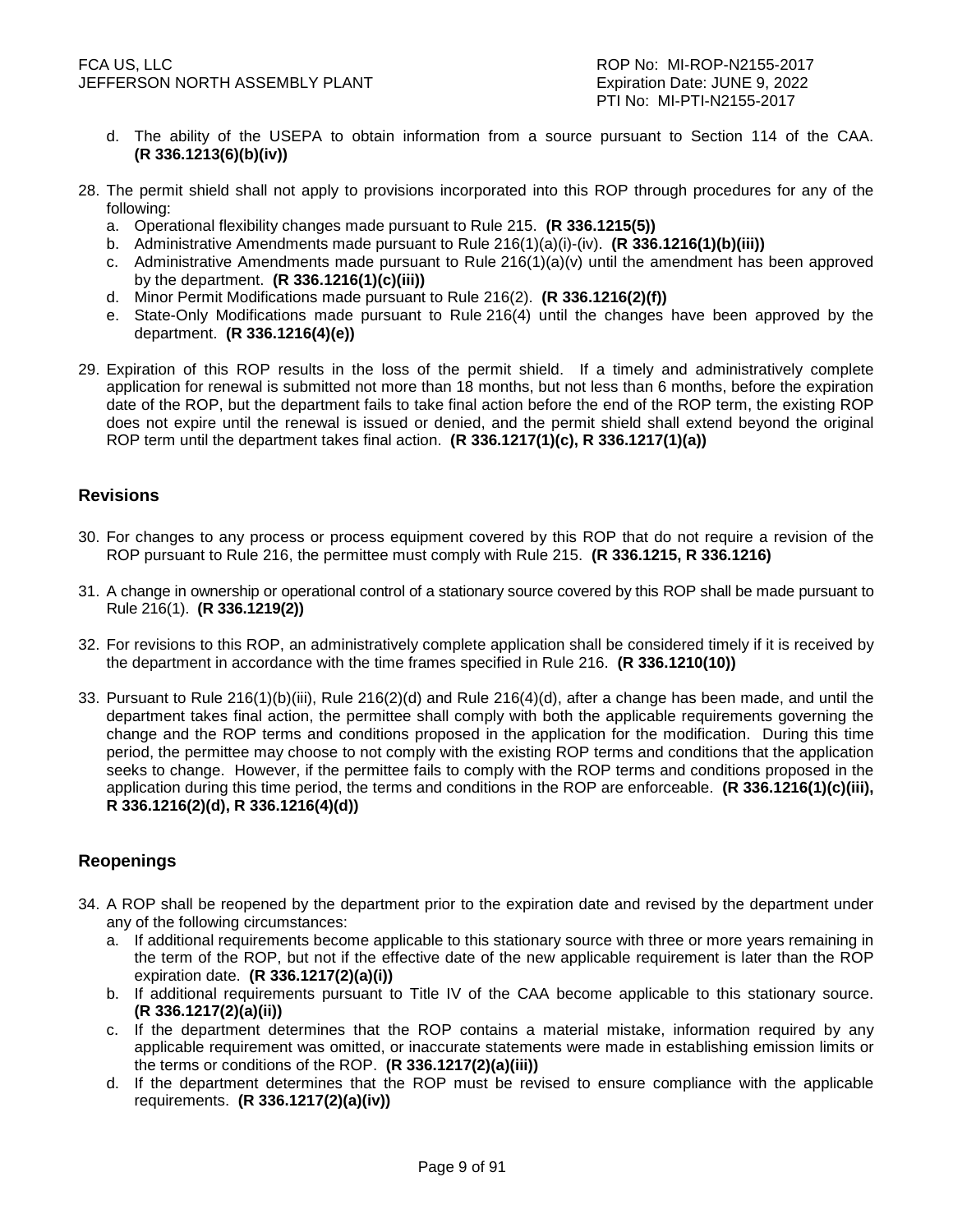# **Renewals**

35. For renewal of this ROP, an administratively complete application shall be considered timely if it is received by the department not more than 18 months, but not less than 6 months, before the expiration date of the ROP. **(R 336.1210(8))**

#### **Stratospheric Ozone Protection**

- 36. If the permittee is subject to Title 40 of the Code of Federal Regulations (CFR), Part 82 and services, maintains, or repairs appliances except for motor vehicle air conditioners (MVAC), or disposes of appliances containing refrigerant, including MVAC and small appliances, or if the permittee is a refrigerant reclaimer, appliance owner or a manufacturer of appliances or recycling and recovery equipment, the permittee shall comply with all applicable standards for recycling and emissions reduction pursuant to 40 CFR Part 82, Subpart F.
- 37. If the permittee is subject to 40 CFR Part 82, and performs a service on motor (fleet) vehicles when this service involves refrigerant in the MVAC, the permittee is subject to all the applicable requirements as specified in 40 CFR Part 82, Subpart B, Servicing of Motor Vehicle Air Conditioners. The term "motor vehicle" as used in Subpart B does not include a vehicle in which final assembly of the vehicle has not been completed by the original equipment manufacturer. The term MVAC as used in Subpart B does not include the air-tight sealed refrigeration system used for refrigerated cargo or an air conditioning system on passenger buses using Hydrochlorofluorocarbon-22 refrigerant.

#### **Risk Management Plan**

- 38. If subject to Section 112(r) of the CAA and 40 CFR Part 68, the permittee shall register and submit to the USEPA the required data related to the risk management plan for reducing the probability of accidental releases of any regulated substances listed pursuant to Section 112(r)(3) of the CAA as amended in 40 CFR 68.130. The list of substances, threshold quantities, and accident prevention regulations promulgated under 40 CFR Part 68, do not limit in any way the general duty provisions under Section  $112(r)(1)$ .
- 39. If subject to Section 112(r) of the CAA and 40 CFR Part 68, the permittee shall comply with the requirements of 40 CFR Part 68, no later than the latest of the following dates as provided in 40 CFR 68.10(a):
	- a. June 21, 1999,
	- b. Three years after the date on which a regulated substance is first listed under 40 CFR 68.130, or
	- c. The date on which a regulated substance is first present above a threshold quantity in a process.
- 40. If subject to Section 112(r) of the CAA and 40 CFR Part 68, the permittee shall submit any additional relevant information requested by any regulatory agency necessary to ensure compliance with the requirements of 40 CFR Part 68.
- 41. If subject to Section 112(r) of the CAA and 40 CFR Part 68, the permittee shall annually certify compliance with all applicable requirements of Section 112(r) as detailed in Rule 213(4)(c)). **(40 CFR Part 68)**

### **Emission Trading**

42. Emission averaging and emission reduction credit trading are allowed pursuant to any applicable interstate or regional emission trading program that has been approved by the Administrator of the USEPA as a part of Michigan's State Implementation Plan. Such activities must comply with Rule 215 and Rule 216. **(R 336.1213(12))**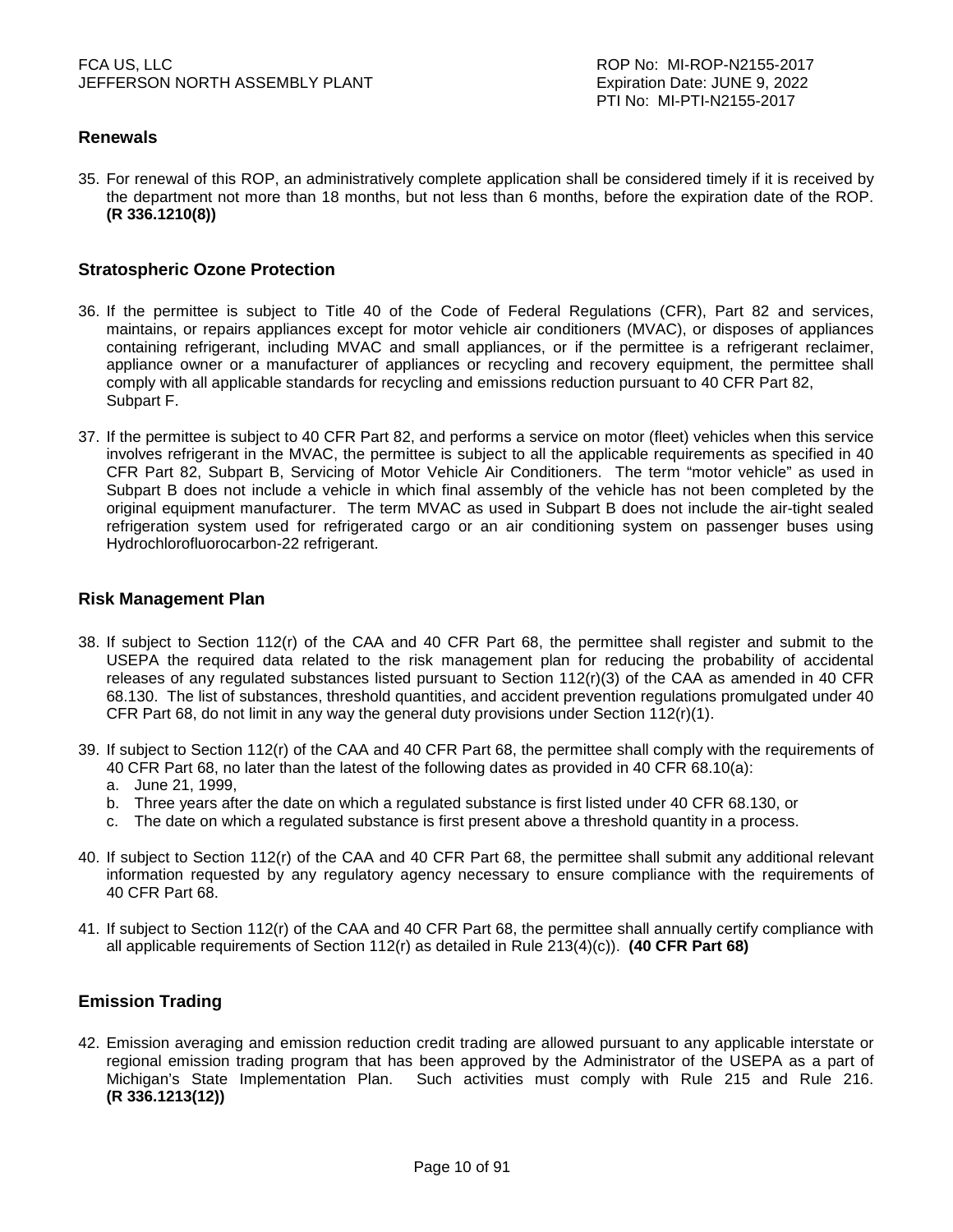# **Permit To Install (PTI)**

- 43. The process or process equipment included in this permit shall not be reconstructed, relocated, or modified unless a PTI authorizing such action is issued by the department, except to the extent such action is exempt from the PTI requirements by any applicable rule.<sup>2</sup> (R 336.1201(1))
- 44. The department may, after notice and opportunity for a hearing, revoke PTI terms or conditions if evidence indicates the process or process equipment is not performing in accordance with the terms and conditions of the PTI or is violating the department's rules or the CAA.<sup>2</sup>**(R 336.1201(8), Section 5510 of Act 451)**
- 45. The terms and conditions of a PTI shall apply to any person or legal entity that now or hereafter owns or operates the process or process equipment at the location authorized by the PTI. If a new owner or operator submits a written request to the department pursuant to Rule 219 and the department approves the request, this PTI will be amended to reflect the change of ownership or operational control. The request must include all of the information required by Subrules (1)(a), (b) and (c) of Rule 219. The written request shall be sent to the appropriate AQD District Supervisor, MDEQ.<sup>2</sup> **(R 336.1219)**
- 46. If the installation, reconstruction, relocation, or modification of the equipment for which PTI terms and conditions have been approved has not commenced within 18 months of the original PTI issuance date, or has been interrupted for 18 months, the applicable terms and conditions from that PTI, as incorporated into the ROP, shall become void unless otherwise authorized by the department. Furthermore, the person to whom that PTI was issued, or the designated authorized agent, shall notify the department via the Supervisor, Permit Section, MDEQ, AQD, P. O. Box 30260, Lansing, Michigan 48909, if it is decided not to pursue the installation, reconstruction, relocation, or modification of the equipment allowed by the terms and conditions from that PTI.<sup>2</sup> **(R 336.1201(4))**

#### **Footnotes:**

<sup>1</sup>This condition is state-only enforceable and was established pursuant to Rule 201(1)(b).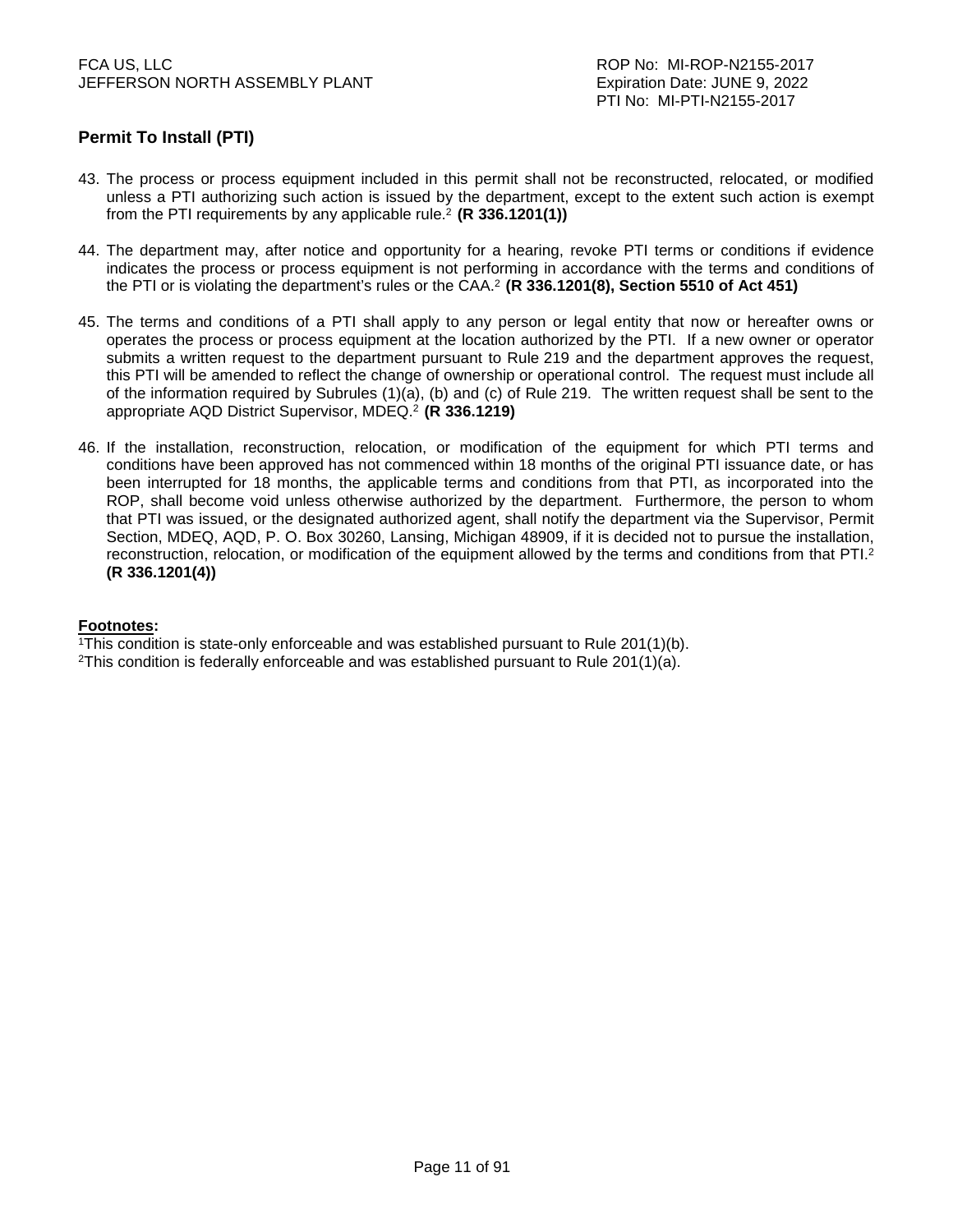# **B. SOURCE-WIDE CONDITIONS**

Part B outlines the Source-Wide Terms and Conditions that apply to this stationary source. The permittee is subject to these special conditions for the stationary source in addition to the general conditions in Part A and any other terms and conditions contained in this ROP.

The permittee shall comply with all specific details in the special conditions and the underlying applicable requirements cited. If a specific condition type does not apply to this source, NA (not applicable) has been used in the table. If there are no Source-Wide Conditions, this section will be left blank.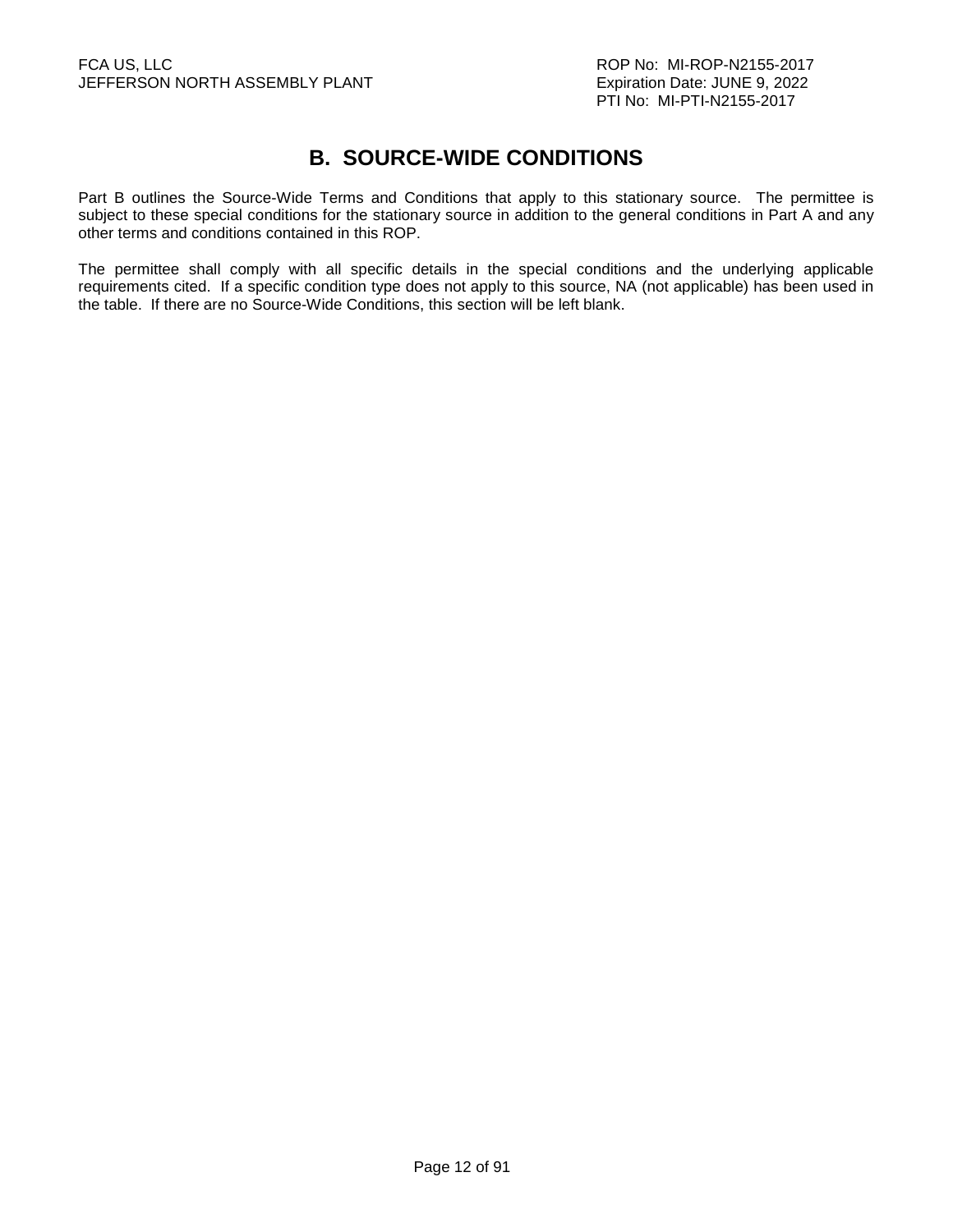# **C. EMISSION UNIT CONDITIONS**

Part C outlines terms and conditions that are specific to individual emission units listed in the Emission Unit Summary Table. The permittee is subject to the special conditions for each emission unit in addition to the General Conditions in Part A and any other terms and conditions contained in this ROP.

The permittee shall comply with all specific details in the special conditions and the underlying applicable requirements cited. If a specific condition type does not apply, NA (not applicable) has been used in the table. If there are no conditions specific to individual emission units, this section will be left blank.

# **EMISSION UNIT SUMMARY TABLE**

The descriptions provided below are for informational purposes and do not constitute enforceable conditions.

| <b>Emission Unit ID</b> | <b>Emission Unit Description</b><br>(Including Process Equipment & Control<br>Device(s))                                                                               | <b>Installation</b><br>Date/<br><b>Modification Date</b> | <b>Flexible Group ID</b>                                        |
|-------------------------|------------------------------------------------------------------------------------------------------------------------------------------------------------------------|----------------------------------------------------------|-----------------------------------------------------------------|
| <b>EU-GRINDING</b>      | Welding, grinding, and sanding<br>operations.                                                                                                                          | 1/1/1991                                                 | <b>FG-FACILITY</b>                                              |
| <b>EU-SEALERS</b>       | Sealers and adhesives used in<br>frame/body and paint are applied to<br>the vehicles. Emissions are released,<br>uncontrolled, to the general in-plant<br>environment. | 1/1/1991                                                 | <b>FG-FACILITY</b><br>FG-AUTO-MACT                              |
| <b>EU-ECOAT</b>         | Auto bodies are primed in an enclosed<br>electrocoat dip tank system followed<br>by a curing oven.                                                                     | 1/1/1991                                                 | <b>FG-FACILITY</b><br><b>FG-CONTROLS</b><br>FG-AUTO-MACT        |
| <b>EU-GUIDECOAT</b>     | A powder guidecoat system used to<br>apply a coating in-between the<br>electrocoat and topcoat.                                                                        |                                                          | <b>FG-FACILITY</b><br>FG-AUTO-MACT                              |
| EU-TOPCOAT1             | Topcoat is applied to vehicles<br>automatically and manually in booths.<br>Vehicles pass through associated<br>curing oven(s).                                         | 1/1/1991                                                 | <b>FG-FACILITY</b><br><b>FG-CONTROLS</b><br>FG-AUTO-MACT        |
| EU-TOPCOAT2             | Topcoat is applied to vehicles<br>automatically and manually in booths.<br>Vehicles pass through associated<br>curing oven(s).                                         | 1/1/1991                                                 | <b>FG-FACILITY</b><br><b>FG-CONTROLS</b><br>FG-AUTO-MACT        |
| EU-TOPCOAT3             | Topcoat is applied to vehicles<br>automatically and manually in booths.<br>Vehicles pass through associated<br>curing oven(s).                                         | 8/1/1998                                                 | <b>FG-FACILITY</b><br><b>FG-CONTROLS</b><br><b>FG-AUTO MACT</b> |
| EU-TOUCHUP              | Blemished areas on vehicles are<br>identified and repaired. This process<br>is performed manually and emissions<br>are vented into the in-plant<br>environment.        | 1/1/1991                                                 | <b>FG-FACILITY</b><br>FG-AUTO-MACT                              |
| <b>EU-FINALSEALER</b>   | Sealers are applied to auto bodies<br>manually and robotically. Sealer is air<br>cured, and the exhaust is vented in the<br>plant.                                     | 1/1/1991                                                 | <b>FG-FACILITY</b><br>FG-AUTO-MACT                              |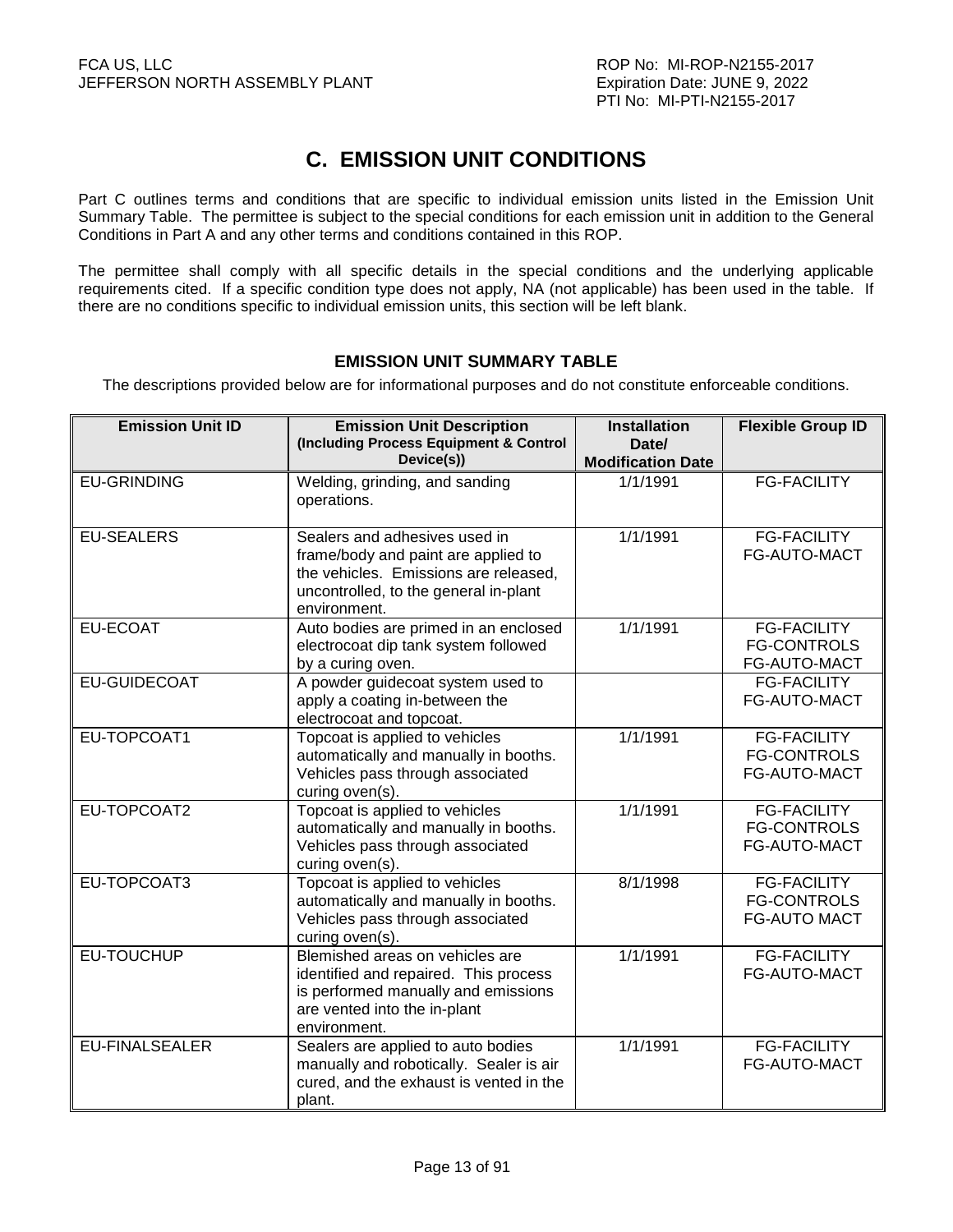| <b>Emission Unit ID</b> | <b>Emission Unit Description</b><br>(Including Process Equipment & Control<br>Device(s))                                                                                                                                                 | <b>Installation</b><br>Date/<br><b>Modification Date</b> | <b>Flexible Group ID</b>                    |
|-------------------------|------------------------------------------------------------------------------------------------------------------------------------------------------------------------------------------------------------------------------------------|----------------------------------------------------------|---------------------------------------------|
| <b>EU-GASFILL</b>       | Fuel is dispensed into the vehicle tank<br>and vapors from the filling operations<br>are controlled via on-board refueling<br>vapor recovery (ORVR).                                                                                     | 1/1/1991                                                 | <b>FG-FACILITY</b>                          |
| EU-WINDSHIELDFILL       | Windshield fluid fill station.                                                                                                                                                                                                           | 1/1/1991                                                 | <b>FG-FACILITY</b>                          |
| <b>EU-LOWBAKE</b>       | Blemished areas on finished vehicles<br>are repaired in booths. This includes<br>any preparations such as sanding.<br>The blemished area is painted and<br>cured in booths. Stacks are used for<br>exhaust.                              |                                                          | <b>FG-FACILITY</b><br><b>FG-AUTO MACT</b>   |
| EU-WIPE                 | Auto bodies are manually wiped with<br>solvents during different phases of<br>painting and assembly. The emissions<br>are vented into the plant or through a<br>stack.                                                                   |                                                          | <b>FG-FACILITY</b><br>FG-AUTO-MACT          |
| <b>EU-PURGE</b>         | Purge and non-production solvents<br>associated with EUTOPCOAT1,<br>EUTOPCOAT2, and EUTOPCOAT3.                                                                                                                                          | 1/1/1991                                                 | <b>FG-FACILITY</b><br>FG-AUTO-MACT          |
| <b>EU-TF-O-004</b>      | Ethylene Glycol Tank-3, capacity =<br>15,000 gal                                                                                                                                                                                         | 10/6/1989                                                | <b>FG-FACILITY</b>                          |
| EU-TF-O-005             | Gasoline Tank-4, capacity = 15,000<br>gal                                                                                                                                                                                                | 10/6/1989                                                | <b>FG-FACILITY</b>                          |
| EU-TF-O-006             | Gasoline Tank-5, capacity = 15,000<br>gal                                                                                                                                                                                                | 10/6/1989                                                | <b>FG-FACILITY</b>                          |
| EU-METHANOLTANK         | Methanol storage tank used for<br>windshield washer fill.                                                                                                                                                                                | 10/6/1989                                                | <b>FG-FACILITY</b><br>FG-OLD-MACT           |
| EU-BOILER1              | Hot water is generated for plant use in<br>a natural gas boiler. The boiler uses<br>low NO <sub>x</sub> burners and flue gas<br>recirculation and a stack is utilized for<br>exhaust. The boiler has a rated<br>capacity of 70 MMBtu/hr. | 1/1/1991                                                 | <b>FG-FACILITY</b><br><b>FG-BOILER-MACT</b> |
| EU-BOILER2              | Hot water is generated for plant use in<br>a natural gas boiler. The boiler uses<br>low $NOx$ burners and flue gas<br>recirculation and a stack is utilized for<br>exhaust. The boiler has a rated<br>capacity of 70 MMBtu/hr.           | 1/1/1991                                                 | <b>FG-FACILITY</b><br><b>FG-BOILER-MACT</b> |
| EU-BOILER3              | Hot water is generated for plant use in<br>a natural gas boiler. The boiler uses<br>low NO <sub>x</sub> burners and flue gas<br>recirculation and a stack is utilized for<br>exhaust. The boiler has a rated<br>capacity of 70 MMBtu/hr. | 1/1/1991                                                 | <b>FG-FACILITY</b><br><b>FG-BOILER-MACT</b> |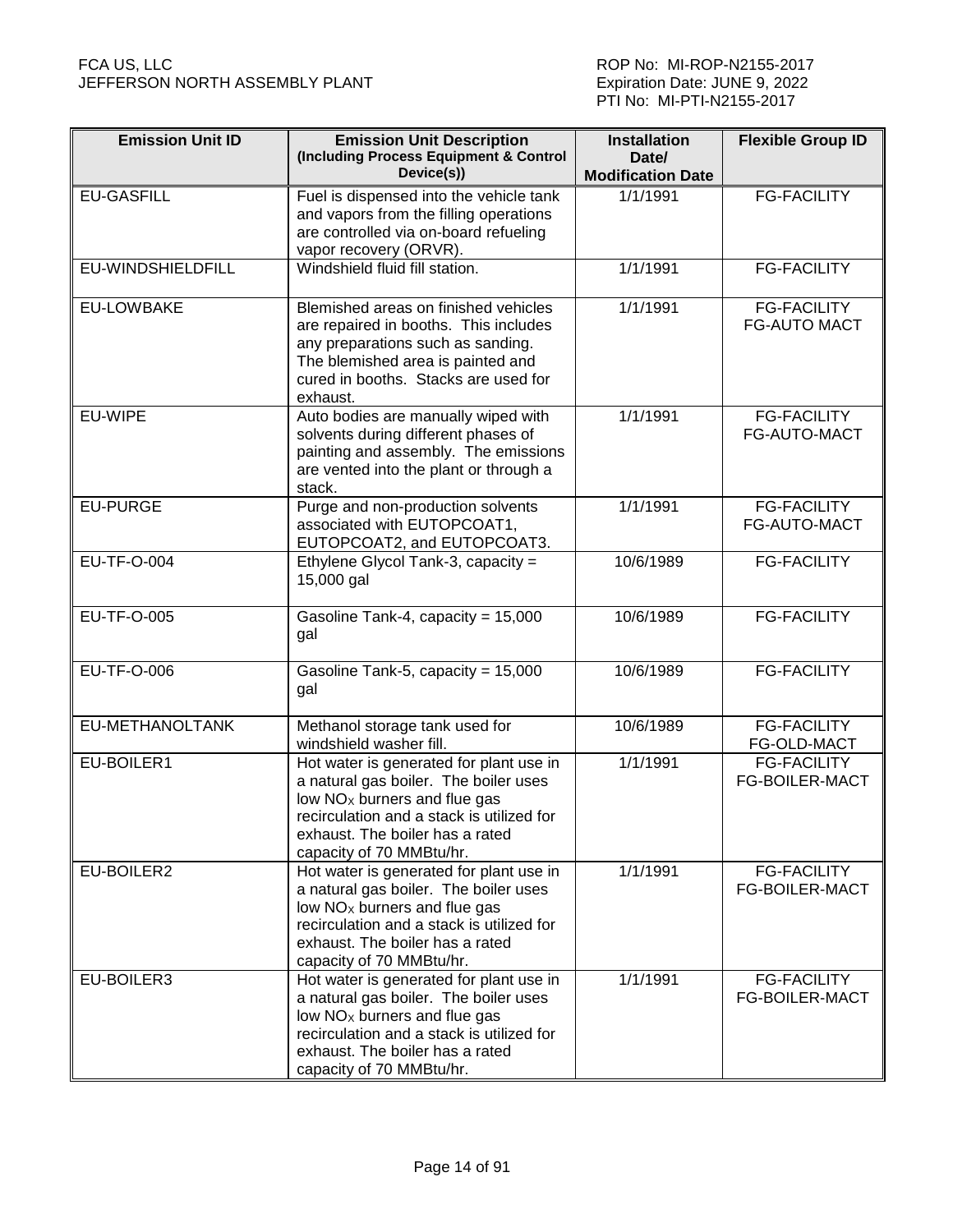| <b>Emission Unit ID</b> | <b>Emission Unit Description</b><br>(Including Process Equipment & Control<br>Device(s)) | <b>Installation</b><br>Date/<br><b>Modification Date</b> | <b>Flexible Group ID</b> |
|-------------------------|------------------------------------------------------------------------------------------|----------------------------------------------------------|--------------------------|
|                         |                                                                                          |                                                          |                          |
| EU-BOILER4              | Hot water is generated for plant use in                                                  | 1/1/1991                                                 | <b>FG-FACILITY</b>       |
|                         | a natural gas boiler. The boiler uses                                                    |                                                          | <b>FG-BOILER-MACT</b>    |
|                         | low NO <sub>x</sub> burners and flue gas                                                 |                                                          |                          |
|                         | recirculation and a stack is utilized for                                                |                                                          |                          |
|                         | exhaust. The boiler has a rated                                                          |                                                          |                          |
|                         | capacity of 70 MMBtu/hr.                                                                 |                                                          |                          |
| <b>EU-COLDCLEANER</b>   | Any cold cleaner that is grandfathered                                                   |                                                          | <b>FG-FACILITY</b>       |
|                         | or exempt from Rule 201 pursuant to                                                      |                                                          | FG-                      |
|                         | Rule 278 and Rule 281(h) or Rule                                                         |                                                          | <b>COLDCLEANERS</b>      |
|                         | 285(r)(iv). Existing cold cleaners were                                                  |                                                          |                          |
|                         | placed into operation prior to July 1,                                                   |                                                          |                          |
|                         | 1979. New cold cleaners were placed                                                      |                                                          |                          |
|                         | into operation on or after July 1, 1979.                                                 |                                                          |                          |
| EU-RULE287(c))          | Any emission unit that emits air                                                         |                                                          | <b>FG-FACILITY</b>       |
|                         | contaminants and is exempt from the                                                      |                                                          | FG-RULE287(c)            |
|                         | requirements of Rule 201 pursuant to                                                     |                                                          |                          |
|                         | Rules 278 and 287(c).                                                                    |                                                          |                          |
| EU-RULE 290             | Any emission unit that emits air                                                         |                                                          | <b>FG-FACILITY</b>       |
|                         | contaminants and is exempt from the                                                      |                                                          | FG-RULE290               |
|                         | requirements of Rule 201 pursuant to                                                     |                                                          |                          |
|                         | Rules 278 and 290.                                                                       |                                                          |                          |
| EU-ENG-EFP              | 370 HP, diesel fueled, reciprocating                                                     | 6/3/1991                                                 | <b>FG-FACILITY</b>       |
|                         | internal combustion engine.                                                              |                                                          | <b>FG-CI-RICE-MACT</b>   |
| EU-ENG-WFP              | 370 HP, diesel fueled, reciprocating                                                     | 6/3/1991                                                 | <b>FG-FACILITY</b>       |
|                         | internal combustion engine.                                                              |                                                          | <b>FG-CI-RICE-MACT</b>   |
| EU-                     | A Rule 287c exempt paint spray booth                                                     |                                                          | FG-RULE287(c)            |
| MAINTENANCE BOOTH       |                                                                                          |                                                          |                          |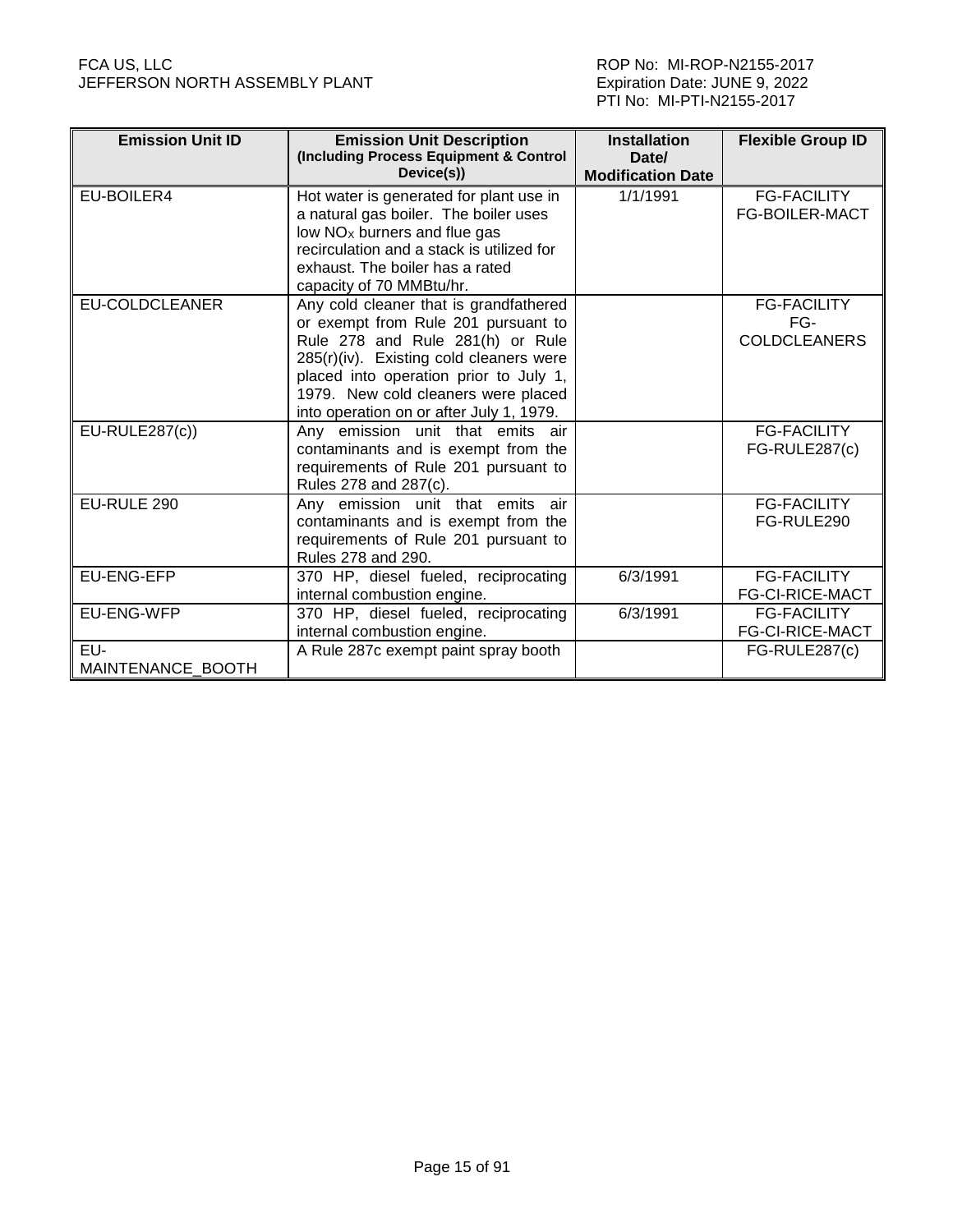# **EU-GRINDING EMISSION UNIT CONDITIONS**

#### **DESCRIPTION**

Welding, grinding, and sanding operations.

**Flexible Group ID:** FG-FACILITY

#### **POLLUTION CONTROL EQUIPMENT**

Particulate matter collection/filtration equipment.

#### **I. EMISSION LIMIT(S)**

| <b>Pollutant</b> | Limit | <b>Time Period/ Operating</b><br><b>Scenario</b> | <b>Equipment</b> | <b>Monitoring/</b><br><b>Testing Methodl</b> | <b>Underlying</b><br>Applicable<br>Requirements |
|------------------|-------|--------------------------------------------------|------------------|----------------------------------------------|-------------------------------------------------|
| <b>NA</b>        | NA    | <b>NA</b>                                        | NA               | ΝA                                           | ΝA                                              |

### **II. MATERIAL LIMIT(S)**

| <b>Material</b> | ∟imit | <b>Time Period/ Operating</b><br><b>Scenario</b> | <b>Equipment</b> | Monitoring/<br><b>Testing Method</b> | <b>Underlying</b><br>Applicable<br><b>Requirements</b> |
|-----------------|-------|--------------------------------------------------|------------------|--------------------------------------|--------------------------------------------------------|
| <b>NA</b>       | NA    | ΝA                                               | ΝA               | ΝA                                   | ΝA                                                     |

### **III. PROCESS/OPERATIONAL RESTRICTION(S)**

NA

#### **IV. DESIGN/EQUIPMENT PARAMETER(S)**

1. The permittee shall operate any portion of EUGRINDING which exhaust externally with its respective particulate matter collection/filtration equipment installed and operating properly.<sup>2</sup> **(R336.1213(3))**

#### **V. TESTING/SAMPLING**

Records shall be maintained on file for a period of five years. **(R 336.1213(3)(b)(ii))**

NA

#### **VI. MONITORING/RECORDKEEPING**

Records shall be maintained on file for a period of five years. **(R 336.1213(3)(b)(ii))**

NA

#### **VII. REPORTING**

- 1. Prompt reporting of deviations pursuant to General Conditions 21 and 22 of Part A. **(R 336.1213(3)(c)(ii))**
- 2. Semiannual reporting of monitoring and deviations pursuant to General Condition 23 of Part A. The report shall be postmarked or received by the appropriate AQD District Office by March 15 for reporting period July 1 to December 31 and September 15 for reporting period January 1 to June 30. **(R 336.1213(3)(c)(i))**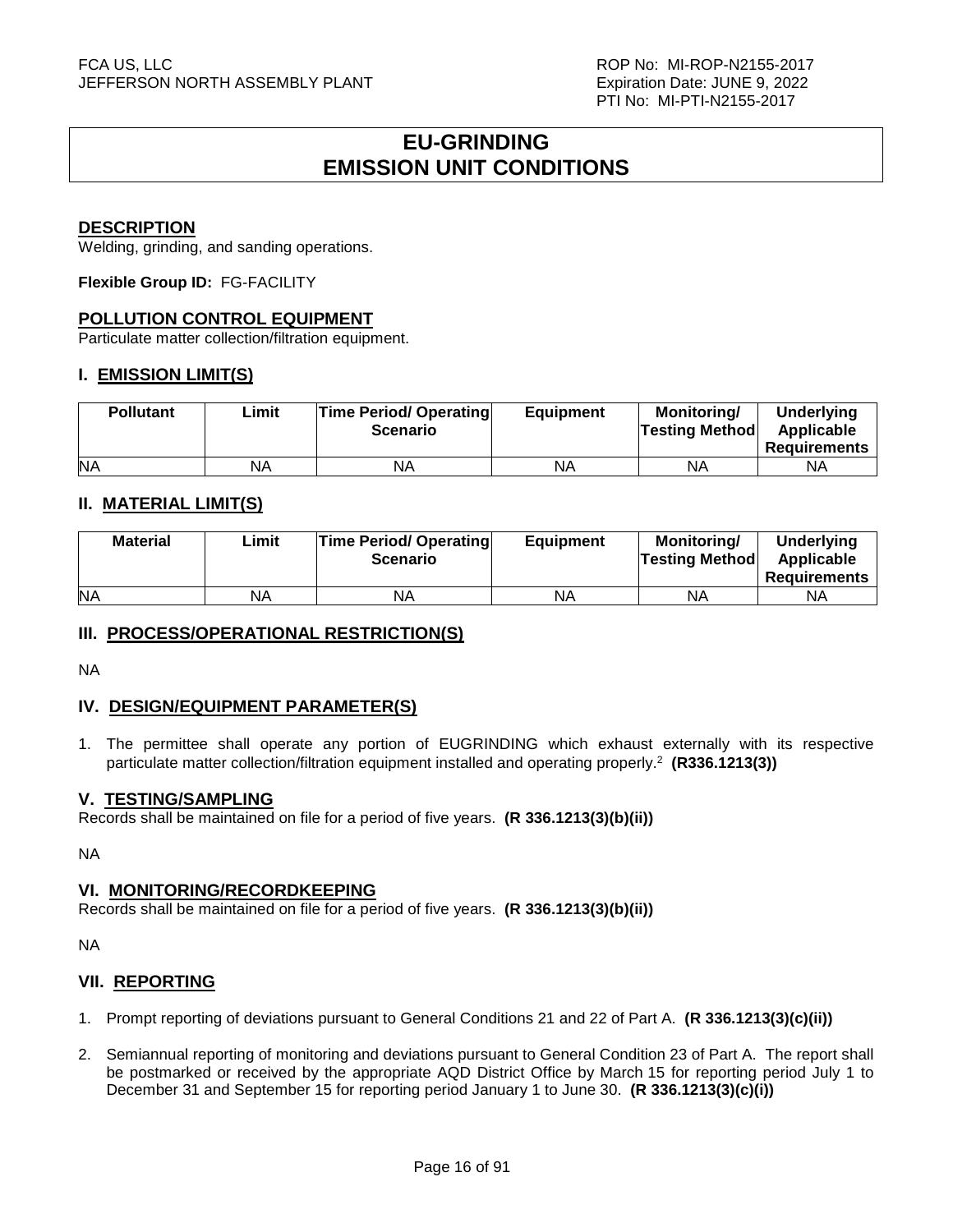3. Annual certification of compliance pursuant to General Conditions 19 and 20 of Part A. The report shall be postmarked or received by the appropriate AQD District Office by March 15 for the previous calendar year. **(R 336.1213(4)(c))**

#### **See Appendix 8**

#### **VIII. STACK/VENT RESTRICTION(S)**

The exhaust gases from the stacks listed in the table below shall be discharged unobstructed vertically upwards to the ambient air unless otherwise noted:

| <b>Stack &amp; Vent ID</b> | Maximum<br><b>Exhaust</b><br><b>Dimensions</b><br>(inches) | <b>Minimum Height</b><br><b>Above Ground</b><br>(feet) | <b>Underlying Applicable</b><br><b>Requirements</b> |
|----------------------------|------------------------------------------------------------|--------------------------------------------------------|-----------------------------------------------------|
| <b>NA</b>                  | ΝA                                                         | ΝA                                                     | ΝA                                                  |

# **IX. OTHER REQUIREMENT(S)**

NA

#### **Footnotes:**

<sup>1</sup>This condition is state only enforceable and was established pursuant to Rule 201(1)(b).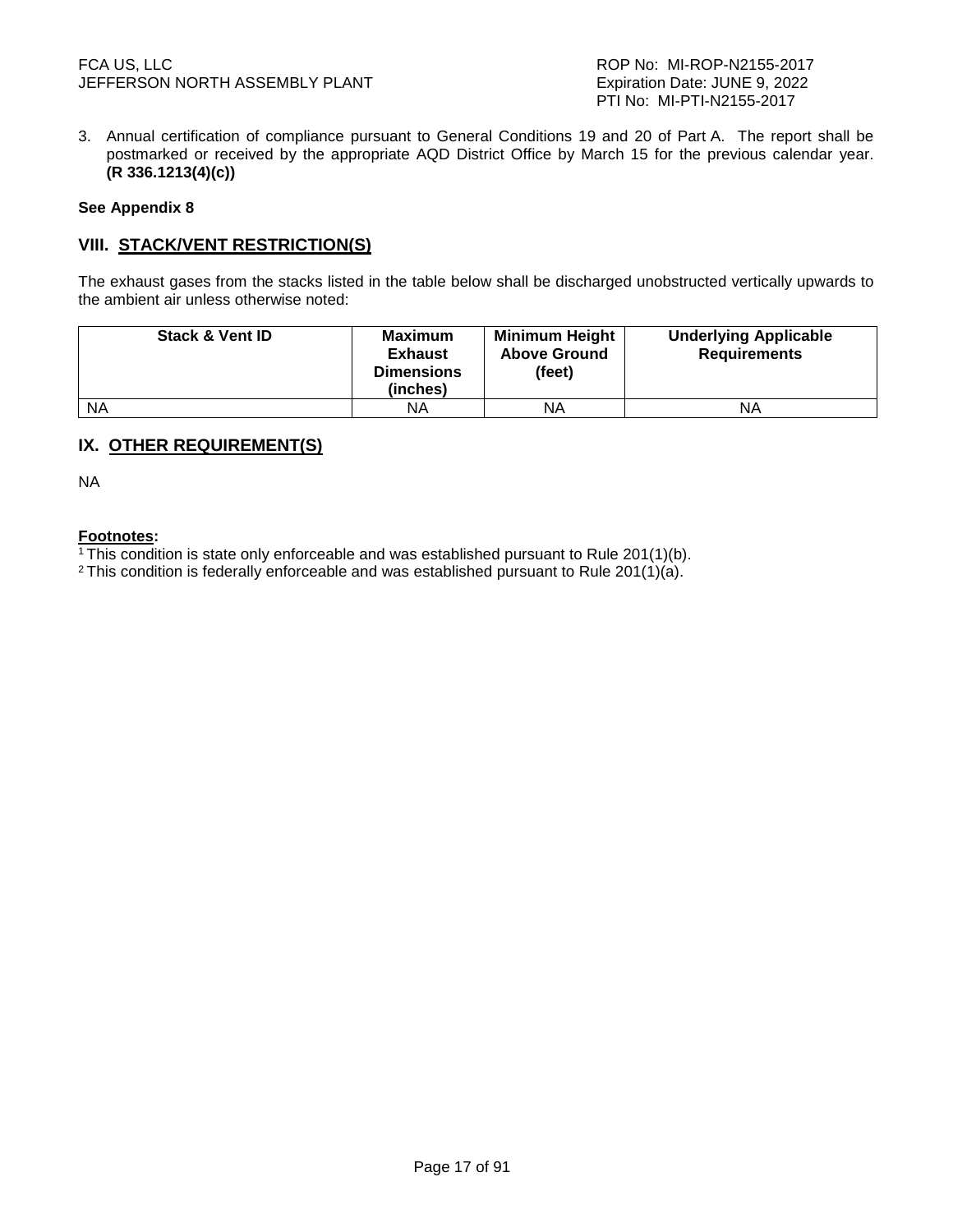# **EU-SEALERS EMISSION UNIT CONDITIONS**

#### **DESCRIPTION**

Sealers and adhesives used in frame/body and paint are applied to the vehicles.

**Flexible Group ID:** FG-FACILITY

# **POLLUTION CONTROL EQUIPMENT**

NA

#### **I. EMISSION LIMIT(S)**

| <b>Pollutant</b> | Limit | <b>Time Period/ Operating</b><br><b>Scenario</b> | <b>Equipment</b> | Monitorina/<br><b>Testing Method</b> | <b>Underlying</b><br>Applicable<br>Requirements |
|------------------|-------|--------------------------------------------------|------------------|--------------------------------------|-------------------------------------------------|
| <b>NA</b>        | NA    | ΝA                                               | NA               | ΝA                                   | ΝA                                              |

# **II. MATERIAL LIMIT(S)**

| <b>Material</b> | ∟imit | <b>Time Period/ Operating</b><br><b>Scenario</b> | <b>Equipment</b> | <b>Monitoring/</b><br><b>Testing Method</b> | <b>Underlying</b><br>Applicable<br><b>Requirements</b> |
|-----------------|-------|--------------------------------------------------|------------------|---------------------------------------------|--------------------------------------------------------|
| <b>NA</b>       | NA    | ΝA                                               | NA               | ΝA                                          | NА                                                     |

#### **III. PROCESS/OPERATIONAL RESTRICTION(S)**

NA

#### **IV. DESIGN/EQUIPMENT PARAMETER(S)**

NA

#### **V. TESTING/SAMPLING**

Records shall be maintained on file for a period of five years. **(R 336.1213(3)(b)(ii))**

1. The VOC content of each sealer and adhesive, as applied, shall be determined using federal Reference Test Method 24 at representative time(s) and temperature(s) used to cure the related coating or material in practice as provided by ASTM D2369-98, 1.4 and Note 3. Alternatively, the VOC content may be determined from manufacturer's formulation data. If the tested and the formulation values should differ, the test results shall be used to determine compliance. Upon request of the AQD District Supervisor, the VOC content of each sealer and adhesive shall be verified by testing at owner's expense.<sup>2</sup> **(R336.1205, R336.1702(a))**

#### **See Appendix 5**

#### **VI. MONITORING/RECORDKEEPING**

Records shall be maintained on file for a period of five years. **(R 336.1213(3)(b)(ii))**

NA

#### **VII. REPORTING**

1. Prompt reporting of deviations pursuant to General Conditions 21 and 22 of Part A. **(R 336.1213(3)(c)(ii))**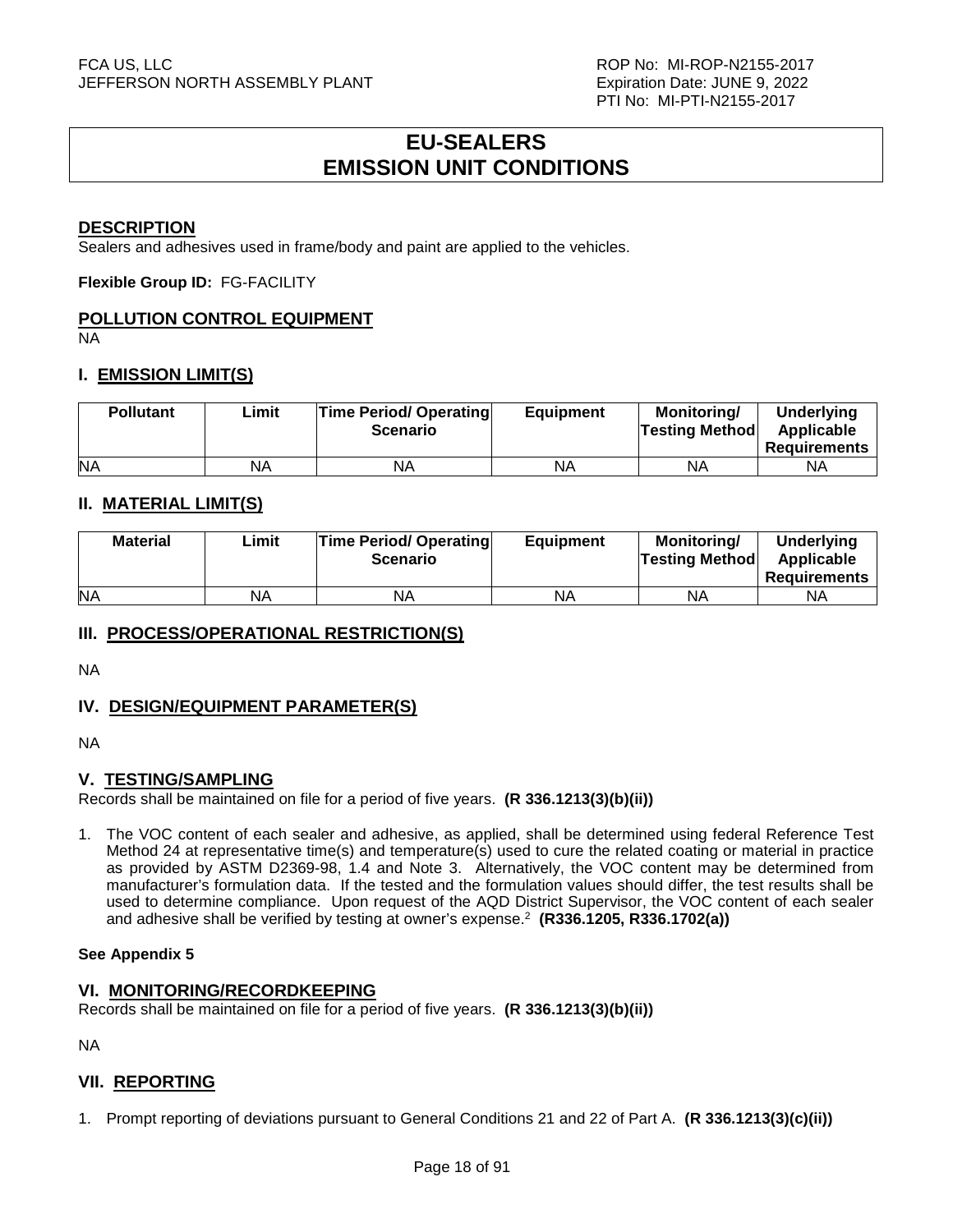- 2. Semiannual reporting of monitoring and deviations pursuant to General Condition 23 of Part A. The report shall be postmarked or received by the appropriate AQD District Office by March 15 for reporting period July 1 to December 31 and September 15 for reporting period January 1 to June 30. **(R 336.1213(3)(c)(i))**
- 3. Annual certification of compliance pursuant to General Conditions 19 and 20 of Part A. The report shall be postmarked or received by the appropriate AQD District Office by March 15 for the previous calendar year. **(R 336.1213(4)(c))**

#### **See Appendix 8**

# **VIII. STACK/VENT RESTRICTION(S)**

The exhaust gases from the stacks listed in the table below shall be discharged unobstructed vertically upwards to the ambient air unless otherwise noted:

| <b>Stack &amp; Vent ID</b> | Maximum<br><b>Exhaust</b><br><b>Dimensions</b><br>(inches) | <b>Minimum Height</b><br><b>Above Ground</b><br>(feet) | <b>Underlying Applicable</b><br><b>Requirements</b> |
|----------------------------|------------------------------------------------------------|--------------------------------------------------------|-----------------------------------------------------|
| <b>NA</b>                  | ΝA                                                         | NA                                                     | ΝA                                                  |

# **IX. OTHER REQUIREMENT(S)**

NA

#### **Footnotes:**

<sup>1</sup>This condition is state only enforceable and was established pursuant to Rule 201(1)(b).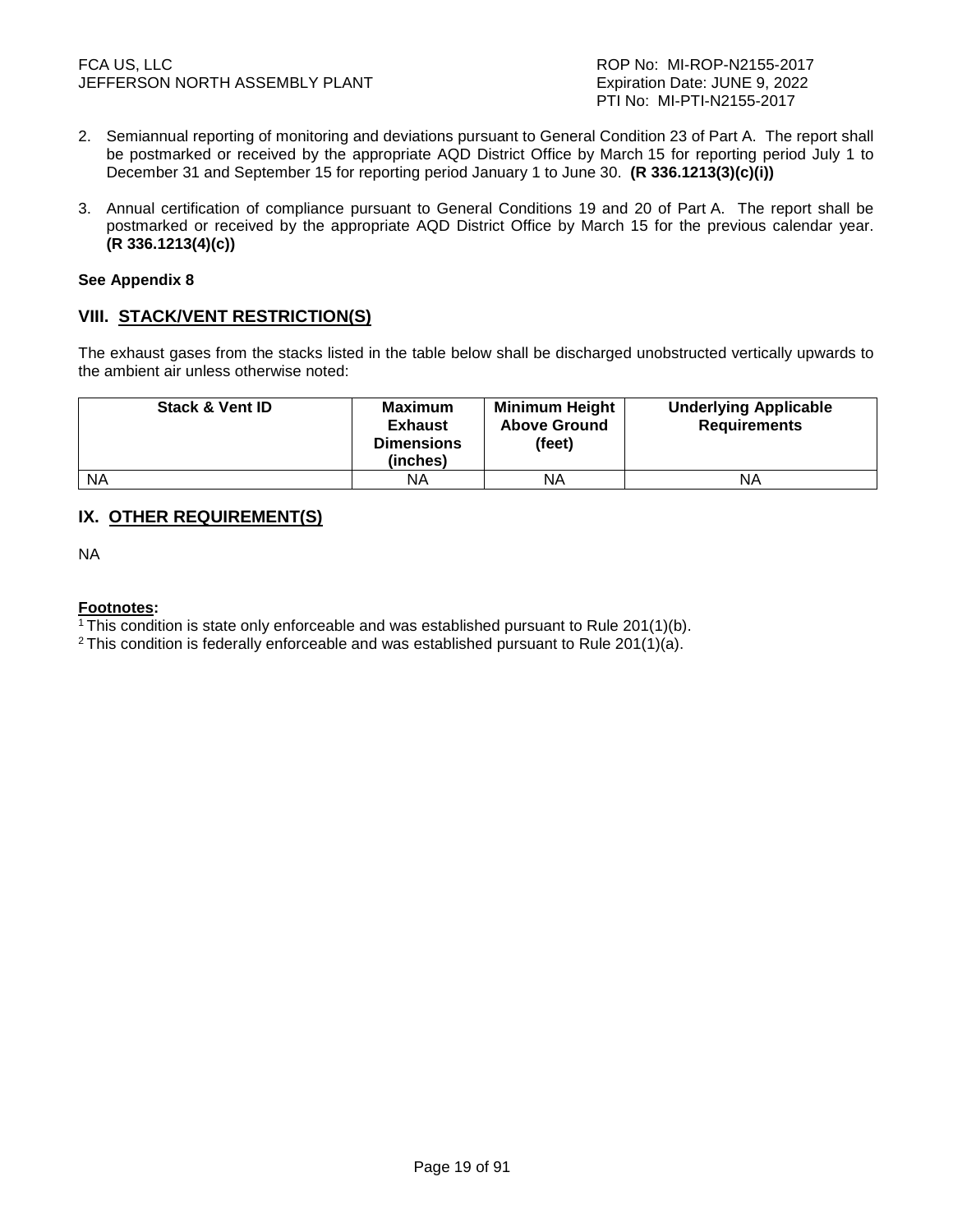# **EU-ECOAT EMISSION UNIT CONDITIONS**

#### **DESCRIPTION**

Auto bodies are primed in an enclosed electrocoat dip tank system followed by a curing oven. VOC emissions from the curing oven are controlled by two thermal oxidizers.

**Flexible Group IDs:** FG-FACILITY, FG-CONTROLS, FG-AUTO-MACT

#### **POLLUTION CONTROL EQUIPMENT**

Two oven thermal oxidizers.

#### **I. EMISSION LIMIT(S)**

| <b>Pollutant</b> | ∟imit | <b>Time Period/ Operating</b><br><b>Scenario</b> | <b>Equipment</b> | Monitoring/<br><b>Testing Method</b> | <b>Underlying</b><br>Applicable<br><b>Requirements</b> |
|------------------|-------|--------------------------------------------------|------------------|--------------------------------------|--------------------------------------------------------|
| <b>NA</b>        | NA    | NA                                               | ΝA               | ΝA                                   | ΝA                                                     |

# **II. MATERIAL LIMIT(S)**

| <b>Material</b> | ∟imit | <b>Time Period/ Operating</b><br><b>Scenario</b> | <b>Equipment</b> | <b>Monitoring/</b><br><b>Testing Method</b> | <b>Underlying</b><br>Applicable<br><b>Requirements</b> |
|-----------------|-------|--------------------------------------------------|------------------|---------------------------------------------|--------------------------------------------------------|
| <b>NA</b>       | NA    | <b>NA</b>                                        | NA               | ΝA                                          | ΝA                                                     |

# **III. PROCESS/OPERATIONAL RESTRICTION(S)**

NA

# **IV. DESIGN/EQUIPMENT PARAMETER(S)**

1. The permittee shall not operate EU-ECOAT unless the two thermal oxidizers are both installed, maintained and operated in a satisfactory manner. Satisfactory operation of thermal oxidizer includes maintaining a minimum temperature of 1,360 °F based upon a three hour average, or at the temperature during the most recent control device performance test which demonstrated compliance based upon a three hour average, and has a minimum retention time of 0.5 seconds.<sup>2</sup> **(R 336.1220(a), R 336.1225, R336.1910, 40 CFR 64.6(c)(1)(i),(ii))** 

#### **V. TESTING/SAMPLING**

Records shall be maintained on file for a period of five years. **(R 336.1213(3)(b)(ii))**

1. The VOC content, water content and density of the resin, pigment and additives, as added to the Electrocoat tank, shall be determined using federal Reference Test Method 24. Alternatively, the VOC content, water content and density of the subject materials may be determined from manufacturer's formulation data. If the Method 24 and the formulation values should differ, the Method 24 results shall be used to determine compliance. Upon request of the AQD District Supervisor, the VOC content, water content and density of the resin, pigment and additives as added to the Electrocoat tank shall be verified by testing using federal Reference Test Method 24.<sup>2</sup> **(R336.1220)** 

#### **See Appendix 5**

#### **VI. MONITORING/RECORDKEEPING**

Records shall be maintained on file for a period of five years. **(R 336.1213(3)(b)(ii))**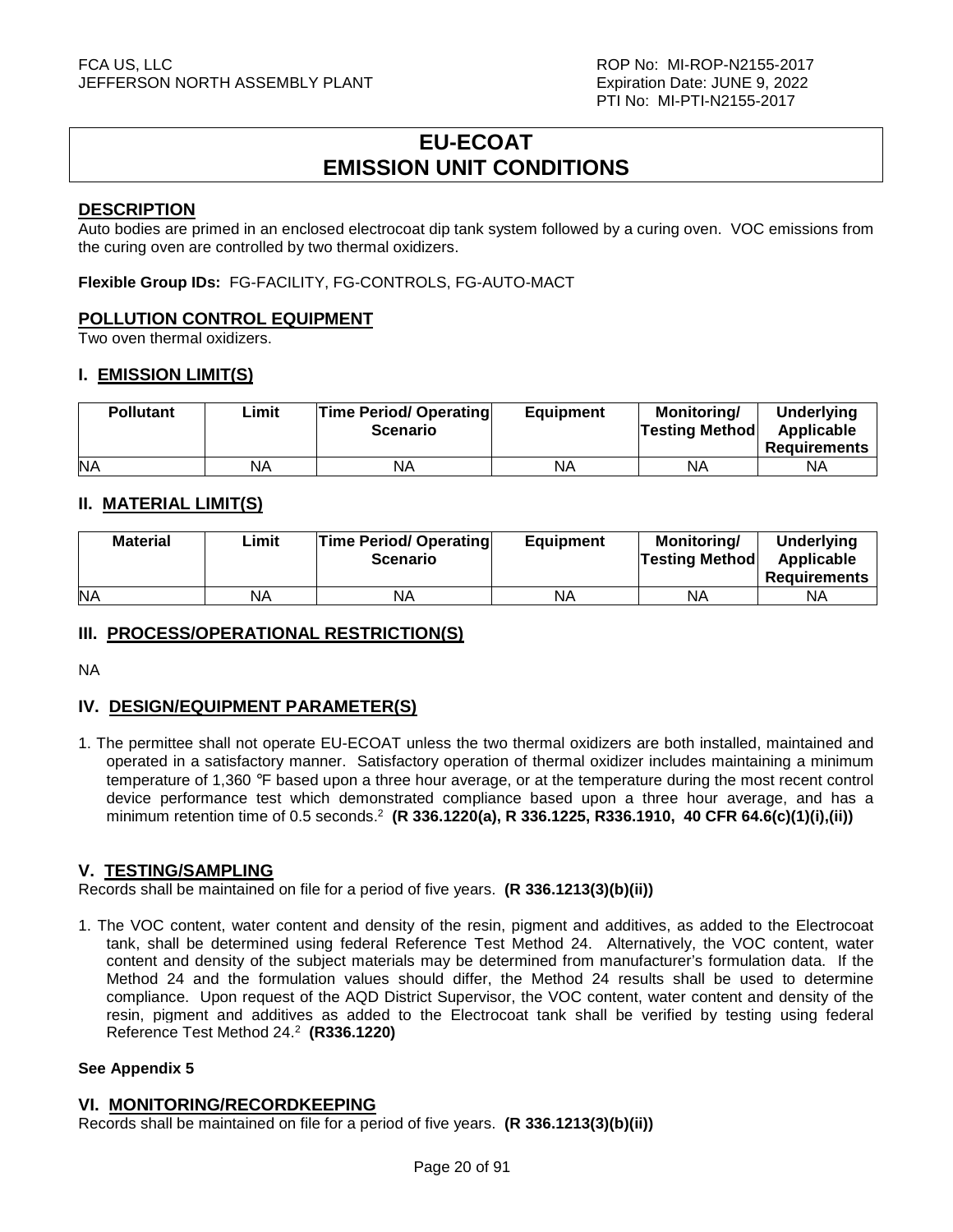NA

# **VII. REPORTING**

- 1. Prompt reporting of deviations pursuant to General Conditions 21 and 22 of Part A. **(R 336.1213(3)(c)(ii))**
- 2. Semiannual reporting of monitoring and deviations pursuant to General Condition 23 of Part A. The report shall be postmarked or received by the appropriate AQD District Office by March 15 for reporting period July 1 to December 31 and September 15 for reporting period January 1 to June 30. **(R 336.1213(3)(c)(i))**
- 3. Annual certification of compliance pursuant to General Conditions 19 and 20 of Part A. The report shall be postmarked or received by the appropriate AQD District Office by March 15 for the previous calendar year. **(R 336.1213(4)(c))**
- 4. Each semiannual report of monitoring and deviations shall include summary information on the number, duration and cause of excursions or exceedances, as applicable and the corrective actions taken. If there are no excursions or exceedances in the reporting period, then this report shall include a statement that there were no excursions or exceedances. **(40 CFR 64.9(a)(2)(i))**

#### **See Appendix 8**

#### **VIII. STACK/VENT RESTRICTION(S)**

The exhaust gases from the stacks listed in the table below shall be discharged unobstructed vertically upwards to the ambient air unless otherwise noted:

| <b>Stack &amp; Vent ID</b> | <b>Maximum</b><br><b>Exhaust</b><br><b>Dimensions</b><br>(inches) | <b>Minimum Height</b><br><b>Above Ground</b><br>(feet) | <b>Underlying Applicable</b><br><b>Requirements</b>             |
|----------------------------|-------------------------------------------------------------------|--------------------------------------------------------|-----------------------------------------------------------------|
| 1. SVST-PS-027             | $40^{2}$                                                          | 69 <sup>2</sup>                                        | R336.1225,<br>R 336.2803, R 336.2804,<br>40 CFR 52.21 (c) & (d) |
| 2. SVST-PS-102             | $40^{2}$                                                          | 692                                                    | R336.1225, R 336.2803,<br>R 336.2804,<br>40 CFR 52.21 (c) & (d) |

#### **IX. OTHER REQUIREMENT(S)**

- 1. For the purpose of Compliance Assurance Monitoring (CAM), excursions will be defined as follows: **(64.6(c)(2))** 
	- a. A temperature excursion is defined as a confirmed three-hour period during which the average fails to meet the specified temperature requirements in special condition IV.1.
- 2. The permittee shall comply with all applicable requirements of 40 CFR Part 64. **(40 CFR Part 64)**

#### **Footnotes:**

<sup>1</sup>This condition is state only enforceable and was established pursuant to Rule 201(1)(b).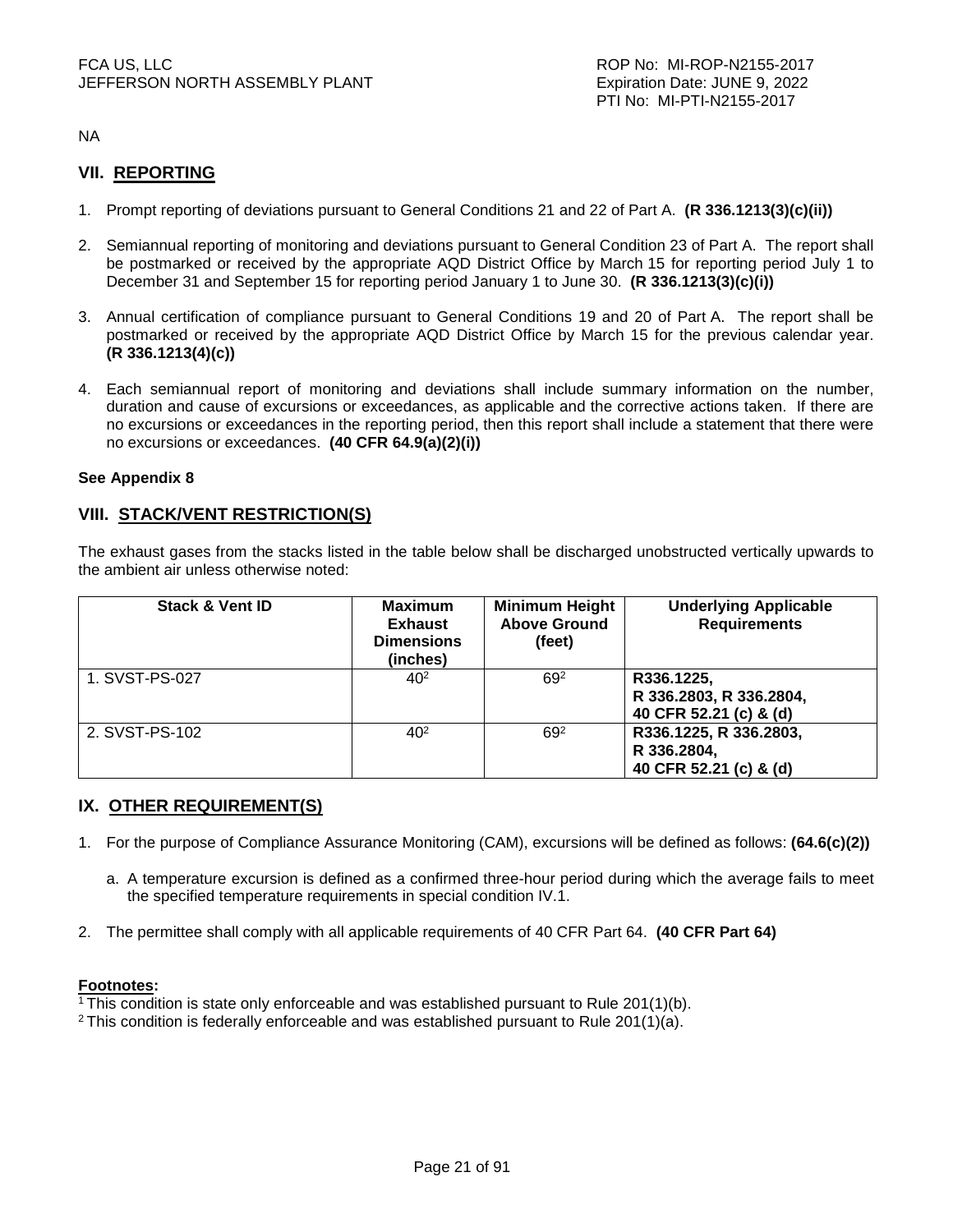# **EU-TOPCOAT1 EMISSION UNIT CONDITIONS**

#### **DESCRIPTION**

Paint is applied to vehicles automatically and manually in booths. Vehicles proceed through a curing oven. This line consists of three basecoat robot zones, basecoat electrostatic bells, basecoat automatic conventional zone, heated flash zone, two clearcoat robot zones, clearcoat electrostatic bells zone and a cure oven. Emissions from the basecoat bell zone, basecoat automatic conventional zone, heated flash, and clearcoat bell zones are ducted to a filter house, concentrator, and a thermal oxidizer. Emissions from the oven are controlled by a separate thermal oxidizer.

**Flexible Group IDs:** FG-FACILITY, FG-CONTROLS, FG-AUTO-MACT

#### **POLLUTION CONTROL EQUIPMENT**

A water wash system, a concentrator, and two thermal oxidizers.

#### **I. EMISSION LIMIT(S)**

| <b>Pollutant</b> | ∟imit | <b>Time Period/ Operating</b><br><b>Scenario</b> | <b>Equipment</b> | <b>Monitoring/</b><br><b>Testing Method</b> | <b>Underlying</b><br>Applicable<br><b>Requirements</b> |
|------------------|-------|--------------------------------------------------|------------------|---------------------------------------------|--------------------------------------------------------|
| <b>NA</b>        | NA    | ΝA                                               | NA               | ΝA                                          | NA                                                     |

#### **II. MATERIAL LIMIT(S)**

| <b>Material</b> | ∟imit | <b>Time Period/ Operating</b><br><b>Scenario</b> | <b>Equipment</b> | <b>Monitoring/</b><br><b>Testing Method</b> | <b>Underlying</b><br>Applicable<br>Requirements |
|-----------------|-------|--------------------------------------------------|------------------|---------------------------------------------|-------------------------------------------------|
| <b>NA</b>       | NA    | ΝA                                               | NA               | ΝA                                          | ΝA                                              |

#### **III. PROCESS/OPERATIONAL RESTRICTION(S)**

NA

# **IV. DESIGN/EQUIPMENT PARAMETER(S)**

- 1. The permittee shall not operate the spray booth portions of EU-TOPCOAT1 unless the water wash particulate controls are installed, maintained and operated in a satisfactory manner. Satisfactory operation of the water wash particulate controls includes conducting the required monitoring and recordkeeping pursuant to FG-FACILITY, SC VI. 2.<sup>2</sup> **(R336.1205, R336.1220, R336.1331, R336.1910)**
- 2. The permittee shall not operate the oven portion of EU-TOPCOAT1 unless the thermal oxidizer is installed, maintained and operated in a satisfactory manner. Satisfactory operation of thermal oxidizer includes maintaining a minimum temperature of 1,310 °F based upon a three hour average, or at the temperature during the most recent control device performance test which demonstrated compliance with a minimum of 95% destruction efficiency based upon a three hour average, and a minimum retention time of 0.5 seconds.<sup>2</sup> **(R 336.1220(a), R 336.1225, 40 CFR 64.6(c)(1)(i),(ii))**
- 3. The permittee shall not operate the paint spray booth portions (basecoat bell zone, basecoat automatic conventional zone, heated flash, and clearcoat bell zones) of EU-TOPCOAT1 unless the thermal oxidizer and the concentrator are both installed, maintained and operated in a satisfactory manner. Satisfactory operation of thermal oxidizer includes maintaining a minimum combustion chamber temperature of 1325°F, or at the temperature during the most recent control device performance test which demonstrated compliance with a minimum of 95% destruction efficiency based upon a three hour average and a minimum retention time of 0.5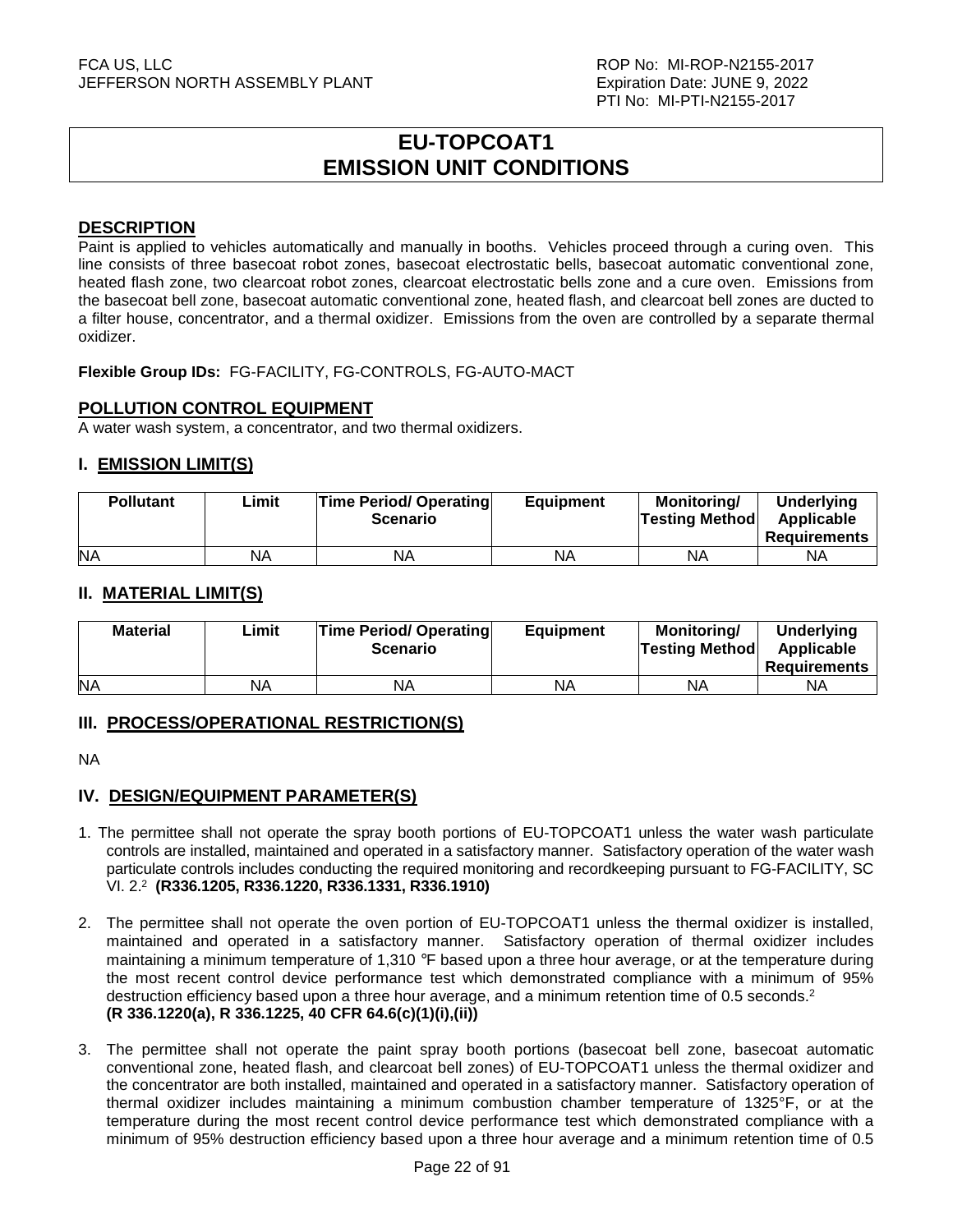seconds. Satisfactory operation of adsorption wheels include maintaining a minimum desorption gas inlet temperature of no more than 15°F below the average desorption gas inlet temperature during the most recent acceptable performance test values.<sup>2</sup> **(R 336.1220(a), R 336.1225, 40 CFR 64.6(c)(1)(i),(ii))** 

#### **V. TESTING/SAMPLING**

Records shall be maintained on file for a period of five years. **(R 336.1213(3)(b)(ii))**

1. The VOC content of any coating or material as applied or as received shall be determined using federal Reference Test Method 24 and formulation data as specified in the USEPA "Protocol for Determining the Daily Organic Compound Emission Rate of Automobile and Light-Duty Truck Topcoat Operations," September 2008, EPA 453/R-08-002, as amended. Upon request of the AQD District Supervisor, the analytical VOC content, as received, of each non-waterborne coating shall be verified by testing at owner's expense.<sup>2</sup> (R336.1205, **R336.1702(a), 40 CFR 60 Subpart MM)**

#### **See Appendix 5**

#### **VI. MONITORING/RECORDKEEPING**

Records shall be maintained on file for a period of five years. **(R 336.1213(3)(b)(ii))**

NA

#### **VII. REPORTING**

- 1. Prompt reporting of deviations pursuant to General Conditions 21 and 22 of Part A. **(R 336.1213(3)(c)(ii))**
- 2. Semiannual reporting of monitoring and deviations pursuant to General Condition 23 of Part A. The report shall be postmarked or received by the appropriate AQD District Office by March 15 for reporting period July 1 to December 31 and September 15 for reporting period January 1 to June 30. **(R 336.1213(3)(c)(i))**
- 3. Annual certification of compliance pursuant to General Conditions 19 and 20 of Part A. The report shall be postmarked or received by the appropriate AQD District Office by March 15 for the previous calendar year. **(R 336.1213(4)(c))**
- 4. Each semiannual report of monitoring and deviations shall include summary information on the number, duration and cause of excursions or exceedances, as applicable and the corrective actions taken. If there are no excursions or exceedances in the reporting period, then this report shall include a statement that there were no excursions or exceedances. **(40 CFR 64.9(a)(2)(i))**

#### **See Appendix 8**

#### **VIII. STACK/VENT RESTRICTION(S)**

The exhaust gases from the stacks listed in the table below shall be discharged unobstructed vertically upwards to the ambient air unless otherwise noted:

| <b>Stack &amp; Vent ID</b>   | <b>Maximum</b><br><b>Exhaust</b><br><b>Dimensions</b><br>(inches) | <b>Minimum Height</b><br><b>Above Ground</b><br>(feet) | <b>Underlying Applicable</b><br><b>Requirements</b>          |
|------------------------------|-------------------------------------------------------------------|--------------------------------------------------------|--------------------------------------------------------------|
| 1. SVST-PS-039 (EU-TOPCOAT1) | 120 <sup>2</sup>                                                  | 113 <sup>2</sup>                                       | R336.1225, R 336.2803, R<br>336.2804, 40 CFR 52.21 (c) & (d) |
| 2. SVST-PS-041               | 108 <sup>2</sup>                                                  | 113 <sup>2</sup>                                       | R336.1225, R 336.2803, R<br>336.2804, 40 CFR 52.21 (c) & (d) |
| 3. SVST-PS-043               | 1082                                                              | 113 <sup>2</sup>                                       | R336.1225, R 336.2803, R<br>336.2804, 40 CFR 52.21 (c) & (d) |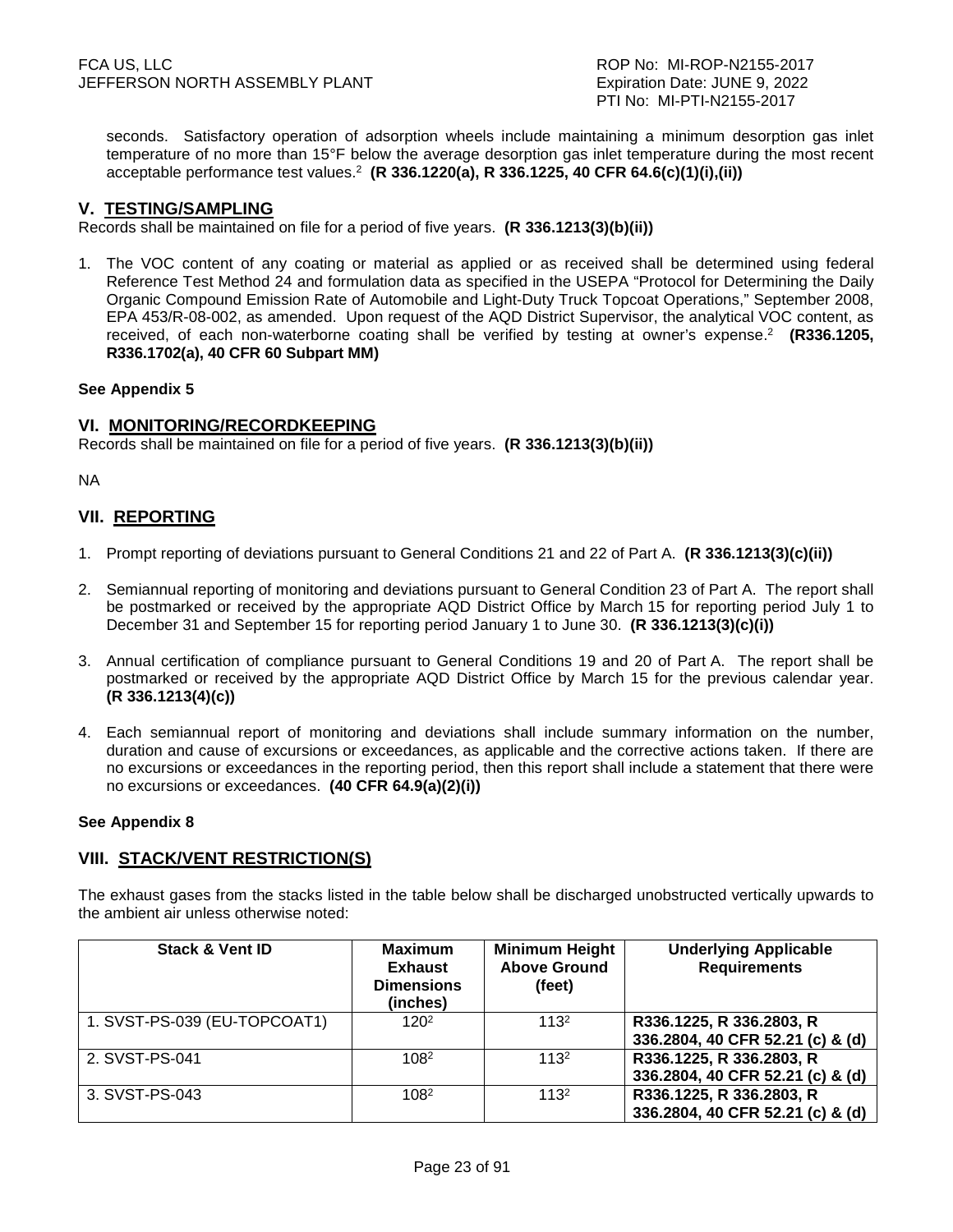#### FCA US, LLC ROP No: MI-ROP-N2155-2017 JEFFERSON NORTH ASSEMBLY PLANT **Expiration Date: JUNE 9, 2022**

| <b>Stack &amp; Vent ID</b> | <b>Maximum</b><br><b>Exhaust</b><br><b>Dimensions</b><br>(inches) | <b>Minimum Height</b><br><b>Above Ground</b><br>(feet) | <b>Underlying Applicable</b><br><b>Requirements</b>          |
|----------------------------|-------------------------------------------------------------------|--------------------------------------------------------|--------------------------------------------------------------|
| 4. SVST-PS-001             | 882                                                               | 113 <sup>2</sup>                                       | R336.1225, R 336.2803, R<br>336.2804, 40 CFR 52.21 (c) & (d) |
| 5. SVST-PS-004             | 55 <sup>2</sup>                                                   | 113 <sup>2</sup>                                       | R336.1225, R 336.2803, R<br>336.2804, 40 CFR 52.21 (c) & (d) |
| 6. SVST-PS-047             | 26 <sup>2</sup>                                                   | 692                                                    | R336.1225, R 336.2803, R<br>336.2804, 40 CFR 52.21 (c) & (d) |

# **IX. OTHER REQUIREMENT(S)**

- 1. For the purpose of Compliance Assurance Monitoring (CAM), excursions will be defined as follows: **(64.6(c)(2))** 
	- a. A temperature excursion is defined as a confirmed three-hour period during which the average fails to meet the specified temperature requirements in special conditions IV.2 and IV.3.
- 2. The permittee shall comply with all applicable requirements of 40 CFR Part 64. **(40 CFR Part 64)**

#### **Footnotes:**

- $1$ <sup>1</sup>This condition is state only enforceable and was established pursuant to Rule 201(1)(b).
- <sup>2</sup> This condition is federally enforceable and was established pursuant to Rule 201(1)(a).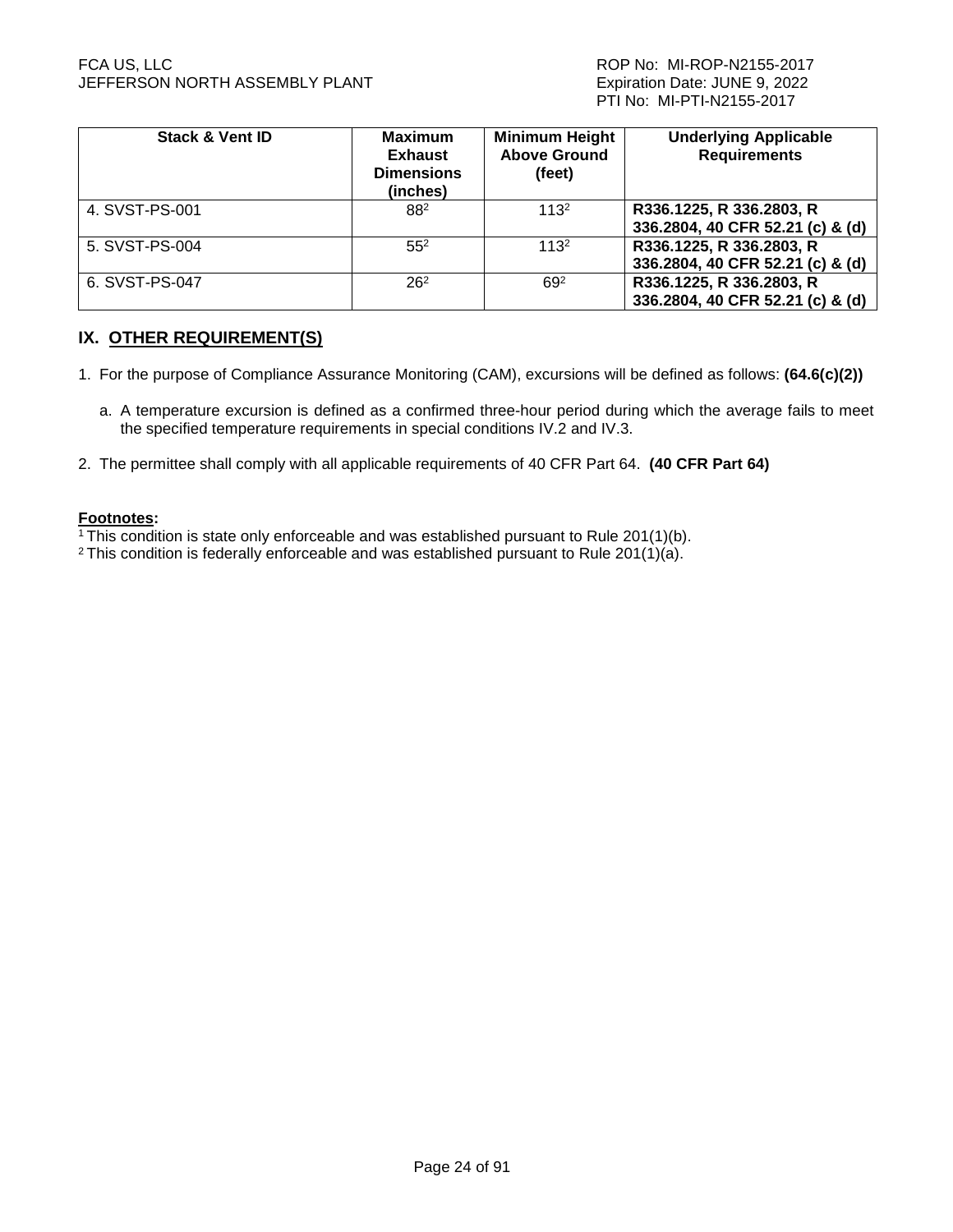# **EU-TOPCOAT2 EMISSION UNIT CONDITIONS**

#### **DESCRIPTION**

Paint is applied to vehicles automatically and manually in booths. Vehicles proceed through a curing oven. This line consists of three basecoat robot zones, basecoat electrostatic bells, basecoat automatic conventional zone, heated flash zone, two clearcoat robot zones, clearcoat electrostatic bells zone and a cure oven. Emissions from the basecoat bell zone, basecoat automatic conventional zone, heated flash, and clearcoat bell zones are ducted to a filter house, concentrator, and a thermal incinerator. Emissions from the oven are controlled by a separate thermal incinerator.

Note: There are two thermal incinerators for this emission unit.

**Flexible Group IDs:** FG-FACILITY, FG-CONTROLS, FG-AUTO-MACT

#### **POLLUTION CONTROL EQUIPMENT**

A water-wash system, a concentrator, and two thermal oxidizers.

#### **I. EMISSION LIMIT(S)**

| <b>Pollutant</b> | ∟imit | <b>Time Period/ Operating</b><br><b>Scenario</b> | <b>Equipment</b> | <b>Monitoring/</b><br><b>Testing Method</b> | <b>Underlying</b><br>Applicable<br><b>Requirements</b> |
|------------------|-------|--------------------------------------------------|------------------|---------------------------------------------|--------------------------------------------------------|
| <b>NA</b>        | NA    | NA                                               | NA               | <b>NA</b>                                   | NA                                                     |

### **II. MATERIAL LIMIT(S)**

| <b>Material</b> | Limit | <b>Time Period/ Operating</b><br><b>Scenario</b> | <b>Equipment</b> | Monitorina/<br><b>Testing Method</b> | <b>Underlying</b><br>Applicable<br><b>Requirements</b> |
|-----------------|-------|--------------------------------------------------|------------------|--------------------------------------|--------------------------------------------------------|
| <b>NA</b>       | ΝA    | ΝA                                               | NA               | <b>NA</b>                            | ΝA                                                     |

#### **III. PROCESS/OPERATIONAL RESTRICTION(S)**

NA

#### **IV. DESIGN/EQUIPMENT PARAMETER(S)**

- 1 The permittee shall not operate the spray booth portions of EU-TOPCOAT2 unless the water wash particulate controls are installed, maintained and operated in a satisfactory manner. Satisfactory operation of the water wash particulate controls includes conducting the required monitoring and recordkeeping pursuant to FG-FACILITY, SC VI. 3.<sup>2</sup> **(R336.1205, R336.1220, R336.1331, R336.1910)**
- 2. The permittee shall not operate the oven portion of EU-TOPCOAT2 unless the thermal oxidizer is installed, maintained and operated in a satisfactory manner. Satisfactory operation of thermal oxidizer includes maintaining a minimum temperature of 1.310 °F based upon a three hour average, or at the temperature during the most recent control device performance test which demonstrated compliance with a minimum of 95% destruction efficiency based upon a three hour average, and a minimum retention time of 0.5 seconds.<sup>2</sup> **(R 336.1220(a), R 336.1225, 40 CFR 64.6(c)(1)(i),(ii))**
- 3. The permittee shall not operate the paint spray booth portions (basecoat bell zone, basecoat automatic conventional zone, heated flash, and clearcoat bell zones) of EU-TOPCOAT2 unless the thermal oxidizer and the concentrator are both installed, maintained and operated in a satisfactory manner. Satisfactory operation of thermal oxidizer includes maintaining a minimum combustion chamber temperature of 1330°F or at the temperature during the most recent control device performance test which demonstrated compliance with a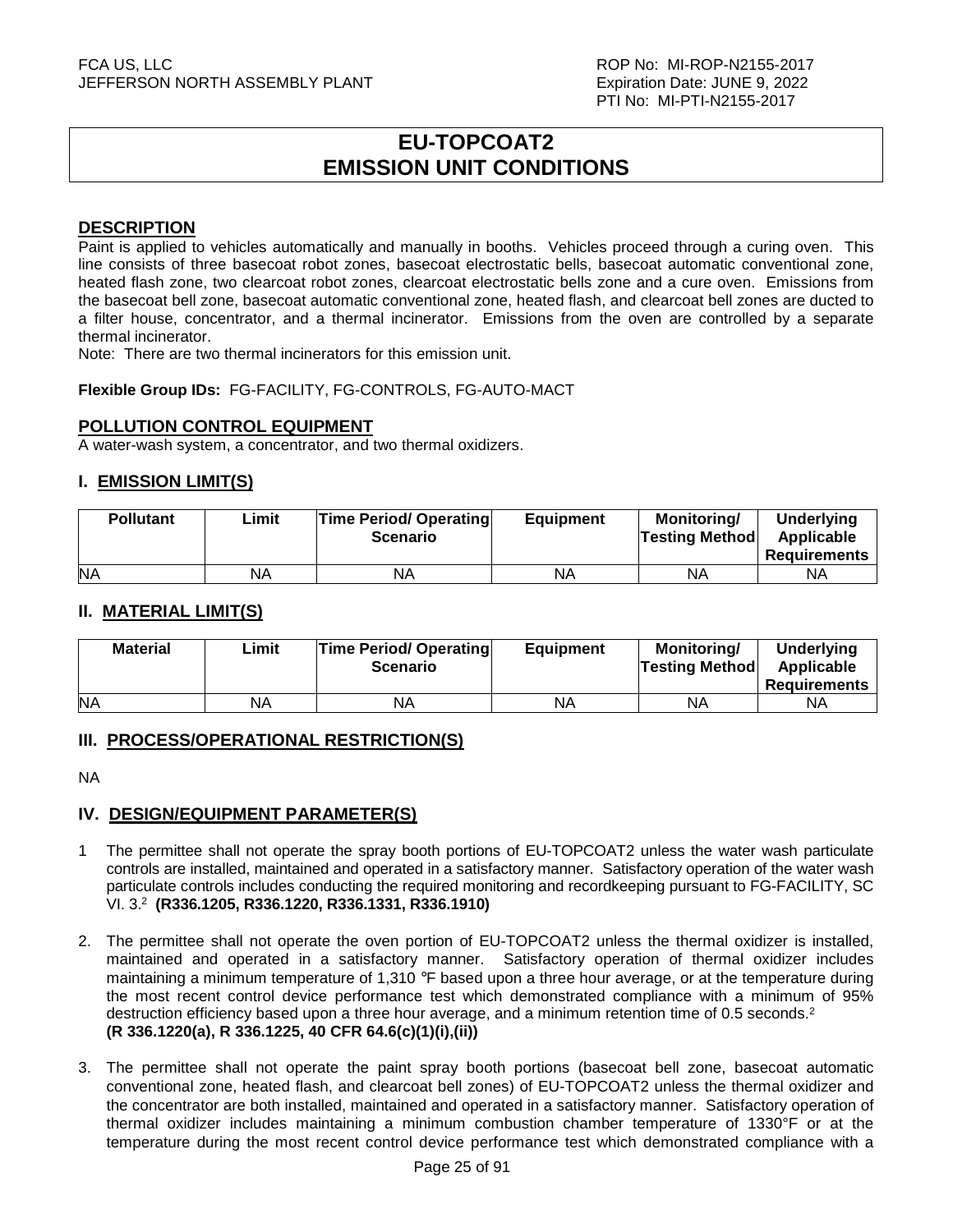PTI No: MI-PTI-N2155-2017

minimum of 95% destruction efficiency based upon a three hour average and a minimum retention time of 0.5 seconds. Satisfactory operation of the adsorption wheels include maintaining a minimum desorption gas inlet temperature of no more than 15°F below the average desorption gas inlet temperature during the most recent acceptable performance test values.<sup>2</sup> **(R 336.1220(a), R 336.1225, 40 CFR 64.6(c)(1)(i),(ii))**

#### **V. TESTING/SAMPLING**

Records shall be maintained on file for a period of five years. **(R 336.1213(3)(b)(ii))** 

1. The VOC content of any coating or material as applied or as received shall be determined using federal Reference Test Method 24 and formulation data as specified in the USEPA "Protocol for Determining the Daily Organic Compound Emission Rate of Automobile and Light-Duty Truck Topcoat Operations," September 2008, EPA 453/R-08-002, as amended. Upon request of the AQD District Supervisor, the analytical VOC content, as received, of each non-waterborne coating shall be verified by testing at owner's expense.<sup>2</sup> (R336.1205, **R336.1702(a), 40 CFR 60 Subpart MM)**

#### **See Appendix 5**

#### **VI. MONITORING/RECORDKEEPING**

Records shall be maintained on file for a period of five years. **(R 336.1213(3)(b)(ii))**

NA

### **VII. REPORTING**

- 1. Prompt reporting of deviations pursuant to General Conditions 21 and 22 of Part A. **(R 336.1213(3)(c)(ii))**
- 2. Semiannual reporting of monitoring and deviations pursuant to General Condition 23 of Part A. The report shall be postmarked or received by the appropriate AQD District Office by March 15 for reporting period July 1 to December 31 and September 15 for reporting period January 1 to June 30. **(R 336.1213(3)(c)(i))**
- 3. Annual certification of compliance pursuant to General Conditions 19 and 20 of Part A. The report shall be postmarked or received by the appropriate AQD District Office by March 15 for the previous calendar year. **(R 336.1213(4)(c))**
- 4. Each semiannual report of monitoring and deviations shall include summary information on the number, duration and cause of excursions or exceedances, as applicable and the corrective actions taken. If there are no excursions or exceedances in the reporting period, then this report shall include a statement that there were no excursions or exceedances. **(40 CFR 64.9(a)(2)(i))**

#### **See Appendix 8**

#### **VIII. STACK/VENT RESTRICTION(S)**

The exhaust gases from the stacks listed in the table below shall be discharged unobstructed vertically upwards to the ambient air unless otherwise noted:

| <b>Stack &amp; Vent ID</b>   | <b>Maximum</b><br><b>Exhaust</b><br><b>Dimensions</b><br>(inches) | <b>Minimum Height</b><br><b>Above Ground</b><br>(feet) | <b>Underlying Applicable</b><br><b>Requirements</b>          |
|------------------------------|-------------------------------------------------------------------|--------------------------------------------------------|--------------------------------------------------------------|
| 1. SVST-PS-040 (EU-TOPCOAT2) | 120 <sup>2</sup>                                                  | 113 <sup>2</sup>                                       | R336.1225, R 336.2803, R<br>336.2804, 40 CFR 52.21 (c) & (d) |
| 2. SVST-PS-042               | 108 <sup>2</sup>                                                  | 113 <sup>2</sup>                                       | R336.1225, R 336.2803, R<br>336.2804, 40 CFR 52.21 (c) & (d) |
| 3. SVST-PS-044               | 1082                                                              | 113 <sup>2</sup>                                       | R336.1225, R 336.2803, R<br>336.2804, 40 CFR 52.21 (c) & (d) |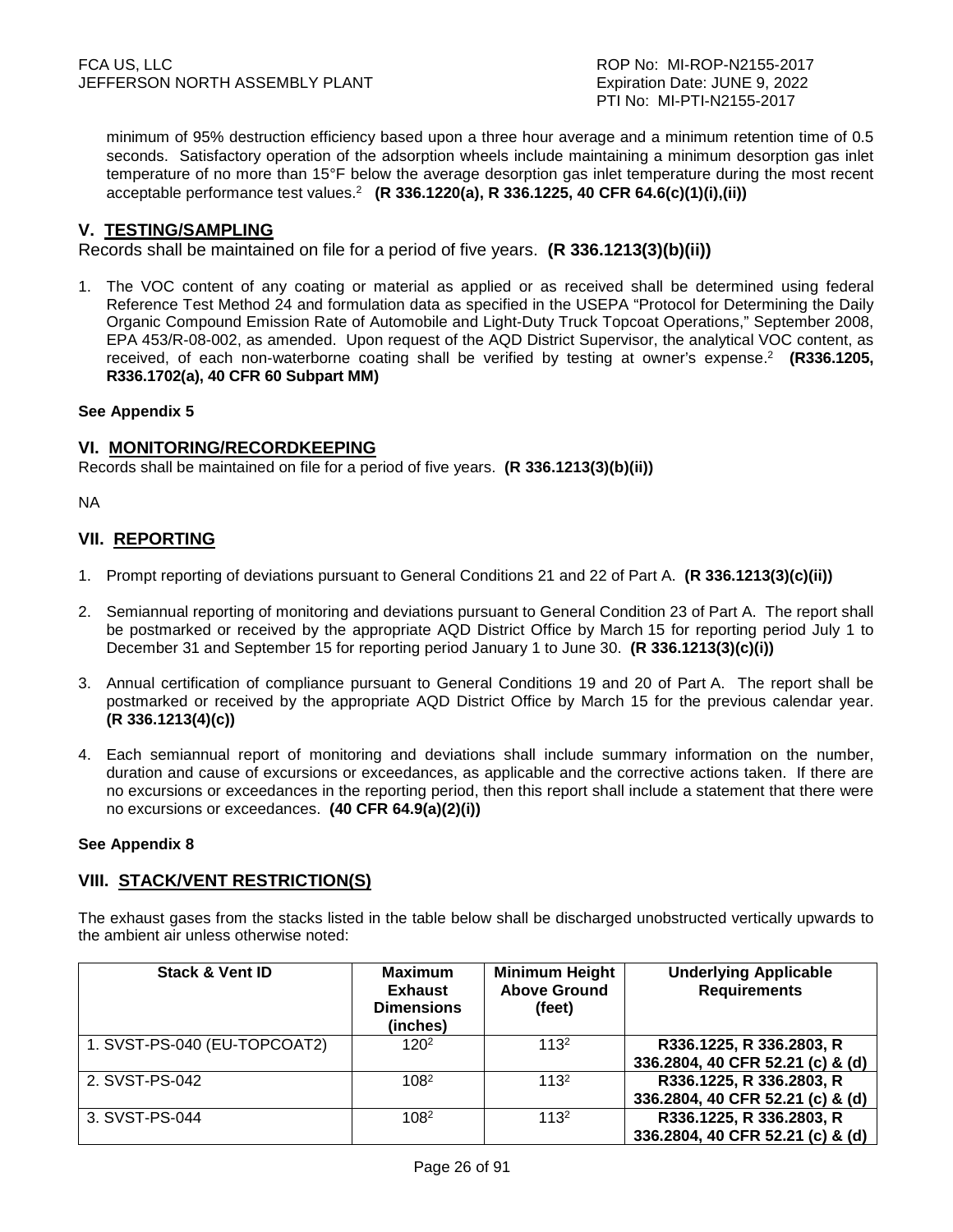#### FCA US, LLC ROP No: MI-ROP-N2155-2017 JEFFERSON NORTH ASSEMBLY PLANT **Expiration Date: JUNE 9, 2022**

| <b>Stack &amp; Vent ID</b> | <b>Maximum</b><br><b>Exhaust</b><br><b>Dimensions</b><br>(inches) | <b>Minimum Height</b><br><b>Above Ground</b><br>(feet) | <b>Underlying Applicable</b><br><b>Requirements</b>          |
|----------------------------|-------------------------------------------------------------------|--------------------------------------------------------|--------------------------------------------------------------|
| 4. SVST-PS-002             | 882                                                               | 113 <sup>2</sup>                                       | R336.1225, R 336.2803, R<br>336.2804, 40 CFR 52.21 (c) & (d) |
| 5. SVST-PS-004             | 55 <sup>2</sup>                                                   | 113 <sup>2</sup>                                       | R336.1225, R 336.2803, R<br>336.2804, 40 CFR 52.21 (c) & (d) |
| 6. SVST-PS-048             | 26 <sup>2</sup>                                                   | 692                                                    | R336.1225, R 336.2803, R<br>336.2804, 40 CFR 52.21 (c) & (d) |

# **IX. OTHER REQUIREMENT(S)**

- 1. For the purpose of Compliance Assurance Monitoring (CAM), excursions will be defined as follows: **(64.6(c)(2))** 
	- a. A temperature excursion is defined as a confirmed three-hour period during which the average fails to meet the specified temperature requirements in special conditions IV.2 and IV.3.
- 2. The permittee shall comply with all applicable requirements of 40 CFR Part 64. **(40 CFR Part 64)**

#### **Footnotes:**

- $1$ <sup>1</sup>This condition is state only enforceable and was established pursuant to Rule 201(1)(b).
- <sup>2</sup> This condition is federally enforceable and was established pursuant to Rule 201(1)(a).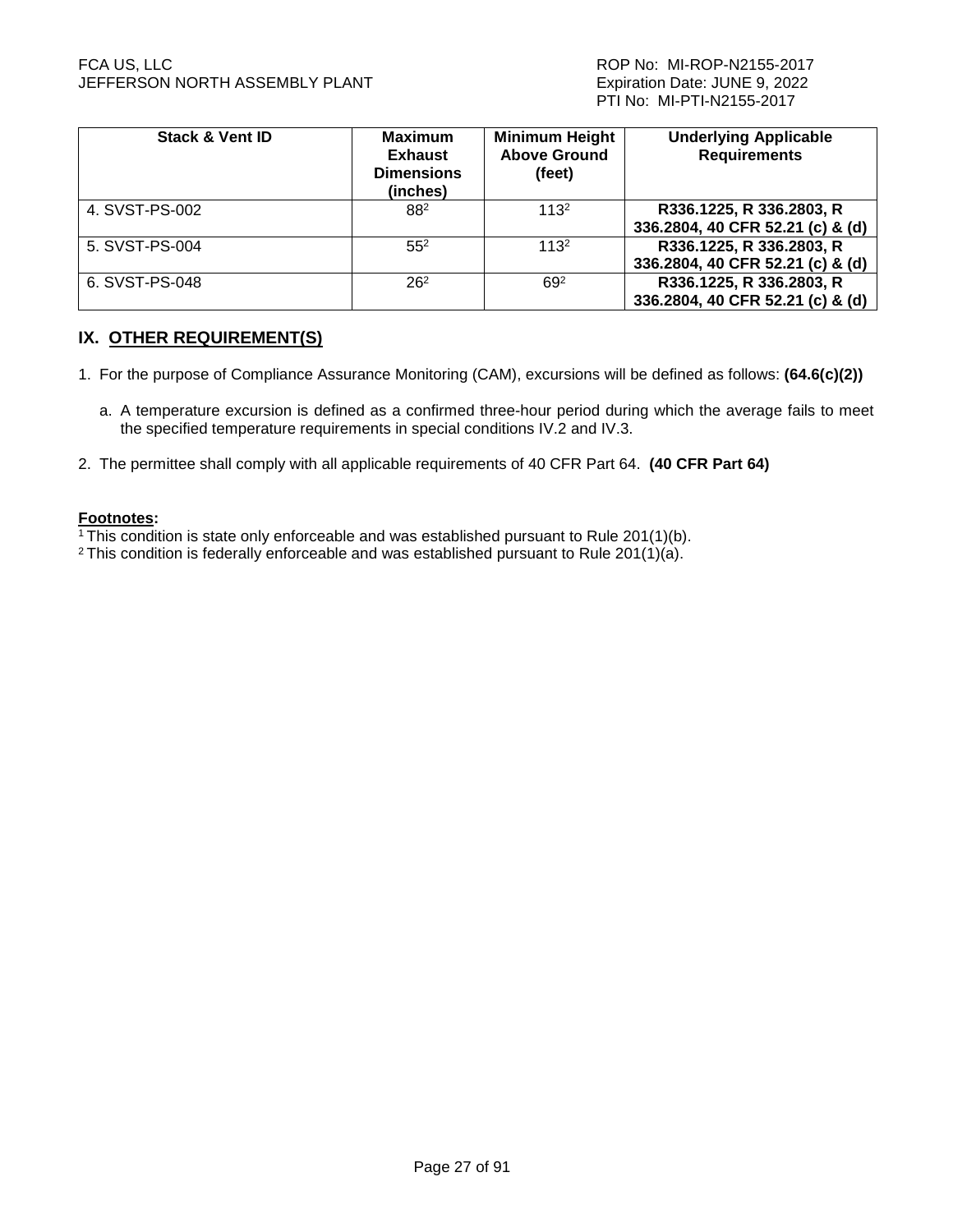# **EU-TOPCOAT3 EMISSION UNIT CONDITIONS**

#### **DESCRIPTION**

Paint is applied to vehicles automatically and manually in booths. Vehicles proceed through a curing oven. This line consists of three basecoat robot zones, basecoat electrostatic bells, basecoat automatic conventional zone, heated flash zone, two clearcoat robot zones, clearcoat electrostatic bells zone and a cure oven. Emissions from the basecoat bell zone, basecoat automatic conventional zone, heated flash, and clearcoat bell zones are ducted to a filter house, concentrator, and a thermal incinerator. Emissions from the oven are controlled by a separate thermal incinerator.

Note: There are two thermal incinerators for this emission unit.

**Flexible Group IDs:** FG-FACILITY, FG-CONTROLS, FG-AUTO-MACT

#### **POLLUTION CONTROL EQUIPMENT**

A water-wash system, a concentrator, and two thermal oxidizers

#### **I. EMISSION LIMIT(S)**

| <b>Pollutant</b> | Limit | <b>Time Period/ Operating</b><br><b>Scenario</b> | <b>Equipment</b> | Monitoring/<br><b>Testing Method</b> | <b>Underlying</b><br>Applicable<br>Requirements |
|------------------|-------|--------------------------------------------------|------------------|--------------------------------------|-------------------------------------------------|
| <b>NA</b>        | NA    | NA                                               | NA               | ΝA                                   | ΝA                                              |

### **II. MATERIAL LIMIT(S)**

| <b>Material</b> | Limit | <b>Time Period/ Operating</b><br><b>Scenario</b> | <b>Equipment</b> | Monitorina/<br><b>Testing Method</b> | <b>Underlying</b><br>Applicable<br><b>Requirements</b> |
|-----------------|-------|--------------------------------------------------|------------------|--------------------------------------|--------------------------------------------------------|
| <b>NA</b>       | ΝA    | ΝA                                               | NA               | <b>NA</b>                            | ΝA                                                     |

#### **III. PROCESS/OPERATIONAL RESTRICTION(S)**

NA

# **IV. DESIGN/EQUIPMENT PARAMETER(S)**

- 1. The permittee shall not operate the spray booth portions of EU-TOPCOAT3 unless the water wash particulate controls are installed, maintained and operated in a satisfactory manner. Satisfactory operation of the water wash particulate controls includes conducting the required monitoring and recordkeeping pursuant to FG-FACILITY, SC VI. 3.<sup>2</sup> **(R336.1205, R336.1220, R336.1331, R336.1910, 40 CFR 52.21(x)(6)(iv))**
- 2. The permittee shall not operate the oven portion of EU-TOPCOAT3 unless the thermal oxidizer is installed, maintained and operated in a satisfactory manner. Satisfactory operation of thermal oxidizer includes maintaining a minimum temperature of 1.310 °F based upon a three hour average, or at the temperature during the most recent control device performance test which demonstrated compliance with a minimum of 95% destruction efficiency based upon a three hour average, and a minimum retention time of 0.5 seconds.<sup>2</sup> **(R 336.1220(a), R 336.1225, 40 CFR 64.6(c)(1)(i),(ii))**
- 3. The permittee shall not operate EU-TOPCOAT3 unless the spray booth thermal oxidizer and the concentrator are all installed, maintained and operated in a satisfactory manner. Satisfactory operation of thermal oxidizers includes maintaining a minimum combustion chamber temperature of 1310°F based upon a three hour average, or at the temperature during the most recent control device performance test which demonstrated compliance with a minimum of 95% destruction efficiency based upon a three hour average, and a minimum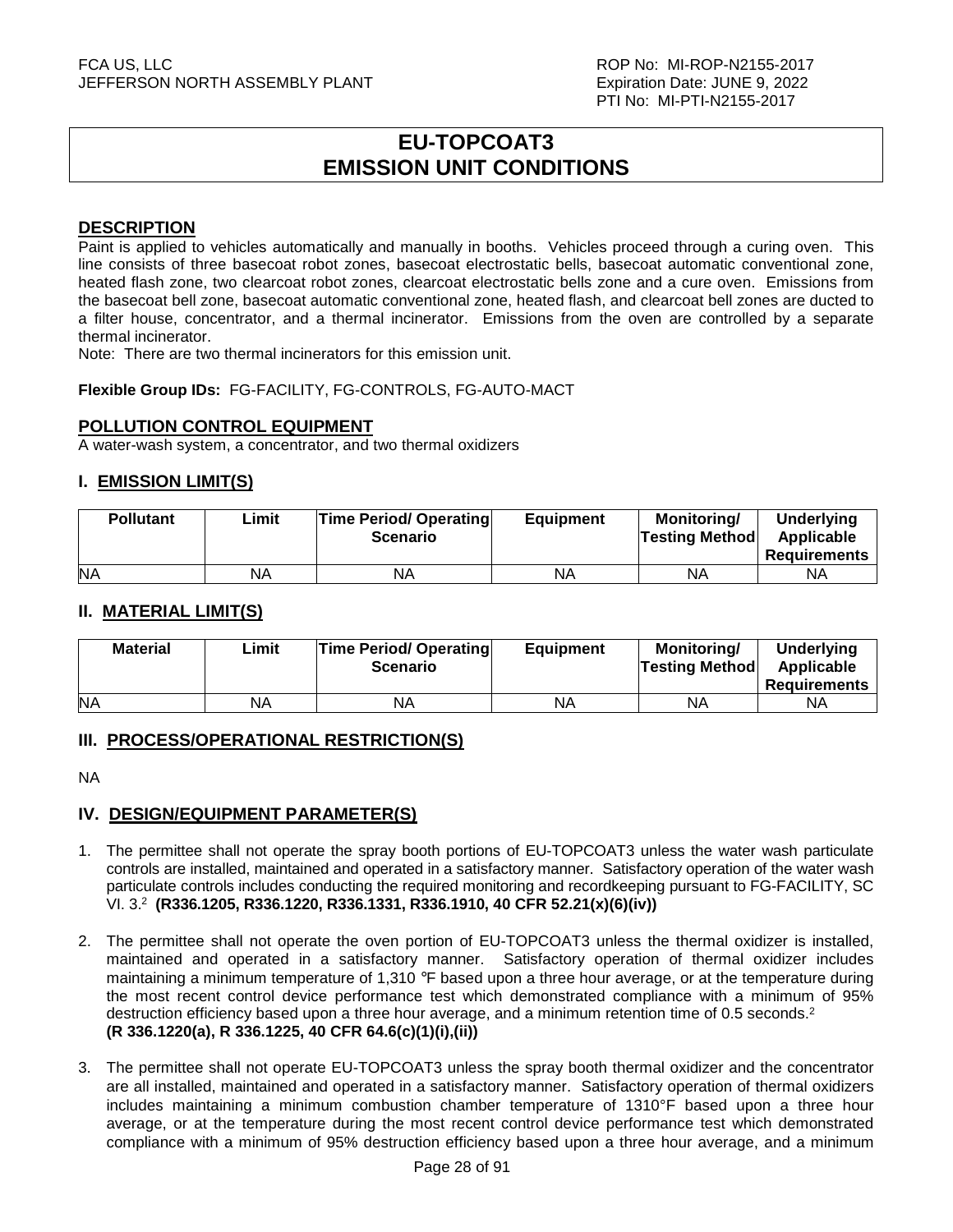retention time of 0.5 seconds. Satisfactory operation of the adsorption wheels include maintaining a minimum desorption gas inlet temperature of no more than 15°F below the average desorption gas inlet temperature during the most recent acceptable performance test values.<sup>2</sup> (R 336.1220(a), R 336.1225, 40 CFR **64.6(c)(1)(i),(ii))**

#### **V. TESTING/SAMPLING**

Records shall be maintained on file for a period of five years. **(R 336.1213(3)(b)(ii))**

1. The VOC content of any coating or material as applied or as received shall be determined using federal Reference Test Method 24 and formulation data as specified in the USEPA "Protocol for Determining the Daily Organic Compound Emission Rate of Automobile and Light-Duty Truck Topcoat Operations," September 2008, EPA 453/R-08-002, as amended. Upon request of the AQD District Supervisor, the analytical VOC content, as received, of each non-waterborne coating shall be verified by testing at owner's expense.<sup>2</sup> (R336.1205, **R336.1702(a), 40 CFR 60 Subpart MM)**

#### **See Appendix 5**

#### **VI. MONITORING/RECORDKEEPING**

Records shall be maintained on file for a period of five years. **(R 336.1213(3)(b)(ii))**

NA

### **VII. REPORTING**

- 1. Prompt reporting of deviations pursuant to General Conditions 21 and 22 of Part A. **(R 336.1213(3)(c)(ii))**
- 2. Semiannual reporting of monitoring and deviations pursuant to General Condition 23 of Part A. The report shall be postmarked or received by the appropriate AQD District Office by March 15 for reporting period July 1 to December 31 and September 15 for reporting period January 1 to June 30. **(R 336.1213(3)(c)(i))**
- 3. Annual certification of compliance pursuant to General Conditions 19 and 20 of Part A. The report shall be postmarked or received by the appropriate AQD District Office by March 15 for the previous calendar year. **(R 336.1213(4)(c))**
- 4. Each semiannual report of monitoring and deviations shall include summary information on the number, duration and cause of excursions or exceedances, as applicable and the corrective actions taken. If there are no excursions or exceedances in the reporting period, then this report shall include a statement that there were no excursions or exceedances. **(40 CFR 64.9(a)(2)(i))**

#### **See Appendix 8**

#### **VIII. STACK/VENT RESTRICTION(S)**

The exhaust gases from the stacks listed in the table below shall be discharged unobstructed vertically upwards to the ambient air unless otherwise noted:

| <b>Stack &amp; Vent ID</b> | <b>Maximum</b><br><b>Exhaust</b><br><b>Dimensions</b><br>(inches) | <b>Minimum Height</b><br><b>Above Ground</b><br>(feet) | <b>Underlying Applicable</b><br><b>Requirements</b>          |
|----------------------------|-------------------------------------------------------------------|--------------------------------------------------------|--------------------------------------------------------------|
| 1. SVST-PS-089             | 120 <sup>2</sup>                                                  | 113 <sup>2</sup>                                       | R336.1225, R 336.2803, R<br>336.2804, 40 CFR 52.21 (c) & (d) |
| 2. SVST-PS-090             | 120 <sup>2</sup>                                                  | 113 <sup>2</sup>                                       | R336.1225, R 336.2803, R<br>336.2804, 40 CFR 52.21 (c) & (d) |
| 3. SVST-PS-091             | 120 <sup>2</sup>                                                  | 113 <sup>2</sup>                                       | R336.1225, R 336.2803, R<br>336.2804, 40 CFR 52.21 (c) & (d) |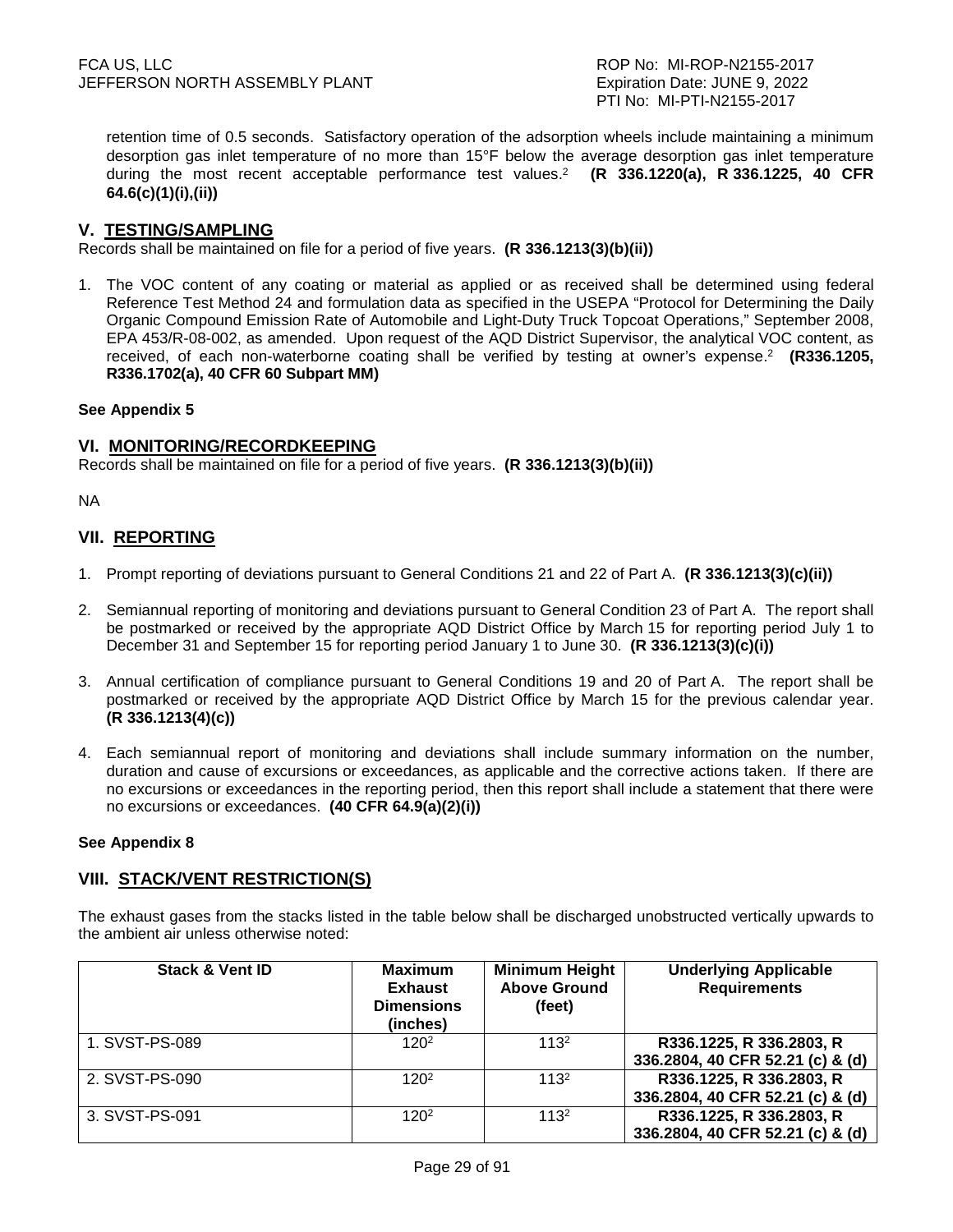#### FCA US, LLC ROP No: MI-ROP-N2155-2017 JEFFERSON NORTH ASSEMBLY PLANT **Expiration Date: JUNE 9, 2022**

| <b>Stack &amp; Vent ID</b> | <b>Maximum</b><br><b>Exhaust</b><br><b>Dimensions</b><br>(inches) | <b>Minimum Height</b><br><b>Above Ground</b><br>(feet) | <b>Underlying Applicable</b><br><b>Requirements</b>          |
|----------------------------|-------------------------------------------------------------------|--------------------------------------------------------|--------------------------------------------------------------|
| 4. SVST-PS-036             | $85^2$                                                            | 113 <sup>2</sup>                                       | R336.1225, R 336.2803, R<br>336.2804, 40 CFR 52.21 (c) & (d) |
| 5. SVST-PS-037             | 412                                                               | 113 <sup>2</sup>                                       | R336.1225, R 336.2803, R<br>336.2804, 40 CFR 52.21 (c) & (d) |
| 6. SVST-PS-095             | $40^{2}$                                                          | 692                                                    | R336.1225, R 336.2803, R<br>336.2804, 40 CFR 52.21 (c) & (d) |

# **IX. OTHER REQUIREMENT(S)**

- 1. For the purpose of Compliance Assurance Monitoring (CAM), excursions will be defined as follows: **(64.6(c)(2))** 
	- a. A temperature excursion is defined as a confirmed three-hour period during which the average fails to meet the specified temperature requirements in special condition IV.2.
- 2. The permittee shall comply with all applicable requirements of 40 CFR Part 64. **(40 CFR Part 64)**

#### **Footnotes:**

 $1$ <sup>1</sup>This condition is state only enforceable and was established pursuant to Rule 201(1)(b).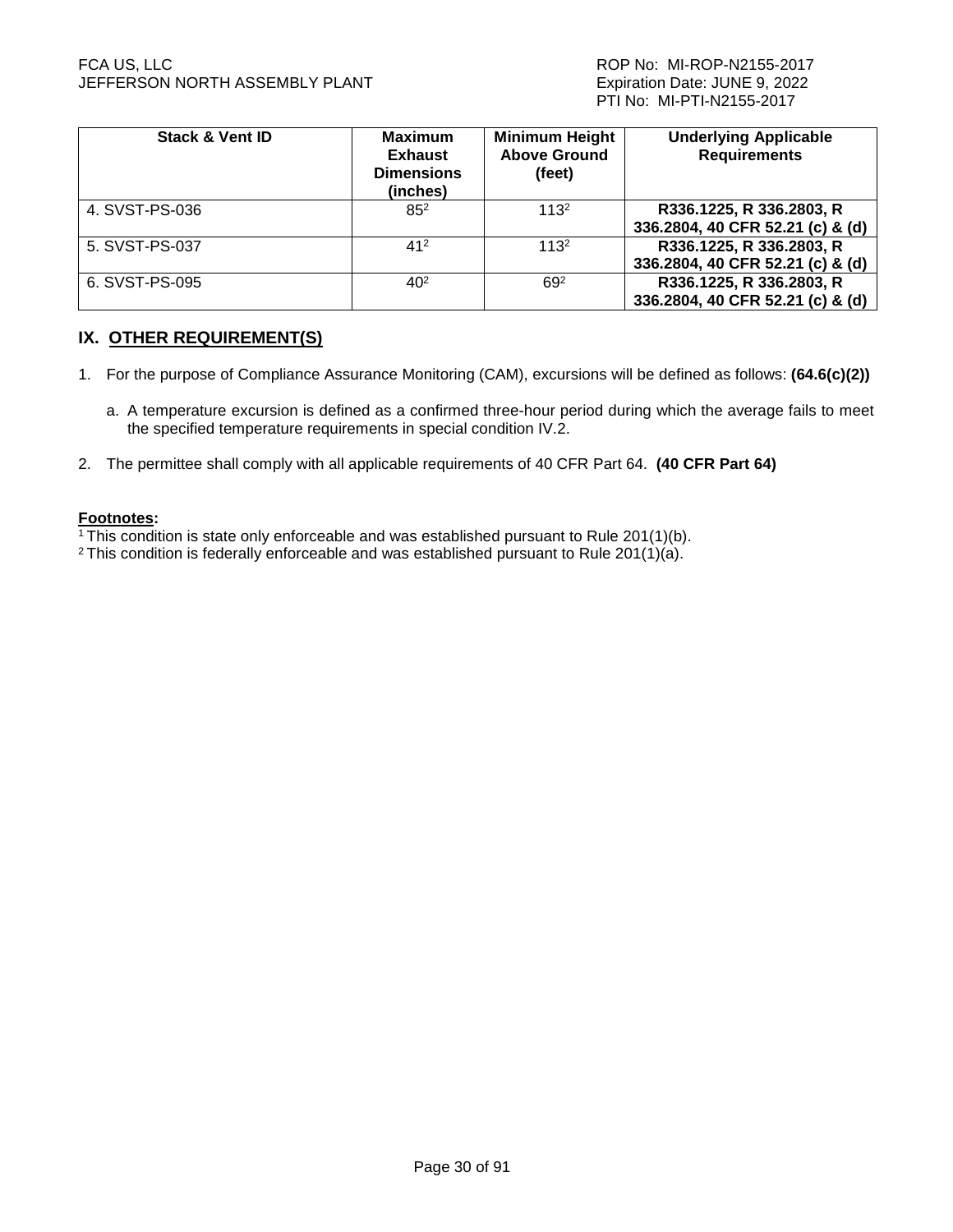# **EU-TOUCHUP EMISSION UNIT CONDITIONS**

#### **DESCRIPTION**

Blemished areas on vehicles are identified and repaired. This process is performed manually and emissions are vented into the in-plant environment.

**Flexible Group IDs:** FG-FACILITY, FG-AUTO-MACT

#### **POLLUTION CONTROL EQUIPMENT**

NA

#### **I. EMISSION LIMIT(S)**

| <b>Pollutant</b> | Limit | <b>Time Period/ Operating</b><br><b>Scenario</b> | <b>Equipment</b> | Monitorina/<br><b>Testing Method</b> | <b>Underlying</b><br>Applicable<br>Requirements |
|------------------|-------|--------------------------------------------------|------------------|--------------------------------------|-------------------------------------------------|
| <b>NA</b>        | ΝA    | ΝA                                               | NA               | <b>NA</b>                            | NA                                              |

#### **II. MATERIAL LIMIT(S)**

| <b>Material</b> | Limit | <b>Time Period/ Operating</b><br><b>Scenario</b> | <b>Equipment</b> | Monitorina/<br><b>Testing Method</b> | <b>Underlying</b><br>Applicable<br>Requirements |
|-----------------|-------|--------------------------------------------------|------------------|--------------------------------------|-------------------------------------------------|
| <b>NA</b>       | NA    | ΝA                                               | NA               | ΝA                                   | ΝA                                              |

#### **III. PROCESS/OPERATIONAL RESTRICTION(S)**

NA

# **IV. DESIGN/EQUIPMENT PARAMETER(S)**

NA

#### **V. TESTING/SAMPLING**

Records shall be maintained on file for a period of five years. **(R 336.1213(3)(b)(ii))**

1. The VOC content, water content and density of any coating or material as applied and as received, shall be determined using federal Reference Test Method 24. Alternatively, the VOC content may be determined from manufacturer's formulation data. If the Method 24 and the formulation values should differ, the Method 24 results shall be used to determine compliance. Upon request of the District Supervisor, the VOC content, water content and density of any coating or material shall be verified using federal Reference Test Method 24.<sup>2</sup> **(R336.1205, R336.1702(a), 40CFR 52.21)**

#### **See Appendix 5**

#### **VI. MONITORING/RECORDKEEPING**

Records shall be maintained on file for a period of five years. **(R 336.1213(3)(b)(ii))**

NA

#### **VII. REPORTING**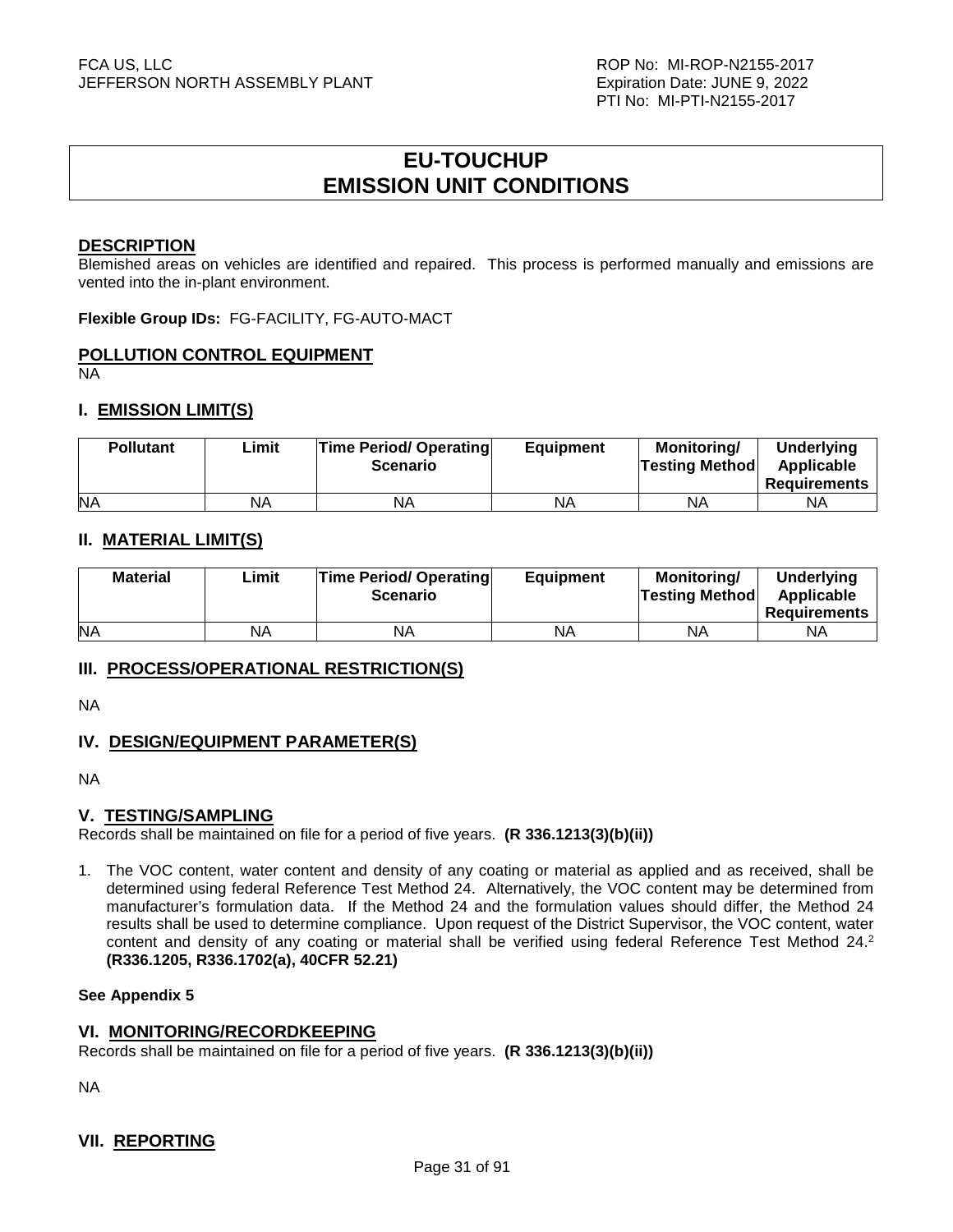- 1. Prompt reporting of deviations pursuant to General Conditions 21 and 22 of Part A. **(R 336.1213(3)(c)(ii))**
- 2. Semiannual reporting of monitoring and deviations pursuant to General Condition 23 of Part A. The report shall be postmarked or received by the appropriate AQD District Office by March 15 for reporting period July 1 to December 31 and September 15 for reporting period January 1 to June 30. **(R 336.1213(3)(c)(i))**
- 3. Annual certification of compliance pursuant to General Conditions 19 and 20 of Part A. The report shall be postmarked or received by the appropriate AQD District Office by March 15 for the previous calendar year. **(R 336.1213(4)(c))**

#### **See Appendix 8**

#### **VIII. STACK/VENT RESTRICTION(S)**

The exhaust gases from the stacks listed in the table below shall be discharged unobstructed vertically upwards to the ambient air unless otherwise noted:

| <b>Stack &amp; Vent ID</b> | <b>Maximum</b><br><b>Exhaust</b><br><b>Dimensions</b><br>(inches) | <b>Minimum Height</b><br><b>Above Ground</b><br>(feet) | <b>Underlying Applicable</b><br><b>Requirements</b> |
|----------------------------|-------------------------------------------------------------------|--------------------------------------------------------|-----------------------------------------------------|
| <b>NA</b>                  | NA.                                                               | ΝA                                                     | ΝA                                                  |

# **IX. OTHER REQUIREMENT(S)**

NA

#### **Footnotes:**

<sup>1</sup>This condition is state only enforceable and was established pursuant to Rule 201(1)(b).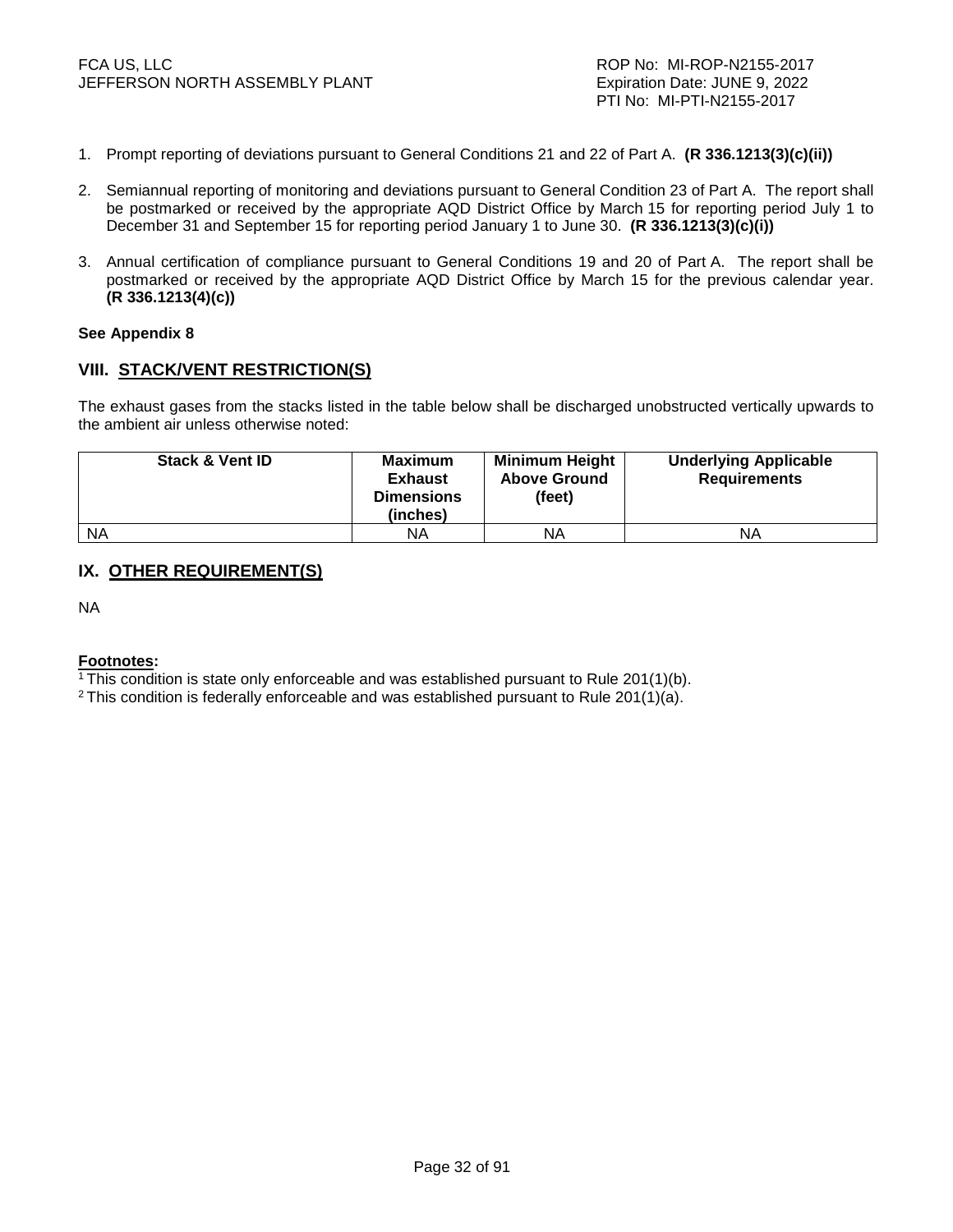# **EU-FINALSEALER EMISSION UNIT CONDITIONS**

#### **DESCRIPTION**

Sealers are applied to auto bodies manually and robotically. Sealer is air cured and the exhaust is vented in the plant.

**Flexible Group IDs:** FG-FACILITY, FG-AUTO-MACT

#### **POLLUTION CONTROL EQUIPMENT**

NA

#### **I. EMISSION LIMIT(S)**

| <b>Pollutant</b> | ∟imit | <b>Time Period/ Operating</b><br><b>Scenario</b> | <b>Equipment</b> | <b>Monitoring/</b><br><b>Testing Method</b> | <b>Underlying</b><br>Applicable<br><b>Requirements</b> |
|------------------|-------|--------------------------------------------------|------------------|---------------------------------------------|--------------------------------------------------------|
| <b>NA</b>        | NA    | ΝA                                               | NA               | <b>NA</b>                                   | NA                                                     |

#### **II. MATERIAL LIMIT(S)**

| <b>Material</b> | ∟imit | <b>Time Period/ Operating</b><br><b>Scenario</b> | <b>Equipment</b> | Monitoring/<br><b>Testing Method</b> | <b>Underlying</b><br>Applicable<br><b>Requirements</b> |
|-----------------|-------|--------------------------------------------------|------------------|--------------------------------------|--------------------------------------------------------|
| <b>NA</b>       | NA    | ΝA                                               | NA               | ΝA                                   | ΝA                                                     |

#### **III. PROCESS/OPERATIONAL RESTRICTION(S)**

NA

#### **IV. DESIGN/EQUIPMENT PARAMETER(S)**

NA

#### **V. TESTING/SAMPLING**

Records shall be maintained on file for a period of five years. **(R 336.1213(3)(b)(ii))**

1. The VOC content of each final sealer and adhesive, as applied, shall be determined using federal Reference Test Method 24 at representative time(s) and temperature(s) used to cure the related coating or material in practice as provided by ASTM D2369-98, 1.4 and Note 3. Alternatively, the VOC content may be determined from manufacturer's formulation data. If the tested and the formulation values should differ, the test results shall be used to determine compliance. Upon request of the AQD District Supervisor, the VOC content of each sealer and adhesive shall be verified by testing at owner's expense.<sup>2</sup> **(R336.1205, R336.1224, R336.1225, R336.1702(a), 40 CFR 52.21)**

#### **See Appendix 5**

#### **VI. MONITORING/RECORDKEEPING**

Records shall be maintained on file for a period of five years. **(R 336.1213(3)(b)(ii))**

NA

#### **VII. REPORTING**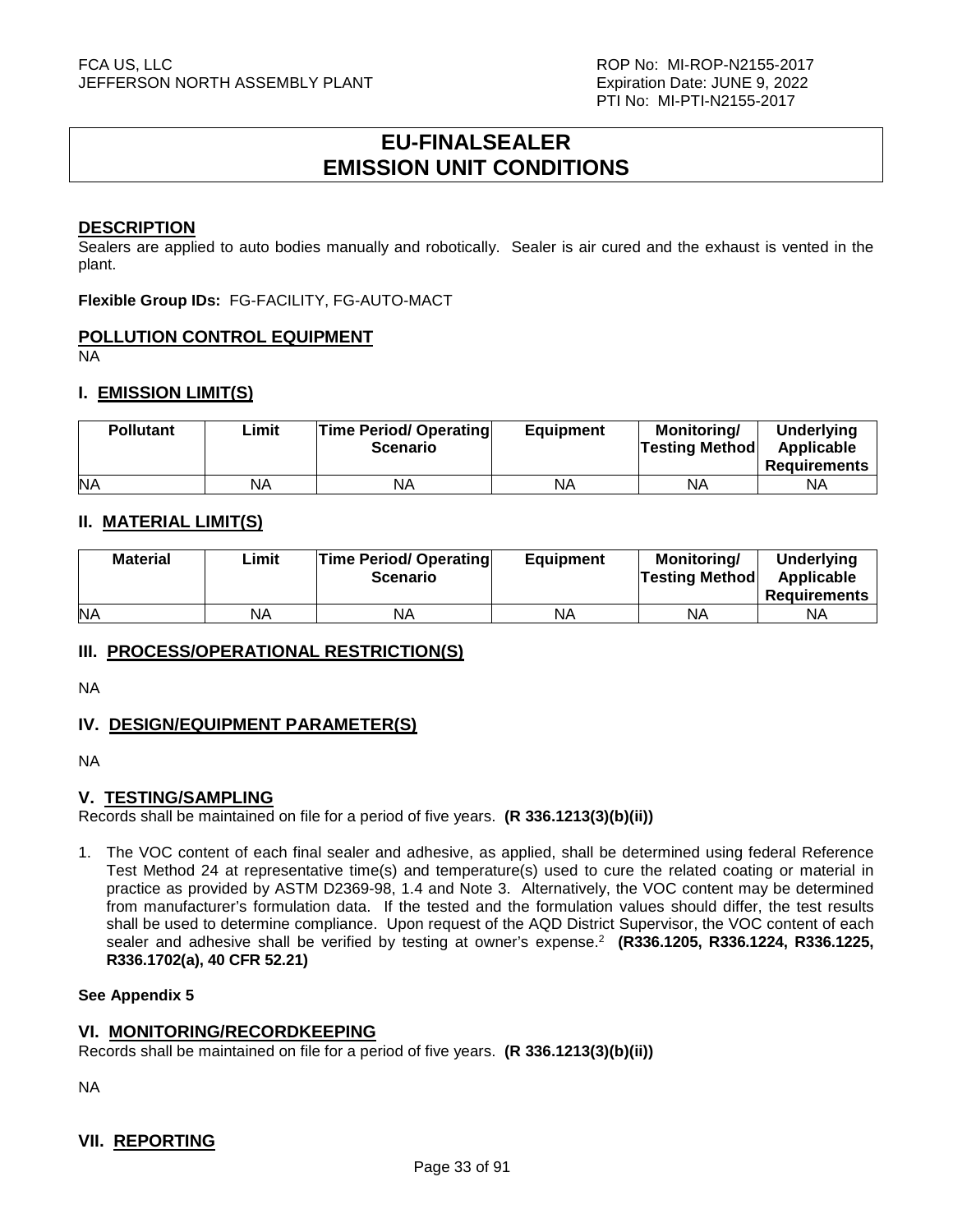- 1. Prompt reporting of deviations pursuant to General Conditions 21 and 22 of Part A. **(R 336.1213(3)(c)(ii))**
- 2. Semiannual reporting of monitoring and deviations pursuant to General Condition 23 of Part A. The report shall be postmarked or received by the appropriate AQD District Office by March 15 for reporting period July 1 to December 31 and September 15 for reporting period January 1 to June 30. **(R 336.1213(3)(c)(i))**
- 3. Annual certification of compliance pursuant to General Conditions 19 and 20 of Part A. The report shall be postmarked or received by the appropriate AQD District Office by March 15 for the previous calendar year. **(R 336.1213(4)(c))**

#### **See Appendix 8**

#### **VIII. STACK/VENT RESTRICTION(S)**

The exhaust gases from the stacks listed in the table below shall be discharged unobstructed vertically upwards to the ambient air unless otherwise noted:

| <b>Stack &amp; Vent ID</b> | Maximum<br><b>Exhaust</b><br><b>Dimensions</b><br>(inches) | <b>Minimum Height</b><br><b>Above Ground</b><br>(feet) | <b>Underlying Applicable</b><br><b>Requirements</b> |
|----------------------------|------------------------------------------------------------|--------------------------------------------------------|-----------------------------------------------------|
| <b>NA</b>                  | ΝA                                                         | ΝA                                                     | ΝA                                                  |

# **IX. OTHER REQUIREMENT(S)**

NA

#### **Footnotes:**

<sup>1</sup>This condition is state only enforceable and was established pursuant to Rule 201(1)(b).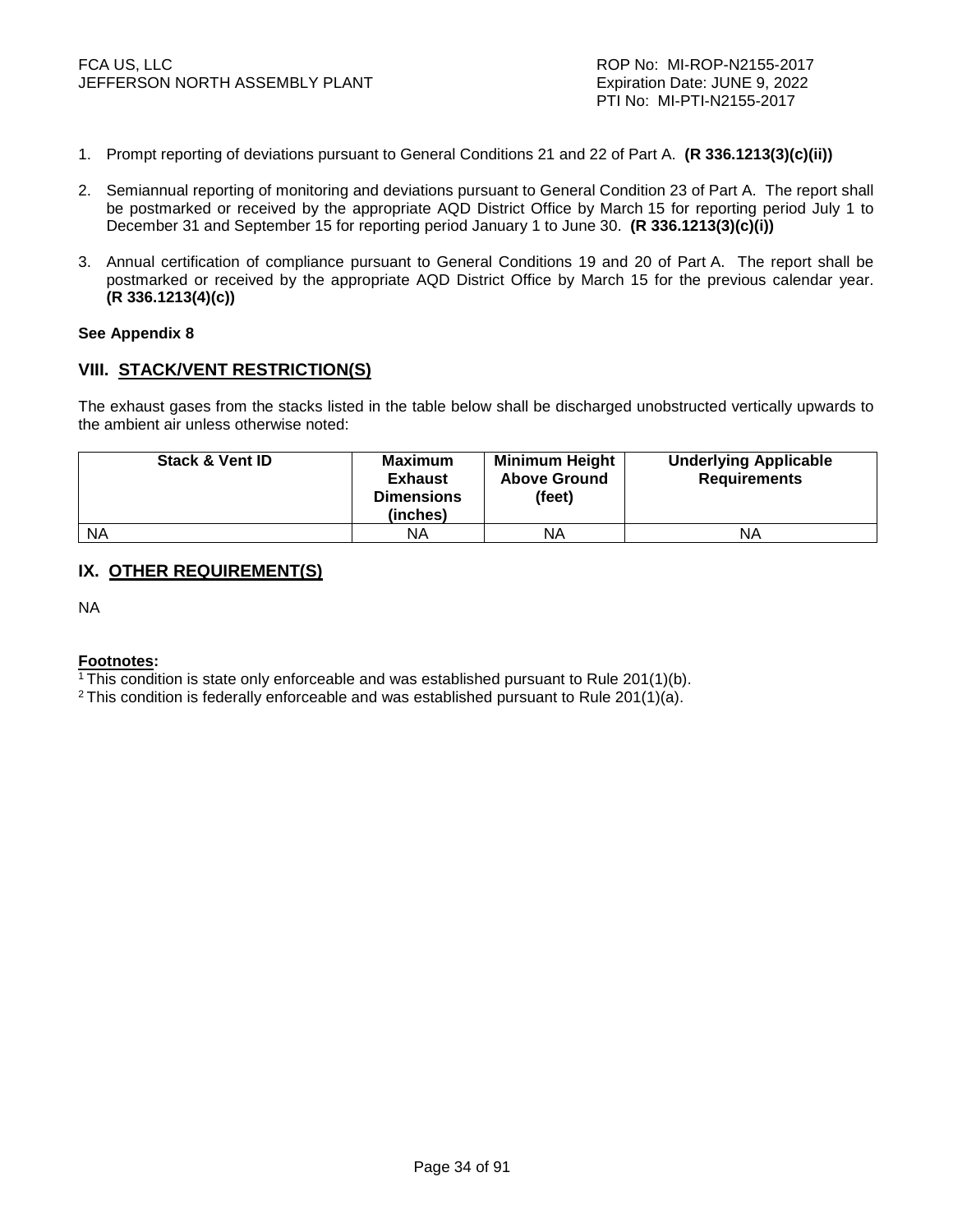# **EU-GASFILL EMISSION UNIT CONDITIONS**

#### **DESCRIPTION**

Fuel is dispensed into the vehicle tank and vapors from the filling operations are controlled via on-board refueling vapor recovery (ORVR).

**Flexible Group ID:** FG-FACILITY

# **POLLUTION CONTROL EQUIPMENT**

ORVR

# **I. EMISSION LIMIT(S)**

| <b>Pollutant</b> | ∟imit | <b>Time Period/ Operating</b><br><b>Scenario</b> | <b>Equipment</b> | <b>Monitoring/</b><br><b>Testing Method</b> | <b>Underlying</b><br>Applicable<br>Requirements |
|------------------|-------|--------------------------------------------------|------------------|---------------------------------------------|-------------------------------------------------|
| <b>NA</b>        | NA    | NA                                               | NA               | ΝA                                          | ΝA                                              |

# **II. MATERIAL LIMIT(S)**

| <b>Material</b> | ∟imit | <b>Time Period/ Operating</b><br><b>Scenario</b> | <b>Equipment</b> | Monitoring/<br><b>Testing Method</b> | <b>Underlying</b><br>Applicable<br><b>Requirements</b> |
|-----------------|-------|--------------------------------------------------|------------------|--------------------------------------|--------------------------------------------------------|
| <b>NA</b>       | NA    | <b>NA</b>                                        | ΝA               | ΝA                                   | ΝA                                                     |

#### **III. PROCESS/OPERATIONAL RESTRICTION(S)**

NA

# **IV. DESIGN/EQUIPMENT PARAMETER(S)**

1. The assembly line gasoline dispensing station shall be controlled by a Stage II vapor balance system or an equivalent system unless filled vehicles are equipped with on-board refueling vapor recovery (ORVR**)**. 2 **(R336.1702(a), R336.1703)**

#### **V. TESTING/SAMPLING**

Records shall be maintained on file for a period of five years. **(R 336.1213(3)(b)(ii))**

NA

#### **See Appendix 5**

#### **VI. MONITORING/RECORDKEEPING**

Records shall be maintained on file for a period of five years. **(R 336.1213(3)(b)(ii))**

NA

#### **VII. REPORTING**

1. Prompt reporting of deviations pursuant to General Conditions 21 and 22 of Part A. **(R 336.1213(3)(c)(ii))**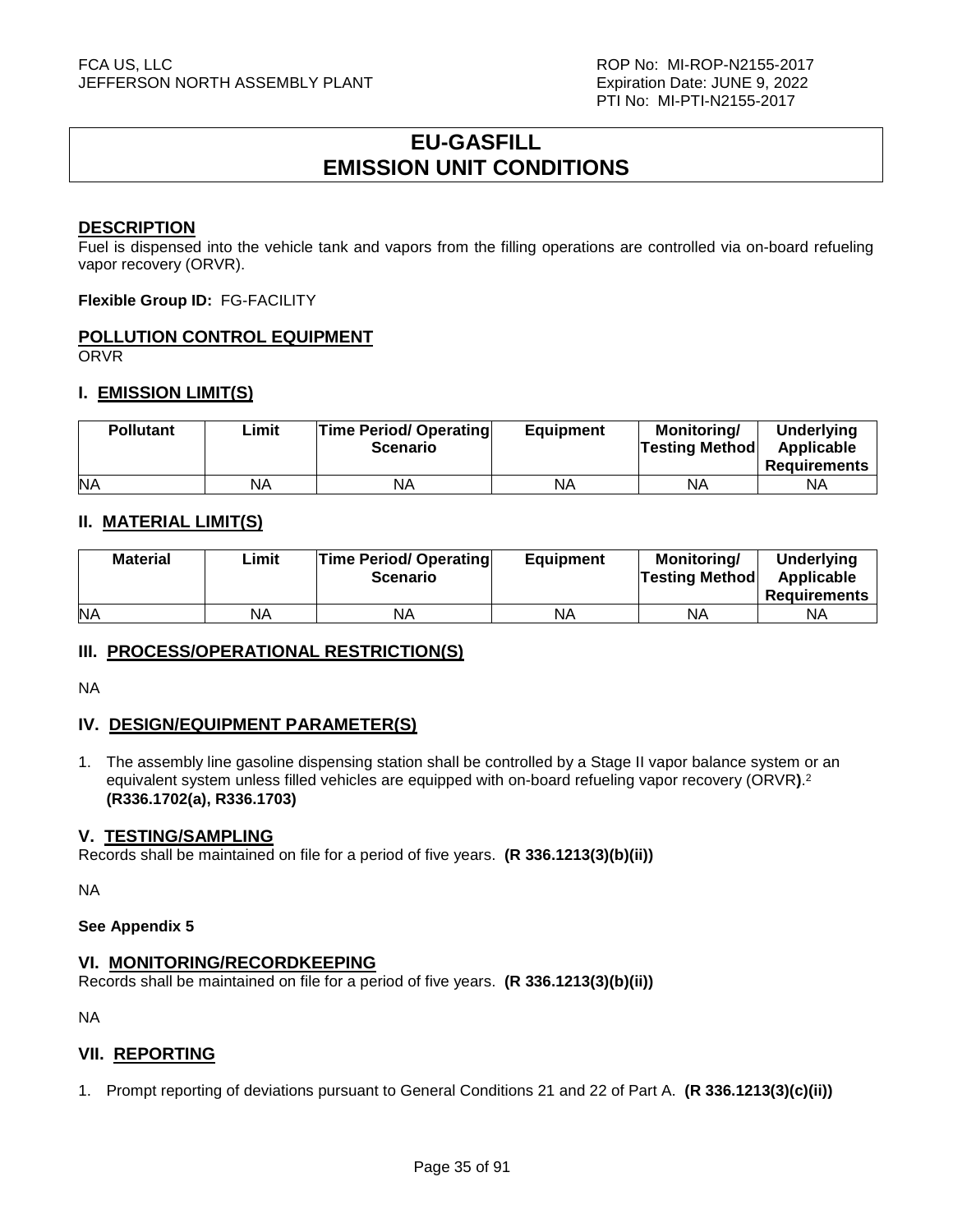- 2. Semiannual reporting of monitoring and deviations pursuant to General Condition 23 of Part A. The report shall be postmarked or received by the appropriate AQD District Office by March 15 for reporting period July 1 to December 31 and September 15 for reporting period January 1 to June 30. **(R 336.1213(3)(c)(i))**
- 3. Annual certification of compliance pursuant to General Conditions 19 and 20 of Part A. The report shall be postmarked or received by the appropriate AQD District Office by March 15 for the previous calendar year. **(R 336.1213(4)(c))**

#### **See Appendix 8**

# **VIII. STACK/VENT RESTRICTION(S)**

The exhaust gases from the stacks listed in the table below shall be discharged unobstructed vertically upwards to the ambient air unless otherwise noted:

| <b>Stack &amp; Vent ID</b> | Maximum<br><b>Exhaust</b><br><b>Dimensions</b><br>(inches) | <b>Minimum Height</b><br><b>Above Ground</b><br>(feet) | <b>Underlying Applicable</b><br><b>Requirements</b> |
|----------------------------|------------------------------------------------------------|--------------------------------------------------------|-----------------------------------------------------|
| <b>NA</b>                  | ΝA                                                         | ΝA                                                     | ΝA                                                  |

# **IX. OTHER REQUIREMENT(S)**

NA

#### **Footnotes:**

<sup>1</sup>This condition is state only enforceable and was established pursuant to Rule 201(1)(b).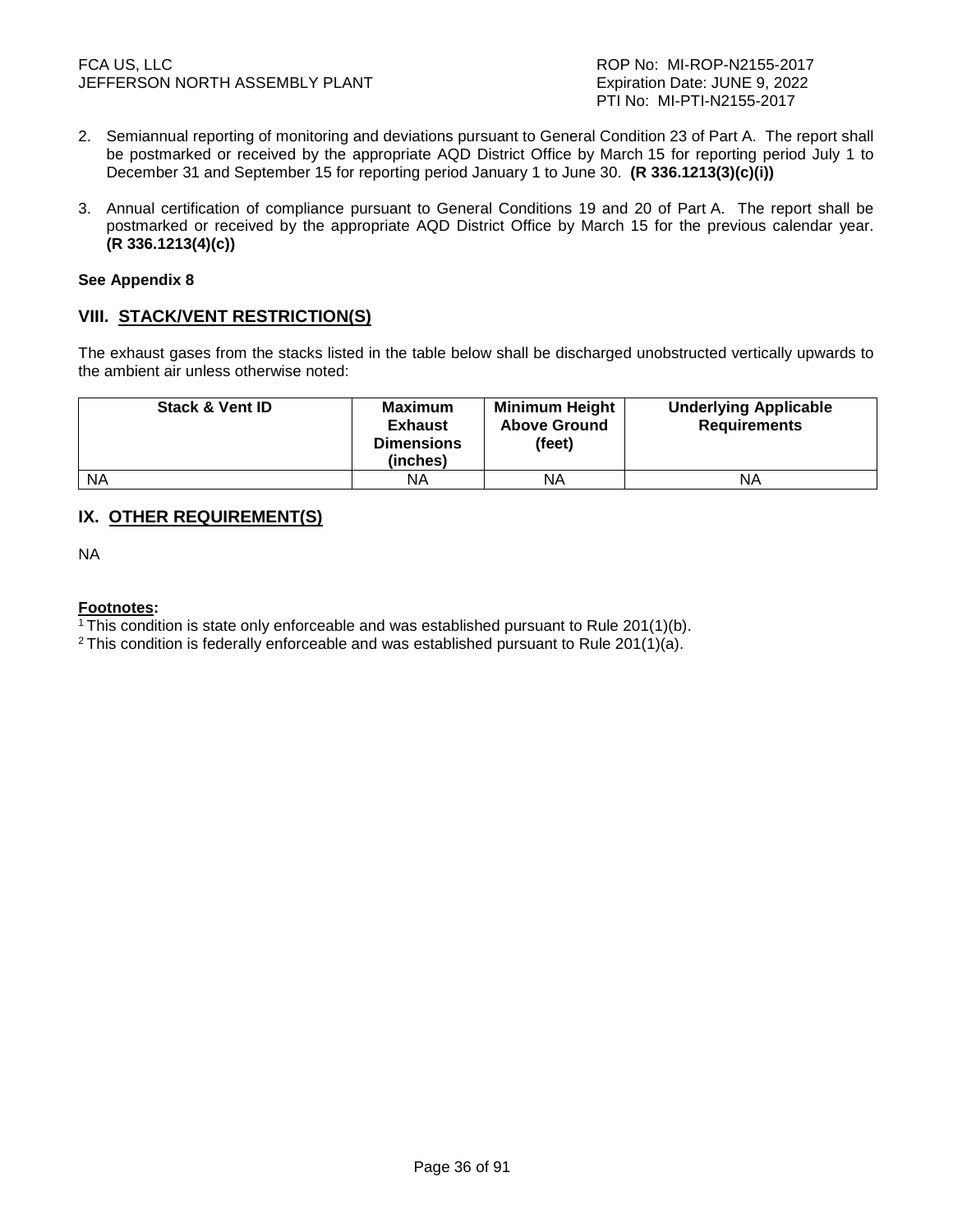# **EU-WINDSHIELDFILL EMISSION UNIT CONDITIONS**

### **DESCRIPTION**

Windshield fluid fill station.

**Flexible Group ID:** FG-FACILITY

# **POLLUTION CONTROL EQUIPMENT**

NA

# **I. EMISSION LIMIT(S)**

| <b>Pollutant</b> | Limit | <b>Time Period/ Operating</b><br><b>Scenario</b> | <b>Equipment</b> | <b>Monitoring/</b><br><b>Testing Method</b> | Underlying<br>Applicable<br>Requirements |
|------------------|-------|--------------------------------------------------|------------------|---------------------------------------------|------------------------------------------|
| <b>NA</b>        | NA    | ΝA                                               | NA               | ΝA                                          | ΝA                                       |

# **II. MATERIAL LIMIT(S)**

| <b>Material</b> | ∟imit | <b>Time Period/ Operating</b><br><b>Scenario</b> | <b>Equipment</b> | Monitoring/<br><b>Testing Method</b> | <b>Underlying</b><br>Applicable<br><b>Requirements</b> |
|-----------------|-------|--------------------------------------------------|------------------|--------------------------------------|--------------------------------------------------------|
| <b>NA</b>       | NA    | ΝA                                               | NA               | ΝA                                   | ΝA                                                     |

# **III. PROCESS/OPERATIONAL RESTRICTION(S)**

NA

# **IV. DESIGN/EQUIPMENT PARAMETER(S)**

NA

# **V. TESTING/SAMPLING**

Records shall be maintained on file for a period of five years. **(R 336.1213(3)(b)(ii))**

1. The VOC content, water content and density of any material as applied and as received, shall be determined using federal Reference Test Method 24 or an alternative approved by the AQD District Supervisor. Alternatively, the VOC content may be determined from manufacturer's formulation data. If the tested and the formulation values should differ, the tested results shall be used to determine compliance. Upon request of the AQD District Supervisor, the VOC content, water content and density of any material shall be verified using federal Reference Test Method 24.<sup>2</sup> **(R 336.1220(a), R 336.2040, R 336.2041)** 

#### **See Appendix 5**

#### **VI. MONITORING/RECORDKEEPING**

Records shall be maintained on file for a period of five years. **(R 336.1213(3)(b)(ii))**

NA

# **VII. REPORTING**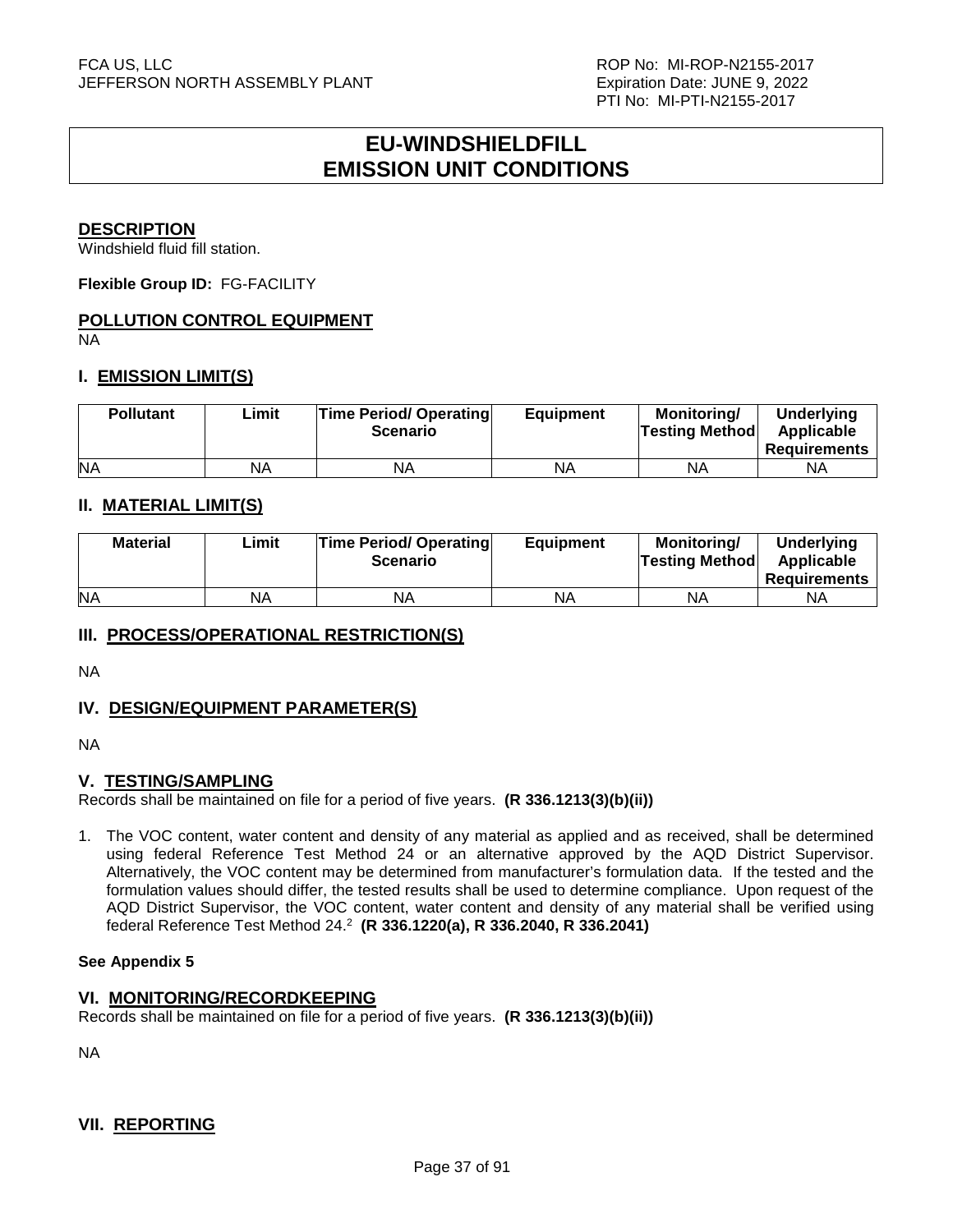- 1. Prompt reporting of deviations pursuant to General Conditions 21 and 22 of Part A. **(R 336.1213(3)(c)(ii))**
- 2. Semiannual reporting of monitoring and deviations pursuant to General Condition 23 of Part A. The report shall be postmarked or received by the appropriate AQD District Office by March 15 for reporting period July 1 to December 31 and September 15 for reporting period January 1 to June 30. **(R 336.1213(3)(c)(i))**
- 3. Annual certification of compliance pursuant to General Conditions 19 and 20 of Part A. The report shall be postmarked or received by the appropriate AQD District Office by March 15 for the previous calendar year. **(R 336.1213(4)(c))**

#### **See Appendix 8**

### **VIII. STACK/VENT RESTRICTION(S)**

The exhaust gases from the stacks listed in the table below shall be discharged unobstructed vertically upwards to the ambient air unless otherwise noted:

| <b>Stack &amp; Vent ID</b> | <b>Maximum</b><br><b>Exhaust</b><br><b>Dimensions</b><br>(inches) | <b>Minimum Height</b><br><b>Above Ground</b><br>(feet) | <b>Underlying Applicable</b><br><b>Requirements</b> |
|----------------------------|-------------------------------------------------------------------|--------------------------------------------------------|-----------------------------------------------------|
| <b>NA</b>                  | ΝA                                                                | ΝA                                                     | ΝA                                                  |

# **IX. OTHER REQUIREMENT(S)**

NA

#### **Footnotes:**

<sup>1</sup>This condition is state only enforceable and was established pursuant to Rule 201(1)(b).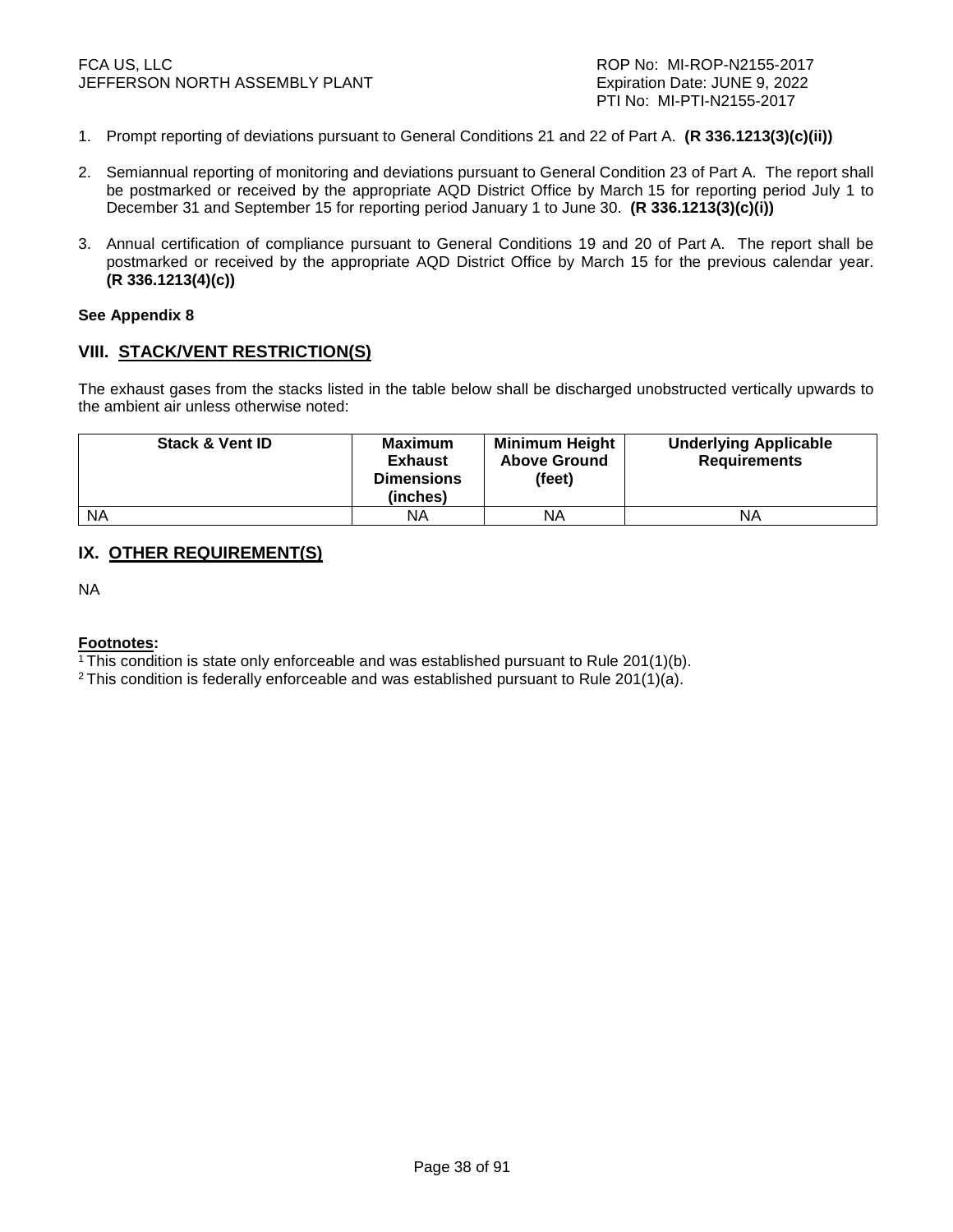# **EU-LOWBAKE EMISSION UNIT CONDITIONS**

### **DESCRIPTION**

Blemished areas on finished vehicles are repaired in booths. This includes any preparations such as sanding. The blemished area is painted and cured in booths. Stacks are used for exhaust.

**Flexible Group IDs:** FG-FACILITY, FG-AUTO-MACT

# **POLLUTION CONTROL EQUIPMENT**

Dry filters.

# **I. EMISSION LIMIT(S)**

| <b>Pollutant</b> | Limit | <b>Time Period/ Operating</b><br><b>Scenario</b> | <b>Equipment</b> | <b>Monitoring/</b><br><b>Testing Method</b> | <b>Underlying</b><br>Applicable<br>Requirements |
|------------------|-------|--------------------------------------------------|------------------|---------------------------------------------|-------------------------------------------------|
| <b>NA</b>        | NA    | ΝA                                               | NA               | <b>NA</b>                                   | ΝA                                              |

# **II. MATERIAL LIMIT(S)**

| <b>Material</b> | Limit | <b>Time Period/ Operating</b><br><b>Scenario</b> | <b>Equipment</b> | Monitoring/<br><b>Testing Method</b> | Underlying<br>Applicable<br><b>Requirements</b> |
|-----------------|-------|--------------------------------------------------|------------------|--------------------------------------|-------------------------------------------------|
| <b>NA</b>       | NA    | ΝA                                               | NА               | ΝA                                   | ΝA                                              |

# **III. PROCESS/OPERATIONAL RESTRICTION(S)**

NA

# **IV. DESIGN/EQUIPMENT PARAMETER(S)**

1. The permittee shall operate the coating spray booths with the dry filters installed and operating properly.<sup>2</sup> **(R336.1205, R336.1220, R336.1702(a))**

# **V. TESTING/SAMPLING**

Records shall be maintained on file for a period of five years. **(R 336.1213(3)(b)(ii))**

1. The VOC content, water content and density of any low bake material as applied and as received, shall be determined using federal Reference Test Method 24. Alternatively, the VOC content may be determined from manufacturer's formulation data. If the Method 24 and the formulation values should differ, the Method 24 results shall be used to determine compliance. Upon request of the District Supervisor, the VOC content, water content and density of any coating or material shall be verified using federal Reference Test Method 24.<sup>2</sup> **(R336.1205, R336.1224, R336.1225, R336.1702(a), 40 CFR 52.21)**

#### **See Appendix 5**

#### **VI. MONITORING/RECORDKEEPING**

Records shall be maintained on file for a period of five years. **(R 336.1213(3)(b)(ii))**

NA

# **VII. REPORTING**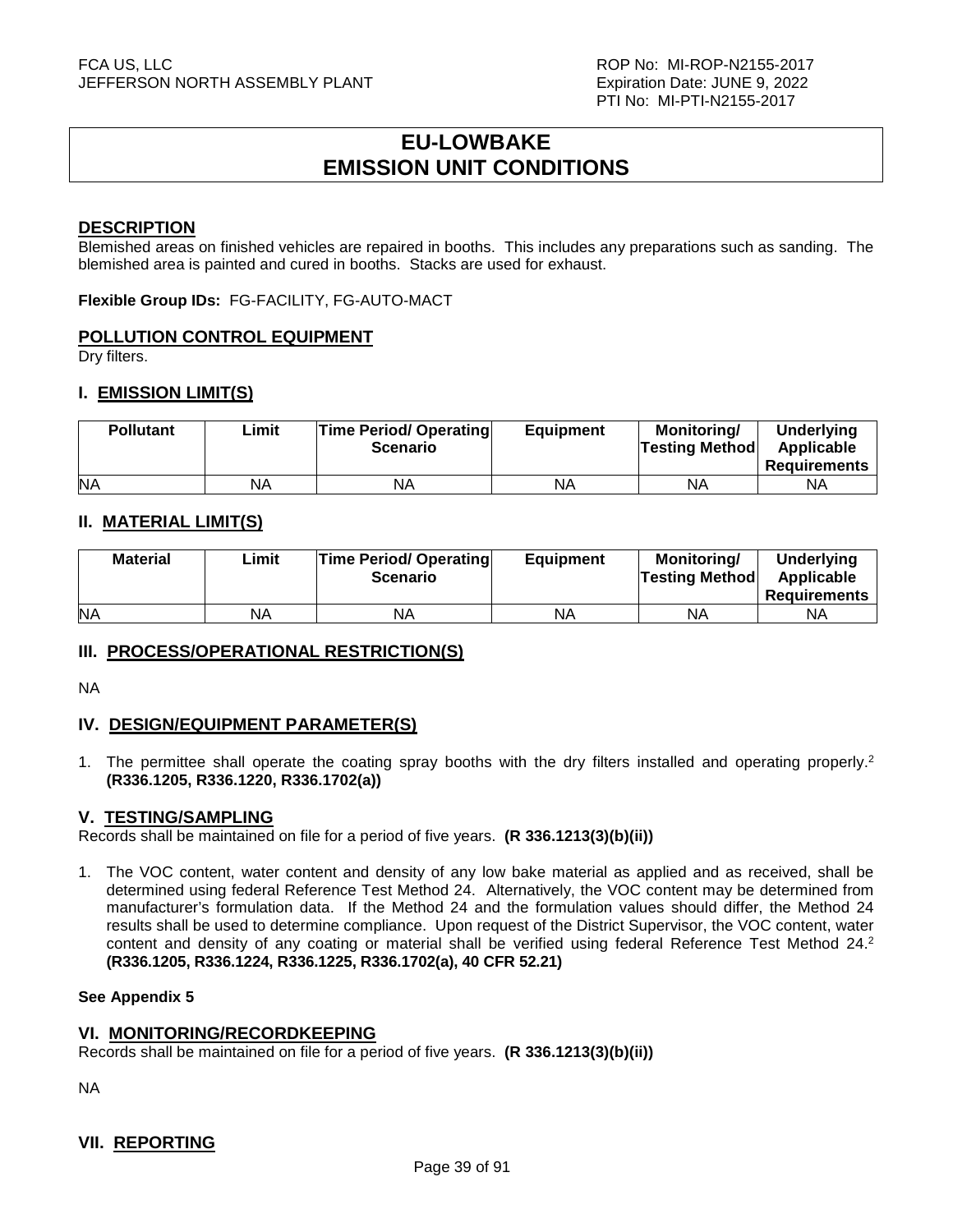- 1. Prompt reporting of deviations pursuant to General Conditions 21 and 22 of Part A. **(R 336.1213(3)(c)(ii))**
- 2. Semiannual reporting of monitoring and deviations pursuant to General Condition 23 of Part A. The report shall be postmarked or received by the appropriate AQD District Office by March 15 for reporting period July 1 to December 31 and September 15 for reporting period January 1 to June 30. **(R 336.1213(3)(c)(i))**
- 3. Annual certification of compliance pursuant to General Conditions 19 and 20 of Part A. The report shall be postmarked or received by the appropriate AQD District Office by March 15 for the previous calendar year. **(R 336.1213(4)(c))**

#### **See Appendix 8**

### **VIII. STACK/VENT RESTRICTION(S)**

The exhaust gases from the stacks listed in the table below shall be discharged unobstructed vertically upwards to the ambient air unless otherwise noted:

| <b>Stack &amp; Vent ID</b> | <b>Maximum</b><br><b>Exhaust</b><br><b>Dimensions</b><br>(inches) | <b>Minimum Height</b><br><b>Above Ground</b><br>(feet) | <b>Underlying Applicable</b><br><b>Requirements</b>          |
|----------------------------|-------------------------------------------------------------------|--------------------------------------------------------|--------------------------------------------------------------|
| 1. SVST-AS-076             | $34^2$                                                            | 58 <sup>2</sup>                                        | R336.1225, R 336.2803, R<br>336.2804, 40 CFR 52.21 (c) & (d) |
| 2. SVST-AS-077             | $34^{2}$                                                          | 58 <sup>2</sup>                                        | R336.1225, R 336.2803, R<br>336.2804, 40 CFR 52.21 (c) & (d) |
| 3. SVST-AS-078             | 34 <sup>2</sup>                                                   | 58 <sup>2</sup>                                        | R336.1225, R 336.2803, R<br>336.2804, 40 CFR 52.21 (c) & (d) |
| 4. SVST-AS-079             | 34 <sup>2</sup>                                                   | 58 <sup>2</sup>                                        | R336.1225, R 336.2803, R<br>336.2804, 40 CFR 52.21 (c) & (d) |
| 5. SVST-AS-080             | $34^{2}$                                                          | 58 <sup>2</sup>                                        | R336.1225, R 336.2803, R<br>336.2804, 40 CFR 52.21 (c) & (d) |
| 6. SVST-AS-082             | $54^{2}$                                                          | 58 <sup>2</sup>                                        | R336.1225, R 336.2803, R<br>336.2804, 40 CFR 52.21 (c) & (d) |

# **IX. OTHER REQUIREMENT(S)**

NA

**Footnotes:** 

<sup>1</sup>This condition is state only enforceable and was established pursuant to Rule 201(1)(b).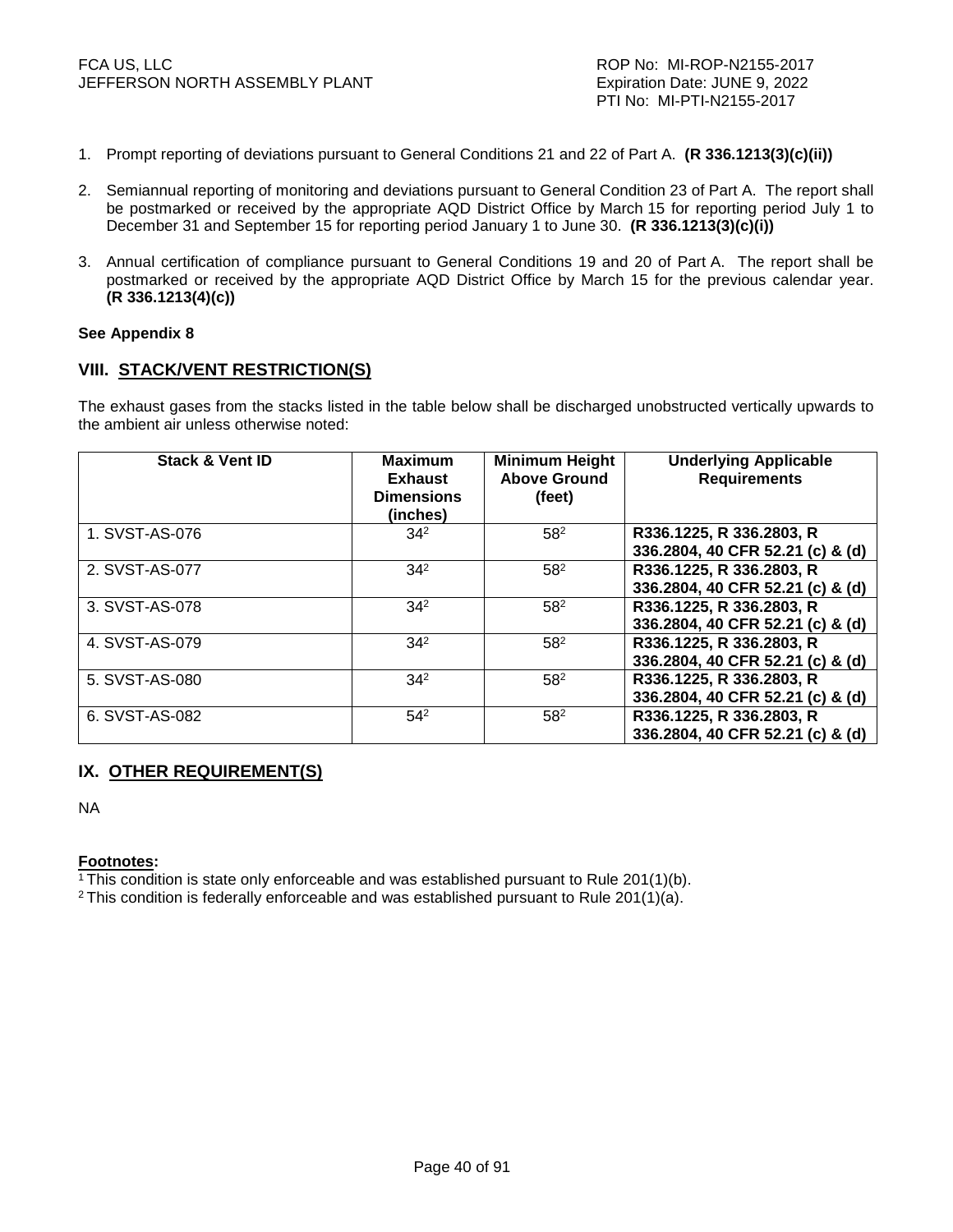# **EU-WIPE EMISSION UNIT CONDITIONS**

### **DESCRIPTION**

Auto bodies are manually wiped with solvents during different phases of painting and assembly. The emissions are vented into the plant or through a stack.

**Flexible Group IDs:** FG-FACILITY, FG-AUTO-MACT

# **POLLUTION CONTROL EQUIPMENT**

NA

# **I. EMISSION LIMIT(S)**

| <b>Pollutant</b> | ∟imit | <b>Time Period/ Operating</b><br><b>Scenario</b> | <b>Equipment</b> | <b>Monitoring/</b><br><b>Testing Method</b> | <b>Underlying</b><br>Applicable<br>Requirements |
|------------------|-------|--------------------------------------------------|------------------|---------------------------------------------|-------------------------------------------------|
| <b>NA</b>        | NA    | NA                                               | NA               | ΝA                                          | ΝA                                              |

# **II. MATERIAL LIMIT(S)**

| <b>Material</b> | ∟imit | <b>Time Period/ Operating</b><br><b>Scenario</b> | <b>Equipment</b> | Monitoring/<br><b>Testing Method</b> | <b>Underlying</b><br>Applicable<br><b>Requirements</b> |
|-----------------|-------|--------------------------------------------------|------------------|--------------------------------------|--------------------------------------------------------|
| NA.             | NA    | <b>NA</b>                                        | NA               | <b>NA</b>                            | ΝA                                                     |

# **III. PROCESS/OPERATIONAL RESTRICTION(S)**

NA

# **IV. DESIGN/EQUIPMENT PARAMETER(S)**

NA

# **V. TESTING/SAMPLING**

Records shall be maintained on file for a period of five years. **(R 336.1213(3)(b)(ii))**

1. The VOC content, water content and density of any solvent as applied and as received, shall be determined using federal Reference Test Method 24 or an alternative approved by the AQD District Supervisor. Alternatively, the VOC content may be determined from manufacturer's formulation data. If the tested and the formulation values should differ, the tested results shall be used to determine compliance. Upon request of the AQD District Supervisor, the VOC content, water content and density of any material shall be verified using federal Reference Test Method 24.<sup>2</sup> **(R 336.1220(a), R 336.2040, R 336.2041)** 

#### **See Appendix 5**

# **VI. MONITORING/RECORDKEEPING**

Records shall be maintained on file for a period of five years. **(R 336.1213(3)(b)(ii))**

NA

# **VII. REPORTING**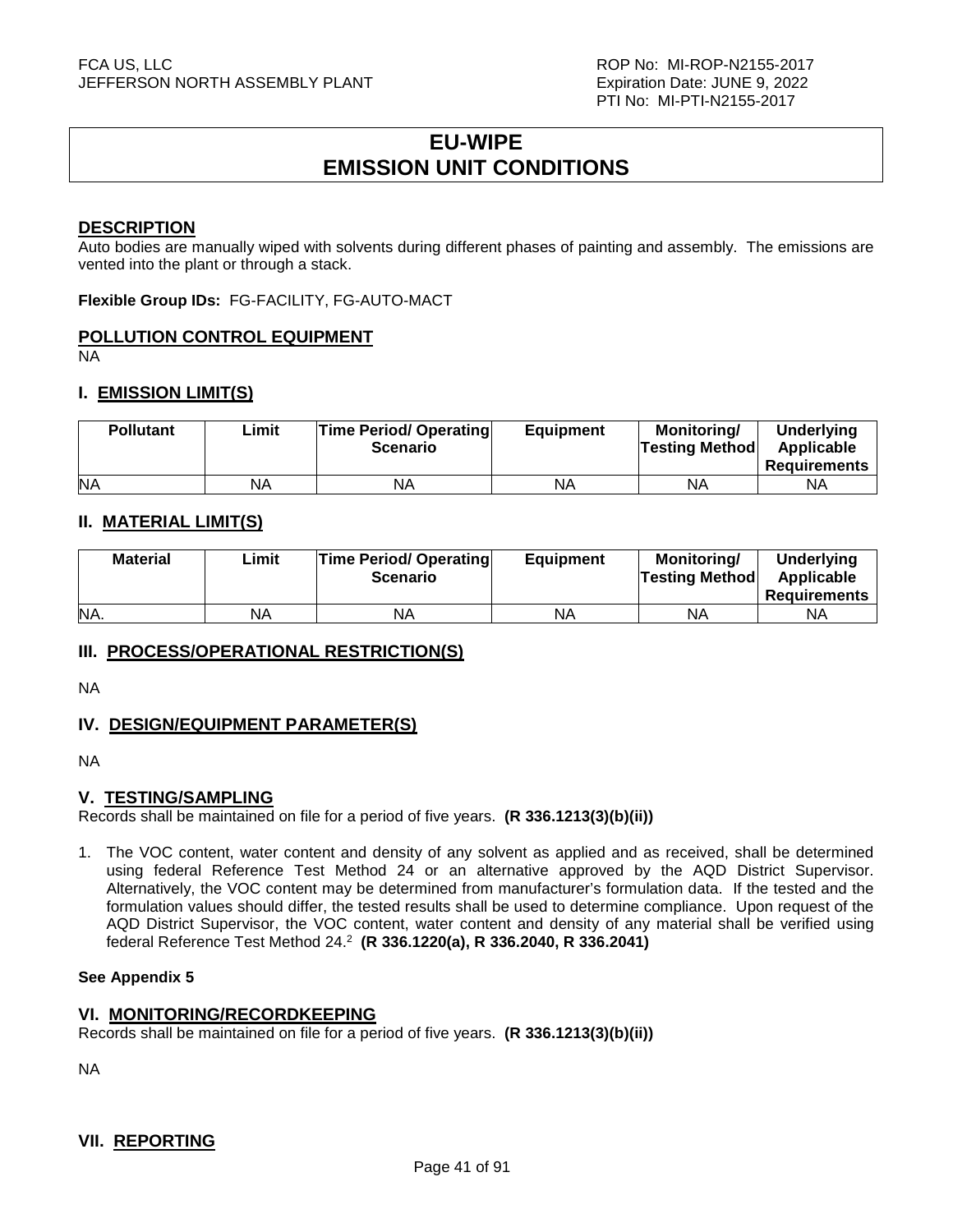- 1. Prompt reporting of deviations pursuant to General Conditions 21 and 22 of Part A. **(R 336.1213(3)(c)(ii))**
- 2. Semiannual reporting of monitoring and deviations pursuant to General Condition 23 of Part A. The report shall be postmarked or received by the appropriate AQD District Office by March 15 for reporting period July 1 to December 31 and September 15 for reporting period January 1 to June 30. **(R 336.1213(3)(c)(i))**
- 3. Annual certification of compliance pursuant to General Conditions 19 and 20 of Part A. The report shall be postmarked or received by the appropriate AQD District Office by March 15 for the previous calendar year. **(R 336.1213(4)(c))**

#### **See Appendix 8**

### **VIII. STACK/VENT RESTRICTION(S)**

The exhaust gases from the stacks listed in the table below shall be discharged unobstructed vertically upwards to the ambient air unless otherwise noted:

| <b>Stack &amp; Vent ID</b> | <b>Maximum</b><br><b>Exhaust</b><br><b>Dimensions</b><br>(inches) | <b>Minimum Height</b><br><b>Above Ground</b><br>(feet) | <b>Underlying Applicable</b><br><b>Requirements</b> |
|----------------------------|-------------------------------------------------------------------|--------------------------------------------------------|-----------------------------------------------------|
| <b>NA</b>                  | NA.                                                               | ΝA                                                     | ΝA                                                  |

# **IX. OTHER REQUIREMENT(S)**

NA

#### **Footnotes:**

<sup>1</sup>This condition is state only enforceable and was established pursuant to Rule 201(1)(b).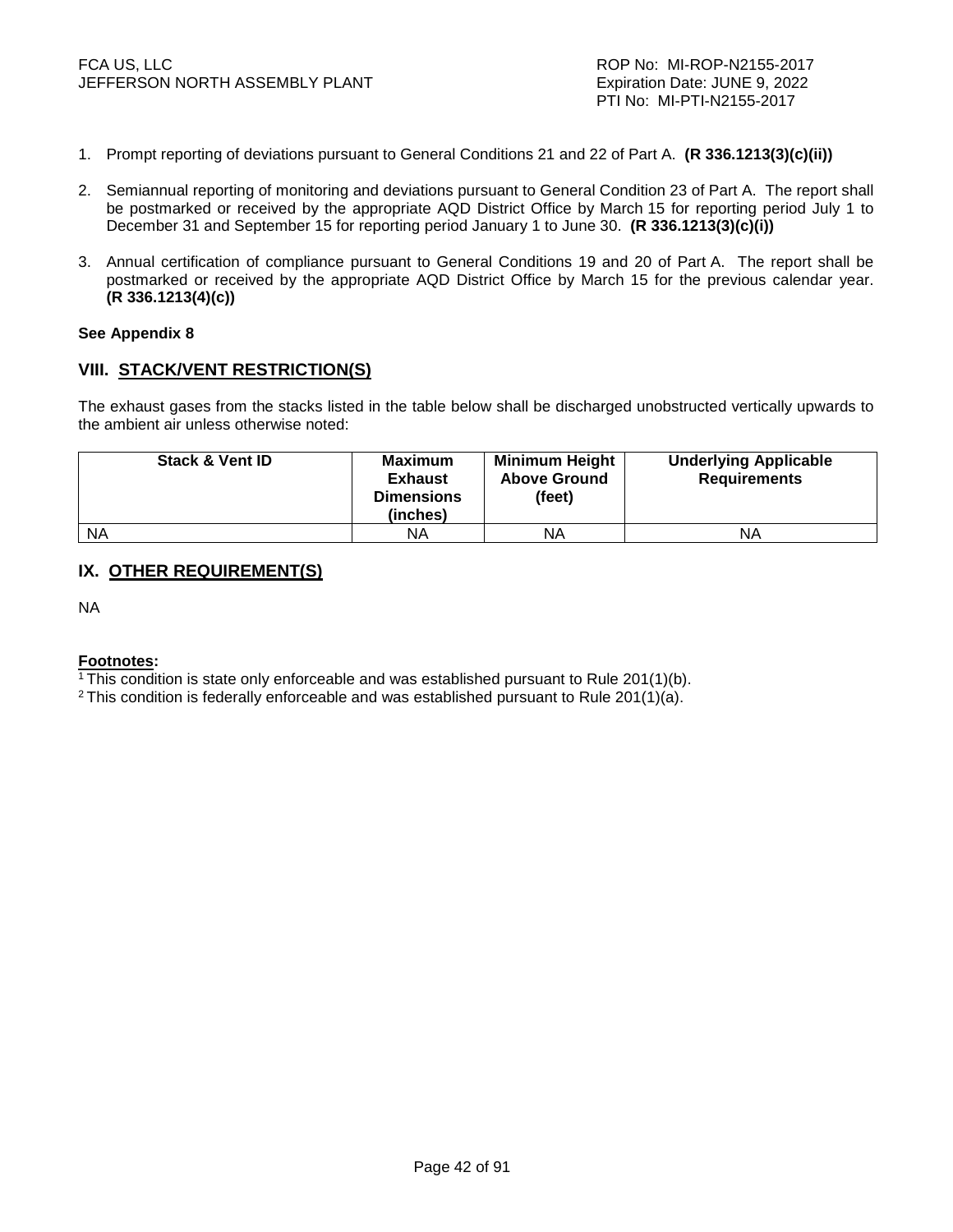# **EU-PURGE EMISSION UNIT CONDITIONS**

### **DESCRIPTION**

Purge and non-production solvents associated with EU-TOPCOAT1, EU-TOPCOAT2, and EU-TOPCOAT3.

**Flexible Group IDs:** FG-FACILITY, FG-AUTO-MACT

### **POLLUTION CONTROL EQUIPMENT**

**NA** 

### **I. EMISSION LIMIT(S)**

| <b>Pollutant</b> | Limit | <b>Time Period/ Operating</b><br><b>Scenario</b> | <b>Equipment</b> | <b>Monitoring/</b><br><b>Testing Method</b> | <b>Underlying</b><br>Applicable<br><b>Requirements</b> |
|------------------|-------|--------------------------------------------------|------------------|---------------------------------------------|--------------------------------------------------------|
| <b>NA</b>        | NA    | ΝA                                               | NA               | ΝA                                          | NA                                                     |

# **II. MATERIAL LIMIT(S)**

| <b>Material</b> | Limit | <b>Time Period/ Operating</b><br><b>Scenario</b> | <b>Equipment</b> | Monitoring/<br><b>Testing Method</b> | <b>Underlying</b><br>Applicable<br><b>Requirements</b> |
|-----------------|-------|--------------------------------------------------|------------------|--------------------------------------|--------------------------------------------------------|
| <b>NA</b>       | ΝA    | ΝA                                               | NA               | ΝA                                   | ΝA                                                     |

# **III. PROCESS/OPERATIONAL RESTRICTION(S)**

NA

# **IV. DESIGN/EQUIPMENT PARAMETER(S)**

NA

# **V. TESTING/SAMPLING**

Records shall be maintained on file for a period of five years. **(R 336.1213(3)(b)(ii))**

1. The VOC content, water content and density of any solvent as applied and as received, shall be determined using federal Reference Test Method 24 or an alternative approved by the AQD District Supervisor. Alternatively, the VOC content may be determined from manufacturer's formulation data. If the tested and the formulation values should differ, the tested results shall be used to determine compliance. Upon request of the AQD District Supervisor, the VOC content, water content and density of any material shall be verified using federal Reference Test Method 24. **(R 336.1220(a), R 336.2040, R 336.2041)**

### **See Appendix 5**

### **VI. MONITORING/RECORDKEEPING**

Records shall be maintained on file for a period of five years. **(R 336.1213(3)(b)(ii))**

NA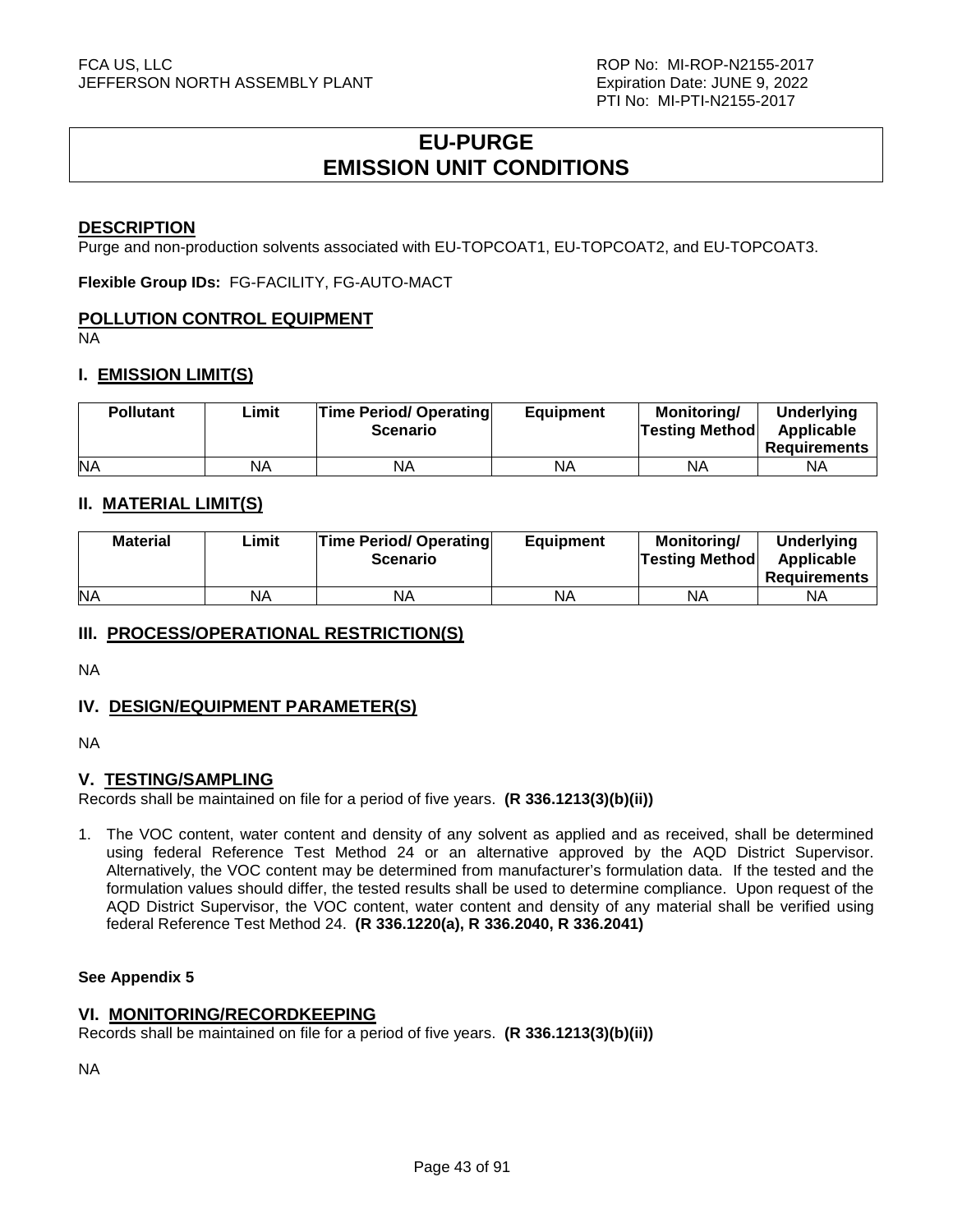# **VII. REPORTING**

- 1. Prompt reporting of deviations pursuant to General Conditions 21 and 22 of Part A. **(R 336.1213(3)(c)(ii))**
- 2. Semiannual reporting of monitoring and deviations pursuant to General Condition 23 of Part A. The report shall be postmarked or received by the appropriate AQD District Office by March 15 for reporting period July 1 to December 31 and September 15 for reporting period January 1 to June 30. **(R 336.1213(3)(c)(i))**
- 3. Annual certification of compliance pursuant to General Conditions 19 and 20 of Part A. The report shall be postmarked or received by the appropriate AQD District Office by March 15 for the previous calendar year. **(R 336.1213(4)(c))**

#### **See Appendix 8**

# **VIII. STACK/VENT RESTRICTION(S)**

The exhaust gases from the stacks listed in the table below shall be discharged unobstructed vertically upwards to the ambient air unless otherwise noted:

| <b>Stack &amp; Vent ID</b> | <b>Maximum</b><br><b>Exhaust</b><br><b>Dimensions</b><br>(inches) | <b>Minimum Height</b><br><b>Above Ground</b><br>(feet) | <b>Underlying Applicable</b><br><b>Requirements</b> |
|----------------------------|-------------------------------------------------------------------|--------------------------------------------------------|-----------------------------------------------------|
| <b>NA</b>                  | ΝA                                                                | ΝA                                                     | ΝA                                                  |

# **IX. OTHER REQUIREMENT(S)**

NA

#### **Footnotes:**

<sup>1</sup>This condition is state only enforceable and was established pursuant to Rule 201(1)(b).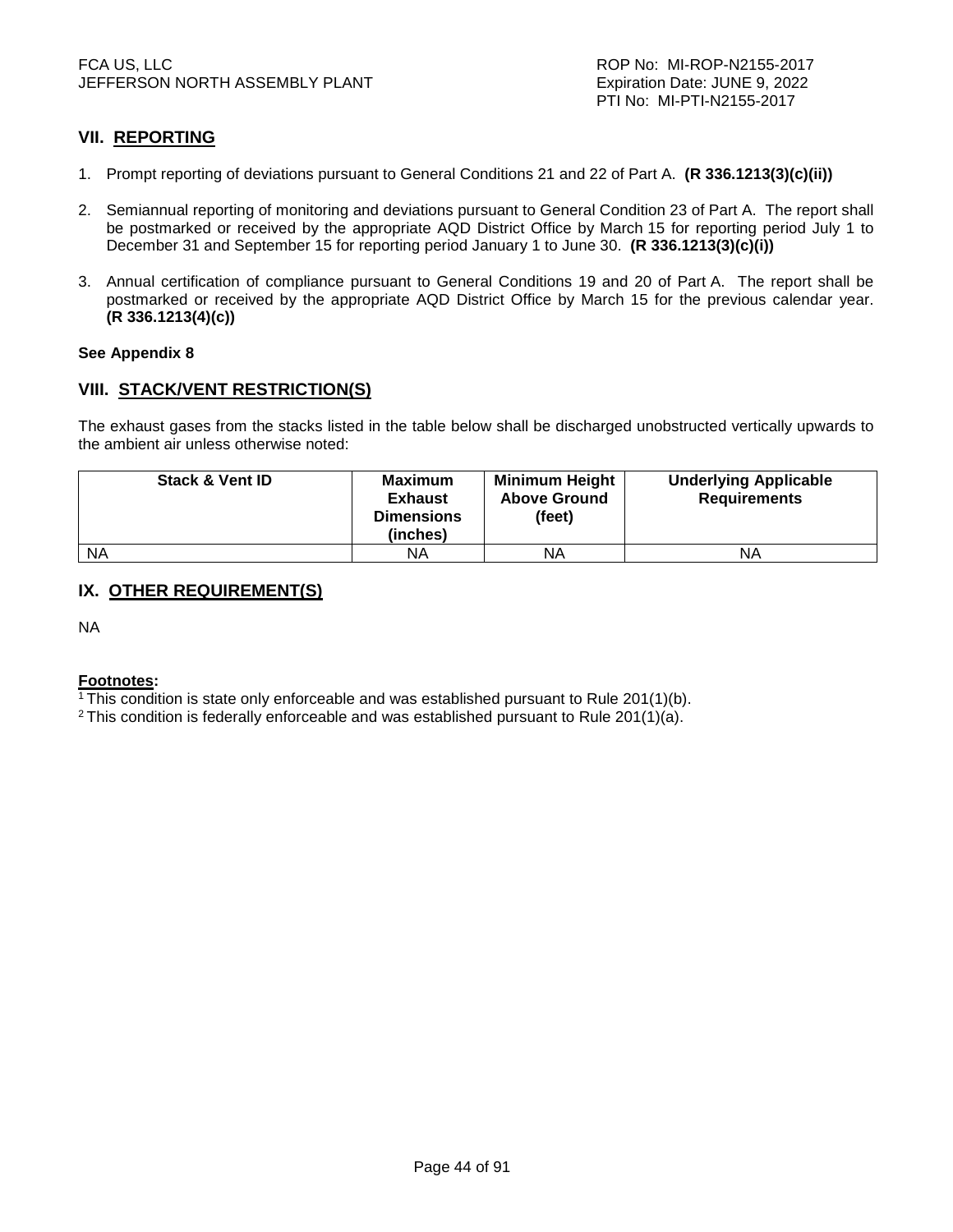# **EU-BOILER1 EMISSION UNIT CONDITIONS**

### **DESCRIPTION**

Hot water is generated for plant use in Natural Gas Boiler No. 1. The boiler uses low  $NO<sub>x</sub>$  burners and flue gas recirculation and a stack is utilized for exhaust from the boiler.

**Flexible Group IDs:** FG-FACILITY, FG-BOILER-MACT

# **POLLUTION CONTROL EQUIPMENT**

Low-NOx burners and flue gas recirculation.

# **I. EMISSION LIMIT(S)**

| <b>Pollutant</b> | Limit | <b>Time Period/ Operating</b><br><b>Scenario</b> | <b>Equipment</b> | <b>Monitoring/</b><br><b>Testing Method</b> | <b>Underlying</b><br>Applicable<br>Requirements |
|------------------|-------|--------------------------------------------------|------------------|---------------------------------------------|-------------------------------------------------|
| <b>NA</b>        | NA    | <b>NA</b>                                        | NA               | ΝA                                          | ΝA                                              |

# **II. MATERIAL LIMIT(S)**

| <b>Material</b> | Limit | <b>Time Period/ Operating</b><br><b>Scenario</b> | <b>Equipment</b> | Monitoring/<br><b>Testing Method</b> | Underlying<br>Applicable<br><b>Requirements</b> |
|-----------------|-------|--------------------------------------------------|------------------|--------------------------------------|-------------------------------------------------|
| <b>NA</b>       | NA    | ΝA                                               | NА               | ΝA                                   | ΝA                                              |

# **III. PROCESS/OPERATIONAL RESTRICTION(S)**

- 1. The permittee shall not operate EU-BOILER1 unless both the flue gas re-circulation system and the low NOx burners are installed and operating properly.<sup>2</sup> **(R336.1910)**
- 2. The permittee shall burn only natural gas or virgin distillate oil, hereinafter "No. 2 fuel oil," in EU-BOILER1. "Virgin oil" is defined in the context of this permit as fuel oil originating from a petroleum refinery and has not been adulterated by the addition of any amount of used oils, off specification oils, waste oils, recycled oils, or hazardous substances.<sup>2</sup> **(R336.1205)**
- 3. The permittee shall not fire natural gas and No. 2 fuel oil simultaneously in EU-BOILER1 except during changeover between fuels and shall start up each boiler with natural gas prior to firing with No. 2 fuel oil, if natural gas is available during startup.<sup>2</sup> **(R336.1205)**

# **IV. DESIGN/EQUIPMENT PARAMETER(S)**

NA

# **V. TESTING/SAMPLING**

Records shall be maintained on file for a period of five years. **(R 336.1213(3)(b)(ii))**

NA

# **VI. MONITORING/RECORDKEEPING**

Records shall be maintained on file for a period of five years. **(R 336.1213(3)(b)(ii))**

NA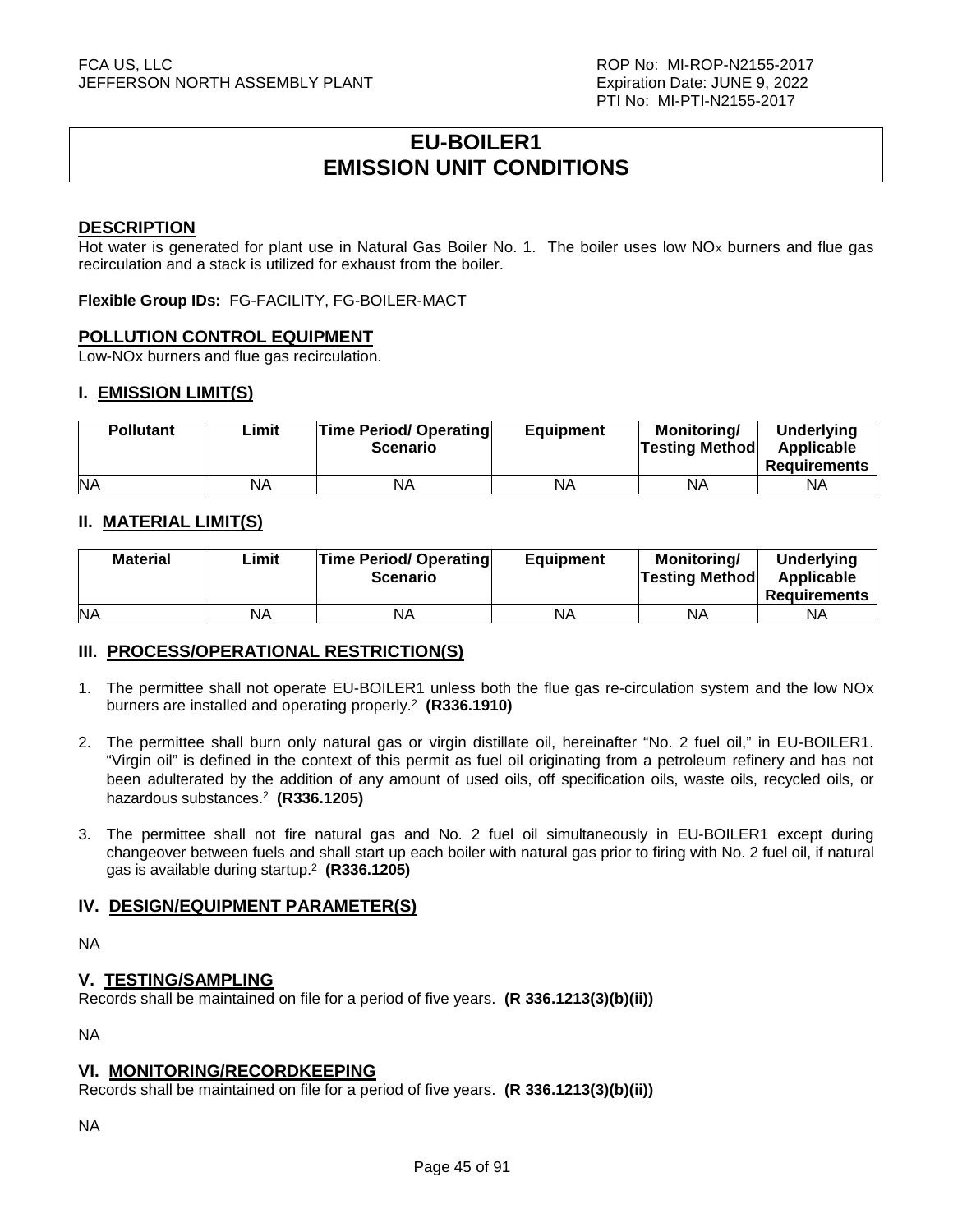# **VII. REPORTING**

- 1. Prompt reporting of deviations pursuant to General Conditions 21 and 22 of Part A. **(R 336.1213(3)(c)(ii))**
- 2. Semiannual reporting of monitoring and deviations pursuant to General Condition 23 of Part A. The report shall be postmarked or received by the appropriate AQD District Office by March 15 for reporting period July 1 to December 31 and September 15 for reporting period January 1 to June 30. **(R 336.1213(3)(c)(i))**
- 3. Annual certification of compliance pursuant to General Conditions 19 and 20 of Part A. The report shall be postmarked or received by the appropriate AQD District Office by March 15 for the previous calendar year. **(R 336.1213(4)(c))**

#### **See Appendix 8**

# **VIII. STACK/VENT RESTRICTION(S)**

The exhaust gases from the stacks listed in the table below shall be discharged unobstructed vertically upwards to the ambient air unless otherwise noted:

| <b>Stack &amp; Vent ID</b> | <b>Maximum</b><br><b>Exhaust</b><br><b>Dimensions</b><br>(inches) | <b>Minimum Height</b><br><b>Above Ground</b><br>(feet) | <b>Underlying Applicable</b><br><b>Requirements</b> |
|----------------------------|-------------------------------------------------------------------|--------------------------------------------------------|-----------------------------------------------------|
| 1. SVST-EC-001             | $4.5^{2}$                                                         | 75 <sup>2</sup>                                        | R336.1225, R 336.2803, R                            |
|                            |                                                                   |                                                        | 336.2804, 40 CFR 52.21 (c) & (d)                    |

# **IX. OTHER REQUIREMENT(S)**

NA

#### **Footnotes:**

<sup>1</sup>This condition is state only enforceable and was established pursuant to Rule 201(1)(b).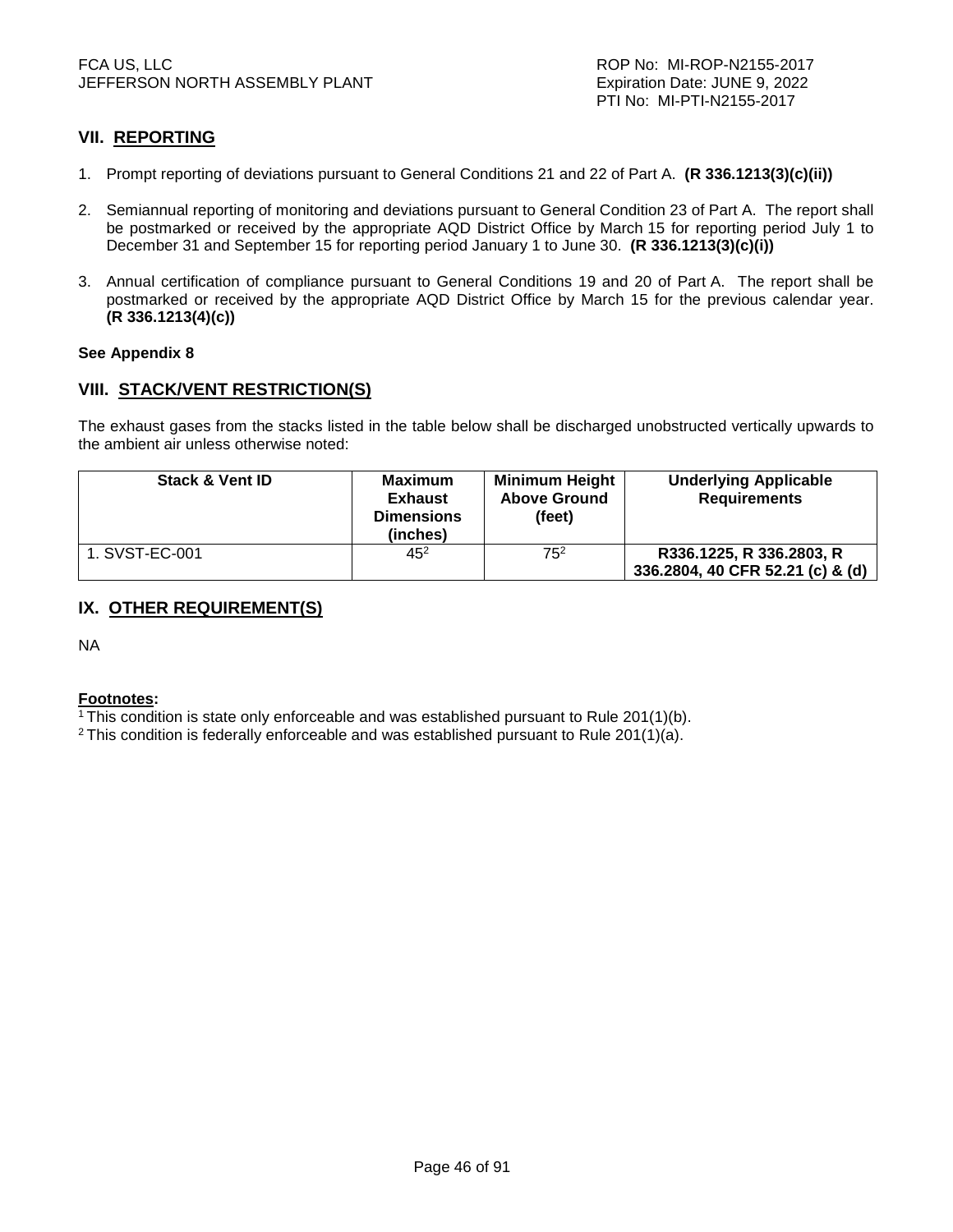# **EU-BOILER2 EMISSION UNIT CONDITIONS**

### **DESCRIPTION**

Hot water is generated for plant use in Natural Gas Boiler No. 2. The boiler uses low  $NO<sub>x</sub>$  burners and flue gas recirculation and a stack is utilized for exhaust from the boiler.

**Flexible Group IDs:** FG-FACILITY, FG-BOILER-MACT

# **POLLUTION CONTROL EQUIPMENT**

Low NOx burners and flue gas recirculation.

# **I. EMISSION LIMIT(S)**

| <b>Pollutant</b> | Limit | <b>Time Period/ Operating</b><br><b>Scenario</b> | <b>Equipment</b> | <b>Monitoring/</b><br><b>Testing Method</b> | <b>Underlying</b><br>Applicable<br>Requirements |
|------------------|-------|--------------------------------------------------|------------------|---------------------------------------------|-------------------------------------------------|
| <b>NA</b>        | NA    | <b>NA</b>                                        | NA               | ΝA                                          | ΝA                                              |

# **II. MATERIAL LIMIT(S)**

| <b>Material</b> | Limit | <b>Time Period/ Operating</b><br><b>Scenario</b> | <b>Equipment</b> | Monitoring/<br><b>Testing Method</b> | <b>Underlying</b><br>Applicable<br><b>Requirements</b> |
|-----------------|-------|--------------------------------------------------|------------------|--------------------------------------|--------------------------------------------------------|
| <b>NA</b>       | ΝA    | ΝA                                               | NA               | ΝA                                   | ΝA                                                     |

# **III. PROCESS/OPERATIONAL RESTRICTION(S)**

- 1. The permittee shall not operate EU-BOILER2 unless both the flue gas re-circulation system and the low NOx burners are installed and operating properly.<sup>2</sup> **(R336.1910)**
- 2. The permittee shall burn only natural gas or virgin distillate oil, hereinafter "No. 2 fuel oil," in EU-BOILER2. "Virgin oil" is defined in the context of this permit as fuel oil originating from a petroleum refinery and has not been adulterated by the addition of any amount of used oils, off specification oils, waste oils, recycled oils, or hazardous substances.<sup>2</sup> **(R336.1205)**
- 3. The permittee shall not fire natural gas and No. 2 fuel oil simultaneously in EU-BOILER2 except during changeover between fuels and shall start up each boiler with natural gas prior to firing with No. 2 fuel oil, if natural gas is available during startup.<sup>2</sup> **(R336.1205)**

# **IV. DESIGN/EQUIPMENT PARAMETER(S)**

NA

# **V. TESTING/SAMPLING**

Records shall be maintained on file for a period of five years. **(R 336.1213(3)(b)(ii))**

NA

# **VI. MONITORING/RECORDKEEPING**

Records shall be maintained on file for a period of five years. **(R 336.1213(3)(b)(ii))**

NA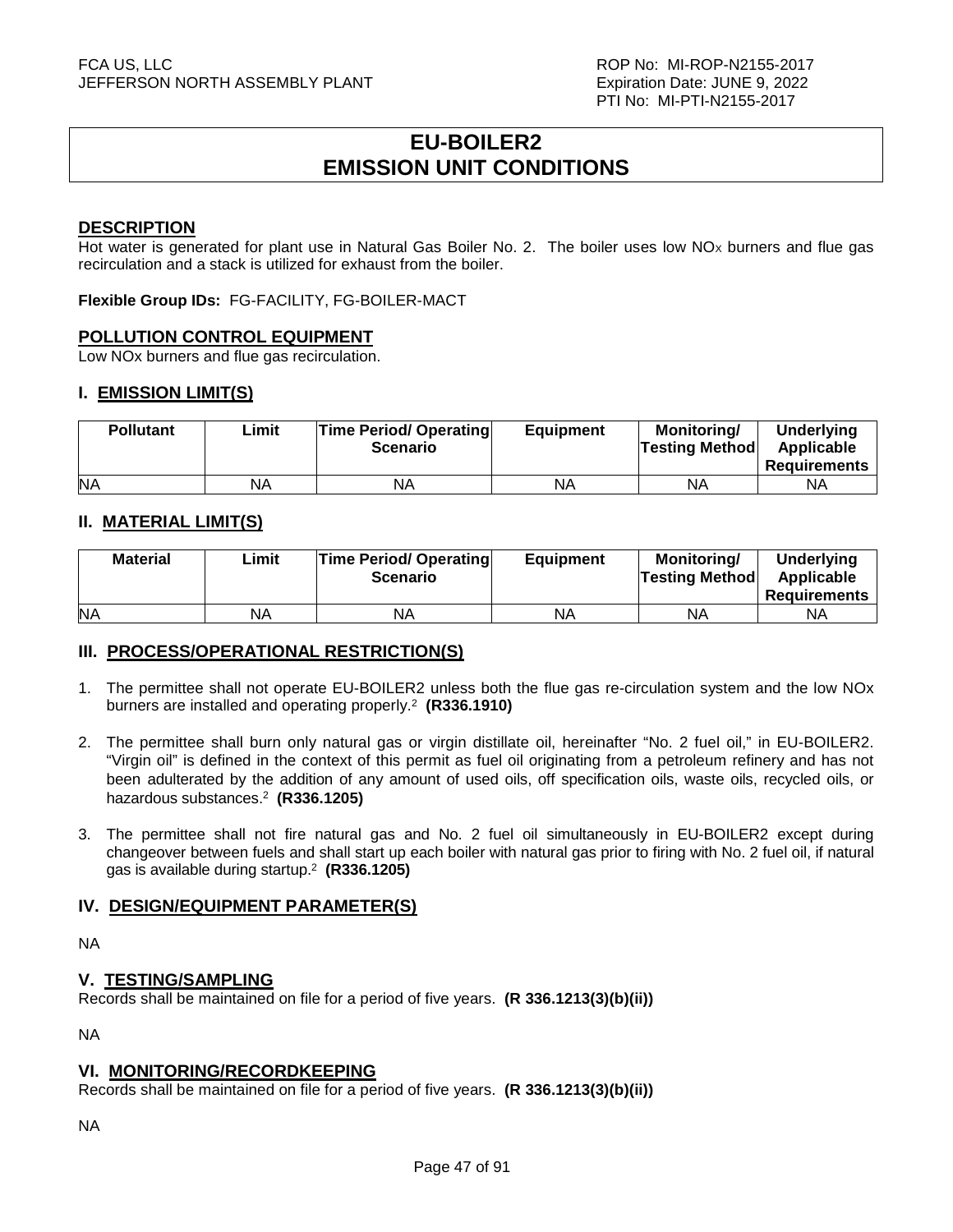# **VII. REPORTING**

- 1. Prompt reporting of deviations pursuant to General Conditions 21 and 22 of Part A. **(R 336.1213(3)(c)(ii))**
- 2. Semiannual reporting of monitoring and deviations pursuant to General Condition 23 of Part A. The report shall be postmarked or received by the appropriate AQD District Office by March 15 for reporting period July 1 to December 31 and September 15 for reporting period January 1 to June 30. **(R 336.1213(3)(c)(i))**
- 3. Annual certification of compliance pursuant to General Conditions 19 and 20 of Part A. The report shall be postmarked or received by the appropriate AQD District Office by March 15 for the previous calendar year. **(R 336.1213(4)(c))**

#### **See Appendix 8**

# **VIII. STACK/VENT RESTRICTION(S)**

The exhaust gases from the stacks listed in the table below shall be discharged unobstructed vertically upwards to the ambient air unless otherwise noted:

| <b>Stack &amp; Vent ID</b> | <b>Maximum</b><br><b>Exhaust</b><br><b>Dimensions</b><br>(inches) | <b>Minimum Height</b><br><b>Above Ground</b><br>(feet) | <b>Underlying Applicable</b><br><b>Requirements</b> |
|----------------------------|-------------------------------------------------------------------|--------------------------------------------------------|-----------------------------------------------------|
| 1. SVST-EC-002             | $45^{2}$                                                          | 75 <sup>2</sup>                                        | R336.1225, R 336.2803, R                            |
|                            |                                                                   |                                                        | 336.2804, 40 CFR 52.21 (c) & (d)                    |

# **IX. OTHER REQUIREMENT(S)**

NA

#### **Footnotes:**

<sup>1</sup>This condition is state only enforceable and was established pursuant to Rule 201(1)(b).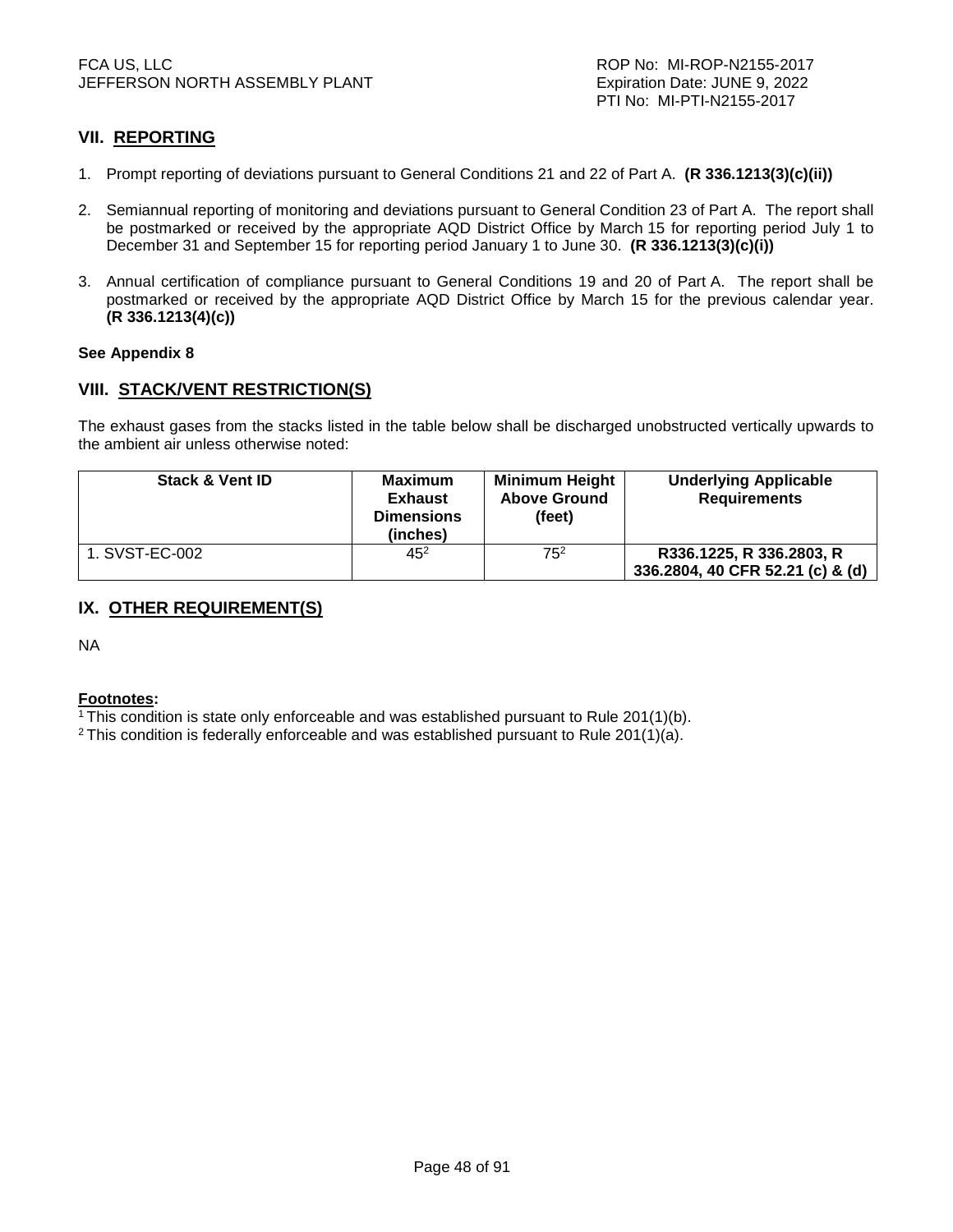# **EU-BOILER3 EMISSION UNIT CONDITIONS**

### **DESCRIPTION**

Hot water is generated for plant use in Natural Gas Boiler No. 3. The boiler uses low  $NO<sub>x</sub>$  burners and flue gas recirculation and a stack is utilized for exhaust from the boiler.

**Flexible Group IDs:** FG-FACILITY, FG-BOILER-MACT

# **POLLUTION CONTROL EQUIPMENT**

Low NOx burners and flue gas recirculation.

# **I. EMISSION LIMIT(S)**

| <b>Pollutant</b> | Limit | <b>Time Period/ Operating</b><br><b>Scenario</b> | <b>Equipment</b> | <b>Monitoring/</b><br><b>Testing Method</b> | <b>Underlying</b><br>Applicable<br>Requirements |
|------------------|-------|--------------------------------------------------|------------------|---------------------------------------------|-------------------------------------------------|
| <b>NA</b>        | NA    | <b>NA</b>                                        | NA               | ΝA                                          | ΝA                                              |

# **II. MATERIAL LIMIT(S)**

| <b>Material</b> | Limit | <b>Time Period/ Operating</b><br><b>Scenario</b> | <b>Equipment</b> | Monitoring/<br><b>Testing Method</b> | <b>Underlying</b><br>Applicable<br><b>Requirements</b> |
|-----------------|-------|--------------------------------------------------|------------------|--------------------------------------|--------------------------------------------------------|
| <b>NA</b>       | ΝA    | ΝA                                               | NA               | ΝA                                   | ΝA                                                     |

# **III. PROCESS/OPERATIONAL RESTRICTION(S)**

- 1. The permittee shall not operate EU-BOILER3 unless both the flue gas re-circulation system and the low NOx burners are installed and operating properly.<sup>2</sup> **(R336.1910)**
- 2. The permittee shall burn only natural gas or virgin distillate oil, hereinafter "No. 2 fuel oil," in EU-BOILER3. "Virgin oil" is defined in the context of this permit as fuel oil originating from a petroleum refinery and has not been adulterated by the addition of any amount of used oils, off specification oils, waste oils, recycled oils, or hazardous substances.<sup>2</sup> **(R336.1205)**
- 3. The permittee shall not fire natural gas and No. 2 fuel oil simultaneously in EU-BOILER3 except during changeover between fuels and shall start up each boiler with natural gas prior to firing with No. 2 fuel oil, if natural gas is available during startup.<sup>2</sup> **(R336.1205)**

# **IV. DESIGN/EQUIPMENT PARAMETER(S)**

NA

# **V. TESTING/SAMPLING**

Records shall be maintained on file for a period of five years. **(R 336.1213(3)(b)(ii))**

NA

# **VI. MONITORING/RECORDKEEPING**

Records shall be maintained on file for a period of five years. **(R 336.1213(3)(b)(ii))**

NA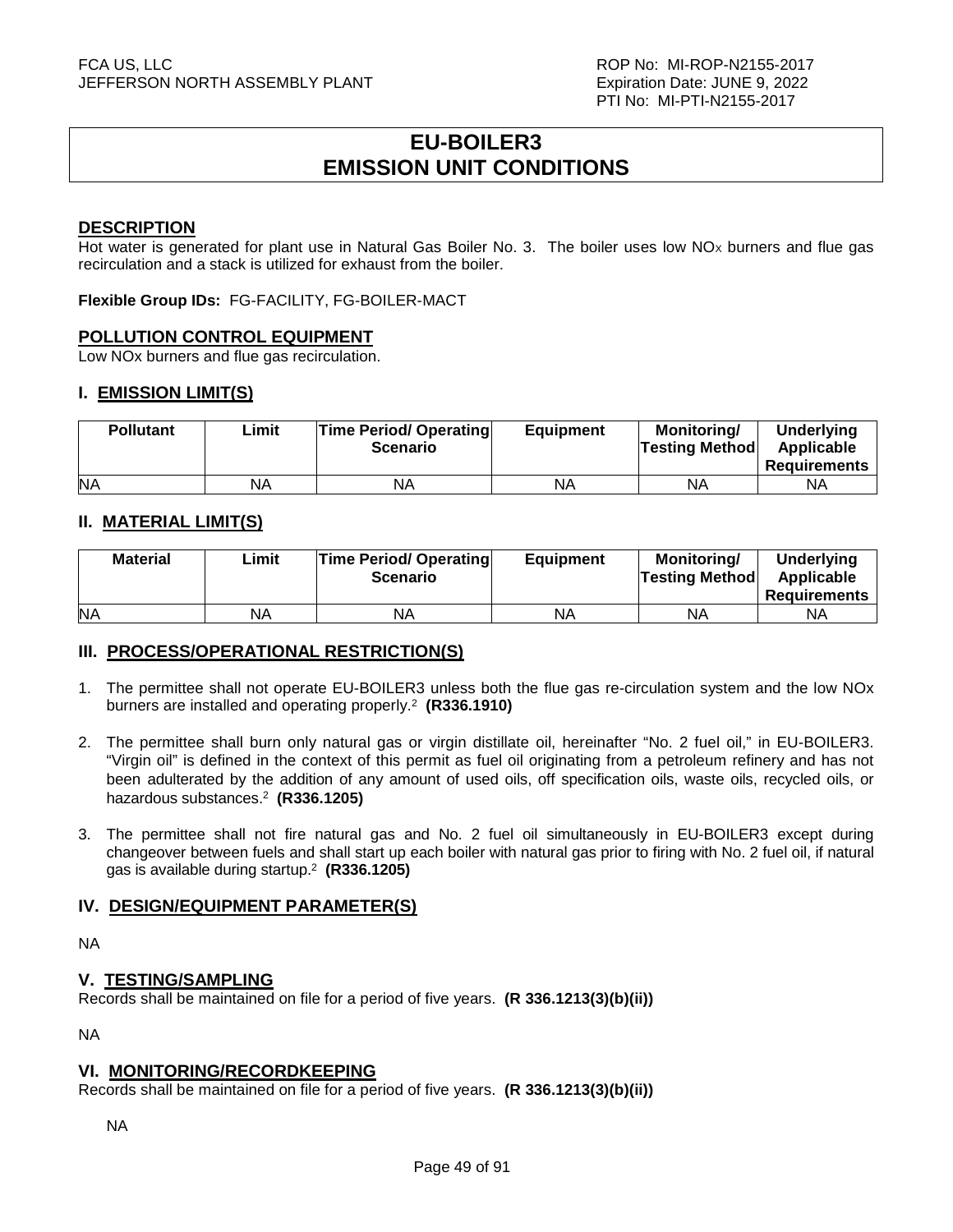# **VII. REPORTING**

- 1. Prompt reporting of deviations pursuant to General Conditions 21 and 22 of Part A. **(R 336.1213(3)(c)(ii))**
- 2. Semiannual reporting of monitoring and deviations pursuant to General Condition 23 of Part A. The report shall be postmarked or received by the appropriate AQD District Office by March 15 for reporting period July 1 to December 31 and September 15 for reporting period January 1 to June 30. **(R 336.1213(3)(c)(i))**
- 3. Annual certification of compliance pursuant to General Conditions 19 and 20 of Part A. The report shall be postmarked or received by the appropriate AQD District Office by March 15 for the previous calendar year. **(R 336.1213(4)(c))**

#### **See Appendix 8**

# **VIII. STACK/VENT RESTRICTION(S)**

The exhaust gases from the stacks listed in the table below shall be discharged unobstructed vertically upwards to the ambient air unless otherwise noted:

| <b>Stack &amp; Vent ID</b> | <b>Maximum</b><br><b>Exhaust</b><br><b>Dimensions</b><br>(inches) | <b>Minimum Height</b><br><b>Above Ground</b><br>(feet) | <b>Underlying Applicable</b><br><b>Requirements</b>          |
|----------------------------|-------------------------------------------------------------------|--------------------------------------------------------|--------------------------------------------------------------|
| 1. SVST-EC-003             | 452                                                               | 75 <sup>2</sup>                                        | R336.1225, R 336.2803, R<br>336.2804, 40 CFR 52.21 (c) & (d) |

# **IX. OTHER REQUIREMENT(S)**

NA

#### **Footnotes:**

<sup>1</sup>This condition is state only enforceable and was established pursuant to Rule 201(1)(b).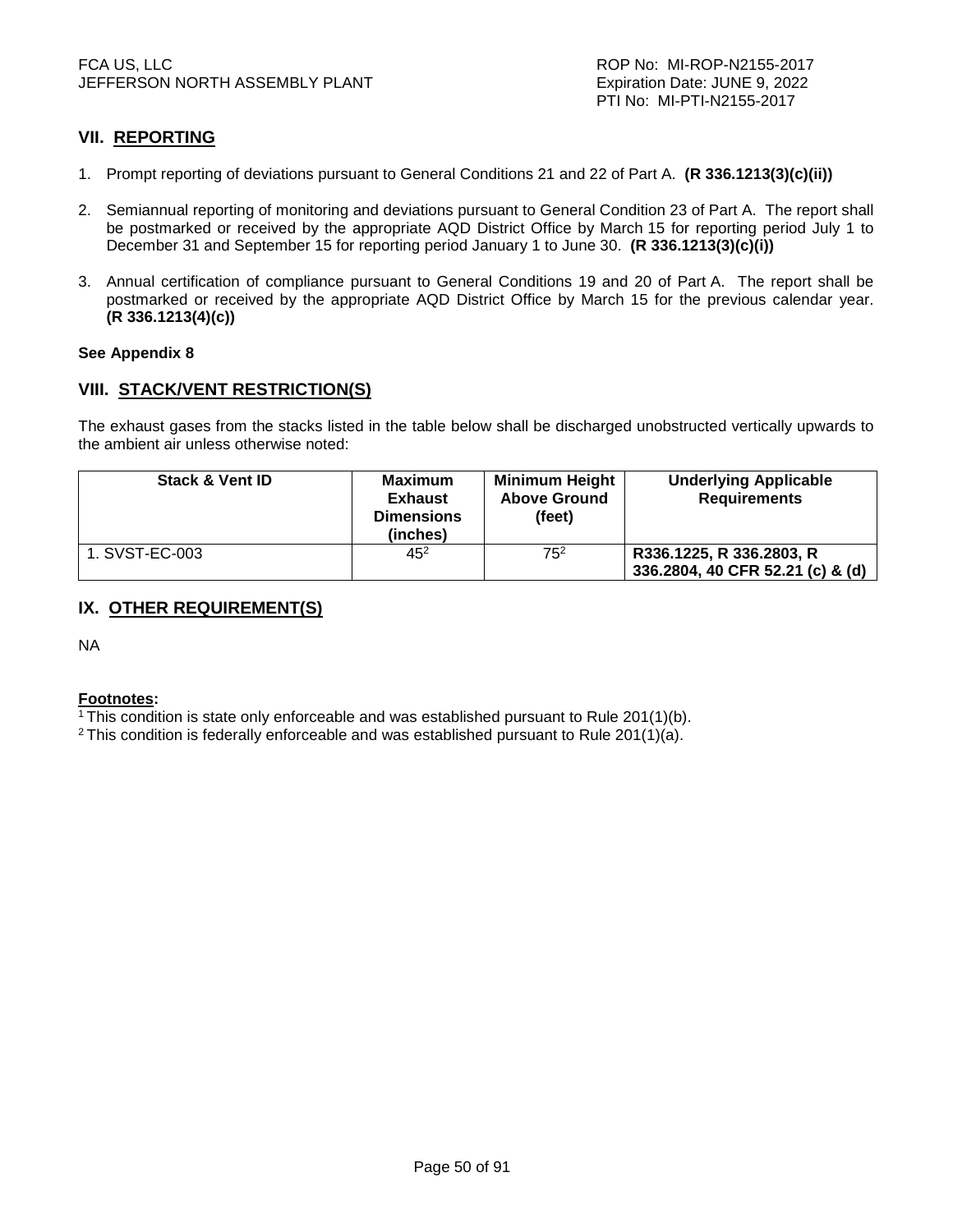# **EU-BOILER4 EMISSION UNIT CONDITIONS**

### **DESCRIPTION**

Hot water is generated for plant use in Natural Gas Boiler No. 4. The boiler uses low  $NO<sub>x</sub>$  burners and flue gas recirculation and a stack is utilized for exhaust from the boiler.

**Flexible Group IDs:** FG-FACILITY, FG-BOILER-MACT

# **POLLUTION CONTROL EQUIPMENT**

Low NOx burners and flue gas recirculation.

# **I. EMISSION LIMIT(S)**

| <b>Pollutant</b> | Limit | <b>Time Period/ Operating</b><br><b>Scenario</b> | <b>Equipment</b> | <b>Monitoring/</b><br><b>Testing Method</b> | <b>Underlying</b><br>Applicable<br>Requirements |
|------------------|-------|--------------------------------------------------|------------------|---------------------------------------------|-------------------------------------------------|
| <b>NA</b>        | NA    | ΝA                                               | NA               | ΝA                                          | ΝA                                              |

# **II. MATERIAL LIMIT(S)**

| <b>Material</b> | Limit | <b>Time Period/ Operating</b><br><b>Scenario</b> | <b>Equipment</b> | Monitorina/<br><b>Testing Method</b> | <b>Underlying</b><br>Applicable<br>Requirements |
|-----------------|-------|--------------------------------------------------|------------------|--------------------------------------|-------------------------------------------------|
| <b>NA</b>       | NA    | ΝA                                               | NA               | ΝA                                   | ΝA                                              |

# **III. PROCESS/OPERATIONAL RESTRICTION(S)**

- 1. The permittee shall not operate EU-BOILER4 unless both the flue gas re-circulation system and the low NOx burners are installed and operating properly. **(R336.1910)**
- 2. The permittee shall burn only natural gas or virgin distillate oil, hereinafter "No. 2 fuel oil," in EU-BOILER4. "Virgin oil" is defined in the context of this permit as fuel oil originating from a petroleum refinery and has not been adulterated by the addition of any amount of used oils, off specification oils, waste oils, recycled oils, or hazardous substances. **(R336.1205)**
- 3. The permittee shall not fire natural gas and No. 2 fuel oil simultaneously in EU-BOILER4 except during changeover between fuels and shall start up each boiler with natural gas prior to firing with No. 2 fuel oil, if natural gas is available during startup. **(R336.1205)**

# **IV. DESIGN/EQUIPMENT PARAMETER(S)**

NA

# **V. TESTING/SAMPLING**

Records shall be maintained on file for a period of five years. **(R 336.1213(3)(b)(ii))**

NA

# **VI. MONITORING/RECORDKEEPING**

Records shall be maintained on file for a period of five years. **(R 336.1213(3)(b)(ii))**

NA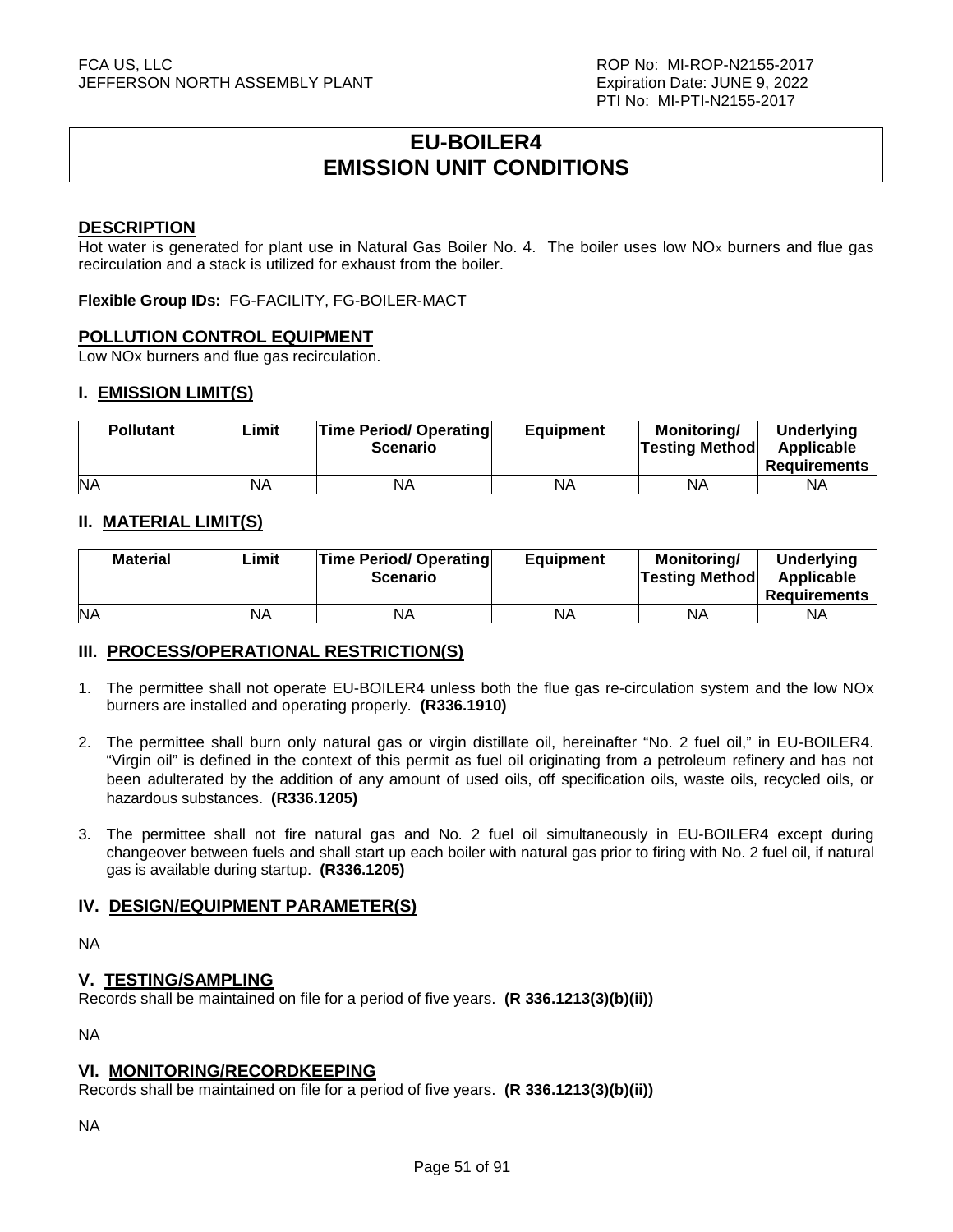# **VII. REPORTING**

- 1. Prompt reporting of deviations pursuant to General Conditions 21 and 22 of Part A. **(R 336.1213(3)(c)(ii))**
- 2. Semiannual reporting of monitoring and deviations pursuant to General Condition 23 of Part A. The report shall be postmarked or received by the appropriate AQD District Office by March 15 for reporting period July 1 to December 31 and September 15 for reporting period January 1 to June 30. **(R 336.1213(3)(c)(i))**
- 3. Annual certification of compliance pursuant to General Conditions 19 and 20 of Part A. The report shall be postmarked or received by the appropriate AQD District Office by March 15 for the previous calendar year. **(R 336.1213(4)(c))**

#### **See Appendix 8**

# **VIII. STACK/VENT RESTRICTION(S)**

The exhaust gases from the stacks listed in the table below shall be discharged unobstructed vertically upwards to the ambient air unless otherwise noted:

| <b>Stack &amp; Vent ID</b> | <b>Maximum</b><br><b>Exhaust</b><br><b>Dimensions</b><br>(inches) | <b>Minimum Height</b><br><b>Above Ground</b><br>(feet) | <b>Underlying Applicable</b><br><b>Requirements</b> |
|----------------------------|-------------------------------------------------------------------|--------------------------------------------------------|-----------------------------------------------------|
| 1. SVST-EC-004             | $45^{2}$                                                          | 1002                                                   | R336.1225, R 336.2803, R                            |
|                            |                                                                   |                                                        | 336.2804, 40 CFR 52.21 (c) & (d)                    |

# **IX. OTHER REQUIREMENT(S)**

NA

#### **Footnotes:**

<sup>1</sup>This condition is state only enforceable and was established pursuant to Rule 201(1)(b).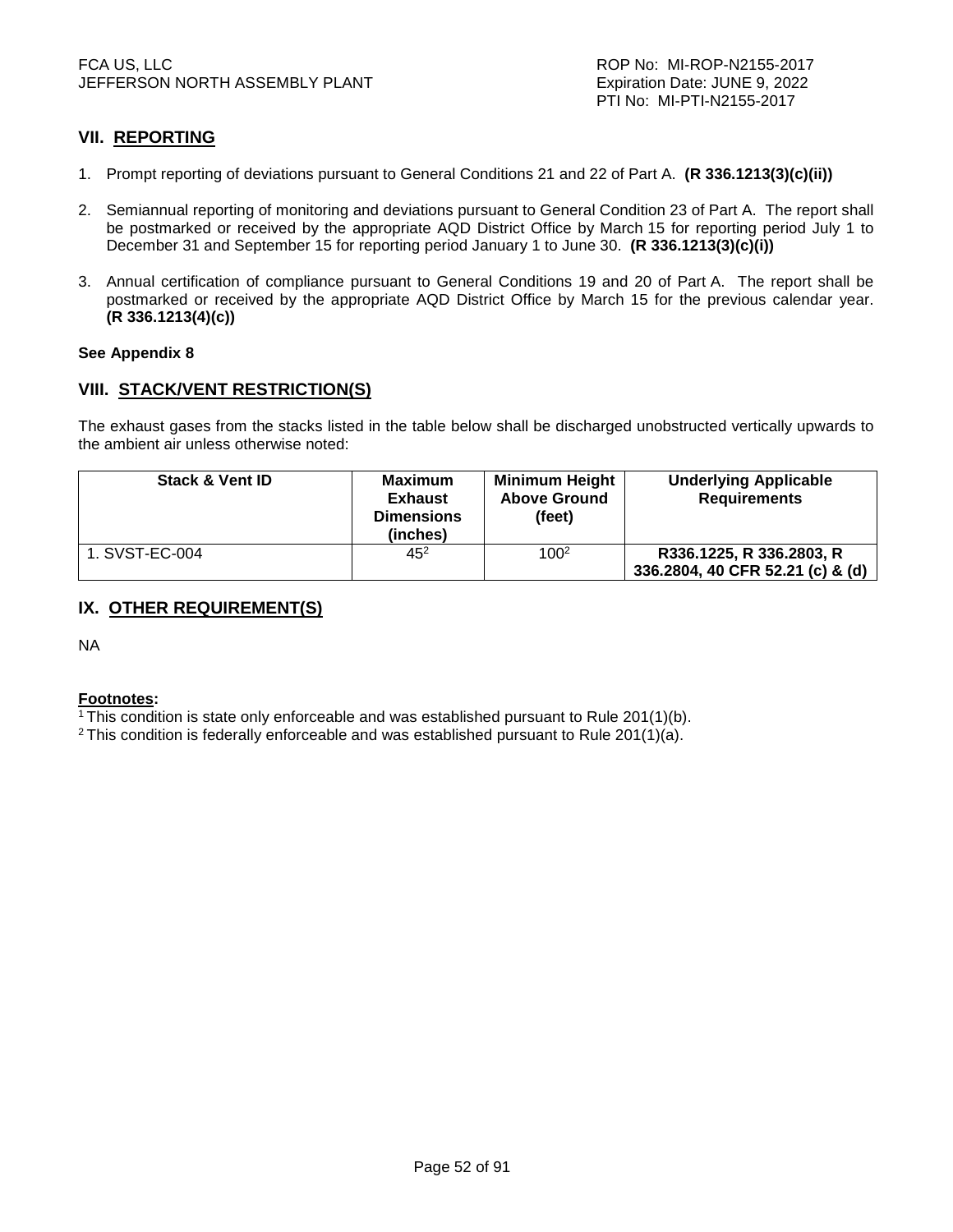# **D. FLEXIBLE GROUP CONDITIONS**

Part D outlines the terms and conditions that apply to more than one emission unit. The permittee is subject to the special conditions for each flexible group in addition to the General Conditions in Part A and any other terms and conditions contained in this ROP.

The permittee shall comply with all specific details in the special conditions and the underlying applicable requirements cited. If a specific condition type does not apply, NA (not applicable) has been used in the table. If there are no special conditions that apply to more than one emission unit, this section will be left blank.

# **FLEXIBLE GROUP SUMMARY TABLE**

The descriptions provided below are for informational purposes and do not constitute enforceable conditions.

| <b>Flexible Group ID</b> | <b>Flexible Group Description</b>                                                                                                                                                                                                                                                                                                                                                                                                                                                                                                                                    | <b>Associated</b>                                                                                                                                                                                               |
|--------------------------|----------------------------------------------------------------------------------------------------------------------------------------------------------------------------------------------------------------------------------------------------------------------------------------------------------------------------------------------------------------------------------------------------------------------------------------------------------------------------------------------------------------------------------------------------------------------|-----------------------------------------------------------------------------------------------------------------------------------------------------------------------------------------------------------------|
|                          |                                                                                                                                                                                                                                                                                                                                                                                                                                                                                                                                                                      | <b>Emission Unit IDs</b>                                                                                                                                                                                        |
| <b>FG-FACILITY</b>       | This flexible group covers all equipment used for<br>automotive assembly and painting operations for the<br>Jefferson North Assembly Plant.                                                                                                                                                                                                                                                                                                                                                                                                                          | All EU's and FG's in this<br>permit.                                                                                                                                                                            |
| <b>FG-CONTROLS</b>       | VOC concentrators and regenerative thermal oxidizers<br>used for control of VOC emissions from the paint spray<br>booths and curing ovens (excluding guidecoat cure<br>oven).                                                                                                                                                                                                                                                                                                                                                                                        | All emission units and<br>flexible groups associated<br>with automotive assembly<br>and painting operations<br>with VOC controls<br>including: EU-ECOAT, EU-<br>TOPCOAT1, EU-<br>TOPCOAT2, and EU-<br>TOPCOAT3. |
| FG-AUTO-MACT             | Each new, reconstructed, or existing affected source as<br>defined in 40 CFR 63.3082, that is located at a facility<br>which applies topcoat to new automobile or new light<br>duty truck bodies or body parts, and that is a major<br>source, is located at a major source, or is part of a<br>major source of emissions of hazardous air pollutants<br>(HAPs) except as provided in 63.3081(c) is subject to<br>the requirements of 40 CFR 63 Subpart IIII. This<br>includes equipment covered by other permits,<br>grandfathered equipment, and exempt equipment. | <b>EU-SEALERS</b><br>EU-ECOAT<br><b>EU-GUIDECOAT</b><br>EU-TOPCOAT1<br>EU-TOPCOAT2<br>EU-TOPCOAT3<br>EU-TOUCHUP<br>EU-FINALSEALER<br>EU-WINDSHIELDFILL<br><b>EU-LOWBAKE</b><br>EU-WIPE<br><b>EU-PURGE</b>       |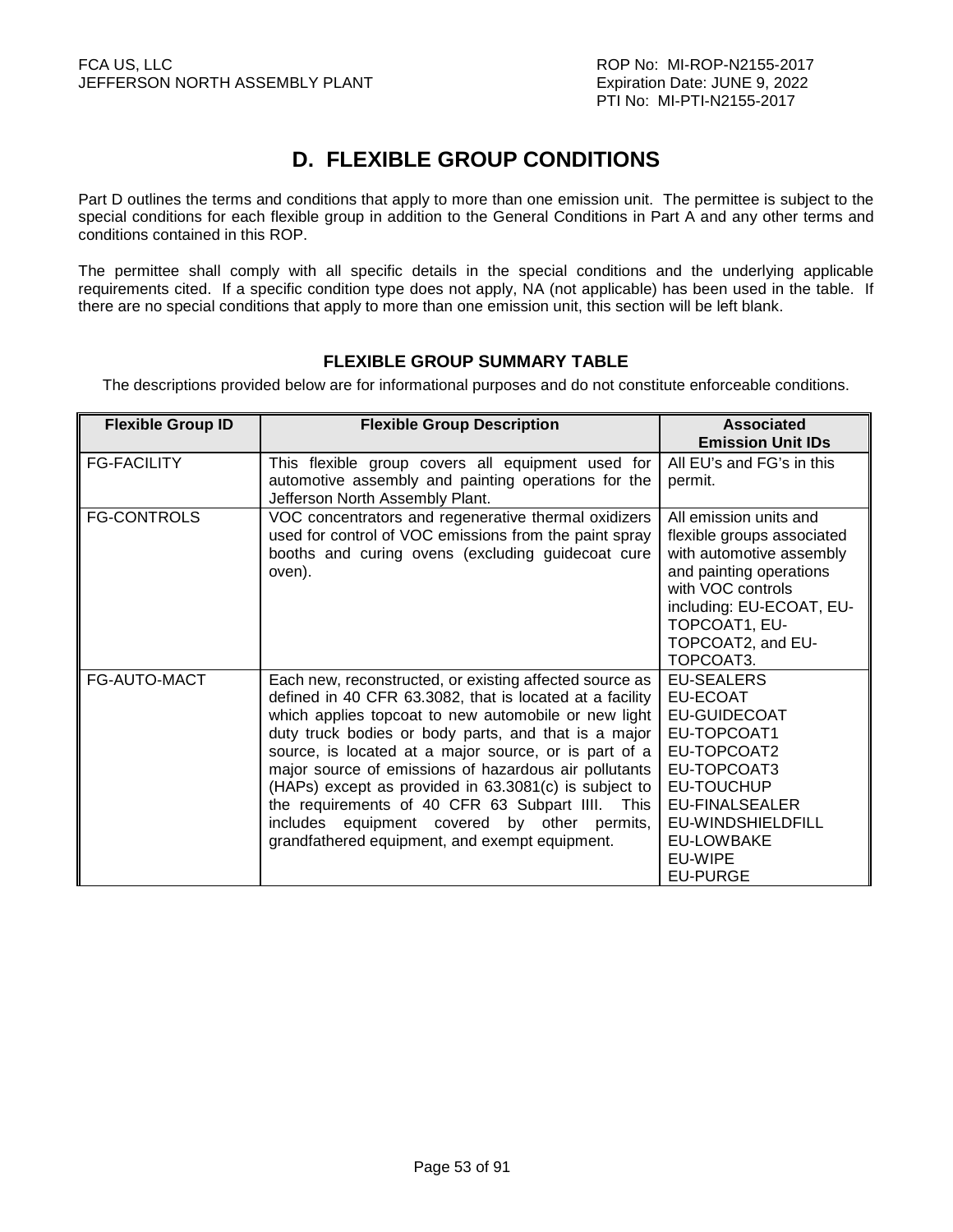| <b>Flexible Group ID</b> | <b>Flexible Group Description</b>                                                                                                                                                                                                                                                                                                                                                                                                                                                                                                                                                                                                                              | <b>Associated</b><br><b>Emission Unit IDs</b>        |
|--------------------------|----------------------------------------------------------------------------------------------------------------------------------------------------------------------------------------------------------------------------------------------------------------------------------------------------------------------------------------------------------------------------------------------------------------------------------------------------------------------------------------------------------------------------------------------------------------------------------------------------------------------------------------------------------------|------------------------------------------------------|
| FG-OLD-MACT              | The affected source is each new, reconstructed, or<br>existing Organic Liquid Distribution (OLD) (non-<br>gasoline) operation that is located at, or is part of a<br>major source of hazardous air pollutant (HAP)<br>emissions.<br>The affected source is comprised of<br>storage tanks, transfer racks,<br>equipment leak<br>components associated with storage tanks, transfer<br>racks and pipelines, transport vehicles, and all<br>containers while loading or unloading at transfer racks<br>subject to this subpart. Equipment that is part of an<br>affected source under another NESHAP is excluded<br>from the affected source. (40 CFR 63.2338(c)) | EU-METHANOLTANK                                      |
|                          | conditions<br>specifically<br><b>These</b><br>existing<br>cover<br>(construction pre dates April 2, 2002) liquid storage<br>tanks which hold more than 5,000 gallons but less than<br>50,000 gallons and/or new liquid storage tanks which<br>hold more than 5,000 gallons but less than 10,000<br>gallons of methanol/windshield washer fill solvents that<br>are dispensed to newly assembled vehicles.                                                                                                                                                                                                                                                      |                                                      |
| <b>FG-COLDCLEANERS</b>   | Any cold cleaner that is grandfathered or exempt from<br>Rule 201 pursuant to Rule 278 and Rule 281(h) or<br>Rule 285(r)(iv). Existing cold cleaners were placed into<br>operation prior to July 1, 1979. New cold cleaners<br>were placed into operation on or after July 1, 1979.                                                                                                                                                                                                                                                                                                                                                                            | <b>EU-COLDCLEANER</b>                                |
| FG-RULE287(c)            | Any emission unit that emits air contaminants and is<br>exempt from the requirements of Rule 201 pursuant to<br>Rules 278 and 287(c).                                                                                                                                                                                                                                                                                                                                                                                                                                                                                                                          | EU-RULE287(c)                                        |
| FG-RULE290               | Any emission unit that emits air contaminants and is<br>exempt from the requirements of Rule 201 pursuant to<br>Rules 278 and 290.                                                                                                                                                                                                                                                                                                                                                                                                                                                                                                                             | EU-RULE290                                           |
| <b>FG-BOILER-MACT</b>    | This Flexible Group establishes the national emission<br>limitations and work practice standards for hazardous<br>pollutants<br>(HAP)<br>emitted<br>from<br>industrial,<br>air<br>commercial, and institutional boilers and process<br>heaters located at major sources of HAP as found in 40<br>CFR Subpart DDDDD.                                                                                                                                                                                                                                                                                                                                            | EU-BOILER1<br>EU-BOILER2<br>EU-BOILER3<br>EU-BOILER4 |
| <b>FG-CI-RICE-MACT</b>   | 40 CFR Part 63, Subpart ZZZZ - National Emission<br>Standards for Hazardous Air Pollutants for Stationary<br>Reciprocating Internal Combustion Engines (RICE),<br>located at a major source of HAP emissions, existing<br>emergency, compression ignition RICE less than 500<br>bhp.                                                                                                                                                                                                                                                                                                                                                                           | EU-ENG-EFP<br>EU-ENG-WFP                             |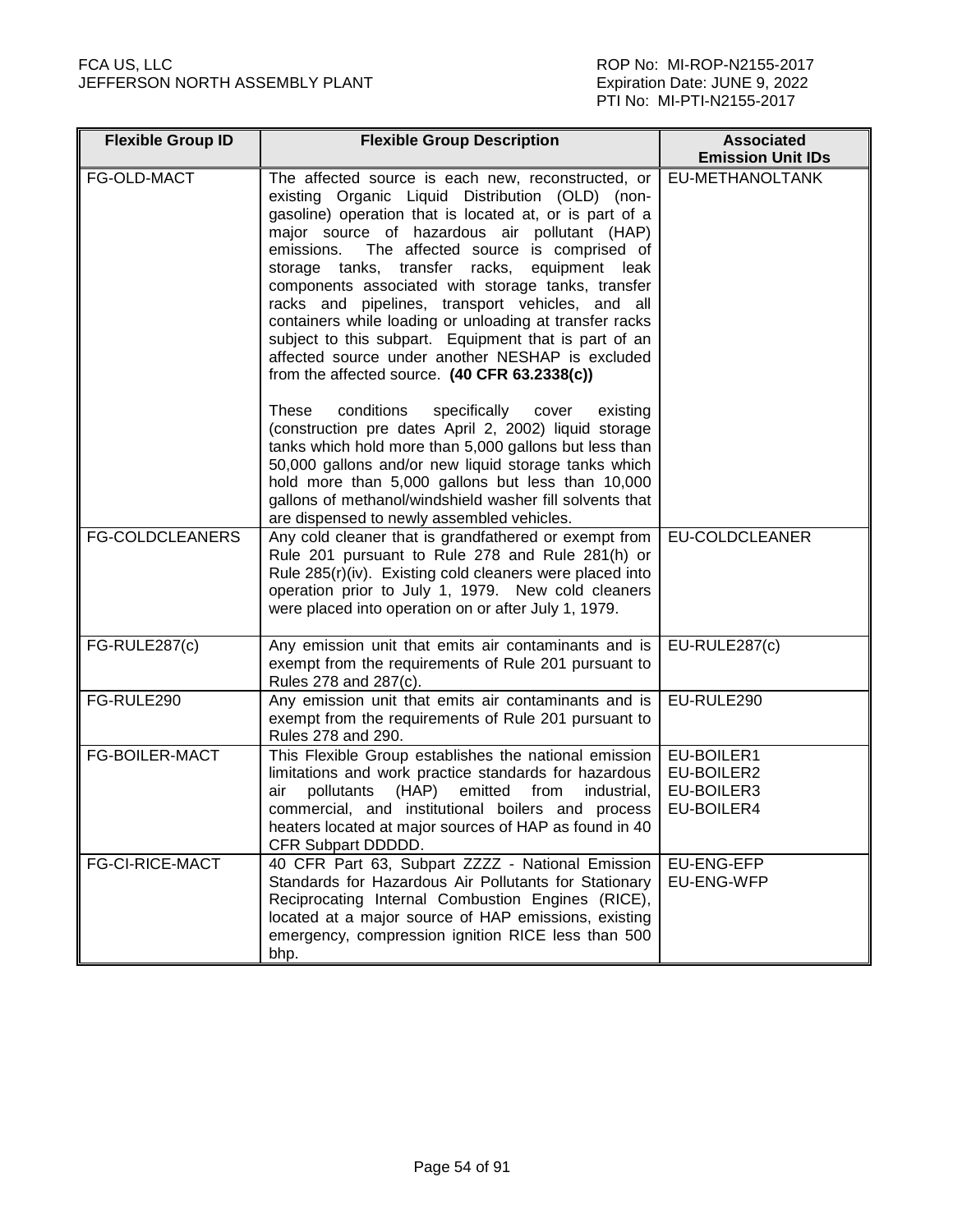# **FG-FACILITY FLEXIBLE GROUP CONDITIONS**

### **DESCRIPTION**

This flexible group covers all equipment used for automotive assembly and painting operations for the Jefferson North Assembly Plant.

**Emission Units:** All emission units and flexible groups associated with automotive assembly and painting operations. This includes clean up and purge activities, storage tanks, boilers, and paint sludge handling and disposal operations. Additionally, this includes but is not limited to the following emission units: EU-PMRCOLDCLEANER, EU-GRINDING, EU-SEALERS, EU-ECOAT, EU-GUIDECOAT, EU-TOPCOAT1, EU-TOPCOAT2, EU-TOPCOAT3, EU-TOUCHUP, EU-FINAL SEALER, EU-GAS FILL, EU-WINDSHIELDFILL, EU-LOWBAKE, EU-WIPE, EU-PURGE, EU-TF-O-004, EU-TF-O-005, EU-TF-O-006, EU-BOILER1, EU-BOILER2, EU-BOILER3, EU-BOILER4, EU-COLDCLEANER, EU-RULE287(c)), EU-RULE 290, EU-ENG-EFP, EU-ENG-WFP

### **POLLUTION CONTROL EQUIPMENT**

Three VOC concentrators to control clearcoat booths, basecoat booths, and basecoat flash. Eight thermal oxidizers to control e-coat oven, clearcoat booths, basecoat booths, basecoat flash, topcoat ovens. A waterwash system used to control particulate from three topcoat lines. All vehicles are equipped with an ORVR system to control the gasoline filling operations. Dry filtration is used to control particulate emissions from the color prep booths, the welding, grinding, sanding operations and the low bake/spot repair operations.

| <b>Pollutant</b> | Limit                      | <b>Time Period/ Operating</b><br><b>Scenario</b> | <b>Equipment</b>   | Monitoring/<br><b>Testing Method</b> | <b>Underlying</b><br>Applicable<br><b>Requirements</b>                |
|------------------|----------------------------|--------------------------------------------------|--------------------|--------------------------------------|-----------------------------------------------------------------------|
| 1. VOC           | 1085.8 tpy <sup>2</sup>    | 12-month rolling time<br>period.                 | <b>FG-FACILITY</b> | <b>SC VI.1</b>                       | R 336.1225,<br>R 336.1702(a),<br>40 CFR 52.21                         |
| 2. VOC           | 4.8 lbs per<br>$job^{2,a}$ | 12-month rolling time<br>period.                 | <b>FG-FACILITY</b> | SC VI.1                              | R 336.1225,<br>R 336.1702(a),<br>40 CFR 52.21                         |
| 3. PM 10         | 42.4 tpy <sup>2</sup>      | 12-month rolling time<br>period.                 | <b>FG-FACILITY</b> | SC V.1, SC V.2<br>and SC VI.1        | R 336.1205,<br>R 336.2803,<br>R 336.2804,<br>40 CFR 52.21(c)<br>& (d) |
| 4. NOx           | 153.9 tp $y^2$             | 12-month rolling time<br>period.                 | <b>FG-FACILITY</b> | SC V.3 and SC<br>VI.1                | R 336.1205,<br>R 336.2803,<br>R 336.2804,<br>40 CFR 52.21(c)<br>& (d) |
| 5. CO            | 133.65 tp $y^2$            | 12-month rolling time<br>period.                 | <b>FG-FACILITY</b> | SC V.4 and SC<br>VI.1                | R 336.1205,<br>R 336.2803,<br>R 336.2804,<br>40 CFR 52.21(c)<br>& (d) |

# **I. EMISSION LIMIT(S)**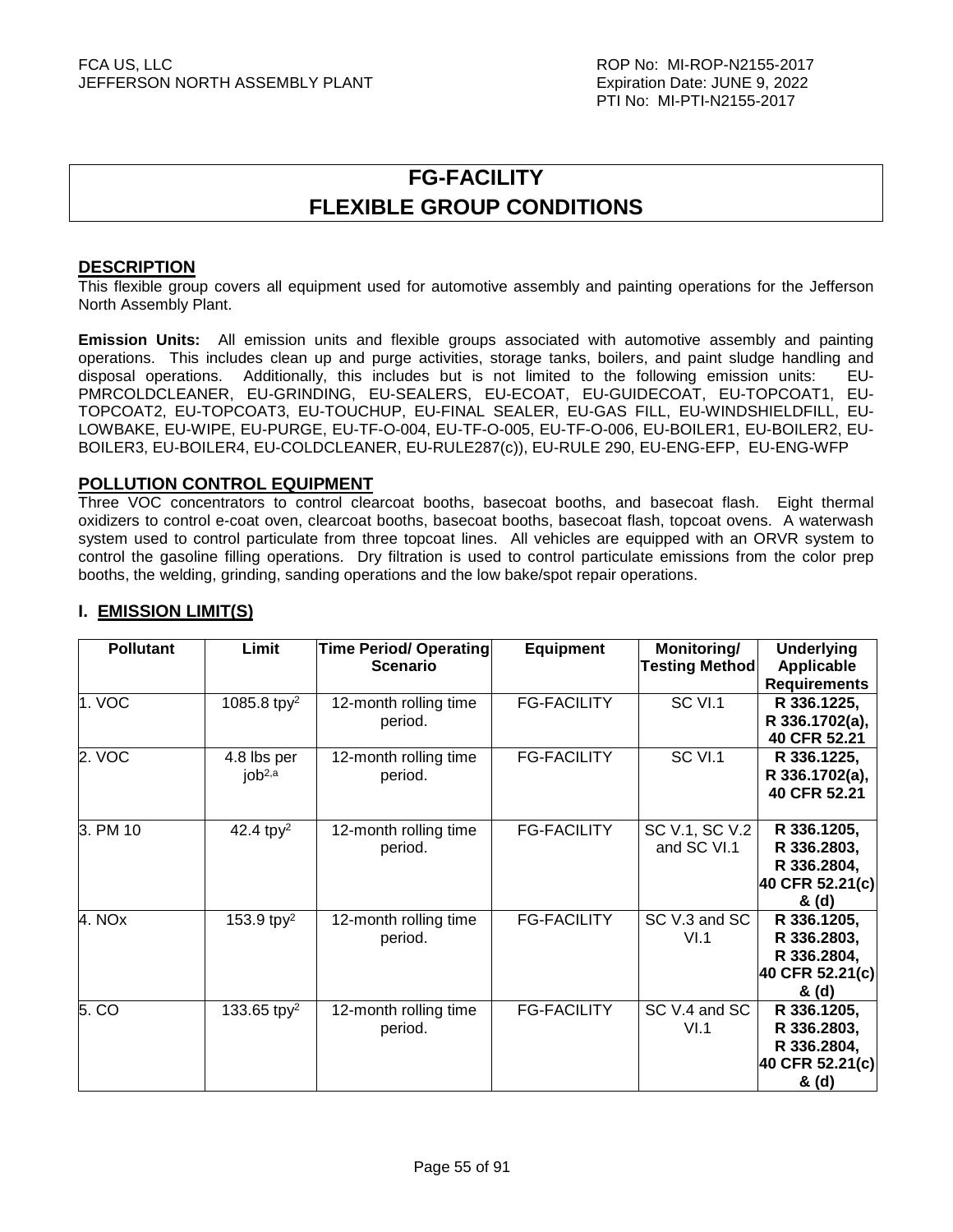| <b>Pollutant</b>   | Limit      | <b>Time Period/ Operating</b><br><b>Scenario</b> | <b>Equipment</b>   | Monitoring/<br><b>Testing Method</b> | <b>Underlying</b><br>Applicable<br><b>Requirements</b>                |
|--------------------|------------|--------------------------------------------------|--------------------|--------------------------------------|-----------------------------------------------------------------------|
| 6. SO <sub>2</sub> | $3.42$ tpy | 12-month rolling time<br>period.                 | <b>FG-FACILITY</b> | SC VI.1                              | R 336.1205,<br>R 336.2803,<br>R 336.2804,<br>40 CFR 52.21(c)<br>& (d) |

a In accordance with Rule 213(2) and Rule 213(6), compliance with this streamlined VOC emission limit shall be considered compliance with the VOC emission limit established by **R 336.1225, R 336.1702(a) and 40 CFR 52.21** and also compliance with the VOC emissions limit in **40 CFR 60.392**, an additional applicable requirement that has been subsumed within this condition.

# **II. MATERIAL LIMIT(S)**

| <b>Material</b>                                | Limit                                 | Time Period/ Operating<br><b>Scenario</b> | <b>Equipment</b>   | Monitoring/<br><b>Testing Method</b> | <b>Underlying</b><br>Applicable<br><b>Requirements</b> |
|------------------------------------------------|---------------------------------------|-------------------------------------------|--------------------|--------------------------------------|--------------------------------------------------------|
| 1. Natural gas                                 | 3,719.7 MM<br>cubic feet <sup>2</sup> | 12-month rolling time<br>period           | <b>FG-FACILITY</b> | SC VI.1                              | R336.1205(1)(a)                                        |
| 2. No. 2 fuel oil                              | 160,340<br>$g$ allons <sup>2</sup>    | 12-month rolling time<br>period           | <b>FG-FACILITY</b> | SC VI.1                              | R336.1205(1)(a)                                        |
| 3. Sulfur content<br>of the No. 2 fuel<br>loil | $0.3\%$ by weight <sup>2</sup>        | Instantaneous                             | <b>FG-FACILITY</b> | SC VI.1                              | R336.1401                                              |

# **III. PROCESS/OPERATIONAL RESTRICTION(S)**

NA

# **IV. DESIGN/EQUIPMENT PARAMETER(S)**

1. The permittee shall equip and maintain each spray coating or scuff booth operation which directly vents to the outdoor air with water wash particulate controls unless another particulate control technology is specified.<sup>2</sup> **(R 336.1301, R 336.1331)** 

# **V. TESTING/SAMPLING**

Records shall be maintained on file for a period of five years. **(R 336.1213(3)(b)(ii))**

- 1. At least once every five years, unless the permittee maintains a yearly demonstration that the most recent acceptable performance test remains valid and representative, the permittee shall verify NOx emission rates from natural gas combustion in a single representative boiler by testing at owner's expense, in accordance with Department requirements. This testing shall consist of three sample runs. For the other three boilers, the permittee shall perform a single sample run to confirm that the NOx emissions are similar to those from the boiler on which the three sample runs were taken. If the single sample run does not show the NOx emissions to be similar, the permittee shall perform three sample runs on the boiler in question. No less than 30 days prior to testing, the permittee shall submit a complete test plan to the AQD. The AQD must approve the final plan prior to testing. Verification of emission rates includes the submittal of a complete report of the test results to the AQD within 60 days following the last date of the test.<sup>2</sup> **(R 336.1205, R 336.2001, R 336.2003, R 336.2004, R 336.2803, R 336.2804, 40 CFR 52.21(c) & (d))**
- 2. At least once every five years, unless the permittee maintains a yearly demonstration that the most recent acceptable performance test remains valid and representative, the permittee shall verify CO emission rates from natural gas combustion in a single representative boiler by testing at owner's expense, in accordance with Department requirements. This testing shall consist of three sample runs. For the other three boilers, the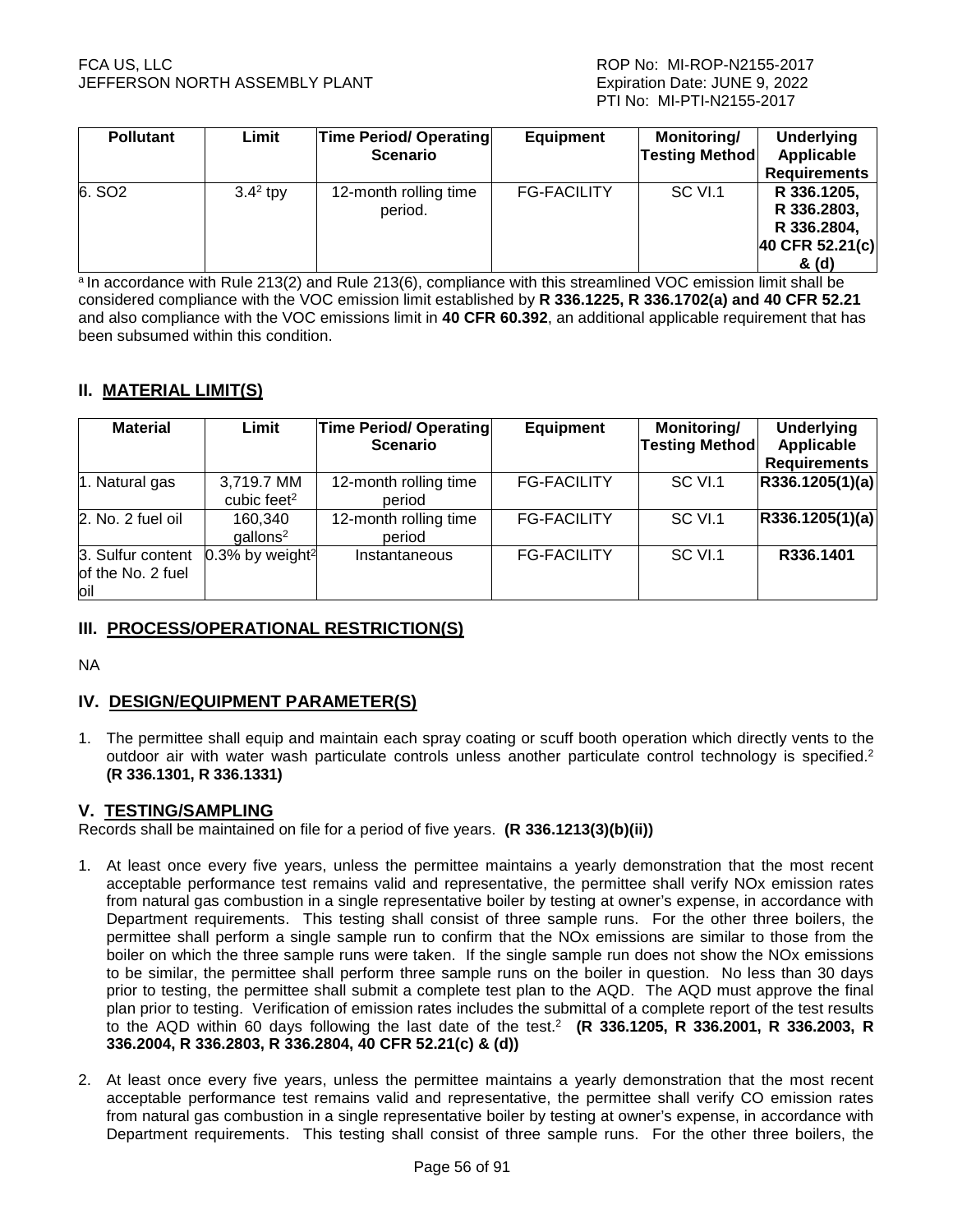permittee shall perform a single sample run to confirm that the CO emissions are similar to those from the boiler on which the three sample runs were taken. If the single sample run does not show the CO emissions to be similar, the permittee shall perform three sample runs on the boiler in question. No less than 30 days prior to testing, the permittee shall submit a complete test plan to the AQD. The AQD must approve the final plan prior to testing. Verification of emission rates includes the submittal of a complete report of the test results to the AQD within 60 days following the last date of the test.<sup>2</sup> **(R 336.1205, R 336.2001, R 336.2003, R 336.2004, R 336.2803, R 336.2804, 40 CFR 52.21(c) & (d))**

- 3. At least once every five years, unless the permittee maintains a yearly demonstration that the most recent acceptable performance test remains valid and representative, the permittee shall verify the transfer efficiency of one representative Basecoat line, and one representative Clearcoat line, capture efficiency across one representative Topcoat line for both the booth and curing oven portions, and the destruction efficiency of all thermal oxidizers, and removal efficiency of all concentrators, by in-plant testing at owner's expense, in accordance with Department requirements, 40 CFR 51 Appendix M, and the USEPA "Protocol for Determining the Daily Volatile Organic Compound Emission Rate of automobile and Light-Duty Truck Topcoat Operations," September 2008, EPA-453/R-08-002, as amended will be required. No less than 60 days prior to testing, a complete testing plan shall be submitted to the AQD District Supervisor. This testing plan must be approved by the Department prior to testing. A complete report of test results must be submitted to the District Supervisor within 60 days following the testing.<sup>2</sup> **(R 336.1225, R 336.1702(a), R 336.2001, R 336.2003, R 336.2004)**
- 4. The permittee shall conduct an analysis for EU-ECoat as found in Appendix 5. **(R 336.1213(3))**

# **See Appendix 5**

### **VI. MONITORING/RECORDKEEPING**

Records shall be maintained on file for a period of five years. **(R 336.1213(3)(b)(ii))**

- 1. The permittee shall keep the following records/calculations in a format acceptable to the AQD District Supervisor. The permittee shall compile all required records and complete all required calculations and make them available within 30 days following the end of each calendar month for which records are required to be kept.
	- a. For each material used in FG-FACILITY:<sup>b</sup>
		- i. Material identification;
		- ii. Material VOC content; and,
		- iii. Material usage.
	- b. Number of jobs each calendar month, where a job is defined as a painted vehicle leaving the assembly line.<sup>b</sup>
	- c. Calculations showing the FG-FACILITY monthly and annual mass VOC emission rates, in tons per month and tons per 12-month rolling time period, as determined at the end of each calendar month. Calculations must show the capture and control efficiency of each control device used. Calculations must also include a sample calculation based on the production of a single job and that specifies all measured or assumed process parameters (e.g., transfer, capture and control efficiencies, booth splits, etc.) and VOC emissions due to natural gas combustion, purge and cleanup operations, storage tanks, and paint sludge handling and disposal operations. Prior to the initial testing, for each controlled section, the design combined capture and control efficiency may be used. Thereafter, values no greater than the most recently tested values may be used.<sup>b</sup>
	- d. Calculations showing the VOC emission rate (lb/job) on a 12-month rolling basis, as determined at the end of each calendar month for the equipment covered by FG-FACILITY.<sup>b</sup>
	- e. Calculations showing the PM-10 mass emission rate in tons on a monthly and 12-month rolling time period, as determined at the end of each calendar month for the equipment in FG-FACILITY. Prior to the testing required in SC V.1 and SC V.2 being completed, these calculations shall be performed according to a method acceptable to the AQD District Supervisor. After the testing required in SC V.1 and SC V.2 is completed, the PM-10 emission factors measured during the test shall be used to perform these calculations.
	- f. Calculations showing the NOx mass emission rate in tons on a monthly and 12-month rolling time period, as determined at the end of each calendar month for the equipment in FG-FACILITY. Prior to the testing required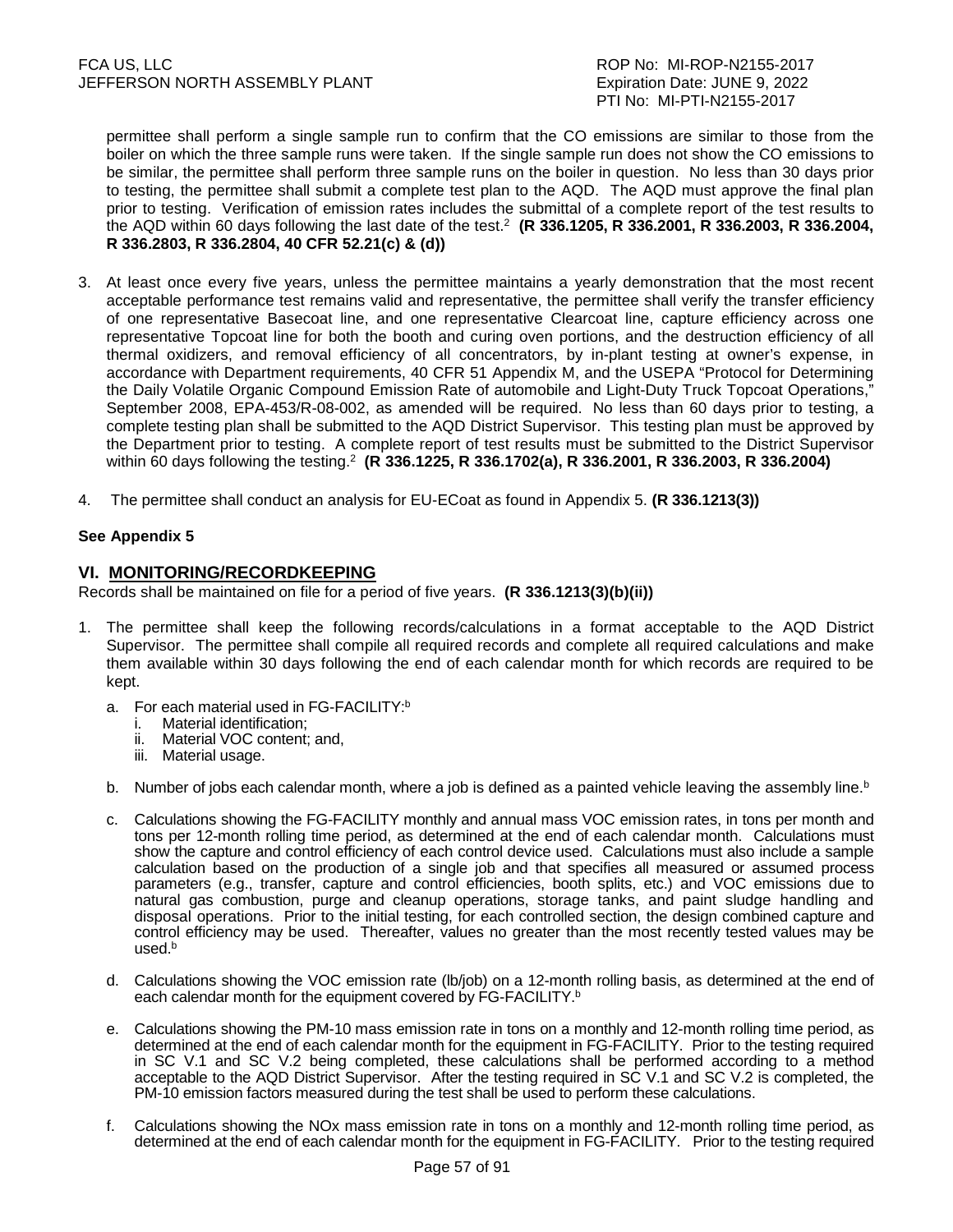PTI No: MI-PTI-N2155-2017

in SC V.3 being completed, AP-42 emission factors shall be used to perform these calculations. After the testing required in SC V.3 is completed, the NOx emission factors measured during the test shall be used to perform these calculations.

- g. Calculations showing the CO mass emission rate in tons on a monthly and 12-month rolling time period, as determined at the end of each calendar month for the equipment in FG-FACILITY. Prior to the testing required in SC V.4 being completed, AP-42 emission factors shall be used to perform these calculations. After the testing required in SC V.4 is completed, the CO emission factors measured during the test shall be used to perform these calculations.
- h. Calculations showing the SO2 mass emission rate in tons on a monthly and 12-month rolling time period, as determined at the end of each calendar month for the equipment in FG-FACILITY.
- i. Records of the total natural gas used during each calendar month and 12-month rolling time period, in cubic feet.
- j. Records of the total No. 2 fuel oil combusted in EU-BOILER1, EU-BOILER2, EU-BOILER3, and EU-BOILER4 during each calendar month and 12-month rolling time period, in gallons. Also, records of the sulfur content, in percent by weight, of all No. 2 fuel oil used.
- k. Hours of operation for each calendar month and 12-month rolling time period.

 All records/calculations shall be kept on file for a period of at least five years and made available to the Department upon request.2,b **(R 336.1225, R 336.1702(a))** 

- 2. The permittee shall monitor the condition of each particulate control system through weekly visual inspections. The permittee shall keep records of visual inspections of each exhaust filter or water wash particulate control system which include the dates and results of the inspections, and the dates and reasons for repairs. All records shall be kept on file for a period of at least five years and made available to the Department upon request.<sup>2</sup> **(R 336.1301, R 336.1331)**
- 3. The permittee shall maintain a record of the projects authorized by SC IX.3 and IX.4. This includes, at a minimum, maintaining documentation of testing and monitoring for each project demonstrating compliance with the applicable emission limits in SC I.1 through 6. All records shall be kept on file in a format acceptable to the District Supervisor and made available to the Department upon request.<sup>2</sup> **(R 336.1220(a), R 336.1225, R 336.1301, R 336.1331, R 336.1910, R 336.2803, R 336.2804, 40 CFR 52.21(c) & (d))**

# **See Appendix 7**

**\_\_\_\_\_\_\_\_\_\_\_\_\_\_\_\_\_** 

# **VII. REPORTING**

- 1. Prompt reporting of deviations pursuant to General Conditions 21 and 22 of Part A. **(R 336.1213(3)(c)(ii))**
- 2. Semiannual reporting of monitoring and deviations pursuant to General Condition 23 of Part A. The report shall be postmarked or received by the appropriate AQD District Office by March 15 for reporting period July 1 to December 31 and September 15 for reporting period January 1 to June 30.<sup>c</sup> (R 336.1213(3)(c)(i)
- 3. Annual certification of compliance pursuant to General Conditions 19 and 20 of Part A. The report shall be postmarked or received by the appropriate AQD District Office by March 15 for the previous calendar year. **(R 336.1213(4)(c))**

**b In accordance with Rule 213(2) and Rule 213(6), compliance with this streamlined VOC monitoring condition shall** be considered compliance with the VOC monitoring condition established by **R 336.1225 and R 336.1702(a);** and also compliance with the VOC monitoring conditions in **40 CFR 60.393**, an additional applicable requirement that has been subsumed within this condition.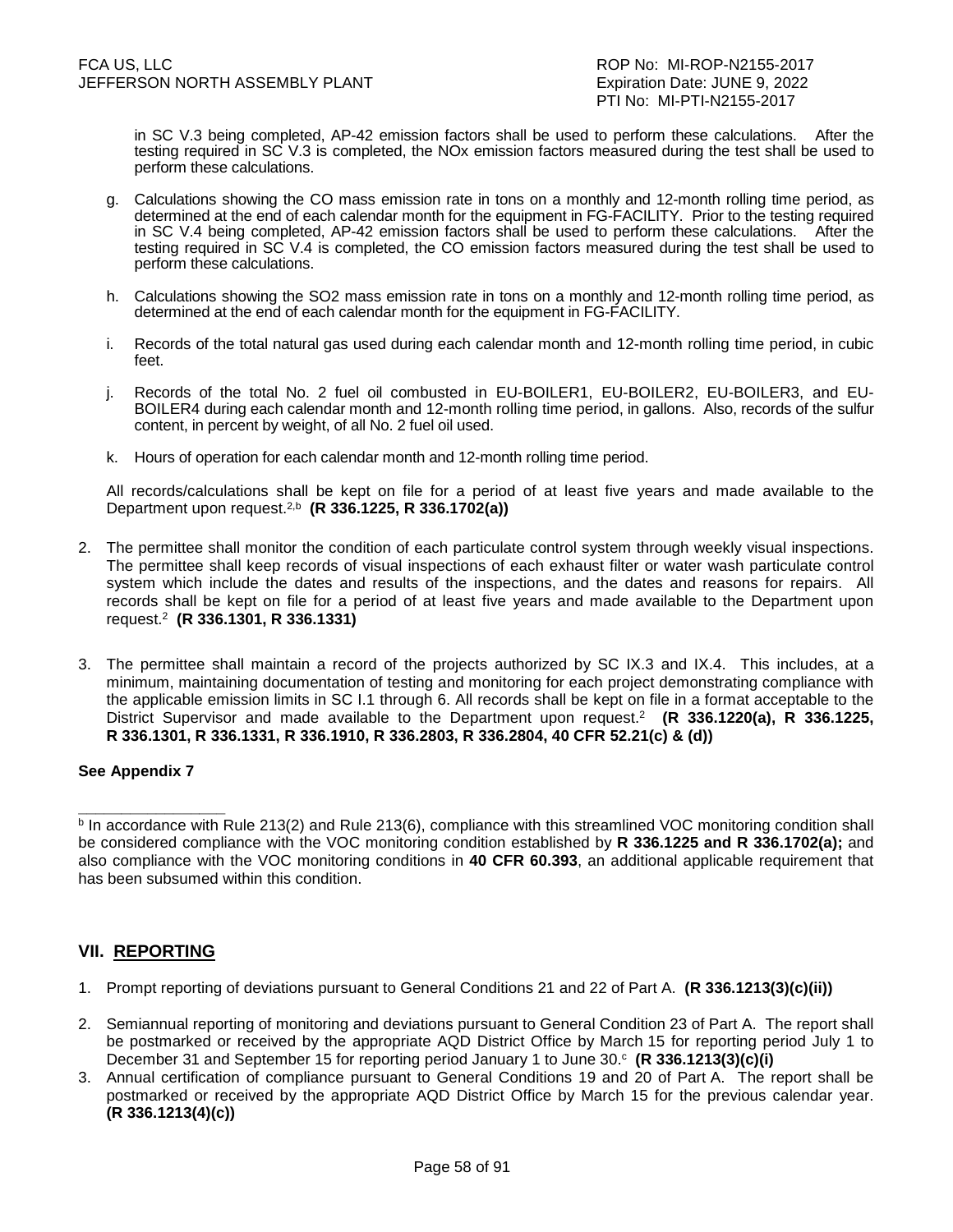#### FCA US, LLC ROP No: MI-ROP-N2155-2017 JEFFERSON NORTH ASSEMBLY PLANT EXAMPLE THE SEXPIRATION Date: JUNE 9, 2022

- 4. For each emission unit (EU) and flexible group (FG) included in this permit, the permittee shall submit to the AQD District Supervisor, in an acceptable format, within 30 days following the end of the quarter in which the data was collected, the actual VOC, PM-10, NOx, CO, and SO2 emission rates for each limit included in the permit.<sup>2</sup> **(R 336.1205, R 336.1220(a))**
- 5. The permittee shall notify the AQD District Supervisor, in writing, of projects authorized by SC IX.3 and 4 at least 30 days prior to initialization of the activity. The notification shall include, at a minimum, a description of the type of project and any changes in testing, monitoring, recordkeeping or other compliance evaluation activities.<sup>2</sup>  **(R 336.1201)**

### **See Appendix 8**

**\_\_\_\_\_\_\_\_\_\_\_** c In accordance with Rule 213(2) and Rule 213(6), compliance with this streamlined reporting condition shall be considered compliance with the reporting condition established by **R 336.1213(3)(c)(i)**; and also compliance with the VOC reporting condition in **40 CFR 60.395**, an additional applicable requirement that has been subsumed within this condition.

# **VIII. STACK/VENT RESTRICTION(S)**

The exhaust gases from the stacks listed in the table below shall be discharged unobstructed vertically upwards to the ambient air unless otherwise noted:

| <b>Stack &amp; Vent ID</b> | <b>Maximum</b><br>Exhaust<br><b>Dimensions</b><br>(inches) | Minimum Height<br><b>Above Ground</b><br>(feet) | <b>Underlying Applicable</b><br><b>Requirements</b> |
|----------------------------|------------------------------------------------------------|-------------------------------------------------|-----------------------------------------------------|
| <b>NA</b>                  | ΝA                                                         | ΝA                                              | ΝA                                                  |

# **IX. OTHER REQUIREMENT(S)**

- 1. This permit covers automotive assembly and painting operations. Changes to these operations or replacement with a different process type are subject to the requirements of R 336.1201, except as disallowed by R 336.1278 or as allowed by R 336.1279 through R 336.1290 or SC IX.3 or 4.<sup>2</sup> **(R 336.1201)**
- 2. MDEQ has determined that compliance with the limits listed in SC I.1 through 2 provides a level of control that is at least equivalent to and not less stringent than the standards in 40 CFR 60.392, et seq. Accordingly, compliance with the limitations in this permit meets all applicable requirements of 40 CFR Part 60, Subpart MM.<sup>2</sup> **(40 CFR 60, Subpart MM)**
- 3. This permit authorizes any activities including projects involving physical changes or changes in the method of operation to existing emission units that do not require an increase in the emissions limits or performance levels specified in SC I.1 through 6. Such activities do not require the facility to obtain any federal or state air permits.<sup>2</sup> **(R 336.1201)**
- 4. This permit authorizes projects involving the installation of new emission units that do not require an increase in the emissions limits or performance levels specified in SC I.1 through 6 under the following conditions:
	- a. As a state-only enforceable requirement, the new emission unit will not result in a meaningful change in the nature or quantity of toxic air contaminants emitted from the stationary source. The permittee must demonstrate to the department by testing or calculations that a meaningful change in the nature or quantity of toxic air contaminants has not occurred. The permittee may devise its own method to perform this demonstration subject to approval by the department. However, if the permittee demonstrates that all toxic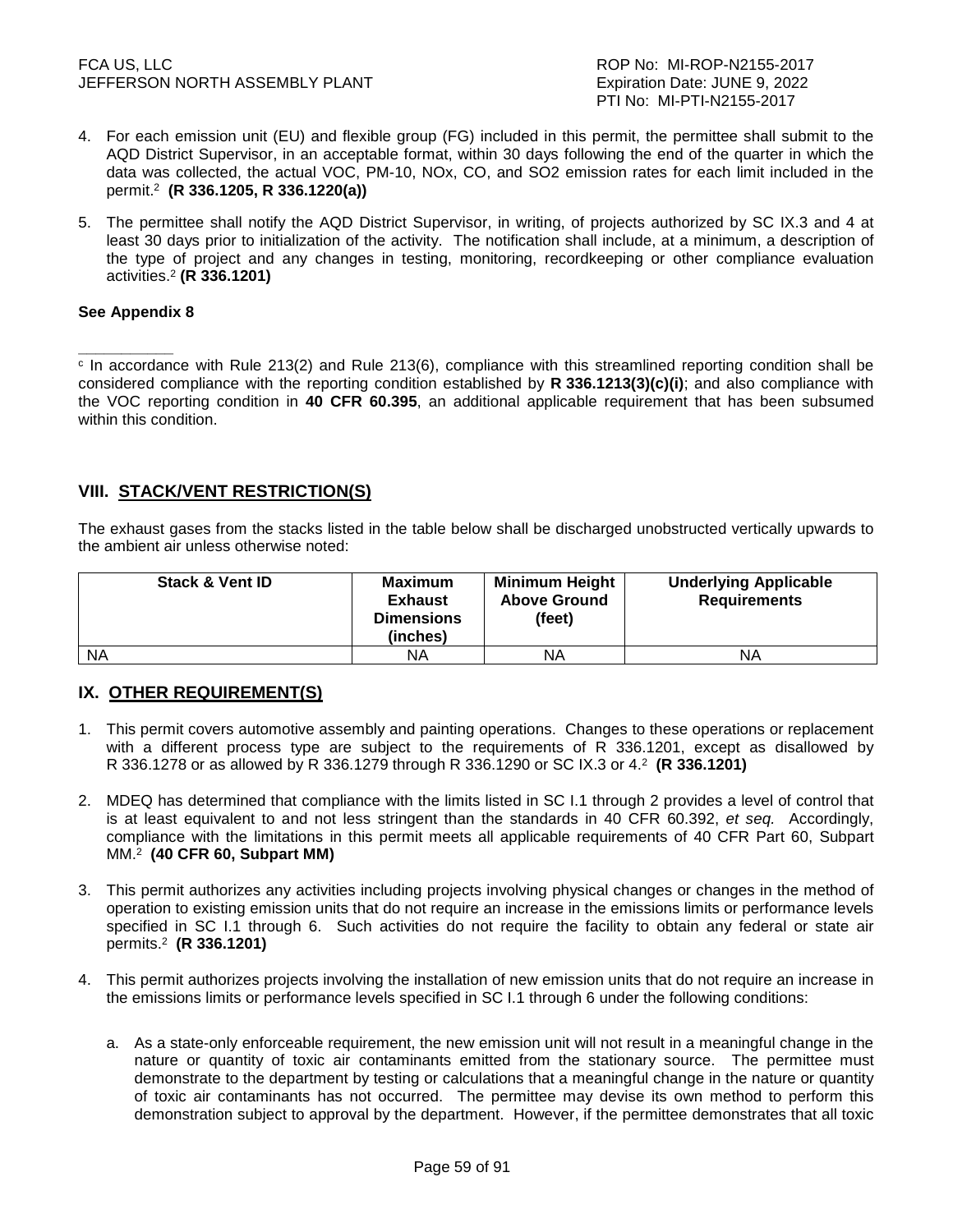air contaminant emissions from a new emissions unit are within the levels specified in R 336.1226 or R 336.1227, a meaningful change in toxic air contaminants has not occurred;

- b. The new emissions unit will not be a newly constructed or reconstructed major source of hazardous air pollutants as defined in and subject to 40 C.F.R. §63.2 and §63.5(b)(3), National Emission Standard for Hazardous Air Pollutants; and,
- c**.** The installation of the new emissions unit will not cause the violation of any applicable air requirement.

 A demonstration that the new installation meets these criteria shall be kept on site for the life of the new emissions unit and made available to the department upon request. The permittee must notify the department of the installation of the new emission unit. This notification must contain the information specified in R 336.1215(3)(c)(i) through (v). Construction of the new emission unit may commence upon submittal of the notice.<sup>2</sup> **(R 336.1201)** 

- 5. The emission limits and performance levels specified in SC I.1 through 6 may be reviewed and or adjusted when newly applicable federal requirements or any other requirement that is enforceable as a practical matter and that the department, under its State Implementation Plan, may impose on the facility become applicable during the term of the permit that would lower allowable emissions. Adjustments to SC I.1 through 6 will be made through a permit revision as of the effective date of the new applicable requirements and will reflect the impact the new applicable requirements will have on the affected emission units. Initial compliance with the adjusted emission limits and performance levels will be demonstrated over the initial compliance period granted by the newly applicable federal requirement.<sup>2</sup> **(R 336.1225, R 336.1702(a))**
- 6. The permittee may, at any time, request that MDEQ terminate the flexible emission limit provisions of this permit and issue a traditional permit. In the event of such termination, the requirements of this permit shall remain in effect until a new permit is issued. At that time, the permit conditions for any existing emission unit that has not been modified and to which new requirements have not become applicable will revert to those found in the previous permits. For any new or modified emission unit, or any emission unit for which new requirements have become applicable the permit conditions will reflect requirements contemporaneous with the date of installation, modification or new requirement applicability.<sup>2</sup> **(R 336.1225, R 336.1702(a))**

#### **Footnotes:**

<sup>1</sup>This condition is state only enforceable and was established pursuant to Rule  $201(1)(b)$ .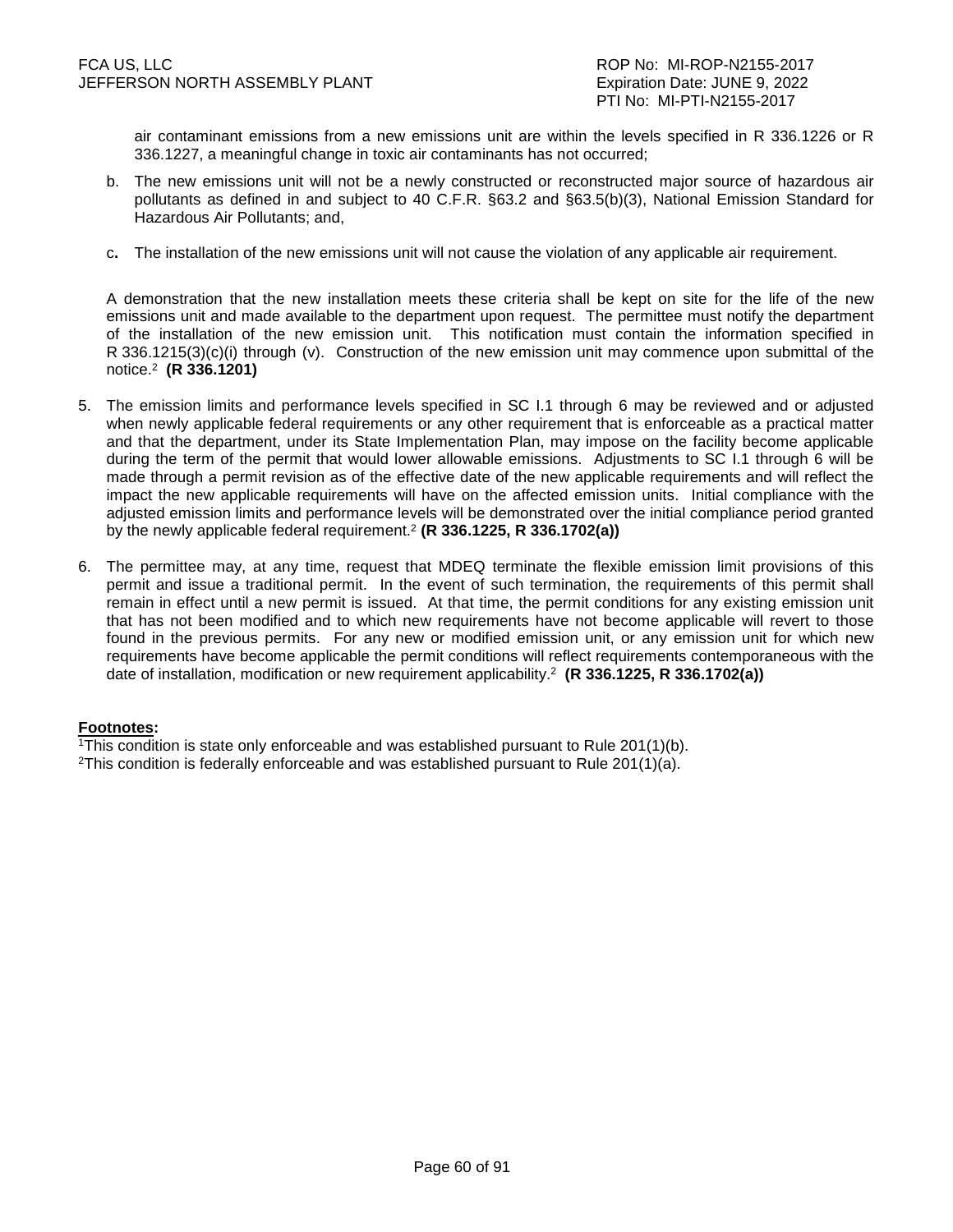# **FG-CONTROLS FLEXIBLE GROUP CONDITIONS**

### **DESCRIPTION**

VOC concentrators and regenerative thermal oxidizers used for control of VOC emissions from the paint spray booths and curing ovens (except guidecoat cure ovens).

**Emission Units:** All emission units and flexible groups associated with automotive assembly and painting operations with VOC controls including: EU-ECOAT, EU-TOPCOAT1, EU-TOPCOAT2, and EU-TOPCOAT3.

### **POLLUTION CONTROL EQUIPMENT**

VOC concentrators and regenerative thermal oxidizers used for control of VOC emissions from portions of the painting operations and curing ovens (except guidecoat cure ovens).

# **I. EMISSION LIMIT(S)**

| <b>Pollutant</b> | Limit | <b>Time Period/ Operating</b><br><b>Scenario</b> | <b>Equipment</b> | <b>Monitoring/</b><br><b>Testing Method</b> | Underlying<br>Applicable<br>Requirements |
|------------------|-------|--------------------------------------------------|------------------|---------------------------------------------|------------------------------------------|
| <b>NA</b>        | NA    | ΝA                                               | NA               | <b>NA</b>                                   | ΝA                                       |

### **II. MATERIAL LIMIT(S)**

| <b>Material</b> | Limit | <b>Time Period/ Operating</b><br><b>Scenario</b> | Equipment | Monitorina/<br><b>Testing Method</b> | <b>Underlying</b><br>Applicable<br><b>Requirements</b> |
|-----------------|-------|--------------------------------------------------|-----------|--------------------------------------|--------------------------------------------------------|
| <b>NA</b>       | NA    | <b>NA</b>                                        | NA        | ΝA                                   | ΝA                                                     |

# **III. PROCESS/OPERATIONAL RESTRICTION(S)**

1. Within 90 days of issuance of this permit, the permittee shall develop, maintain and implement an Operation and Maintenance Plan (O & M Plan) for FG-CONTROLS. The O & M Plan shall contain the minimum requirements as outlined in Appendix 3. The O & M Plan shall be updated as necessary to reflect changes in equipment and monitoring, to implement corrective actions and to address malfunctions. Changes in the O & M Plan as outlined in Appendix 3 shall be submitted to the AQD District Supervisor for review and approval. All records and activities associated with the O & M Plan shall be made available to the Department upon request.<sup>2</sup> **(R 336.1220(a), R 336.1910, 64.6(c)(1)(i),(ii), 64.7(e))**

# **IV. DESIGN/EQUIPMENT PARAMETER(S)**

NA

#### **V. TESTING/SAMPLING**

Records shall be maintained on file for a period of five years. **(R 336.1213(3)(b)(ii))**

NA

#### **See Appendix 5**

#### **VI. MONITORING/RECORDKEEPING**

Records shall be maintained on file for a period of five years. **(R 336.1213(3)(b)(ii))**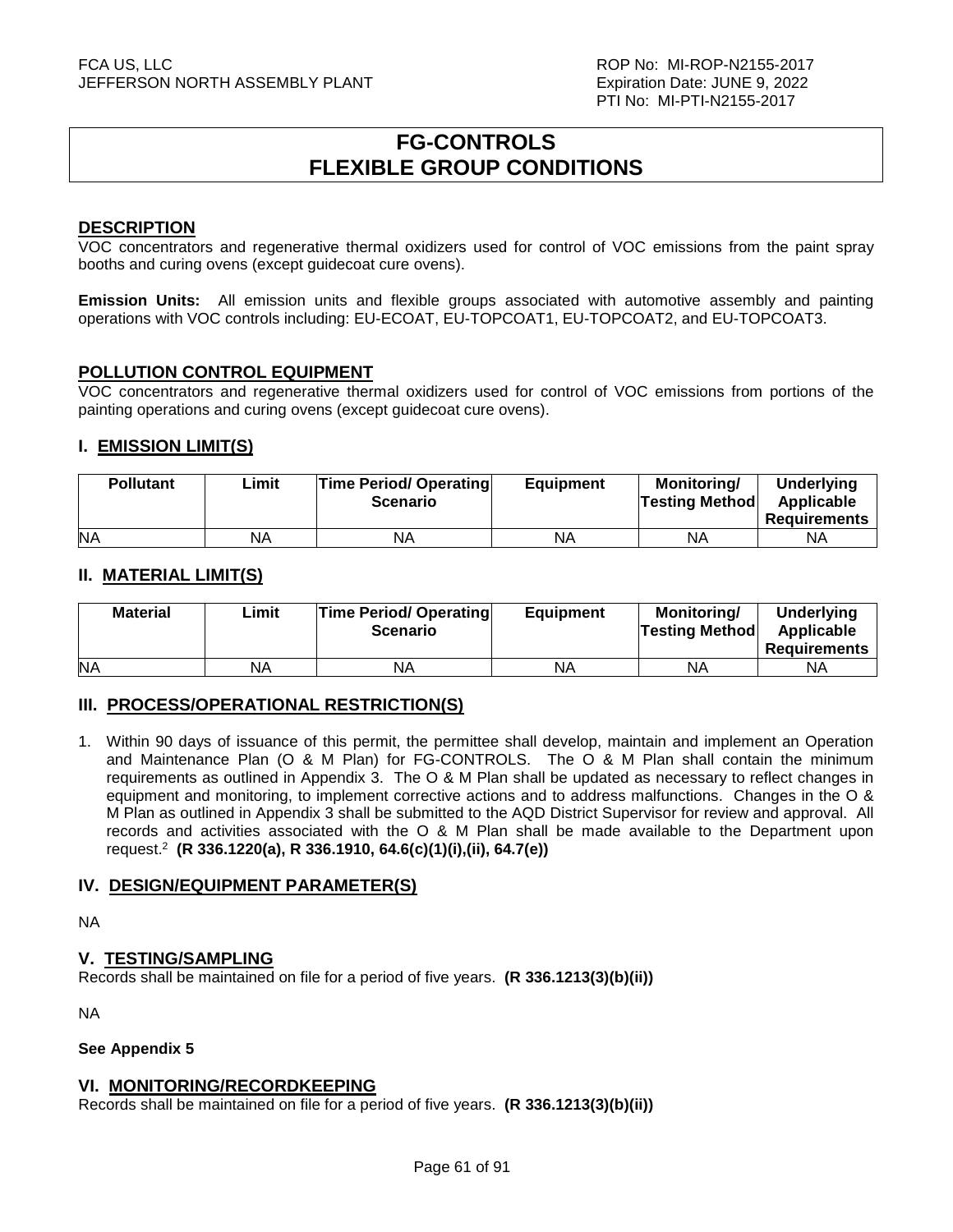- 1. The permittee shall install, maintain and operate in a satisfactory manner, combustion chamber temperature monitoring devices for the thermal oxidizers in FG-CONTROLS to monitor and record the temperature on a continuous basis during operation. Temperature data recording shall consist of measurements made at equally spaced intervals at least once every 15 minutes. All records shall be kept on file and made available to the Department upon request.<sup>a</sup> (R 336.1220(a), R 336.1910, 40 CFR 64.6(c)(1)(i),(ii))
- 2. The permittee shall install, calibrate, maintain and operate in a satisfactory manner, temperature monitoring devices for the VOC concentrators in FG-CONTROLS to monitor and record the desorption gas inlet temperature on a continuous basis during operation. Desorption gas inlet temperature data recording shall consist of measurements made at equally spaced intervals at least once every 15 minutes. All records shall be kept on file and made available to the Department upon request.<sup>a</sup> (R 336.1220(a), R 336.1910, 40 CFR **64.6(c)(1)(i),(ii))**
- 3. The permittee shall maintain records of maintenance and repair activities. Records shall identify the equipment inspected and the date of the inspection. The permittee shall also record any maintenance activities or corrective actions taken as a result of equipment inspections or due to malfunction. All records shall be kept on file and made available to the Department upon request. **(R 336.1910, 40 CFR 64.6(c)(1)(i),(ii))**
- 4. For each control device in operation during production (coating vehicles), the permittee shall conduct bypass monitoring for each bypass line such that the valve or closure method cannot be opened without creating an alarm condition for which a record shall be made. Records of the bypass line that was open and the length of time the bypass line was open shall be kept on file. **(40 CFR 64.3(a)(2))**
- 5. Upon detecting an excursion or exceedance, the owner or operator shall restore operation of the pollutantspecific emissions unit (including the control device and associated capture system) to its normal or usual manner of operation as expeditiously as practicable in accordance with good air pollution control practices for minimizing emissions. The response shall include minimizing the period of any startup, shutdown or malfunction and taking any necessary corrective actions to restore normal operation and prevent the likely recurrence of the cause of an excursion or exceedance (other than those caused by excused startup or shutdown conditions). **(40 CFR 64.7(d))**
- 6. Except for, as applicable, monitoring malfunctions, associated repairs, and required quality assurance or control activities (including, as applicable, calibration checks and required zero and span adjustments), the owner or operator shall conduct all monitoring in continuous operation (or shall collect data at all required intervals) at all times that the pollutant-specific emissions unit is operating. Data recorded during monitoring malfunctions, associated repairs, and required quality assurance or control activities shall not be used for purposes of this part, including data averages and calculations or fulfilling a minimum data availability requirement, if applicable. The owner or operator shall use all the data collected during all other periods in assessing the operation of the control device and associated control system. A monitoring malfunction is any sudden, infrequent, not reasonably preventable failure of the monitoring to provide valid data. Monitoring failures that are caused in part by poor maintenance or careless operation are not malfunctions. **(40 CFR 64.6(c)(3), 64.7(c))**
- **7.** The permittee shall properly maintain the monitoring system including keeping necessary parts for routine repair of the monitoring equipment. **(40 CFR 64.7(b))**

# **See Appendix 3**

**\_\_\_\_\_\_\_\_\_\_** 

<sup>&</sup>lt;sup>a</sup> In accordance with Rule 213(2) and Rule 213(6), compliance with this streamlined monitoring condition shall be considered compliance with the monitoring condition established by **R 336.1220(a), R 336.1910 and 40 CFR 64.6(c)(1)(i),(ii)**; and also compliance with the monitoring conditions in **40 CFR 60.394**, an additional applicable requirement that has been subsumed within this condition.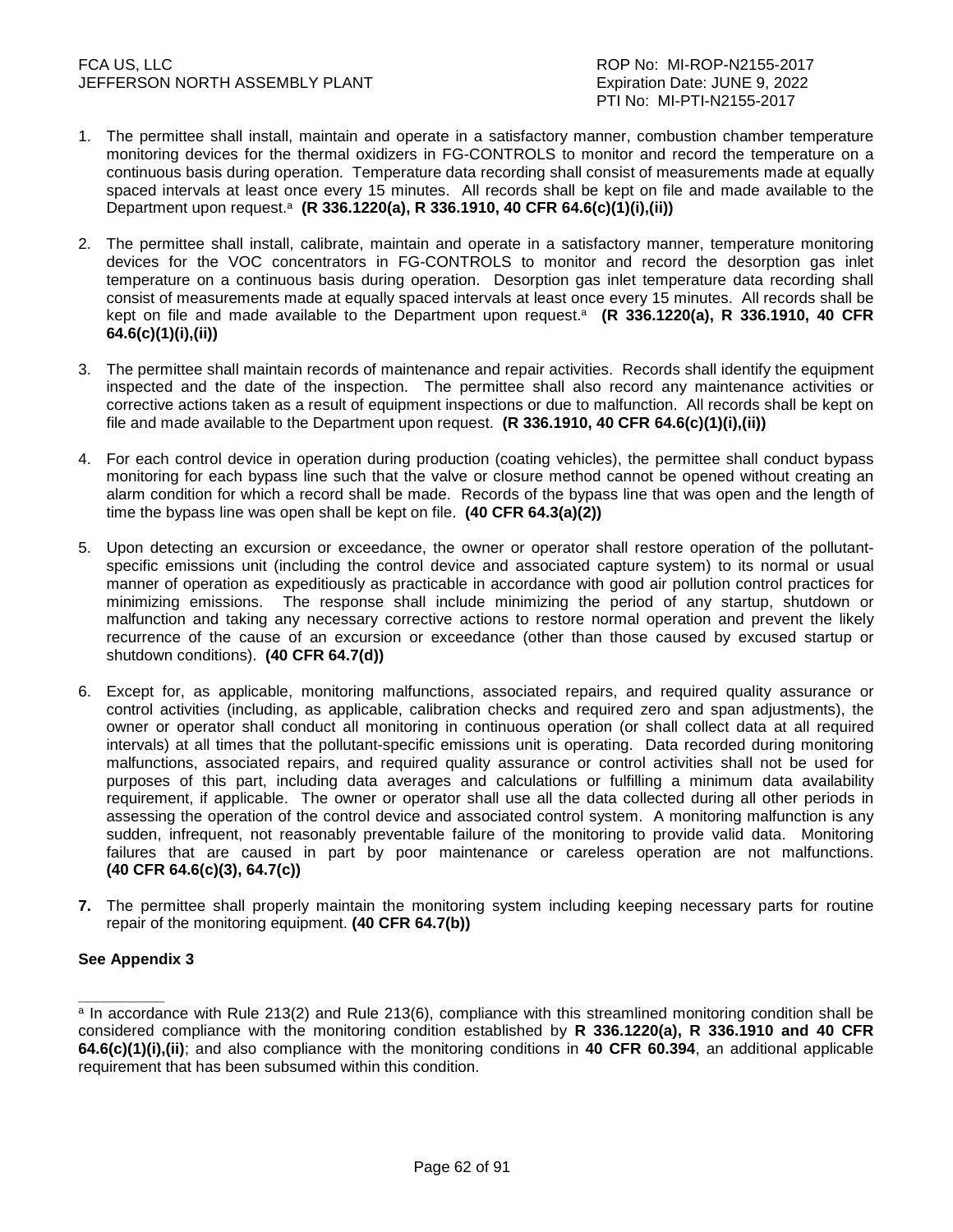# **VII. REPORTING**

- 1. Prompt reporting of deviations pursuant to General Conditions 21 and 22 of Part A. **(R 336.1213(3)(c)(ii))**
- 2. Semiannual reporting of monitoring and deviations pursuant to General Condition 23 of Part A. The report shall be postmarked or received by the appropriate AQD District Office by March 15 for reporting period July 1 to December 31 and September 15 for reporting period January 1 to June 30. **(R 336.1213(3)(c)(i))**
- 3. Annual certification of compliance pursuant to General Conditions 19 and 20 of Part A. The report shall be postmarked or received by the appropriate AQD District Office by March 15 for the previous calendar year. **(R 336.1213(4)(c))**
- 4. Each semiannual report of monitoring and deviations shall include summary information on the number, duration and cause of excursions or exceedances, as applicable and the corrective actions taken. If there are no excursions or exceedances in the reporting period, then this report shall include a statement that there were no excursions or exceedances. **(40 CFR 64.9(a)(2)(i))**

#### **See Appendix 8**

### **VIII. STACK/VENT RESTRICTION(S)**

The exhaust gases from the stacks listed in the table below shall be discharged unobstructed vertically upwards to the ambient air unless otherwise noted:

| <b>Stack &amp; Vent ID</b> | <b>Maximum</b><br><b>Exhaust</b><br><b>Dimensions</b><br>(inches) | <b>Minimum Height</b><br><b>Above Ground</b><br>(feet) | <b>Underlying Applicable</b><br><b>Requirements</b> |
|----------------------------|-------------------------------------------------------------------|--------------------------------------------------------|-----------------------------------------------------|
| <b>NA</b>                  | ΝA                                                                | ΝA                                                     | ΝA                                                  |

# **IX. OTHER REQUIREMENT(S)**

- 1. For the purpose of Compliance Assurance Monitoring (CAM), excursions will be defined as follows: **(64.6(c)(2))** 
	- a. A temperature excursion is defined as a confirmed three-hour period during which the average fails to meet the specified temperature requirements in special conditions
	- b. A monitoring excursion is defined as a failure to properly monitor as required in special conditions VI.1, VI.2 and VI.3.
	- c. A monitoring excursion is defined as failure to properly implement and/or maintain the O&M plan required in special condition III.1.
- 2. The permittee shall comply with all applicable requirements of 40 CFR Part 64. **(40 CFR Part 64)**
- 3. If the permittee identifies a failure to achieve compliance with an emission limitation or standard for which the approved monitoring did not provide an indication of an excursion or exceedance while providing valid data, or the results of compliance or performance testing document a need to modify the existing indicator ranges or designated conditions, the permittee shall promptly notify the AQD and if necessary, submit a proposed modification of the CAM requirements within the O&M Plan to address the necessary monitoring changes. Such a modification may include but is not limited to, reestablishing indicator ranges or designated conditions, modifying the frequency of conducting monitoring and collecting data, or the monitoring of additional parameters. **(40 CFR 64.7(e))**

#### **Footnotes:**

1 This condition is state only enforceable and was established pursuant to Rule 201(1)(b).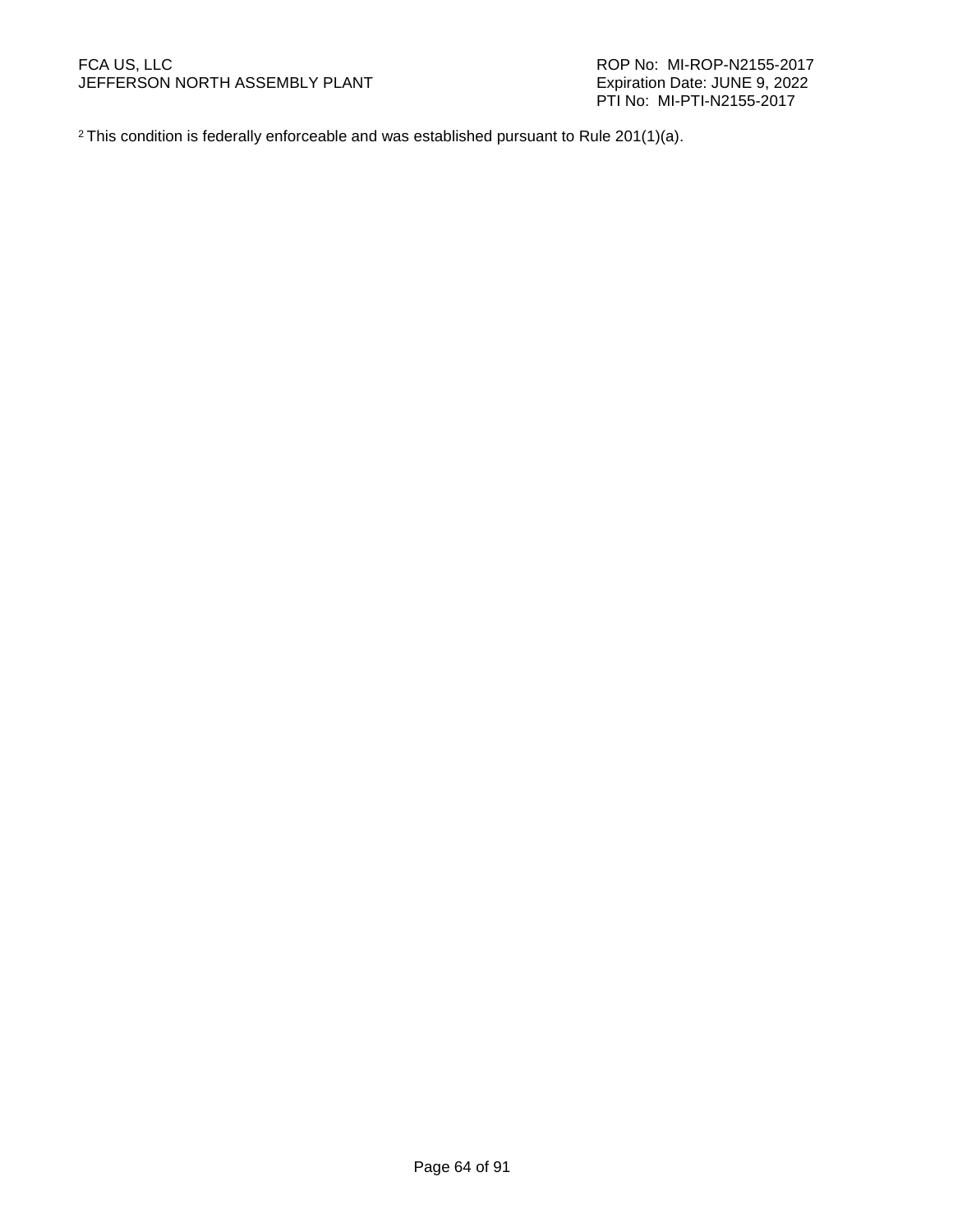# **FG-AUTO-MACT FLEXIBLE GROUP CONDITIONS**

### **DESCRIPTION**

Each new, reconstructed, or existing affected source as defined in 40 CFR 63.3082, that is located at a facility which applies topcoat to new automobile or new light duty truck bodies or body parts, and that is a major source, is located at a major source, or is part of a major source of emissions of hazardous air pollutants (HAPs) except as provided in 63.3081(c) is subject to the requirements of 40 CFR 63 Subpart IIII. This includes equipment covered by other permits, grandfathered equipment, and exempt equipment.

**Emission Unit:** All emission units and flexible groups associated with automotive assembly and painting operations including: EU-SEALERS, EU-ECOAT, EU-GUIDECOAT, EU-TOPCOAT1, EU-TOPCOAT2, EU-TOPCOAT3, EU-TOUCHUP, EU-FINALSEALER, EU-WINDSHIELDFILL, EU-LOWBAKE, EU-WIPE and EU-PURGE

# **POLLUTION CONTROL EQUIPMENT**

NA

# **I. EMISSION LIMIT(S)**

| <b>Testing</b><br><b>Operating</b>                                                                                               | <b>Applicable</b>           |
|----------------------------------------------------------------------------------------------------------------------------------|-----------------------------|
|                                                                                                                                  |                             |
| <b>Scenario</b><br><b>Method</b>                                                                                                 | <b>Requirements</b>         |
| 1. Organic HAP<br>EUECOAT, EUGUIDECOAT,<br><b>SC III.3.</b><br>$0.60$ lb per<br>Calendar                                         | <b>40 CFR</b>               |
| EUTOPCOAT1, EUTOPCOAT2,<br><b>GACS</b><br>month<br>SC V.1,                                                                       | 63.3091(a)                  |
| EUTOPCOAT3, EUTOUCHUP,<br>SC VI.3                                                                                                |                             |
| EULOWBAKE, glass bonding primer,                                                                                                 |                             |
| and glass bonding adhesive operations                                                                                            |                             |
| plus all coatings and thinners, except                                                                                           |                             |
| for deadener materials and for                                                                                                   |                             |
| adhesive and sealer materials that are                                                                                           |                             |
| not components of glass bonding                                                                                                  |                             |
| systems, used in coating operations in                                                                                           |                             |
| the Paint Shop.                                                                                                                  |                             |
| <b>SC III.3,</b><br>Calendar<br>EUGUIDECOAT, EUTOPCOAT1,<br>2. Organic HAP<br>1.10 $\mathsf{lbs}$ per                            | <b>40 CFR</b>               |
| GACS*<br>EUTOPCOAT2, EUTOPCOAT3,<br>SC V.1,<br>month                                                                             | 63.3091(b)                  |
| EUTOUCHUP, EULOWBAKE, glass<br>SC VI.3                                                                                           |                             |
| bonding primer, and glass bonding                                                                                                |                             |
| adhesive operations plus all coatings                                                                                            |                             |
| and thinners, except for deadener                                                                                                |                             |
| materials and for adhesive and sealer                                                                                            |                             |
| materials that are not components of                                                                                             |                             |
| glass bonding systems, used in coating                                                                                           |                             |
| operations in the Paint Shop.<br>SC III.3,<br>3. Organic HAP<br>0.01 lb per lb<br>Calendar<br>NGB Adhesives and Sealers that are | <b>40 CFR</b>               |
| of coating<br>SC V.1,<br>month                                                                                                   |                             |
| not components of glass bonding<br>SC VI.3                                                                                       | 63.3090(c) or<br>63.3091(c) |
| systems.<br>Condition<br>4. Organic HAP<br>0.01 lb per lb<br>Calendar                                                            | <b>40 CFR</b>               |
| <b>DEADENERS</b><br>Nos. III.2,<br>of coating<br>month                                                                           | 63.3090(d) or               |
| V.1 & VI.3                                                                                                                       | 63.3091(d)                  |

 $*$  The permittee may choose to comply with this limit if the criteria in SC I.5 are met.

5. The permittee may choose to comply with either SC I.1 or 2. SC I.2 may be chosen only if EU-ECOAT meets either of the following requirements. **(40 CFR 63.3092)**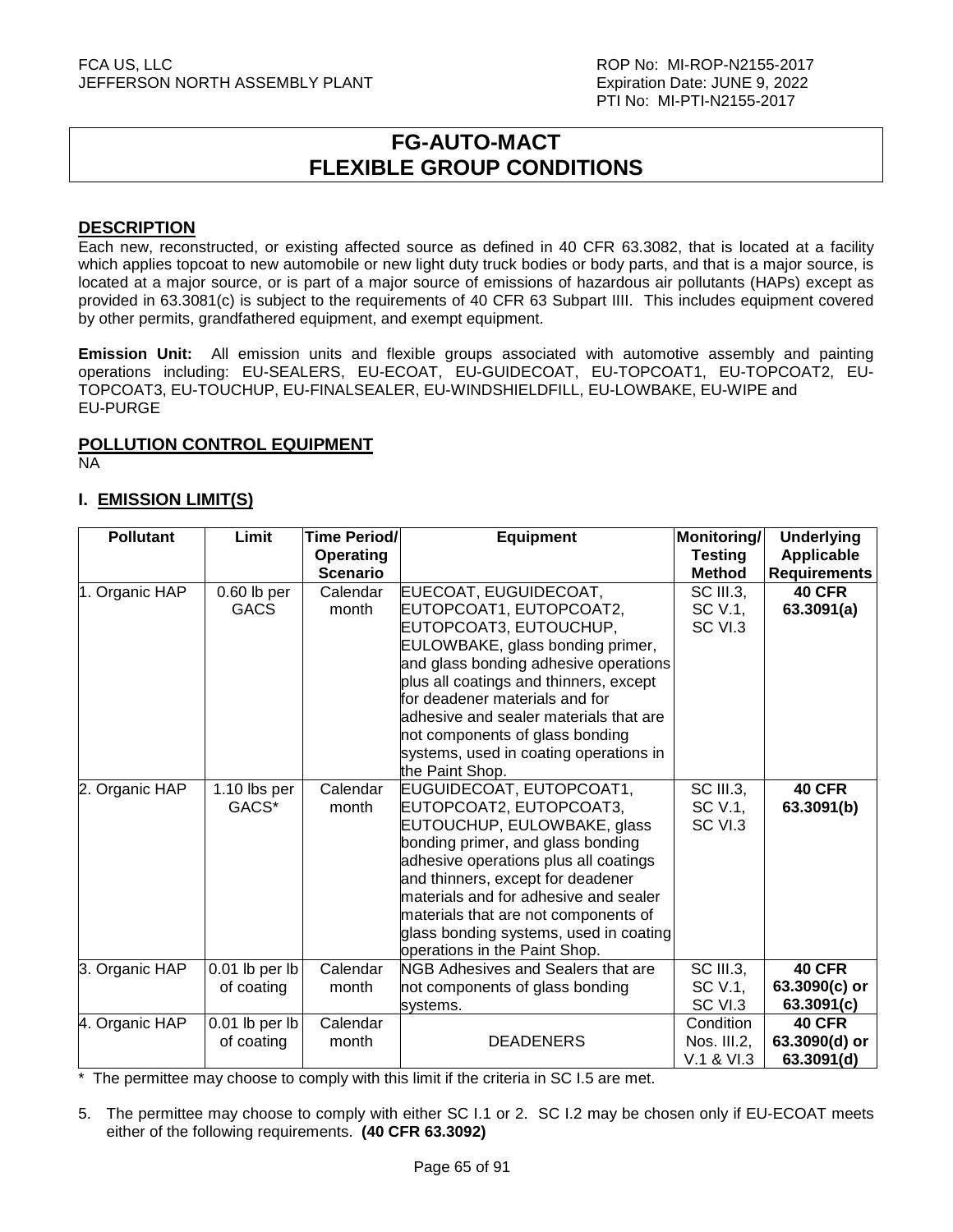- a. Each individual material added to EU-ECOAT contains no more than 1.0 percent by weight of any organic HAP and no more than 0.10 percent by weight of any OHSA-defined carcinogenic organic HAP; or,
- b. The emissions from all EU-ECOAT bake ovens are captured and ducted to the oven thermal oxidizer which achieves a minimum destruction efficiency of at least 95 percent (by weight).

# **II. MATERIAL LIMIT(S)**

| <b>Material</b> | ∟imit | <b>Time Period/ Operating</b><br><b>Scenario</b> | <b>Equipment</b> | <b>Monitoring/</b><br><b>Testing Method</b> | <b>Underlying</b><br>Applicable<br><b>Requirements</b> |
|-----------------|-------|--------------------------------------------------|------------------|---------------------------------------------|--------------------------------------------------------|
| <b>NA</b>       | NA    | ΝA                                               | NA               | ΝA                                          | NА                                                     |

# **III. PROCESS/OPERATIONAL RESTRICTION(S)**

- 1. The permittee shall develop and implement a work practice plan to minimize the organic HAP emissions from the storage, mixing and conveying of coatings, thinners, and cleaning materials used in, and waste materials generated by, all coating operations for which an emission limit has been established under SC I.1 through 4. The work practice plan must specify practices and procedures to ensure that, at a minimum, the following elements are implemented consistent with the requirements of 40 CFR 63.3094. The permittee shall comply with the applicable work practice plans at all times.<sup>2</sup>
	- a. All organic-HAP-containing coatings, thinners, cleaning materials, and waste materials must be stored in closed containers.
	- b. Spills of organic-HAP containing coatings, thinners, cleaning materials, and waste materials must be minimized.
	- c. Organic-HAP-containing coatings, thinners, cleaning materials, and waste materials must be conveyed from one location to another in closed containers or pipes.
	- d. Mixing vessels, other than day tanks equipped with continuous agitation systems, which contain organic-HAP-containing coatings and other materials must be closed except when adding to, removing, or mixing the contents.
	- e. Emissions of organic HAP must be minimized during cleaning of storage, mixing, and conveying equipment.
	- f. Organic HAP emissions from cleaning and from purging of equipment associated with all coating operations subject to emission limits in SC I.1 through 4 above must be minimized by addressing:
		- i. Vehicle body wipe pursuant to 40 CFR  $63.3094(c)(1)(i)$ ;
		- ii. Coating line purging pursuant to 40 CFR 63.3094(c)(1)(ii);
		- iii. Coating system flushing pursuant to 40 CFR 63.3094(c)(1)(iii);
		- iv. Cleaning of spray booth grates pursuant to 40 CFR 63.3094(c)(1)(iv);
		- v. Cleaning of spray booth walls pursuant to 40 CFR 63.3094(c)(1)(v);
		- vi. Cleaning of spray booth equipment pursuant to 40 CFR  $63.3094(c)(1)(vi)$ ;
	- vii. Cleaning of external spray booth areas pursuant to 40 CFR  $63.3094(c)(1)(vi)$ ;
	- viii. Additional housekeeping measures pursuant to 40 CFR 63.3094(c)(1)(viii).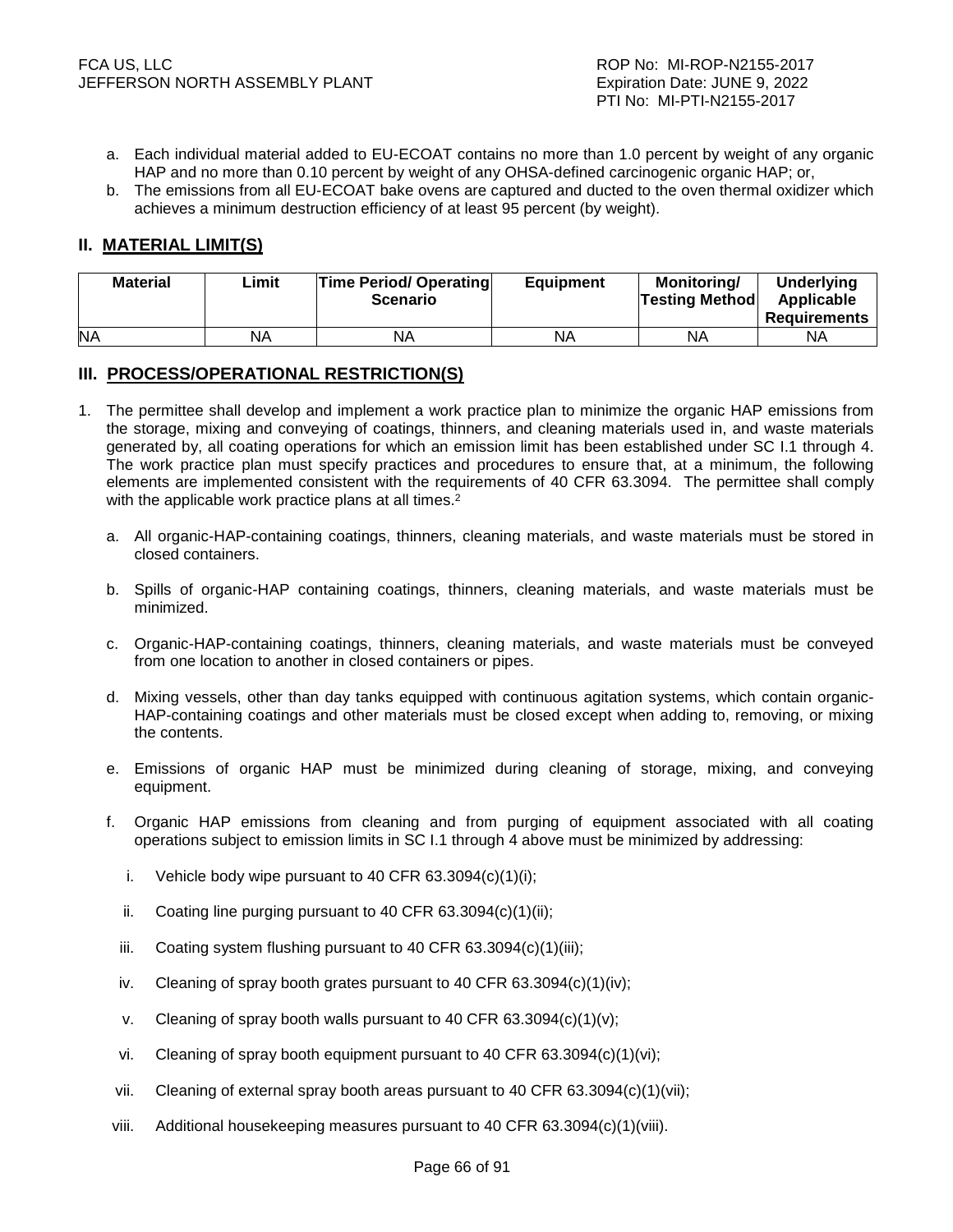The permittee may choose to comply with an alternative to the work practice standard, after receiving prior approval from the USEPA in accordance with 40 CFR 63.6(g).<sup>2</sup> (40 CFR 63.3100(c), 40 CFR 63.4493(b) and **(c))** 

- 2. The work practice plan shall not become part of the facility's Renewable Operating Permit. Revisions to the work practice plan likewise do not represent revisions to the facility's Renewable Operating Permit. Copies of the current work practice plan and any earlier plan developed within the past five years are required to be made available for inspection and copying by the Air Quality Division upon request.<sup>2</sup> **(40 CFR 63.3094 )**
- 3. For any coating operation(s) for which HAP emission reductions due to the use of add-on control equipment are relied upon to demonstrate compliance with the emission limits in SC I.1 through 4 above, the permittee shall meet the operating limits specified in Table 1 of 40 CFR 63 Subpart IIII as identified below. The operating limits in Table 1 apply to the emission capture and add-on control systems on the coating operations. The permittee must establish the operating limits during the performance test according to the requirements in 40 CFR 63.3167. The operating limits shall be met at all times after they are established, except for periods of startup, shutdown and malfunction.<sup>2</sup> **(40 CFR 63.3093, 40 CFR 63.3100(b), (d) and Table 1)**

| <b>Add-On Control Device:</b>         | <b>Operating Limit:</b>                                                                                                                         |
|---------------------------------------|-------------------------------------------------------------------------------------------------------------------------------------------------|
| <b>Thermal Oxidizer</b>               | The average combustion temperature in any 3-hour period must not fall<br>below the combustion temperature limit established according to 40 CFR |
|                                       | $63.3167(a)$ .                                                                                                                                  |
| Concentrators, Including Zeolite      | The average desorption gas inlet temperature in any 3-hour period must not                                                                      |
| <b>Wheels Rotary Carbon Adsorbers</b> | fall below the limit established according to 40 CFR 63.3167(e).                                                                                |
| and Fluidized Carbon                  |                                                                                                                                                 |
| Concentrators                         |                                                                                                                                                 |

- 4. The permittee shall develop and implement a written startup, shutdown and malfunction plan (SSMP) in accordance with 40 CFR 63.6(e)(3). This plan must address the startup, shutdown and corrective actions in the event of a malfunction of any emission capture system or add-on control device upon which compliance with any of the emission limits in SC I.1 through 4 depends. The SSMP must also address any coating operation equipment that may cause increased emissions or that would affect capture efficiency if the process equipment malfunctions, such as conveyors that move parts among enclosures.<sup>2</sup> (40 CFR 63.3100(f))
- 5. The permittee shall operate and maintain FG-AUTO-MACT including any emission capture system or add-on control device upon which compliance with any of the emission limits in SC I.1 through 4 depends, according to the provisions in 40 CFR 63.6(e)(1)(i).<sup>2</sup> **(40 CFR 63.3100(d))**
- 6. The permittee shall maintain a log detailing the operation and maintenance of any emission capture system, add-on control device, or continuous parameter monitor upon which compliance with any of the emission limits in SC I.1 through 4 depends. The log shall cover the period between the compliance date specified in 40 CFR 63.3083 and the date when the initial emission capture system and add-on control device performance tests have been completed, as specified in 40 CFR 63.3160. 2 **(40 CFR 63.3100(e))**

# **IV. DESIGN/EQUIPMENT PARAMETER(S)**

NA

# **V. TESTING/SAMPLING**

Records shall be maintained on file for a period of five years. **(R 336.1213(3)(b)(ii))**

1. The permittee shall perform the applicable performance tests and compliance demonstrations in accordance with 40 CFR 63.3150-3152, 40 CFR 63.3160-3161, 40 CFR 63.3163-3168, 40 CFR 63.3170-3171, and 40 CFR 63.3173.<sup>2</sup> **(40 CFR Part 63, Subpart IIII)**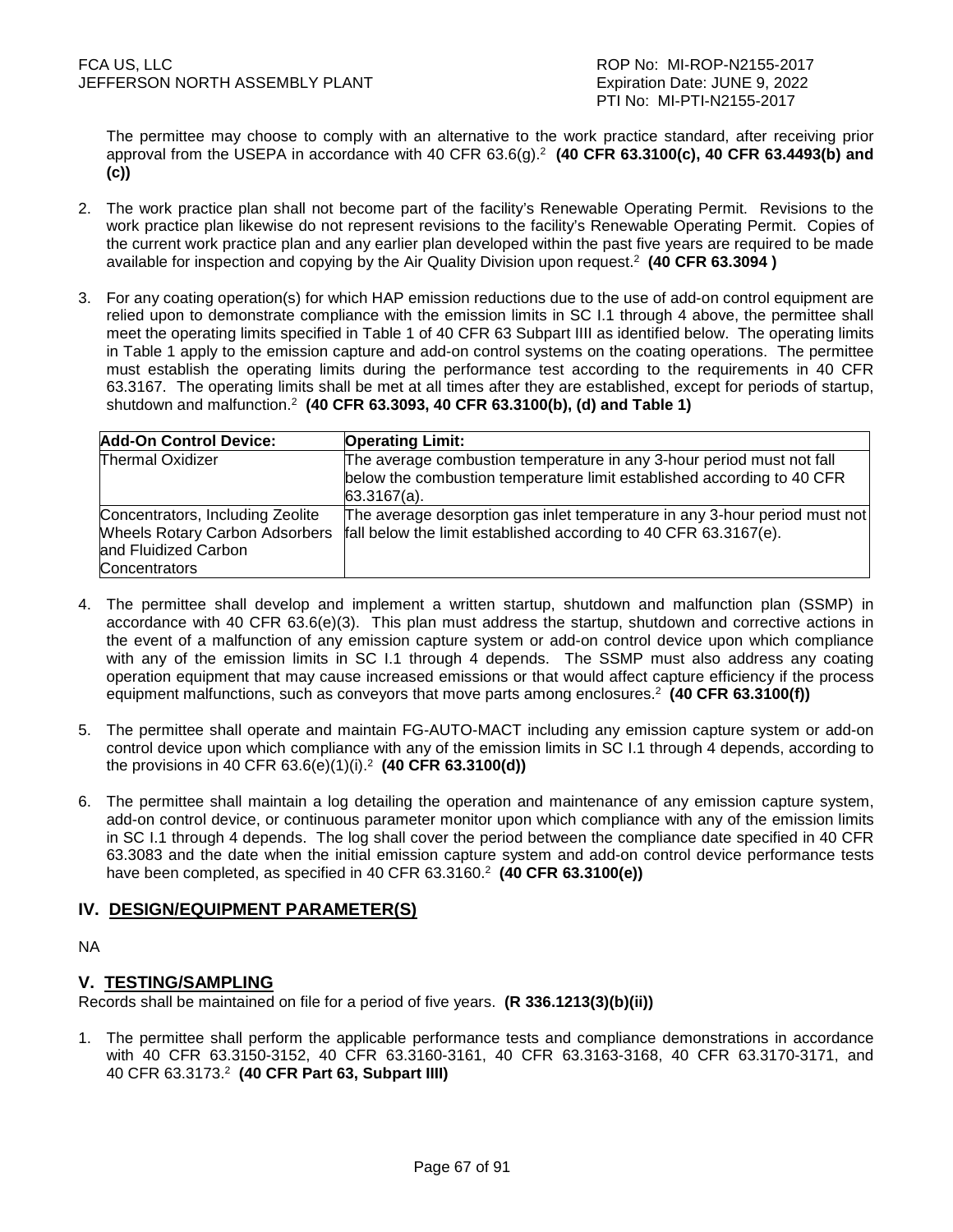- 2. The permittee may rely upon the results of capture, destruction or transfer efficiency tests that have been previously conducted upon written approval from the AQD District Supervisor. Any such previous tests must meet the criteria identified in 40 CFR 63.3160(c)(1) through (3).<sup>2</sup> **(40 CFR 63.3160)**
- 3. The permittee shall determine the mass fraction of each organic HAP for each material used according to the procedures established under 40 CFR 63.3151(a)(1) through (5). The permittee may use USEPA Method ALT-017 as an alternative for any material used, after demonstrating that its use as an alternative test methodology for that material, has been approved by the USEPA pursuant to the requirements of 40 CFR 63.3151(a)(3) and 40 CFR 63.7.<sup>2</sup> **(40 CFR 63.7, 40 CFR 63.3151)**

# **See Appendix 5**

# **VI. MONITORING/RECORDKEEPING**

Records shall be maintained on file for a period of five years. **(R 336.1213(3)(b)(ii))**

- 1. The permittee shall compile all required records and complete all required calculations in a format acceptable to the AQD District Supervisor and make them available by the end of the calendar month following each compliance period unless otherwise specified in any monitoring/recordkeeping condition.<sup>2</sup> **(R 336.1213(3))**
- 2. The permittee shall conduct an initial compliance demonstration for the initial compliance period described in 40 CFR 63.3150-3151, 40 CFR 63.3160-3161, and 40 CFR 63.3170-3171. The initial compliance period begins on the applicable compliance date specified in 40 CFR 63.3083 and ends on the last day of the month following the compliance date. If the initial date occurs on any day other than the first day of a month, then the initial compliance period extends through the end of that month plus the next month.<sup>2</sup> **(40 CFR 63.3150, 40 CFR 63.3160, 40 CFR 63.3170, 40 CFR 63.3083(a) and (b))**
- 3. The permittee shall install, operate and maintain each continuous parametric monitoring system in accordance with the applicable provisions of 40 CFR 63.3168.<sup>2</sup> (40 CFR 63.3168)
- 4. The permittee shall keep all records as required by 40 CFR 63.3130 in the format and timeframes outlined in 40 CFR 63.3131.<sup>2</sup> **(40 CFR 63.3130, 40 CFR 63.3131)**
- 5. The permittee shall maintain, at a minimum, the following records as of the applicable compliance date:
	- a. A copy of each notification and report that is submitted to comply with 40 CFR Part 63, Subpart IIII and the documentation supporting each notification and report as specified in 40 CFR 63.3130(a).<sup>2</sup> (40 CFR **63.3130(a))**
	- b. A current copy of information provided by materials suppliers or manufactures, such as manufacturer's formulation data, or test data used to determine the mass fraction of organic HAP for each coating, thinner and cleaning material, the density for each coating and thinner, and the volume fraction of coating solids for each coating. **(40 CFR 63.3130(b))**
	- c. Monthly records of the following:
		- i. For each coating or thinner used in FG-AUTO-MACT, the volume used in each month, the mass fraction organic HAP content, the density, and the volume fraction of solids. **(40 CFR 63.3130(c))**
		- ii. For each material used in EU-DEADENER and EU-SEALERS, the mass used in each month and the mass organic HAP content. **(40 CFR 63.3130(c))**
		- iii. Calculations of the organic HAP emission rate for FG-AUTO-MACT in pounds per gallon of applied coating solids. If permittee chooses to comply with the option identified in SC I.5.a., a record of the weight fraction of each organic HAP in each material added to EU-ECOAT. These calculations and records must include all raw data, algorithms, and intermediate calculations. If the ''Protocol for Determining Daily Volatile Organic Compound Emission Rate of Automobile and Light-Duty Truck Topcoat Operations,'' EPA–453/R–08–002, is used, all data input to this must be recorded. If these data are maintained as electronic files, the electronic files, as well as any paper copies must be maintained. **(40 CFR 63.3130(c), 40 CFR 63.3163, 40 CFR 63.3173)**
		- iv. Calculation of the average monthly mass organic HAP content in pounds per pound of coating, separately for EU-DEADENER and EU-SEALERS. **(40 CFR 63.3130(c), 40 CFR 63.3152)**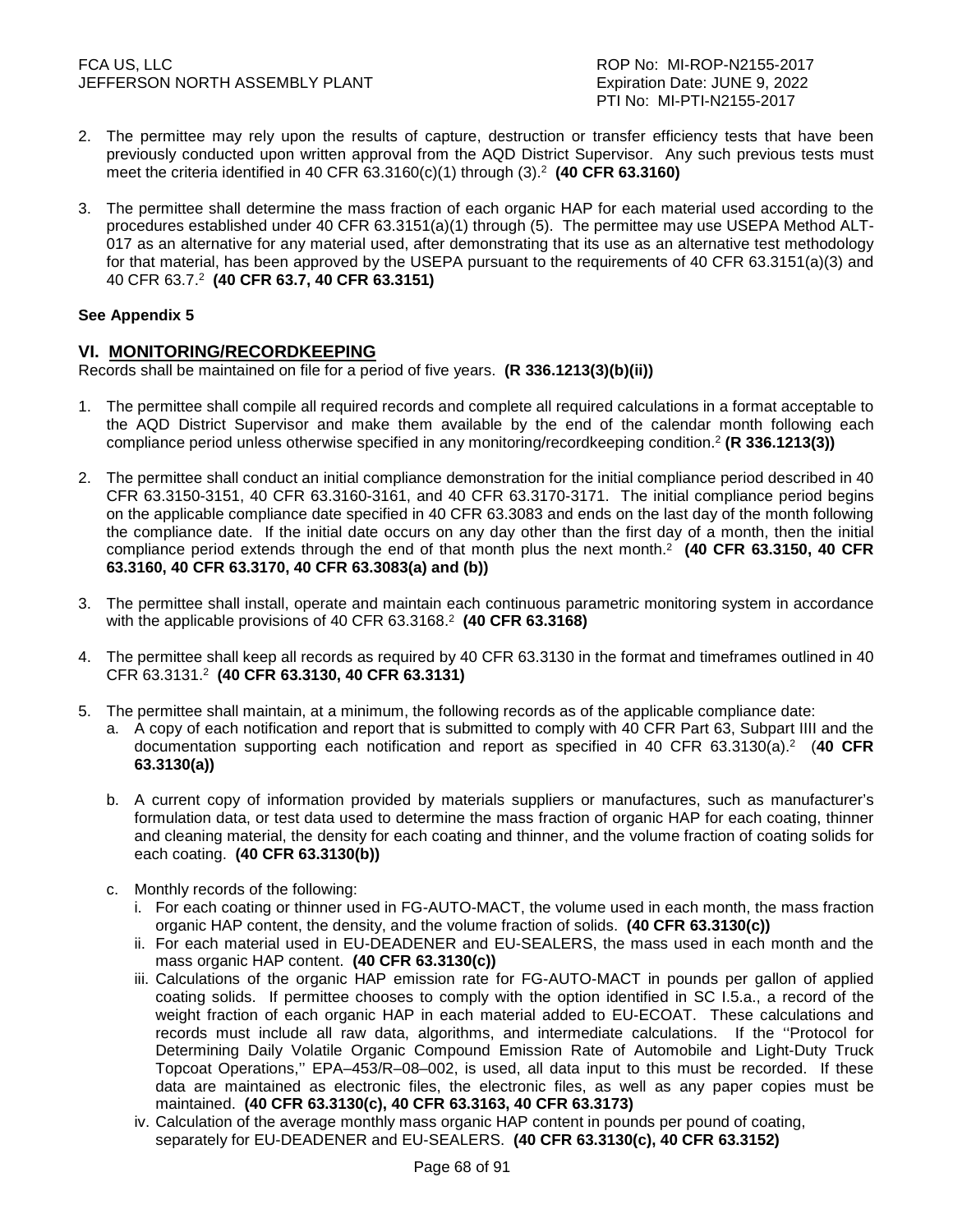- v. The name, volume, mass fraction organic HAP content and density of each cleaning material used. **(40 CFR 63.3130(d) - (f))**
- d. Any additional records pertaining to deviations; startup, shutdown or malfunctions; emission capture systems; performance testing; capture and control efficiency determinations; transfer efficiency determinations; and work practice plans for any emission capture system or add-on control device upon which compliance with any of the emission limits in SC I.1 through 4 depends, pursuant to 40 CFR 63.3130(g) through (n).<sup>2</sup> **(40 CFR 63.3130(g) – (n))**
- e. Records pertaining to the design and operation of control and monitoring systems for any emission capture system or add-on control device upon which compliance with any of the emission limits in SC I.1 through 4 depends must be maintained on-site for the life of the equipment in a location readily available to plant operators and inspectors.<sup>2</sup> **(40 CFR 63.3130(o))**
- 6. The permittee shall demonstrate continuous compliance with the operating limits specified in Table 1 to Subpart IIII of Part 63 for any emission capture system or add-on control device upon which compliance with any of the emission limits in SC I.1 through 4 depends, pursuant to 40 CFR 63.3163 and 40 CFR 63.3173 using the method(s) described below:<sup>2</sup> **(40 CFR 63.3163, 40 CFR 63.3173 and Table 1)**

| <b>Add-On Control</b><br>Device:                                                                                                | <b>Operating Limit:</b>                                                                                                                                              | <b>Continuous Compliance</b><br><b>Demonstration Method</b>                                                                                                                                                                     |
|---------------------------------------------------------------------------------------------------------------------------------|----------------------------------------------------------------------------------------------------------------------------------------------------------------------|---------------------------------------------------------------------------------------------------------------------------------------------------------------------------------------------------------------------------------|
| <b>Thermal Oxidizer</b>                                                                                                         | The average combustion temperature in any<br>3-hour period must not fall below the<br>combustion temperature limit established<br>according to 40 CFR $63.3167(a)$ . | a. Collect the combustion temperature data<br>according to 40 CFR 63.3168(c);<br>b. Reduce the data to 3-hour block averages;<br>and<br>c. Maintain the 3-hour average combustion<br>temperature at or above temperature limit. |
| Concentrators,<br>Including Zeolite<br><b>Wheels Rotary</b><br><b>Carbon Adsorbers</b><br>and Fluidized Carbon<br>Concentrators | The average desorption gas inlet<br>temperature in any 3-hour period must not<br>fall below the limit established according to<br>40 CFR 63.3167(e).                 | a. Collect the temperature data according to<br>40 CFR 63.3168(f);<br>b. Reduce the data to 3-hour block averages;<br>and<br>c. Maintain the 3-hour average temperature at<br>or above the temperature limit.                   |

- 7. The permittee shall monitor or secure the valve or closure mechanism controlling each bypass line for each capture system upon which compliance with any of the emission limits in SC I.1 through 4 depends in a nonbypass mode such that the valve or closure mechanism cannot be opened without creating a record that it was opened. The method used to monitor or secure the valve or closure mechanism must meet one of the following:
	- a. Flow control position indicator requirements pursuant to 40 CFR 63.3168(b)(1)(i);
	- b. Car-seal or lock-and-key valve closures requirements pursuant to 40 CFR 63.3168(b)(1)(ii);
	- c. Valve closure monitoring requirements pursuant to 40 CFR 63.3168(b)(1)(iii);
	- d. Automatic shutdown system requirements pursuant to 40 CFR 63.3168(b)(1)(iv).

 If any bypass line is opened, a description of why the line was opened and the length of time it remained open must be included in the semi-annual compliance reports required in SC VII.1.<sup>2</sup> **(40 CFR 63.3168(b))** 

# **VII. REPORTING**

1. Prompt reporting of deviations pursuant to General Conditions 21 and 22 of Part A. **(R 336.1213(3)(c)(ii))**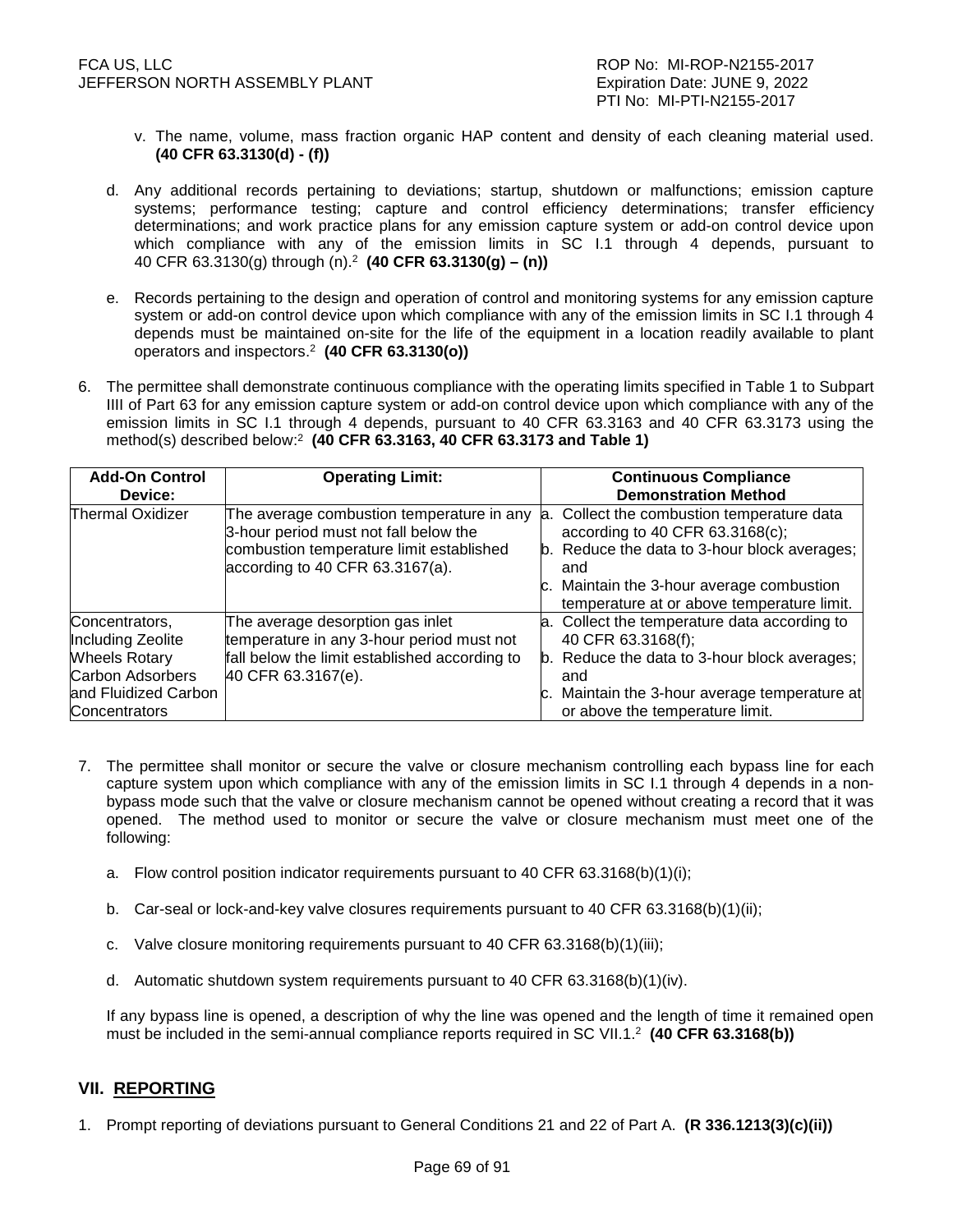- 2. Semiannual reporting of monitoring and deviations pursuant to General Condition 23 of Part A. The report shall be postmarked or received by the appropriate AQD District Office by March 15 for reporting period July 1 to December 31 and September 15 for reporting period January 1 to June 30. **(R 336.1213(3)(c)(i))**
- 3. Annual certification of compliance pursuant to General Conditions 19 and 20 of Part A. The report shall be postmarked or received by the appropriate AQD District Office by March 15 for the previous calendar year. **(R 336.1213(4)(c))**
- 4. The permittee shall submit all semiannual compliance reports as required by 40 CFR 63.3120(a). The first time period covered by these reports shall be shortened so as to end on either June 30 or December 31, whichever comes first. These reports shall be due March 15 for the reporting period July 1 to December 31 and September 15 for the reporting period January 1 to June 30.<sup>2</sup> **(40 CFR 63.3120(a))**
- 5. The permittee shall submit applicable notifications specified in 40 CFR 63.7(b) and (c), 63.8(f)(4) and 63.9(b) through (e) and (h), as specified in 40 CFR 63.3110. 2 **(40 CFR Part 63, Subparts A and IIII)**
- 6. For any emission capture system or add-on control device upon which compliance with any of the emission limits in SC I.1 through 4 depends, the permittee shall submit all performance test reports for emission capture systems and add-on control devices, and reports of transfer efficiency tests as required by 40 CFR 63.3120(b).<sup>2</sup> **(40 CFR 63.3120(b))**
- 7. For any emission capture system or add-on control device upon which compliance with any of the emission limits in SC I.1 through 4 depends, for which a startup, shutdown, or malfunction occurs during the semiannual reporting period, the permittee shall submit a SSMP report as specified in 40 CFR 63.3120(c).<sup>2</sup> (40 CFR 63. **3120(c), 40 CFR 63.10(d))**

### **See Appendix 8**

# **VIII. STACK/VENT RESTRICTION(S)**

The exhaust gases from the stacks listed in the table below shall be discharged unobstructed vertically upwards to the ambient air unless otherwise noted:

| <b>Stack &amp; Vent ID</b> | <b>Maximum</b><br><b>Exhaust</b><br><b>Dimensions</b><br>(inches) | <b>Minimum Height</b><br><b>Above Ground</b><br>(feet) | <b>Underlying Applicable</b><br><b>Requirements</b> |
|----------------------------|-------------------------------------------------------------------|--------------------------------------------------------|-----------------------------------------------------|
| <b>NA</b>                  | ΝA                                                                | ΝA                                                     | ΝA                                                  |

# **IX. OTHER REQUIREMENT(S)**

1. The permittee shall comply with all applicable provisions of the National Emission Standards for Hazardous Air Pollutants, as specified in 40 CFR Part 63, Subpart A and Subpart IIII for Surface Coating of Automobiles and Light Duty Trucks by the initial compliance date.<sup>2</sup> (40 CFR Part 63, Subparts A and IIII)

#### **Footnotes:**

<sup>1</sup>This condition is state only enforceable and was established pursuant to Rule 201(1)(b).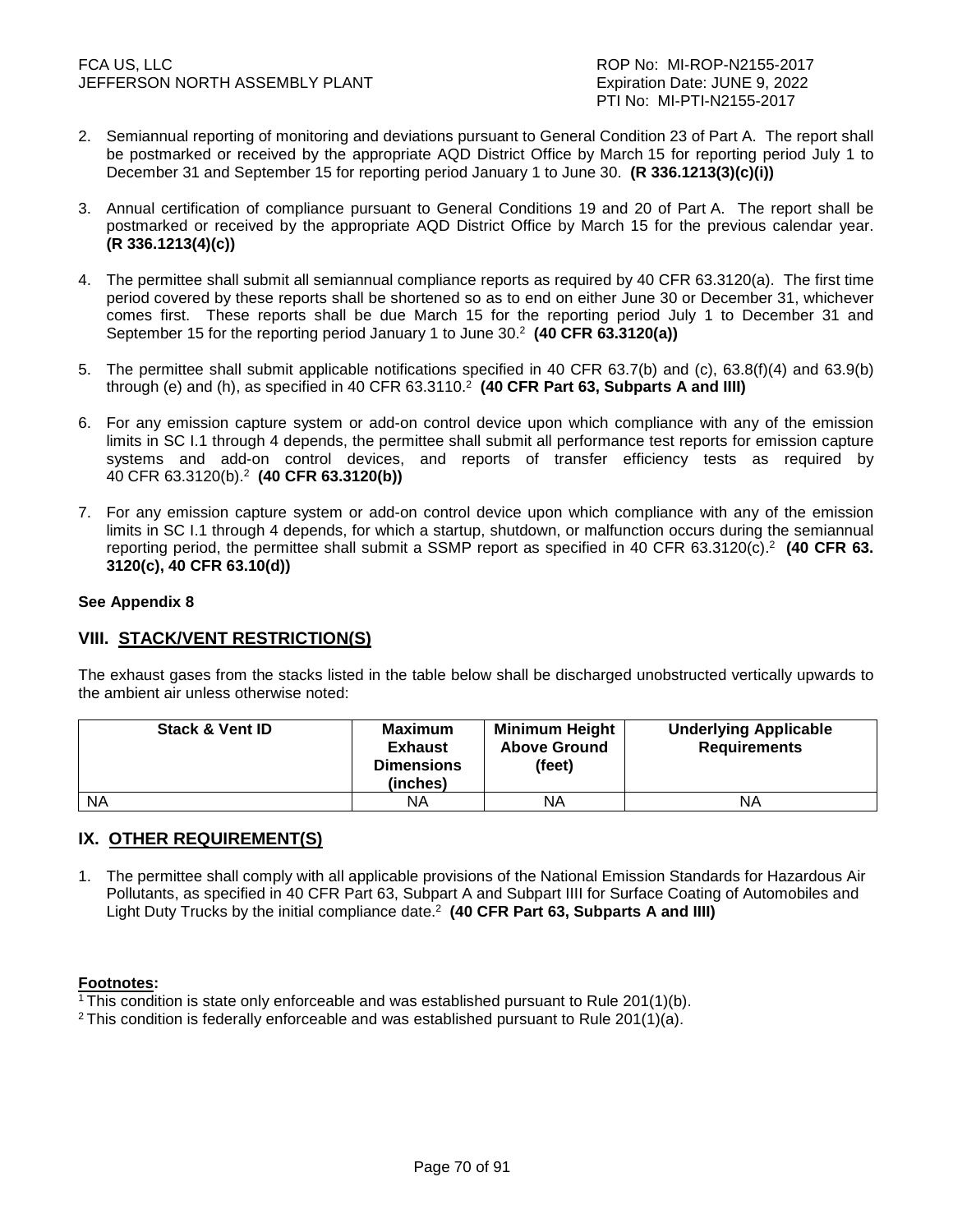# **FG-OLD-MACT FLEXIBLE GROUP CONDITIONS**

# **DESCRIPTION**

The affected source is each new, reconstructed, or existing Organic Liquid Distribution (OLD) (non-gasoline) operation that is located at, or is part of a major source of hazardous air pollutant (HAP) emissions. The affected source is comprised of storage tanks, transfer racks, equipment leak components associated with storage tanks, transfer racks and pipelines, transport vehicles, and all containers while loading or unloading at transfer racks subject to this subpart. Equipment that is part of an affected source under another NESHAP is excluded from the affected source. **(40 CFR 63.2338(c))** 

**Emission Unit:** EU-METHANOLTANK. These conditions specifically cover existing (construction pre dates April 2, 2002) liquid storage tanks which hold more than 5,000 gallons but less than 50,000 gallons and/or new liquid storage tanks which hold more than 5,000 gallons but less than 10,000 gallons of methanol/windshield washer fill solvents that are dispensed to newly assembled vehicles.

# **POLLUTION CONTROL EQUIPMENT**

NA

# **I. EMISSION LIMIT(S)**

| <b>Pollutant</b> | ∟imit | <b>Time Period/ Operating</b><br><b>Scenario</b> | <b>Equipment</b> | Monitoring/<br><b>Testing Method</b> | <b>Underlying</b><br>Applicable<br>Requirements |
|------------------|-------|--------------------------------------------------|------------------|--------------------------------------|-------------------------------------------------|
| <b>NA</b>        | NA    | ΝA                                               | NA               | ΝA                                   | ΝA                                              |

# **II. MATERIAL LIMIT(S)**

| <b>Material</b> | Limit | <b>Time Period/ Operating</b><br><b>Scenario</b> | <b>Equipment</b> | Monitoring/<br><b>Testing Method</b> | Underlying<br>Applicable<br><b>Requirements</b> |
|-----------------|-------|--------------------------------------------------|------------------|--------------------------------------|-------------------------------------------------|
| <b>NA</b>       | NА    | ΝA                                               | NA               | ΝA                                   | ΝA                                              |

# **III. PROCESS/OPERATIONAL RESTRICTION(S)**

- 1. For each existing storage tank with a capacity greater than 5,000 gallons but less than 50,000 gallons, the permittee shall comply with the requirements of 63.2343(b).<sup>2</sup> (40 CFR 63.2343(b))
- 2. For each new storage tank with a capacity greater than 5,000 gallons but less than 10,000 gallons, the permittee shall comply with the requirements of 63.2343(b).<sup>2</sup> (40 CFR 63.2343(b))

# **IV. DESIGN/EQUIPMENT PARAMETER(S)**

NA

# **V. TESTING/SAMPLING**

Records shall be maintained on file for a period of five years. **(R 336.1213(3)(b)(ii))**

NA

**See Appendix 5**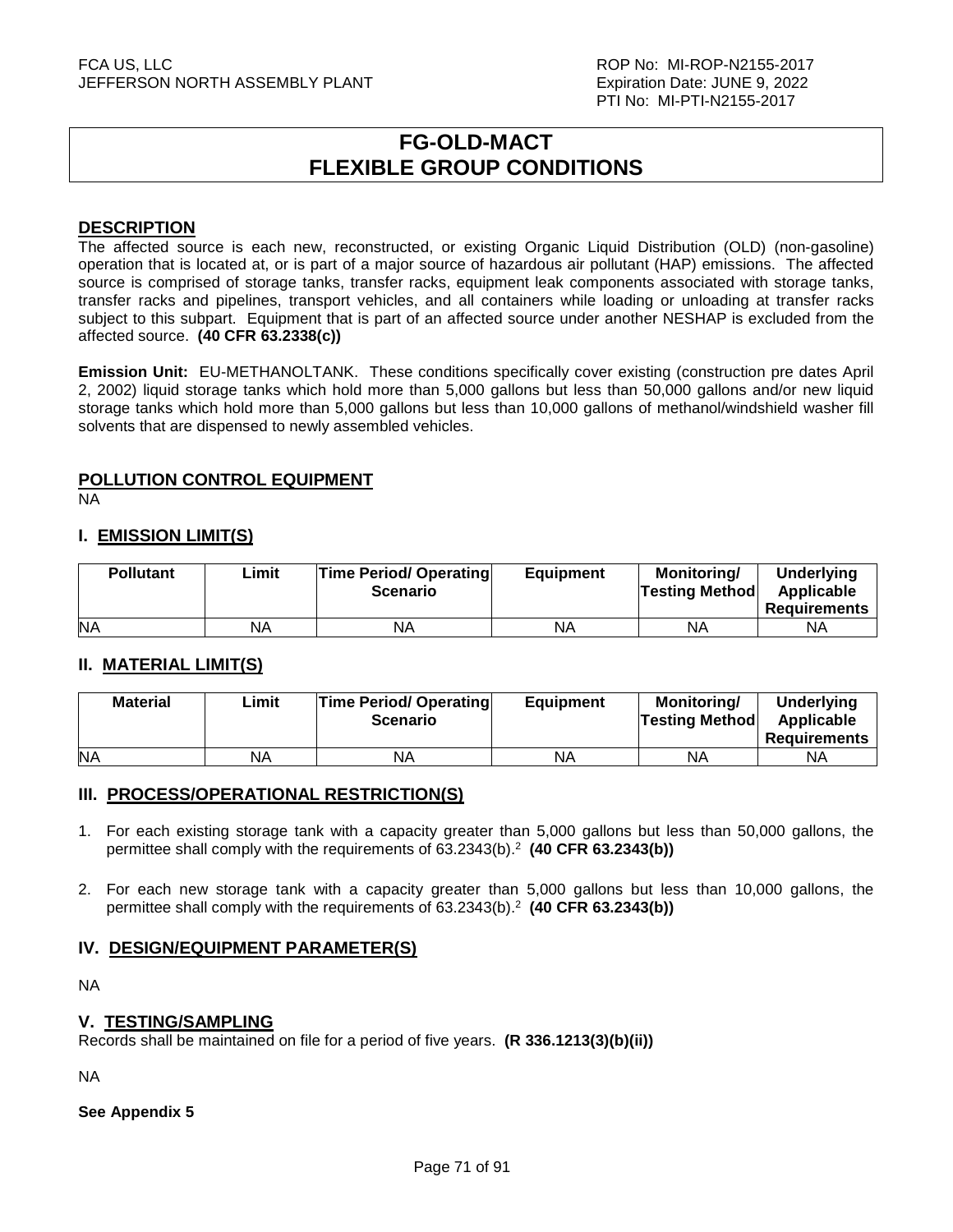# **VI. MONITORING/RECORDKEEPING**

Records shall be maintained on file for a period of five years. **(R 336.1213(3)(b)(ii))**

1. The permittee shall keep documentation, including a record of the annual average true vapor pressure of the total Table 1 Organic liquid, that verifies the storage tank is not required to be controlled under this subpart. The documentation shall be kept up-to-date and must be in a form suitable and readily available for expeditious inspection and review.<sup>2</sup> **(63.2343(b)(3))**

# **VII. REPORTING**

- 1. Prompt reporting of deviations pursuant to General Conditions 21 and 22 of Part A. **(R 336.1213(3)(c)(ii))**
- 2. Semiannual reporting of monitoring and deviations pursuant to General Condition 23 of Part A. The report shall be postmarked or received by the appropriate AQD District Office by March 15 for reporting period July 1 to December 31 and September 15 for reporting period January 1 to June 30. **(R 336.1213(3)(c)(i))**
- 3. Annual certification of compliance pursuant to General Conditions 19 and 20 of Part A. The report shall be postmarked or received by the appropriate AQD District Office by March 15 for the previous calendar year. **(R 336.1213(4)(c))**
- 4. The permittee shall submit the following information in either the Notification of Compliance Status, according to the schedule in Table 12 to this subpart, or in your first Compliance report according to the schedule in 63.2386(b), whichever occurs first.<sup>2</sup> **(63.2343(b)(1))** 
	- a. Company name and address.
	- b. A statement by a responsible official, including the official's name, title and signature, certifying that, based on information and belief formed after reasonable inquiry, the statements and information in the report are true, accurate and complete.
	- c. Date of report and beginning and ending dates of the reporting period.
	- d. A list of all storage tanks greater than 5,000 gallons that are part of the affected source but not subject to any of the emission limitations, operating limits, or work practice standards of this subpart.
- 5. The permittee shall submit subsequent compliance reports according to the schedule in 63.2386(b) or in conjunction with the reporting requirements in this ROP whenever any of the following events occur as applicable:<sup>2</sup> **(63.2343(b)(2))**
	- a. Any storage tank became subject to control under this subpart EEEE.
	- b. Any storage tank greater than 5,000 gallons became part of the affected source, but is not subject to any emission limitations, operating limits or work practice standards of this subpart.

#### **See Appendix 8**

# **VIII. STACK/VENT RESTRICTION(S)**

The exhaust gases from the stacks listed in the table below shall be discharged unobstructed vertically upwards to the ambient air unless otherwise noted:

| <b>Stack &amp; Vent ID</b> | <b>Maximum</b><br><b>Exhaust</b><br><b>Dimensions</b><br>(inches) | <b>Minimum Height</b><br><b>Above Ground</b><br>(feet) | <b>Underlying Applicable</b><br><b>Requirements</b> |
|----------------------------|-------------------------------------------------------------------|--------------------------------------------------------|-----------------------------------------------------|
| <b>NA</b>                  | ΝA                                                                | ΝA                                                     | ΝA                                                  |

# **IX. OTHER REQUIREMENT(S)**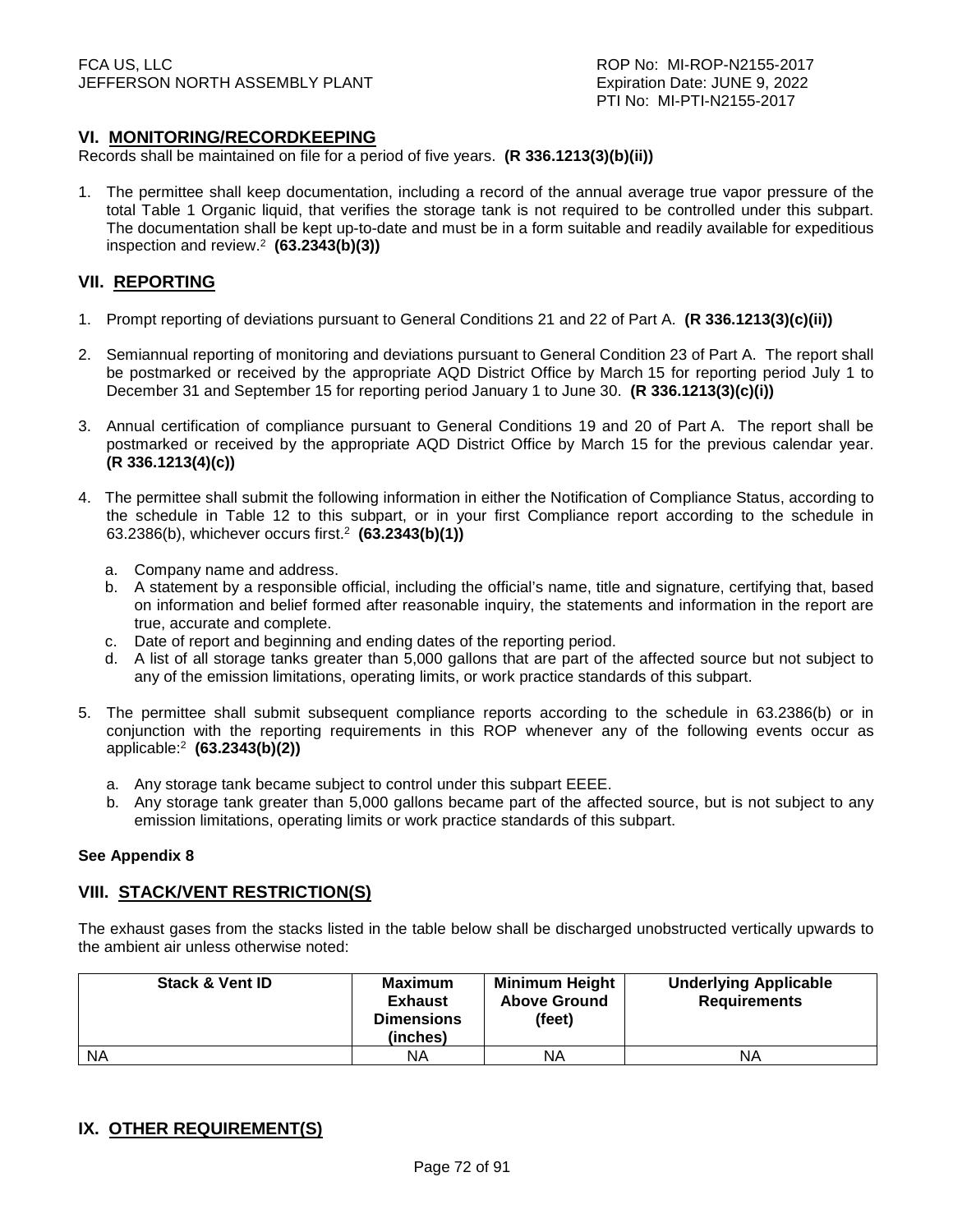### FCA US, LLC ROP No: MI-ROP-N2155-2017 JEFFERSON NORTH ASSEMBLY PLANT **Expiration Date: JUNE 9, 2022**

1. The permittee shall comply with all applicable provisions of the National Emission Standards for Hazardous Air Pollutants, as specified in 40 CFR Part 63, Subpart A and Subpart EEEE as they apply to FG-OLD. The permittee may choose an alternative compliance method not listed in FG-OLD by providing the appropriate notifications required under 40 CFR 63.9(j), maintaining a log required by 40 CFR 70.6(a)(9), and by complying with all applicable provisions required by Subpart EEEE for the compliance option chosen.<sup>2</sup> **(40 CFR Part 70.6(a)(9), 40 CFR Part 63.9(j), 40 CFR Part 63, Subparts A and EEEE)**

### **Footnotes:**

- <sup>1</sup>This condition is state only enforceable and was established pursuant to Rule 201(1)(b).
- <sup>2</sup> This condition is federally enforceable and was established pursuant to Rule 201(1)(a).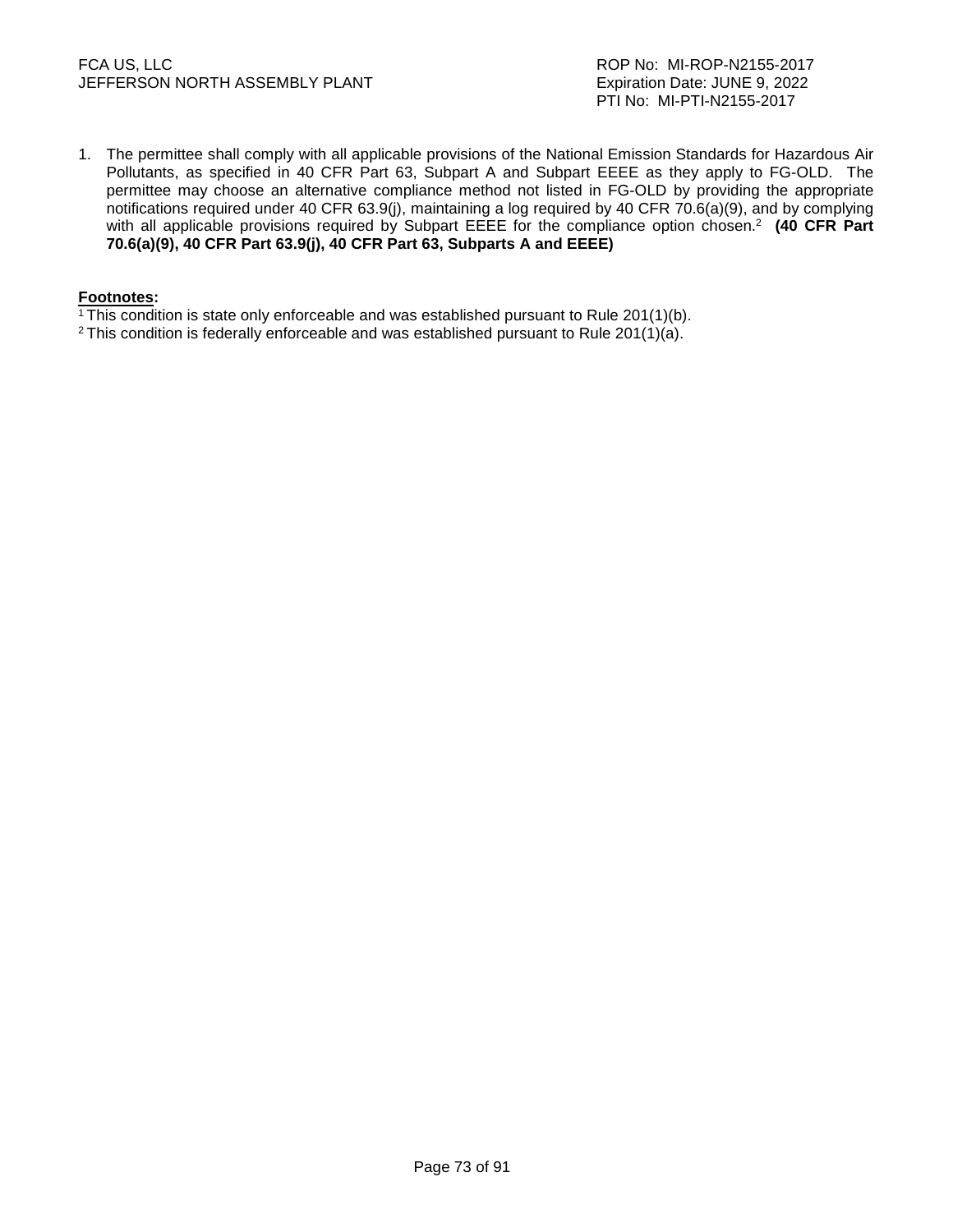# **FG-COLDCLEANERS FLEXIBLE GROUP CONDITIONS**

### **DESCRIPTION**

Any cold cleaner that is grandfathered or exempt from Rule 201 pursuant to Rule 278 and Rule 281(h) or Rule 285(r)(iv). Existing cold cleaners were placed into operation prior to July 1, 1979. New cold cleaners were placed into operation on or after July 1, 1979.

**Emission Unit:** EU-COLDCLEANER

### **I. EMISSION LIMIT(S)**

NA

## **II. MATERIAL LIMIT(S)**

1. The permittee shall not use cleaning solvents containing more than five percent by weight of the following halogenated compounds: methylene chloride, perchloroethylene, trichloroethylene, 1,1,1-trichloroethane, carbon tetrachloride, chloroform, or any combination thereof. **(R 336.1213(2))**

### **III. PROCESS/OPERATIONAL RESTRICTION(S)**

- 1. Cleaned parts shall be drained for no less than 15 seconds or until dripping ceases. **(R 336.1611(2)(b), R 336.1707(3)(b))**
- 2. The permittee shall perform routine maintenance on each cold cleaner as recommended by the manufacturer. **(R 336.1213(3))**

### **IV. DESIGN/EQUIPMENT PARAMETER(S)**

- 1. The cold cleaner must meet one of the following design requirements:
	- a. The air/vapor interface of the cold cleaner is no more than ten square feet. **(R 336.1281(h))**
	- b. The cold cleaner is used for cleaning metal parts and the emissions are released to the general in-plant environment. **(R 336.1285(r)(iv))**
- 2. The cold cleaner shall be equipped with a device for draining cleaned parts. **(R 336.1611(2)(b), R 336.1707(3)(b))**
- 3. All new and existing cold cleaners shall be equipped with a cover and the cover shall be closed whenever parts are not being handled in the cold cleaner. **(R 336.1611(2)(a), R 336.1707(3)(a))**
- 4. The cover of a new cold cleaner shall be mechanically assisted if the Reid vapor pressure of the solvent is more than 0.3 psia or if the solvent is agitated or heated. **(R 336.1707(3)(a))**
- 5. If the Reid vapor pressure of any solvent used in a new cold cleaner is greater than 0.6 psia; or, if any solvent used in a new cold cleaner is heated above 120 degrees fahrenheit, then the cold cleaner must comply with at least one of the following provisions:
	- a. The cold cleaner must be designed such that the ratio of the freeboard height to the width of the cleaner is equal to or greater than 0.7. **(R 336.1707(2)(a))**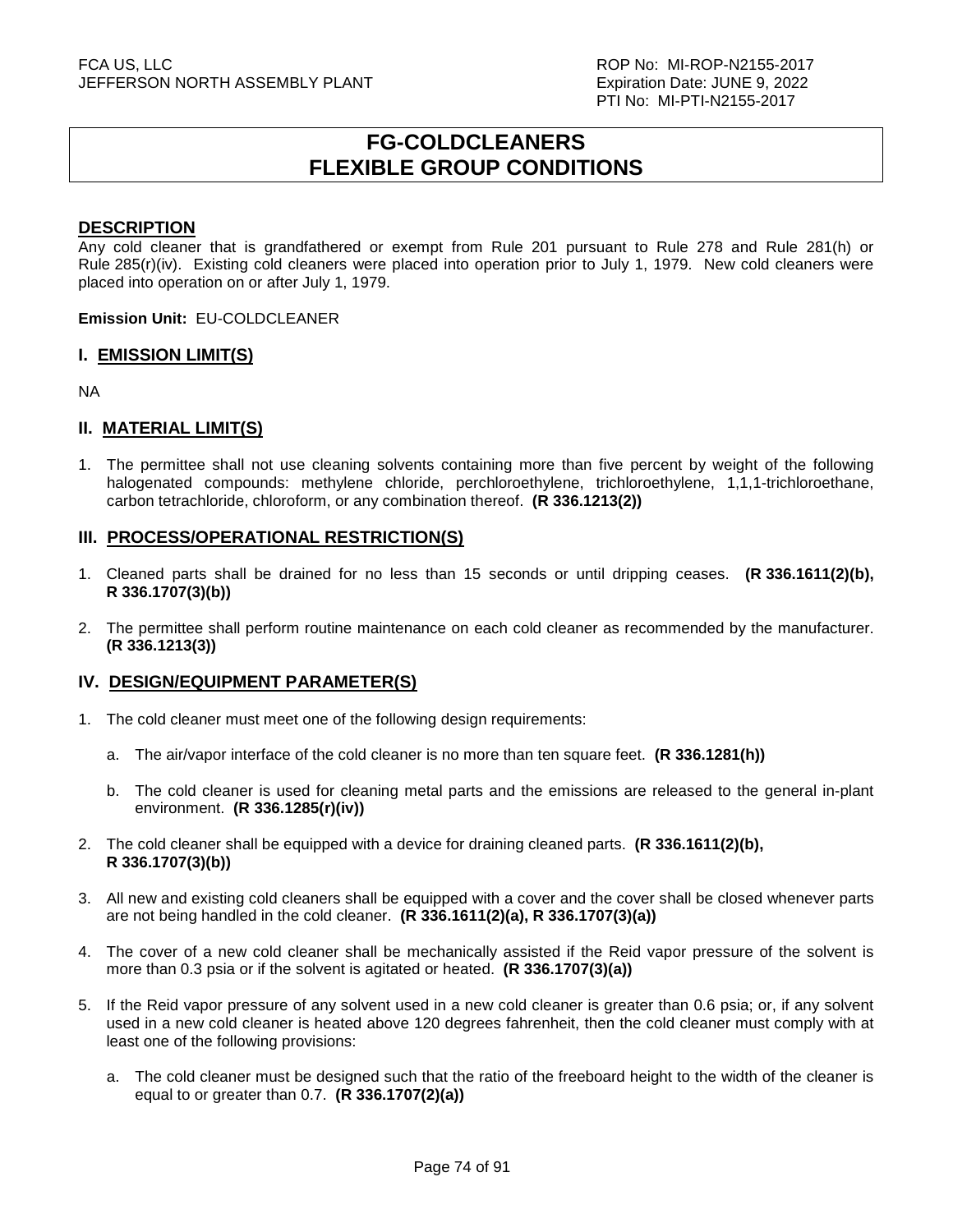### FCA US, LLC ROP No: MI-ROP-N2155-2017 JEFFERSON NORTH ASSEMBLY PLANT EXAMPLE THE SEXPIRATION Date: JUNE 9, 2022

- b. The solvent bath must be covered with water if the solvent is insoluble and has a specific gravity of more than 1.0. **(R 336.1707(2)(b))**
- c. The cold cleaner must be controlled by a carbon adsorption system, condensation system, or other method of equivalent control approved by the AQD. **(R 336.1707(2)(c))**

# **V. TESTING/SAMPLING**

NA

### **VI. MONITORING/RECORDKEEPING**

Records shall be maintained on file for a period of five years. **(R 336.1213(3)(b)(ii))** 

- 1. For each new cold cleaner in which the solvent is heated, the solvent temperature shall be monitored and recorded at least once each calendar week during routine operating conditions. **(R 336.1213(3))**
- 2. The permittee shall maintain the following information on file for each cold cleaner: **(R 336.1213(3))** 
	- a. A serial number, model number, or other unique identifier for each cold cleaner.
	- b. The date the unit was installed, manufactured or that it commenced operation.
	- c. The air/vapor interface area for any unit claimed to be exempt under Rule 281(h).
	- d. The applicable Rule 201 exemption.
	- e. The Reid vapor pressure of each solvent used.
	- f. If applicable, the option chosen to comply with Rule 707(2).
- The permittee shall maintain written operating procedures for each cold cleaner. These written procedures shall be posted in an accessible, conspicuous location near each cold cleaner. **(R 336.1611(3), R 336.1707(4))**
- 4. As noted in Rule 611(2)(c) and Rule 707(3)(c), if applicable, an initial demonstration that the waste solvent is a safety hazard shall be made prior to storage in non-closed containers. If the waste solvent is a safety hazard and is stored in non-closed containers, verification that the waste solvent is disposed of so that not more than 20 percent, by weight, can evaporate into the atmosphere shall be made monthly. **(R 336.1213(3), R 336.1611(2)(c), R 336.1707(3)(c))**

## **VII. REPORTING**

- 1. Prompt reporting of deviations pursuant to General Conditions 21 and 22 of Part A. **(R 336.1213(3)(c)(ii))**
- 2. Semiannual reporting of monitoring and deviations pursuant to General Condition 23 of Part A. The report shall be postmarked or received by the appropriate AQD District Office by March 15 for reporting period July 1 to December 31 and September 15 for reporting period January 1 to June 30. **(R 336.1213(3)(c)(i))**
- 3. Annual certification of compliance pursuant to General Conditions 19 and 20 of Part A. The report shall be postmarked or received by the appropriate AQD District Office by March 15 for the previous calendar year. **(R 336.1213(4)(c))**

### **See Appendix 8**

## **VIII. STACK/VENT RESTRICTION(S)**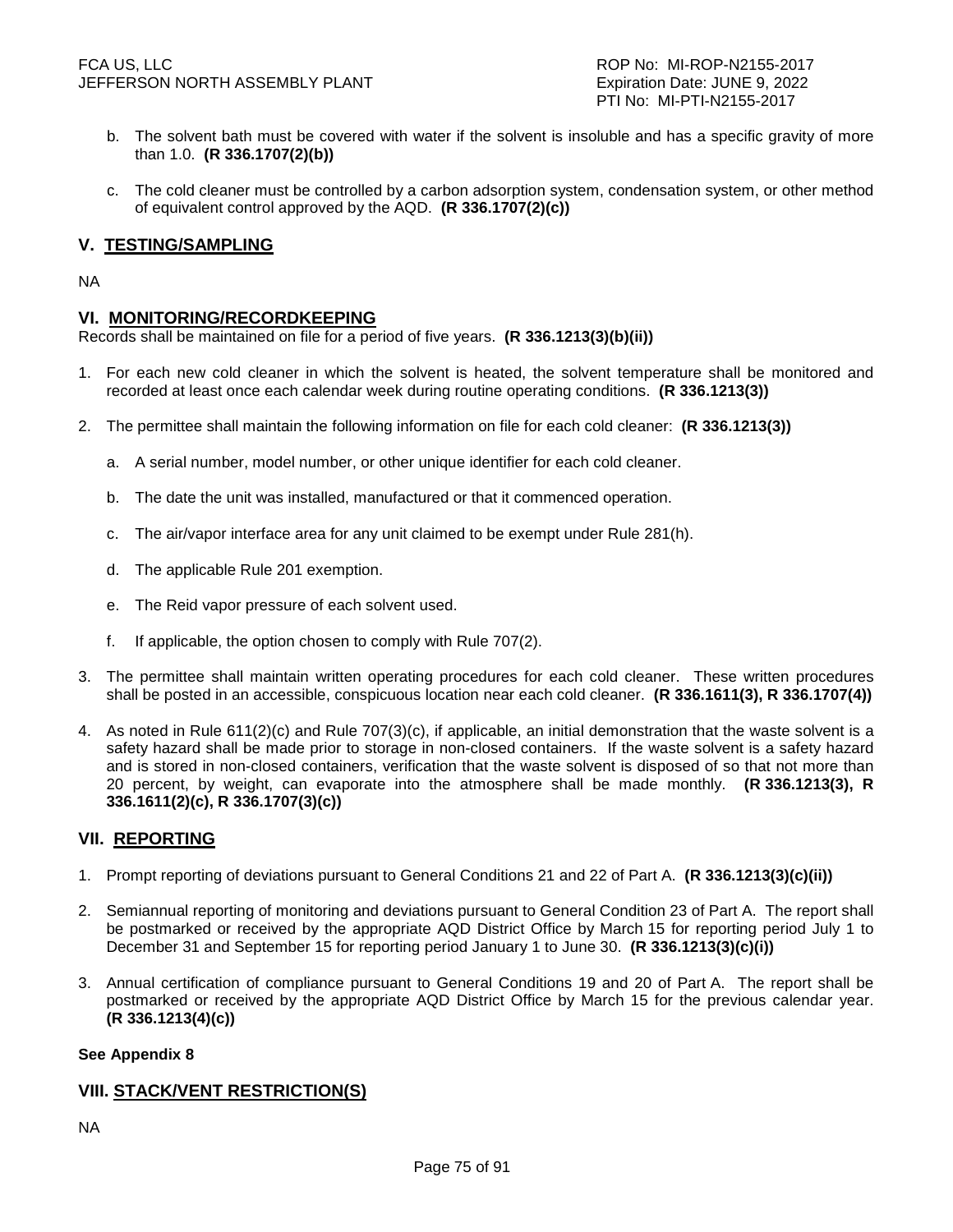PTI No: MI-PTI-N2155-2017

# **IX. ANOTHER REQUIREMENT(S)**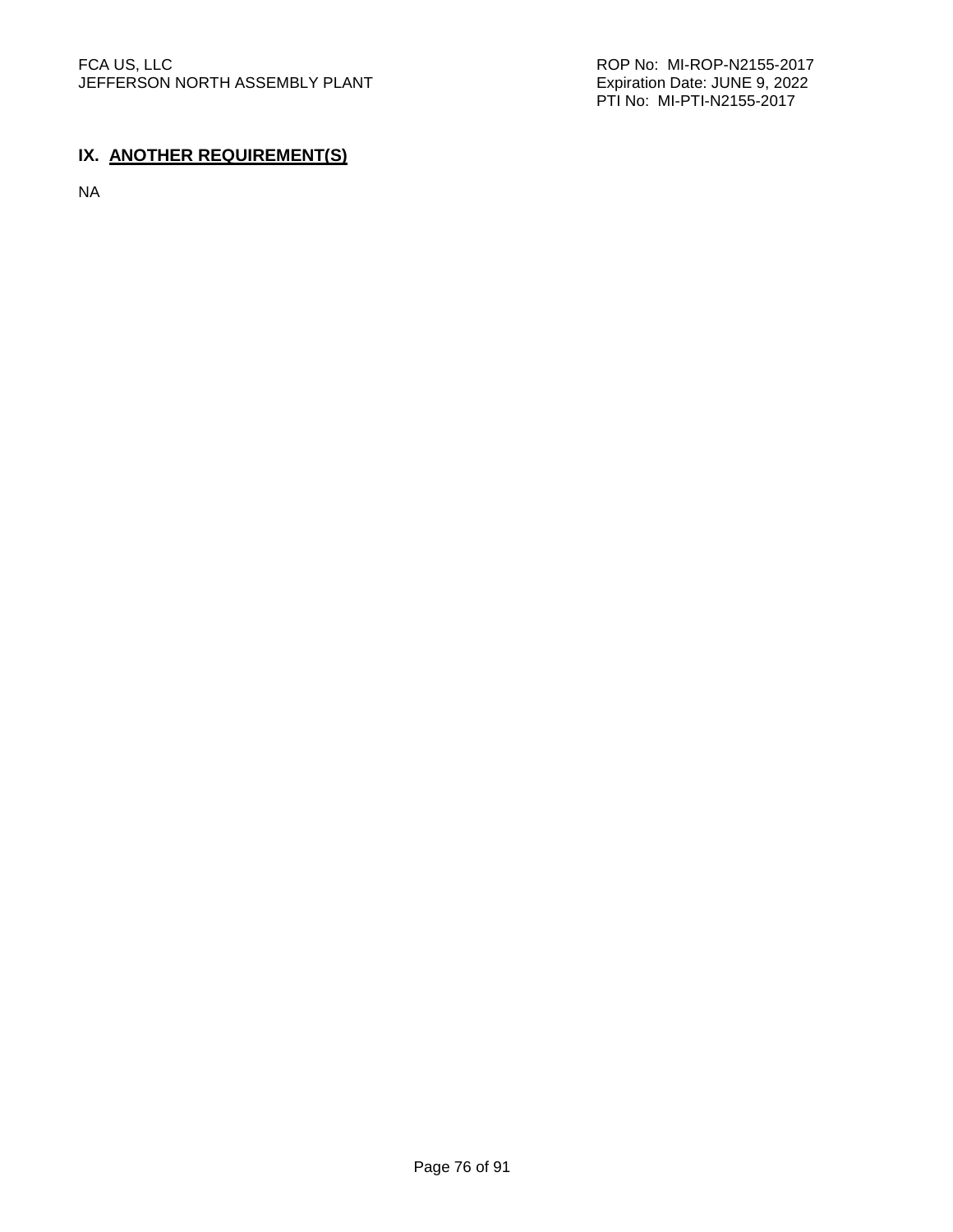# **FG-RULE 287(c) FLEXIBLE GROUP CONDITIONS**

## **DESCRIPTION**

Any emission unit that emits air contaminants and is exempt from the requirements of Rule 201 pursuant to Rules 278 and 287(c).

**Emission Unit:** EU-RULE287(c), EU-MAINTENANCE\_BOOTH

# **POLLUTION CONTROL EQUIPMENT**

NA

# **I. EMISSION LIMIT(S)**

NA

## **II. MATERIAL LIMIT(S)**

| <b>Material</b> | Limit          | <b>Time/ Operating Scenario</b>                          | Equipment | <b>Underlying Applicable</b><br>Requirement |
|-----------------|----------------|----------------------------------------------------------|-----------|---------------------------------------------|
| Coatings        | 200<br>qallons | Per month, as applied, minus<br>water, per emission unit | NA        | R 336.1287(c)(i)                            |

## **III. PROCESS/OPERATIONAL RESTRICTION(S)**

NA

## **IV. DESIGN/EQUIPMENT PARAMETER(S)**

1. Any exhaust system that serves only coating spray equipment shall be equipped with a properly installed and operating particulate control system. (R 336.1287(c)(ii))

## **V. TESTING/SAMPLING**

NA

## **VI. MONITORING/RECORDKEEPING**

Records shall be maintained on file for a period of five years. (R 336.1213(3)(b)(ii))

- 1. The permittee shall maintain records of the following information for each emission unit for each calendar month using the methods outlined in the DNRE, AQD Rule 287(c), Permit to Install Exemption Record form (EQP 3562) or an alternative format that is approved by the AQD District Supervisor. **(R 336.1213(3))** 
	- a. Volume of coating used, as applied, minus water, in gallons. **(R 336.1287(c)(iii))**
	- b. Documentation of any filter replacements for exhaust systems serving coating spray equipment. **(R 336.1213(3))**

### **See Appendix 4**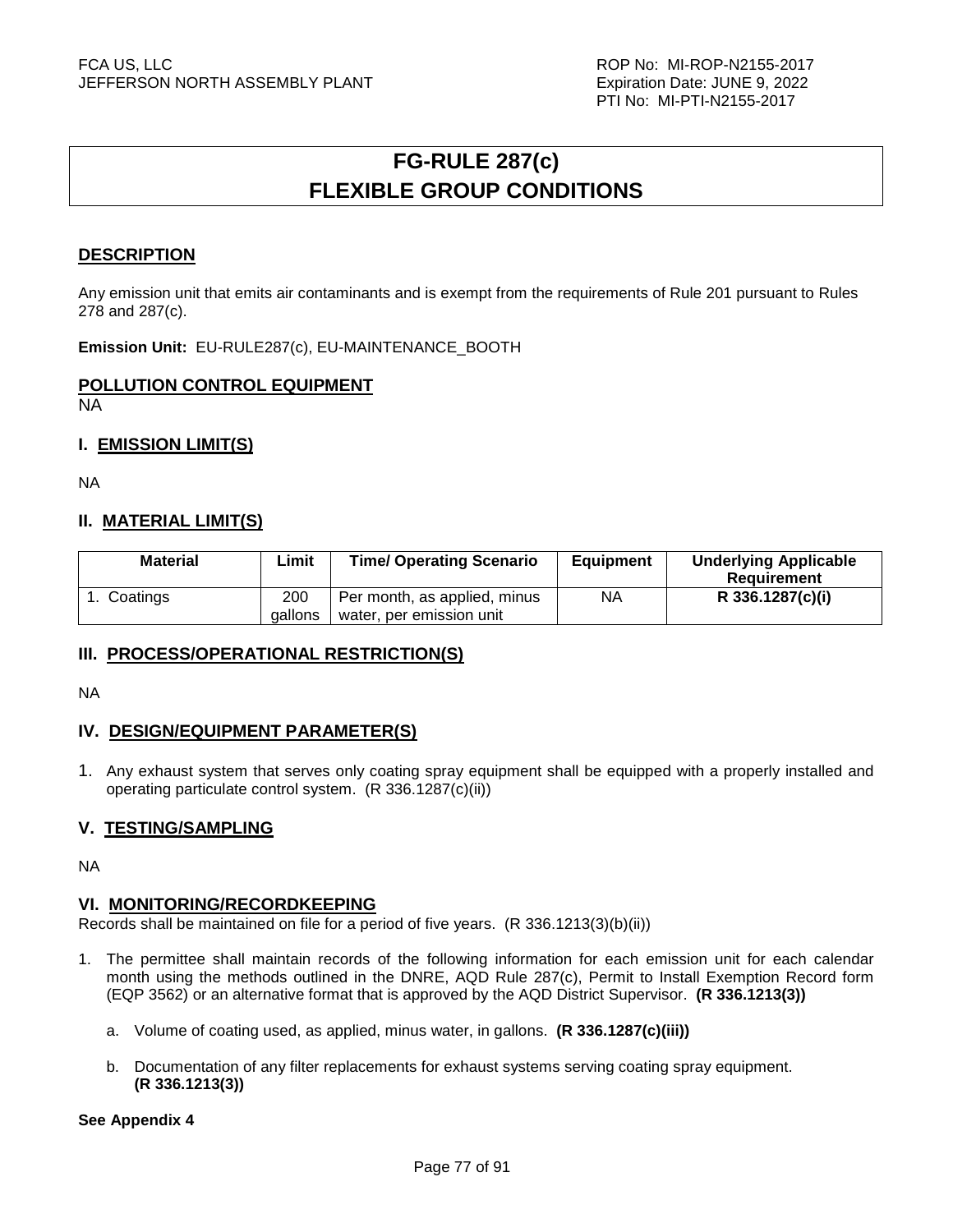# **VII. REPORTING**

- 1. Prompt reporting of deviations pursuant to General Conditions 21 and 22 of Part A. **(R 336.1213(3)(c)(ii))**
- 2. Semiannual reporting of monitoring and deviations pursuant to General Condition 23 of Part A. The report shall be postmarked or received by the appropriate AQD District Office by March 15 for reporting period July 1 to December 31 and September 15 for reporting period January 1 to June 30. **(R 336.1213(3)(c)(i))**
- 3. Annual certification of compliance pursuant to General Conditions 19 and 20 of Part A. The report shall be postmarked or received by the appropriate AQD District Office by March 15 for the previous calendar year. **(R 336.1213(4)(c))**

### **See Appendix 8**

## **VIII. STACK/VENT RESTRICTION(S)**

NA

# **IX. ANOTHER REQUIREMENT(S)**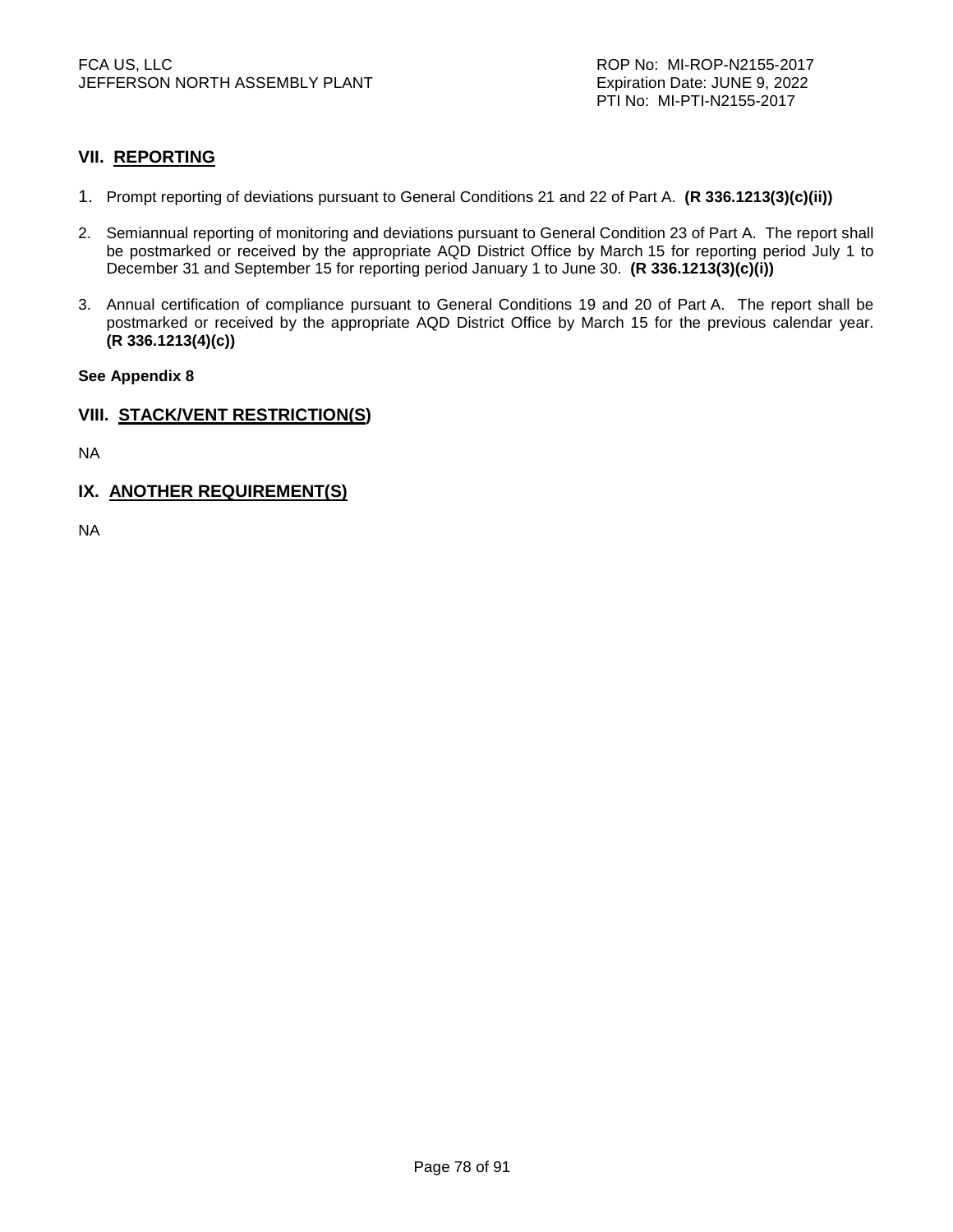# **FG-RULE290 FLEXIBLE GROUP CONDITIONS**

## **DESCRIPTION**

Any emission unit that emits air contaminants and is exempt from the requirements of Rule 201 pursuant to Rules 278 and 290.

**Emission Unit:** EU-RULE290

# **POLLUTION CONTROL EQUIPMENT**

NA

## **I. EMISSION LIMIT(S)**

- 1. Each emission unit that emits only noncarcinogenic volatile organic compounds or noncarcinogenic materials which are listed in Rule 122(f) as not contributing appreciably to the formation of ozone if the total uncontrolled or controlled emissions of air contaminants are not more than 1,000 or 500 pounds per month, respectively. **(R 336.1290(a)(i))**
- 2. Each emission unit that the total uncontrolled or controlled emissions of air contaminants are not more than 1,000 or 500 pounds per month, respectively, and all the following criteria listed below are met: **(R 336.1290(a)(ii))** 
	- a. For noncarcinogenic air contaminants, excluding noncarcinogenic volatile organic compounds and noncarcinogenic materials which are listed in Rule 122(f) as not contributing appreciably to the formation of ozone, with initial threshold screening levels greater than or equal to 2.0 micrograms per cubic meter, the uncontrolled or controlled emissions shall not exceed 1,000 or 500 pounds per month, respectively. **(R 336.1290(a)(ii)(A))**
	- b. For noncarcinogenic air contaminants, excluding noncarcinogenic volatile organic compounds and noncarcinogenic materials which are listed in Rule 122(f) as not contributing appreciably to the formation of ozone, with initial threshold screening levels greater than or equal to 0.04 microgram per cubic meter and less than 2.0 micrograms per cubic meter, the uncontrolled or controlled emissions shall not exceed 20 or 10 pounds per month, respectively. **(R 336.1290(a)(ii)(B))**
	- c. For carcinogenic air contaminants with initial risk screening levels greater than or equal to 0.04 microgram per cubic meter, the uncontrolled or controlled emissions shall not exceed 20 or 10 pounds per month, respectively. **(R 336.1290(a)(ii)(C))**
	- d. The emission unit shall not emit any air contaminants, excluding non-carcinogenic volatile organic compounds and noncarcinogenic materials which are listed in Rule 122(f) as not contributing appreciably to the formation of ozone, with an initial threshold screening level or initial risk screening level less than 0.04 microgram per cubic meter. **(R 336.1290(a)(ii)(D))**
- 3. Each emission unit that emits only noncarcinogenic particulate air contaminants and other air contaminants that are exempted under Rule 290(a)(i) and/or Rule 290(a)(ii), if all of the following provisions are met: (**R 336.1290(a)(iii))** 
	- a. The particulate emissions are controlled by an appropriately designed and operated fabric filter collector or an equivalent control system which is designed to control particulate matter to a concentration of less than or equal to 0.01 pound of particulate per 1,000 pounds of exhaust gases and which does not have an exhaust gas flow rate more than 30,000 actual cubic feet per minute. **(R 336.1290(a)(iii)(A))**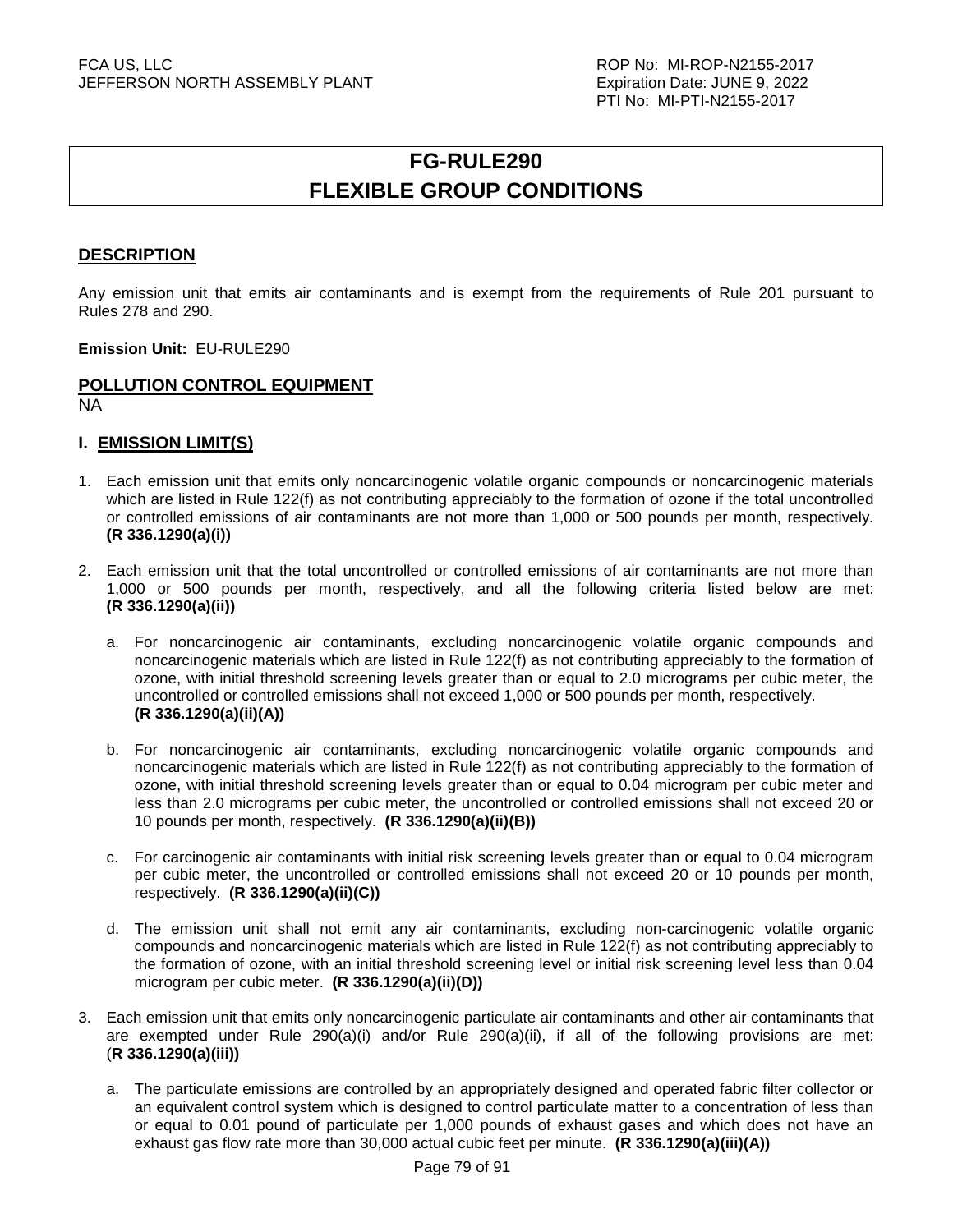- b. The visible emissions from the emission unit are not more than five percent opacity in accordance with the methods contained in Rule 303. **(R 336.1290(a)(iii)(B))**
- c. The initial threshold screening level for each particulate air contaminant, excluding nuisance particulate, is more than 2.0 micrograms per cubic meter. **(R 336.1290(a)(iii)(C))**

# **II. MATERIAL LIMIT(S)**

NA

# **III. PROCESS/OPERATIONAL RESTRICTION(S)**

1. The provisions of Rule 290 apply to each emission unit that is operating pursuant to Rule 290. **(R 336.1290)**

## **IV. DESIGN/EQUIPMENT PARAMETER(S)**

NA

# **V. TESTING/SAMPLING**

NA

### **VI. MONITORING/RECORDKEEPING**

Records shall be maintained on file for a period of five years. **(R 336.1213(3)(b)(ii))**

- 1. The permittee shall maintain records of the following information for each emission unit for each calendar month using the methods outlined in the DEQ, AQD Rule 290, Permit to Install Exemption Record form (EQP 3558) or in a format that is acceptable to the AQD District Supervisor. **(R 336.1213(3))** 
	- a. Records identifying each air contaminant that is emitted. **(R 336.1213(3))**
	- b. Records identifying if each air contaminant is controlled or uncontrolled. **(R 336.1213(3))**
	- c. Records identifying if each air contaminant is either carcinogenic or non-carcinogenic. **(R 336.1213(3))**
	- d. Records identifying the ITSL and IRSL, if established, of each air contaminant that is being emitted under the provisions of Rules 290(a)(ii) and (iii). **(R 336.1213(3))**
	- e. Material use and calculations identifying the quality, nature, and quantity of the air contaminant emissions in sufficient detail to demonstrate that the actual emissions of the emission unit meet the emission limits outlined in this table and Rule 290. **(R 336.1213(3), R 336.1290(c))**
- 2. The permittee shall maintain an inventory of each emission unit that is exempt pursuant to Rule 290. This inventory shall include the following information. **(R 336.1213(3))** 
	- a. The permittee shall maintain a written description of each emission unit as it is maintained and operated throughout the life of the emission unit. **(R 336.1290(b), R 336.1213(3))**
	- b. For each emission unit that emits noncarcinogenic particulate air contaminants pursuant to Rule 290(a)(iii), the permittee shall maintain a written description of the control device, including the designed control efficiency and the designed exhaust gas flow rate**. (R 336.1213(3))**
- 3. For each emission unit that emits noncarcinogenic particulate air contaminants pursuant to Rule 290(a)(iii), the permittee shall perform a monthly visible emission observation of each stack or vent during routine operating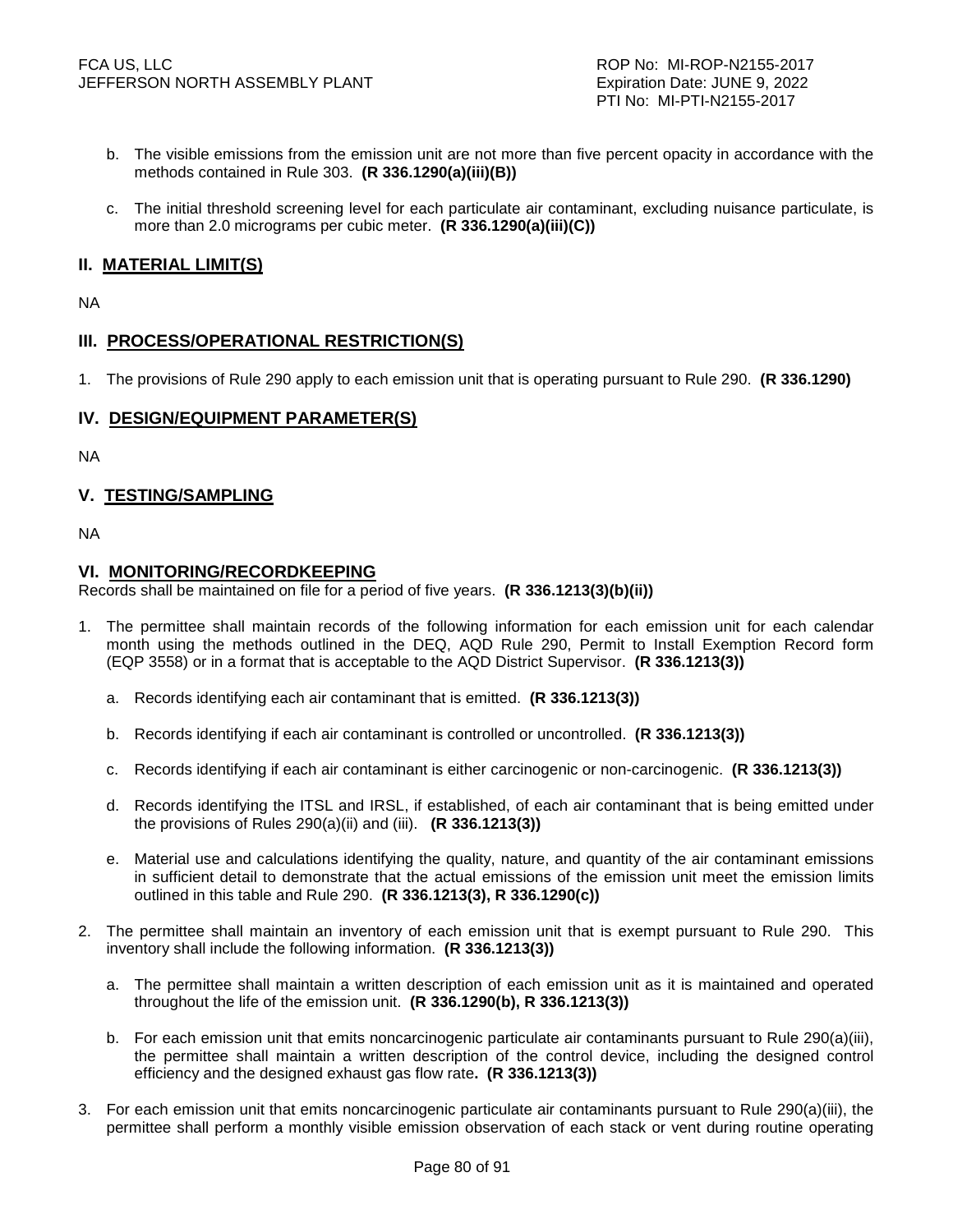conditions. This observation need not be performed using Method 9. The permittee shall keep a written record of the results of each observation. **(R 336.1213(3))**

### **See Appendix 4**

### **VII. REPORTING**

- 1. Prompt reporting of deviations pursuant to General Conditions 21 and 22 of Part A. **(R 336.1213(3)(c)(ii))**
- 2. Semiannual reporting of monitoring and deviations pursuant to General Condition 23 of Part A. The report shall be postmarked or received by the appropriate AQD District Office by March 15 for reporting period July 1 to December 31 and September 15 for reporting period January 1 to June 30. **(R 336.1213(3)(c)(i))**
- 3. Annual certification of compliance pursuant to General Conditions 19 and 20 of Part A. The report shall be postmarked or received by the appropriate AQD District Office by March 15 for the previous calendar year. **(R 336.1213(4)(c))**

#### **See Appendix 8**

### **VIII. STACK/VENT RESTRICTION(S)**

NA

**IX. OTHER REQUIREMENT(S)**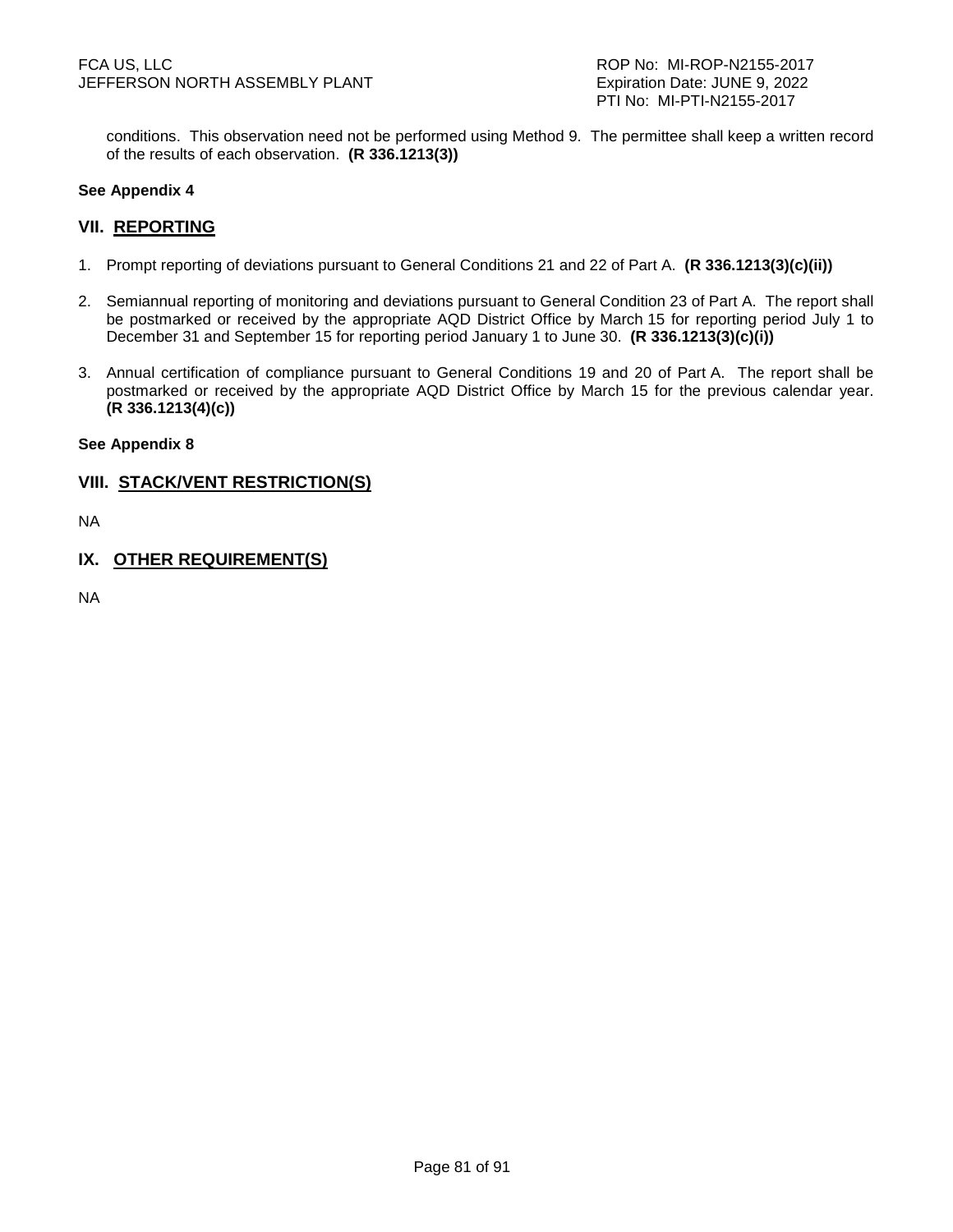# **FG-BOILER-MACT FLEXIBLE GROUP CONDITIONS**

## **DESCRIPTION**

This Flexible Group establishes the national emission limitations and work practice standards for hazardous air pollutants (HAP) emitted from industrial, commercial, and institutional boilers and process heaters located at major sources of HAP as found in 40 CFR Subpart DDDDD.

**Emission Units:** EU-BOILER1, EU-BOILER2, EU-BOILER3 and EU-BOILER4

## **POLLUTION CONTROL EQUIPMENT**

NA

# **I. EMISSION LIMIT(S)**

| <b>Pollutant</b> | Limit | <b>Time Period/ Operating</b><br><b>Scenario</b> | <b>Equipment</b> | Monitoring/<br><b>Testing Method</b> | <b>Underlying</b><br>Applicable<br><b>Requirements</b> |
|------------------|-------|--------------------------------------------------|------------------|--------------------------------------|--------------------------------------------------------|
| <b>NA</b>        | NA    | NA                                               | NA               | ΝA                                   | ΝA                                                     |

# **II. MATERIAL LIMIT(S)**

| <b>Material</b> | Limit | <b>Time Period/ Operating</b><br><b>Scenario</b> | <b>Equipment</b> | Monitoring/<br><b>Testing Method</b> | Underlying<br>Applicable<br><b>Requirements</b> |
|-----------------|-------|--------------------------------------------------|------------------|--------------------------------------|-------------------------------------------------|
| <b>NA</b>       | NA    | <b>NA</b>                                        | NA               | ΝA                                   | ΝA                                              |

# **III. PROCESS/OPERATIONAL RESTRICTION(S)**

- 1. The permittee shall conduct the initial tune-up of the Boilers 1, 2 3 & 4 no later than January 31, 2016, and every five years (no more than 61 months after the previous tune-up) thereafter to demonstrate continuous compliance as specified in 40 CFR 63.7540(a)(10)(i) through (a)(10)(vi). **(40 CFR 63.7510(e), 40 CFR 63.7515(d), 40 CFR 63.7540(a)(12))**
- 2. For an existing boiler or process heater located at a major source facility, not including limited use units, the permittee must have a one-time energy assessment performed by a qualified energy assessor as required in Table 3 of 40 CRF Part 63, Subpart DDDDD. A facility that operates under an energy management program compatible with ISO 50001 that includes the affected units also satisfies the energy assessment requirement. **(40 CFR Part 63, Subpart DDDDD, Table 3)**
- 3. The permittee, at all times, must operate and maintain any affected source, including associated air pollution control equipment and monitoring equipment, in a manner consistent with safety and good air pollution control practices for minimizing emissions. Determination of whether such operation and maintenance procedures are being used will be based on information available to the administrator that may include, but is not limited to, monitoring results, review of operation and maintenance procedures, review of operation and maintenance records, and inspection of the source. **(40 CFR 63.7500(a)(3))**

## **IV. DESIGN/EQUIPMENT PARAMETER(S)**

NA

## **V. TESTING/SAMPLING**

Records shall be maintained on file for a period of five years. **(R 336.1213(3)(b)(ii))**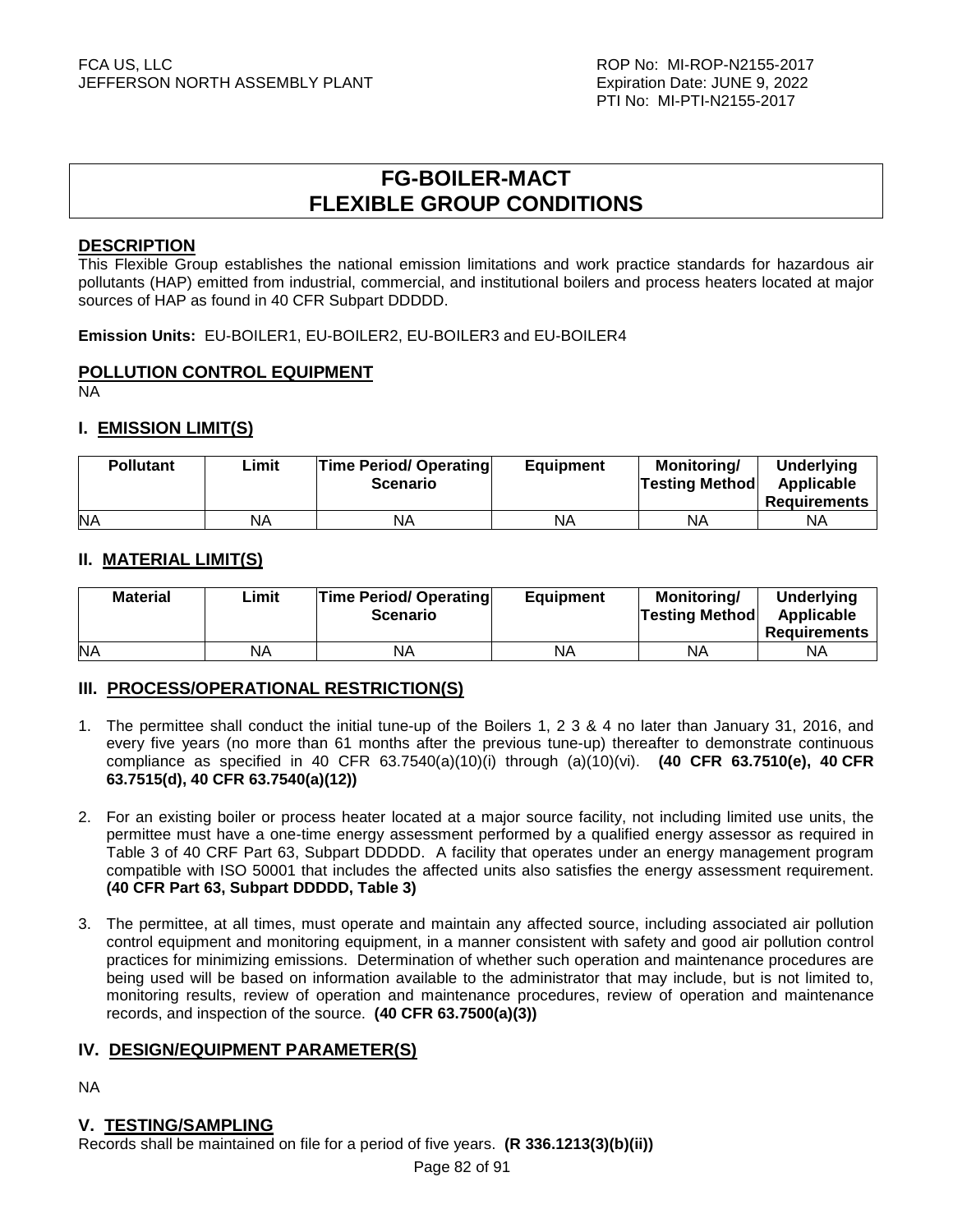NA

# **VI. MONITORING/RECORDKEEPING**

Records shall be maintained on file for a period of five years. **(R 336.1213(3)(b)(ii))**

NA

# **VII. REPORTING**

- 1. Prompt reporting of deviations pursuant to General Conditions 21 and 22 of Part A. **(R 336.1213(3)(c)(ii))**
- 2. Semi-annual reporting of monitoring and deviations pursuant to General Condition 23 of Part A. The report shall be postmarked or received by the appropriate AQD District Office by March 15 for reporting period July 1 to December 31 and September 15 for reporting period January 1 to June 30. **(R 336.1213(3)(c)(i))**
- 3. Annual certification of compliance pursuant to General Conditions 19 and 20 of Part A. The report shall be postmarked or received by the appropriate AQD District Office by March 15 for the previous calendar year. **(R 336.1213(4)(c))**
- 4. The permittee shall submit compliance reports as required by 40 CFR 63.7550. The first time period covered by these reports shall be shortened so as to end on either June 30 or December 31, whichever date is the first date that occurs at least 180 days (or 1, 2, or 5 years, as applicable, if submitting an annual, biennial, or 5 year compliance report) after the compliance date that is specified for you source in 40 CFR 63.7495. **(40 CFR 63.7550)**

### **See Appendix 8**

## **VIII. STACK/VENT RESTRICTION(S)**

The exhaust gases from the stacks listed in the table below shall be discharged unobstructed vertically upwards to the ambient air unless otherwise noted:

| <b>Stack &amp; Vent ID</b> | Maximum<br><b>Exhaust</b><br><b>Dimensions</b><br>(inches) | <b>Minimum Height</b><br><b>Above Ground</b><br>(feet) | <b>Underlying Applicable</b><br><b>Requirements</b> |
|----------------------------|------------------------------------------------------------|--------------------------------------------------------|-----------------------------------------------------|
| <b>NA</b>                  | NA                                                         | ΝA                                                     | NA                                                  |

## **IX. OTHER REQUIREMENT(S)**

1. The permittee shall comply with all applicable provisions of 40 CFR Part 63, Subpart DDDDD. **(40 CFR Part 63, Subpart DDDDD)** 

### **Footnotes:**

<sup>1</sup>This condition is state only enforceable and was established pursuant to Rule 201(1)(b).

<sup>2</sup> This condition is federally enforceable and was established pursuant to Rule 201(1)(a).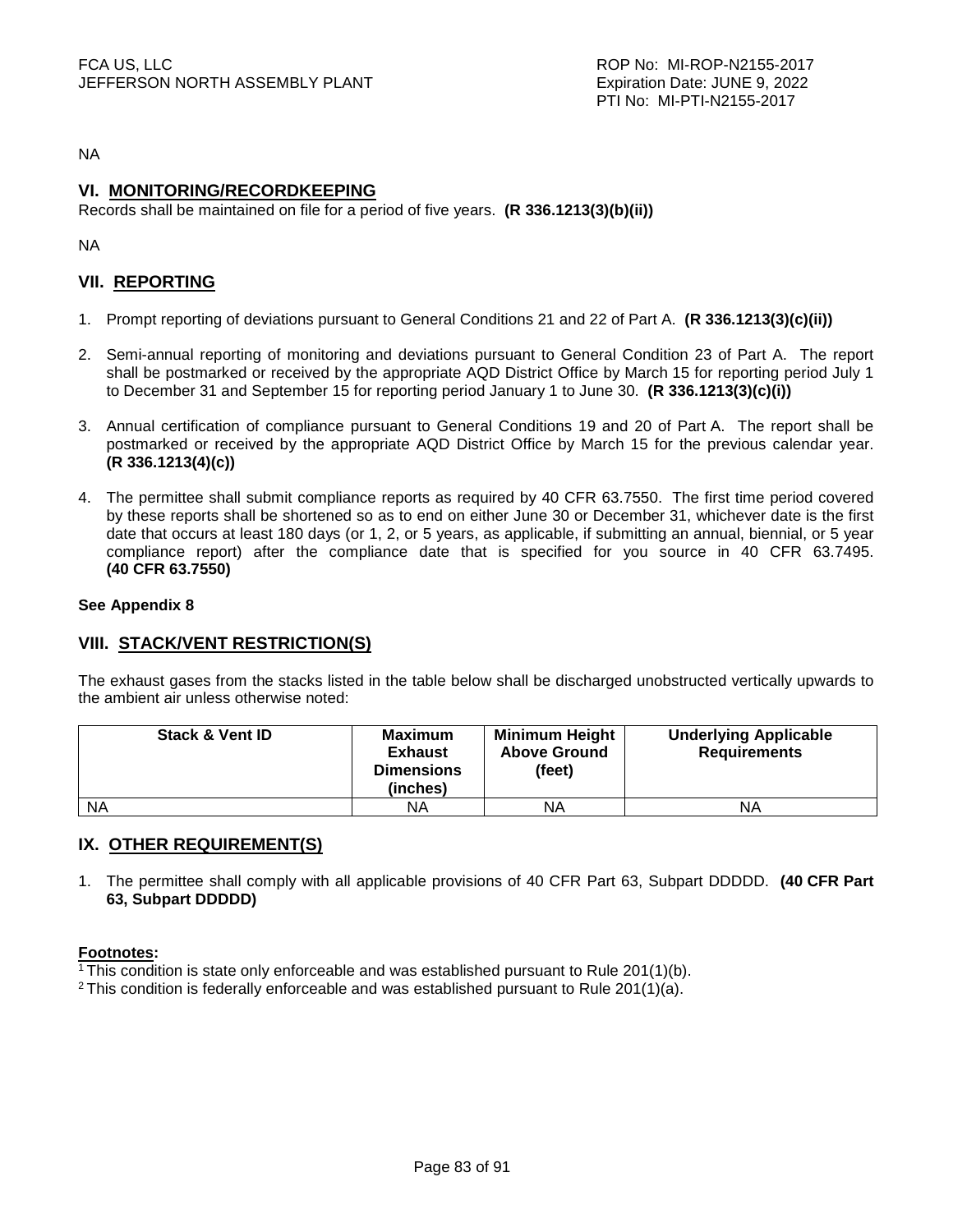# **FG-CI-RICE-MACT FLEXIBLE GROUP CONDITIONS**

# **DESCRIPTION**

40 CFR Part 63, Subpart ZZZZ - National Emission Standards for Hazardous Air Pollutants for Stationary Reciprocating Internal Combustion Engines (RICE), located at a major source of HAP emissions, existing emergency, compression ignition RICE less than 500 bhp.

**Emission Units:** EU-ENG-EFP AND EU-ENG-WFP

### **POLLUTION CONTROL EQUIPMENT**

NA

### **I. EMISSION LIMIT(S)**

| <b>Pollutant</b> | Limit | <b>Time Period/ Operating</b><br><b>Scenario</b> | <b>Equipment</b> | Monitorina/<br><b>Testing Method</b> | <b>Underlying</b><br>Applicable<br>Requirements |
|------------------|-------|--------------------------------------------------|------------------|--------------------------------------|-------------------------------------------------|
| <b>NA</b>        | NA    | ΝA                                               | ΝA               | <b>NA</b>                            | NA                                              |

### **II. MATERIAL LIMIT(S)**

| <b>Material</b> | Limit | <b>Time Period/ Operating</b><br><b>Scenario</b> | <b>Equipment</b> | Monitoring/<br><b>Testing Method</b> | <b>Underlying</b><br>Applicable<br><b>Requirements</b> |
|-----------------|-------|--------------------------------------------------|------------------|--------------------------------------|--------------------------------------------------------|
| <b>NA</b>       | NA    | NA                                               | NA               | ΝA                                   | ΝA                                                     |

# **III. PROCESS/OPERATIONAL RESTRICTION(S)**

- 1. Each engine in FG-CI-RICE-MACT shall be installed, maintained, and operated in a satisfactory manner. A list of work practice standards as specified in 40 CFR 63.6602 and Table 2c, Item 1 or the permittee may petition the Administrator pursuant to the requirements of 40 CFR 63.6(g) for alternative work practices. The following are the work practices specified in 40 CFR Part 63 Subpart ZZZZ Table 2c:
	- a. Change oil and filter every 500 hours of operation or annually, whichever comes first, except as allowed in SC III.2.
	- b. Inspect the air cleaner every 1,000 hours of operation or annually, whichever comes first, and replace as necessary; and
	- c. Inspect all hoses and belts every 500 hours of operation or annually, whichever comes first, and replace as necessary.

If the emergency engine is being operated during an emergency and it is not possible to shut down the engine to perform the work practice standards on the schedule required, the work practice standard can be delayed until the emergency is over. The work practice should be performed as soon as practicable after the emergency has ended or the unacceptable risk under Federal, State or local law has been abated. Sources must report any failure to perform the work practice on the schedule required and the Federal, State or local law or which the risk was deemed unacceptable. **(40 CFR 63.6602, 40 CFR Part 63 Subpart ZZZZ Table 2c, Item 1)** 

2. The permittee may utilize an oil analysis program in order to extend the specified oil change requirement. The oil analysis must be performed at the same frequency specified for changing the oil in Table 2c of 40 CFR Part 63 Subpart ZZZZ. **(40 CFR 63.6625(j))**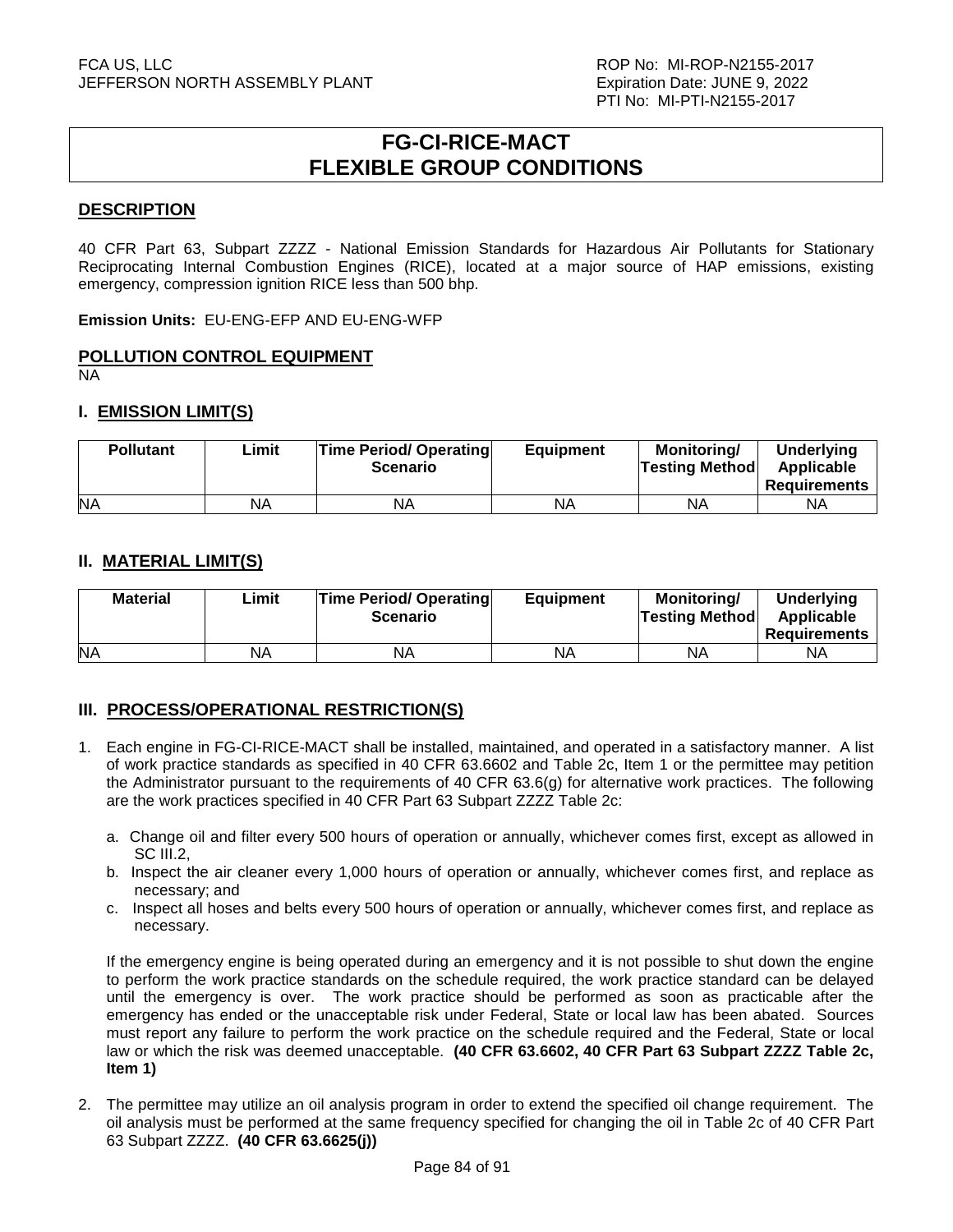- 3. The permittee shall install, maintain and operate each engine in FG-CI-RICE-MACT and after-treatment control device (if any) according to the manufacturer's emission-related written instructions or develop your own maintenance plan which must provide to the extent practicable for the maintenance and operation of the engine in a manner consistent with good air pollution control practice for minimizing emissions. **(40 CFR 63.6605, 40 CFR 63.6625(e))**
- 4. The permittee shall minimize the time spent at idle during startup and minimize the startup time of each engine in FG-CI-RICE-MACT to a period needed for appropriate and safe loading of the engine, not to exceed 30 minutes, after which time the emission standards applicable to all times other than startup apply. **(40 CFR 63.6625(h))**
- 5. The permittee shall not allow each engine in FG-CI-RICE-MACT to exceed 100 hours per calendar year for maintenance checks and readiness testing and emergency demand response. The owner or operator may petition the Administrator for approval of additional hours to be used for maintenance checks and readiness testing, but a petition is not required if the owner or operator maintains records indicating that Federal, State, or local standards require maintenance and testing of emergency RICE beyond 100 hours per calendar year. **(40 CFR 63.6640(f)(2)(i))**
- 6. The permittee may operate each engine in FG-CI-RICE-MACT up to 50 hours per calendar year for nonemergency situations, but those hours are to be counted towards the 100 hours per calendar year for maintenance and testing and emergency demand response, as allowed in 40 CFR 63.6640(f)(2). **(40 CFR 63.6640(f)(3))**

# **IV. DESIGN/EQUIPMENT PARAMETER(S)**

1. The permittee shall install a non-resettable hour meter on each engine in FG-CI-RICE-MACT **40 CFR 63.6625(f))** 

## **V. TESTING/SAMPLING**

Records shall be maintained on file for a period of five years. **(R 336.1213(3)(b)(ii))**

1. If using the oil analysis program in order to extend the specified oil change requirement in 40 CFR Subpart ZZZZ Table 2c, the permittee must at a minimum analyze the following three parameters: Total Base Number, viscosity, and percent water content. The condemning limits for these parameters are as follows: The condemning limits for these parameters are as follows: Total Acid Number increases by more than 3.0 milligrams of potassium hydroxide (KOH) per gram from Total Acid Number of the oil when new; viscosity of the oil has changed by more than 20 percent from the viscosity of the oil when new; or percent water content (by volume) is greater than 0.5. If all of these condemning limits are not exceeded, the engine owner or operator is not required to change the oil. If any of the limits are exceeded, the engine owner or operator must change the oil within 2 business days of receiving the results of the analysis; if the engine is not in operation when the results of the analysis are received, the engine owner or operator must change the oil within 2 business days or before commencing operation, whichever is later. The owner or operator must keep records of the parameters that are analyzed as part of the program, the results of the analysis, and the oil changes for the engine. The analysis program must be part of the maintenance plan for the engine. **(40 CFR 63.6625(j))** 

### **See Appendix 5**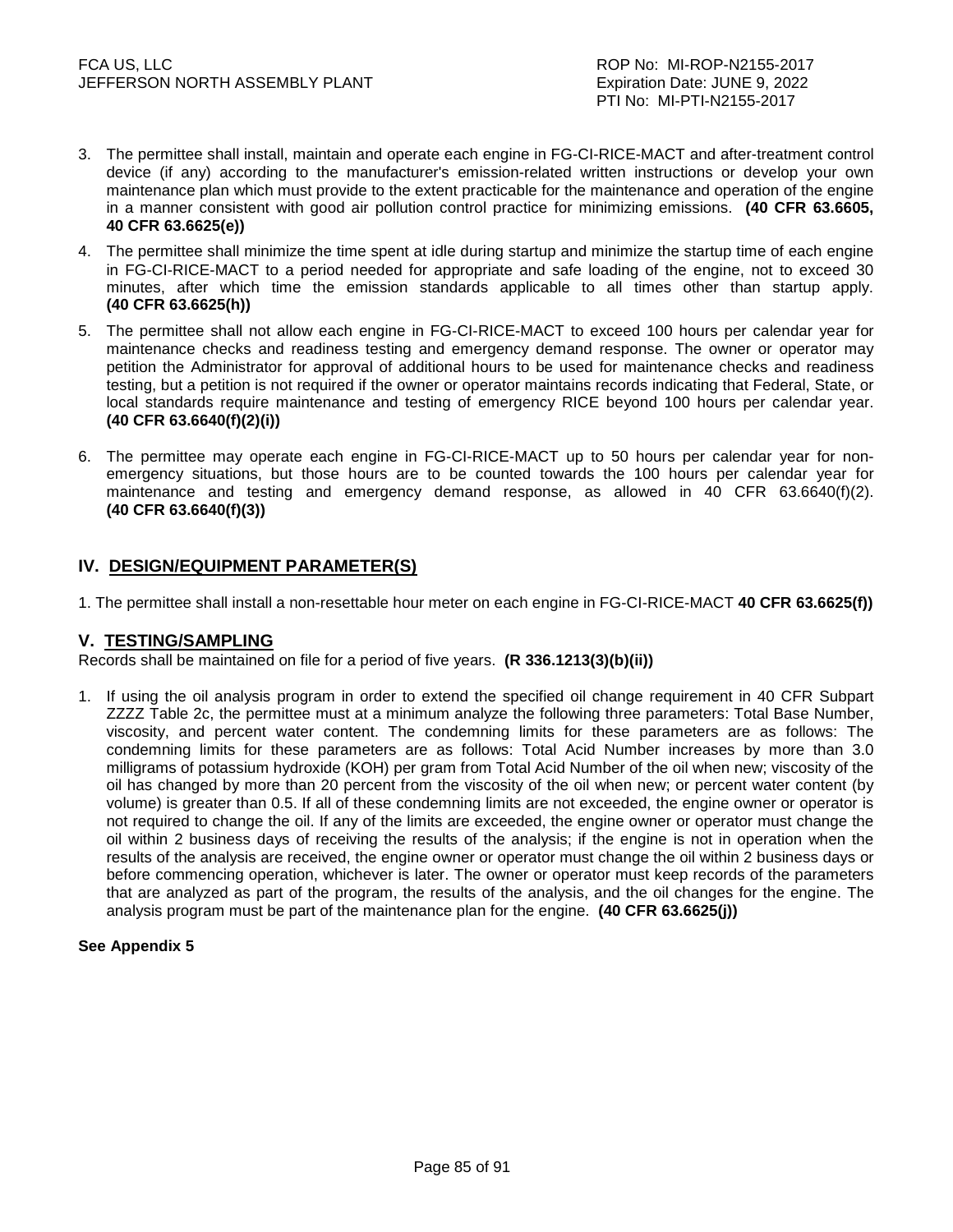## **VI. MONITORING/RECORDKEEPING**

Records shall be maintained on file for a period of five years. **(R 336.1213(3)(b)(ii))**

- 1. For each engine in FG-CI-RICE-MACT the permittee shall keep in a satisfactory manner, records of the maintenance conducted to demonstrate that the engine and after-treatment control device (if any) were operated and maintained according to the developed maintenance plan. The permittee shall keep all records on file and make them available to the department upon request. **(40 CFR 63.6655(e), 40 CFR 63.6660)**
- 2. For each engine in FG-CI-RICE-MACT the permittee shall keep in a satisfactory manner, records of hours of operation recorded through the non-resettable hour meter. The permittee shall document how many hours were spent during emergency operation and how many hours were spent during non-emergency operation. If the engines were used for demand response operation, the permittee shall keep records of the notification of the emergency situation and the time the engine was operated as part of demand response. The permittee shall keep all records on file and make them available to the department upon request. **(40 CFR 63.6655(f), 40 CFR 63.6660)**

# **VII. REPORTING**

- 1. Prompt reporting of deviations pursuant to General Conditions 21 and 22 of Part A. **(R 336.1213(3)(c)(ii))**
- 2. Semi-annual reporting of monitoring and deviations pursuant to General Condition 23 of Part A. The report shall be postmarked or received by the appropriate AQD District Office by March 15 for reporting period July 1 to December 31 and September 15 for reporting period January 1 to June 30. **(R 336.1213(3)(c)(i))**
- 3. Annual certification of compliance pursuant to General Conditions 19 and 20 of Part A. The report shall be postmarked or received by the appropriate AQD District Office by March 15 for the previous calendar year. **(R 336.1213(4)(c))**
- 4. Each affected source that has obtained a Title V Renewable Operating Permit pursuant to 40 CFR Part 70 or 71 must report all deviations as defined in Subpart ZZZZ in the semiannual monitoring report required by 40 CFR 70.6 (a)(3)(iii)(A) or 40 CFR 71.6(a)(3)(iii)(A). If an affected source submits a Compliance report pursuant to Table 7 of Subpart ZZZZ along with, or as part of, the semiannual monitoring report required by 40 CFR 70.6(a)(3)(iii)(A) or 40 CFR 71.6(a)(3)(iii)(A), and the Compliance report includes all required information concerning deviations from any emission or operating limitation in Subpart ZZZZ, submission of the Compliance report shall be deemed to satisfy any obligation to report the same deviations in the semiannual monitoring report. However, submission of a Compliance report shall not otherwise affect any obligation the affected source may have to report deviations from permit requirements to the permit authority. **(40 CFR 63.6650(f))**
- 5. If you own or operate an emergency stationary RICE with a site rating of more than 100 brake hp that operates or is contractually obligated to be available for more than 15 hours per calendar year for the purposes specified in §63.6640(f)(2)(ii) and (iii) or that operates for the purpose specified in §63.6640(f)(4)(ii), you must submit an annual report according to the requirements below and as specified in 40 CFR 63.6650(h):
	- a. The report must contain the following information:
		- i. Company name and address where the engine is located.
		- ii. Date of the report and beginning and ending dates of the reporting period.
		- iii. Engine site rating and model year.
		- iv. Latitude and longitude of the engine in decimal degrees reported to the fifth decimal place.
		- v. Hours operated for the purposes specified in §63.6640(f)(2)(ii) and (iii), including the date, start time, and end time for engine operation for the purposes specified in  $\S63.6640(f)(2)(ii)$  and (iii).
		- vi. Number of hours the engine is contractually obligated to be available for the purposes specified in §63.6640(f)(2)(ii) and (iii).
		- vii. Hours spent for operation for the purpose specified in §63.6640(f)(4)(ii), including the date, start time, and end time for engine operation for the purposes specified in §63.6640(f)(4)(ii). The report must also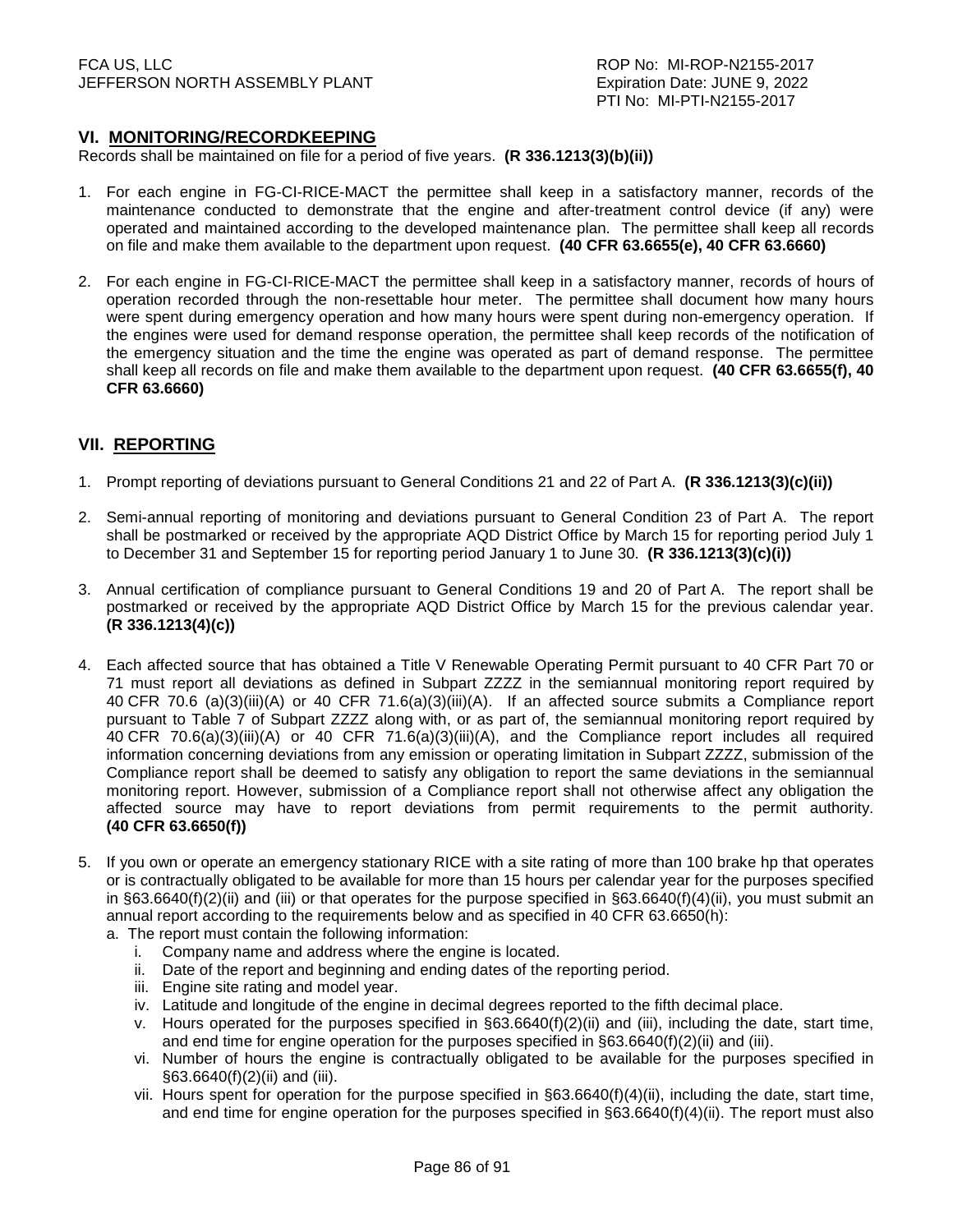identify the entity that dispatched the engine and the situation that necessitated the dispatch of the engine.

- viii. If there were no deviations from the fuel requirements in §63.6604 that apply to the engine (if any), a statement that there were no deviations from the fuel requirements during the reporting period.
- ix. If there were deviations from the fuel requirements in §63.6604 that apply to the engine (if any), information on the number, duration, and cause of deviations, and the corrective action taken.
- b. The first annual report must cover the calendar year 2015 and must be submitted no later than March 31, 2016. Subsequent annual reports for each calendar year must be submitted no later than March 31 of the following calendar year.
- c. The annual report must be submitted electronically using the subpart specific reporting form in the Compliance and Emissions Data Reporting Interface (CEDRI) that is accessed through EPA's Central Data Exchange (CDX) (www.epa.gov/cdx). However, if the reporting form specific to this subpart is not available in CEDRI at the time that the report is due, the written report must be submitted to the Administrator at the appropriate address listed in §63.13**. (40 CFR 63.6650(h), 40 CFR 63.6660)**

### **See Appendix 8**

# **VIII. STACK/VENT RESTRICTION(S)**

The exhaust gases from the stacks listed in the table below shall be discharged unobstructed vertically upwards to the ambient air unless otherwise noted:

| <b>Stack &amp; Vent ID</b> | Maximum<br><b>Exhaust</b><br><b>Dimensions</b><br>(inches) | <b>Minimum Height</b><br><b>Above Ground</b><br>(feet) | <b>Underlying Applicable</b><br><b>Requirements</b> |
|----------------------------|------------------------------------------------------------|--------------------------------------------------------|-----------------------------------------------------|
| <b>NA</b>                  | NА                                                         | NA                                                     | ΝA                                                  |

## **IX. OTHER REQUIREMENT(S)**

1. The permittee shall comply with all applicable provisions of the National Emission Standards for Hazardous Air Pollutants, as specified in 40 CFR Part 63, Subpart A and Subpart ZZZZ, for Stationary Reciprocating Internal Combustion Engines by the initial compliance date. **(40 CFR 63.6595, 40 CFR Part 63, Subparts A and ZZZZ)** 

### **Footnotes:**

<sup>1</sup>This condition is state only enforceable and was established pursuant to Rule 201(1)(b).

<sup>2</sup> This condition is federally enforceable and was established pursuant to Rule 201(1)(a).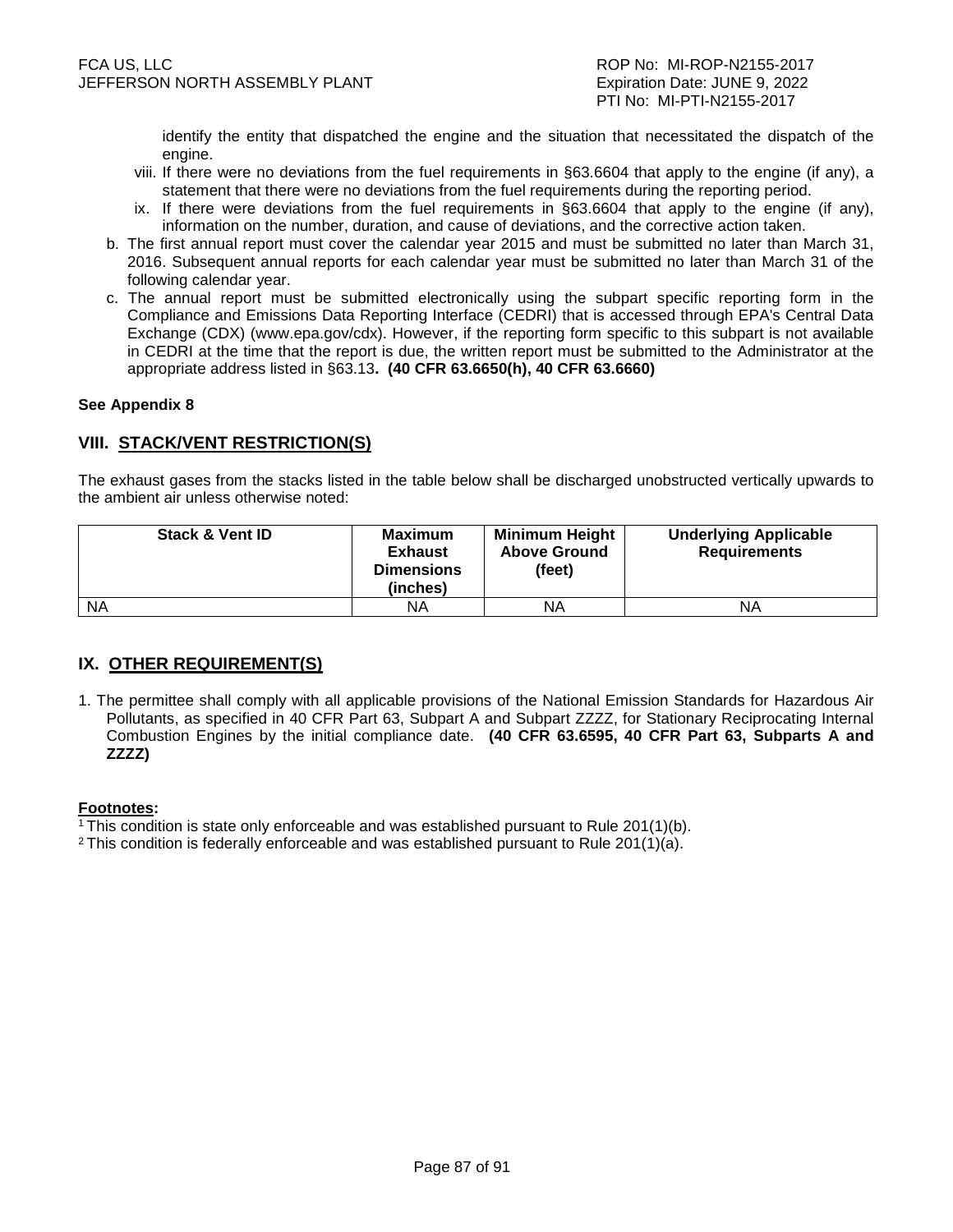# **E. NON-APPLICABLE REQUIREMENTS**

At the time of the ROP issuance, the AQD has determined that the requirements identified in the table below are not applicable to the specified emission unit(s) and/or flexible group(s). This determination is incorporated into the permit shield provisions set forth in the General Conditions in Part A pursuant to Rule 213(6)(a)(ii). If the permittee makes a change that affects the basis of the non-applicability determination, the permit shield established as a result of that non-applicability decision is no longer valid for that emission unit or flexible group.

At the time of the ROP issuance, the AQD has determined that no non-applicable requirements have been identified for incorporation into the permit shield provision set forth in the General Conditions in Part A pursuant to Rule 213(6)(a)(ii).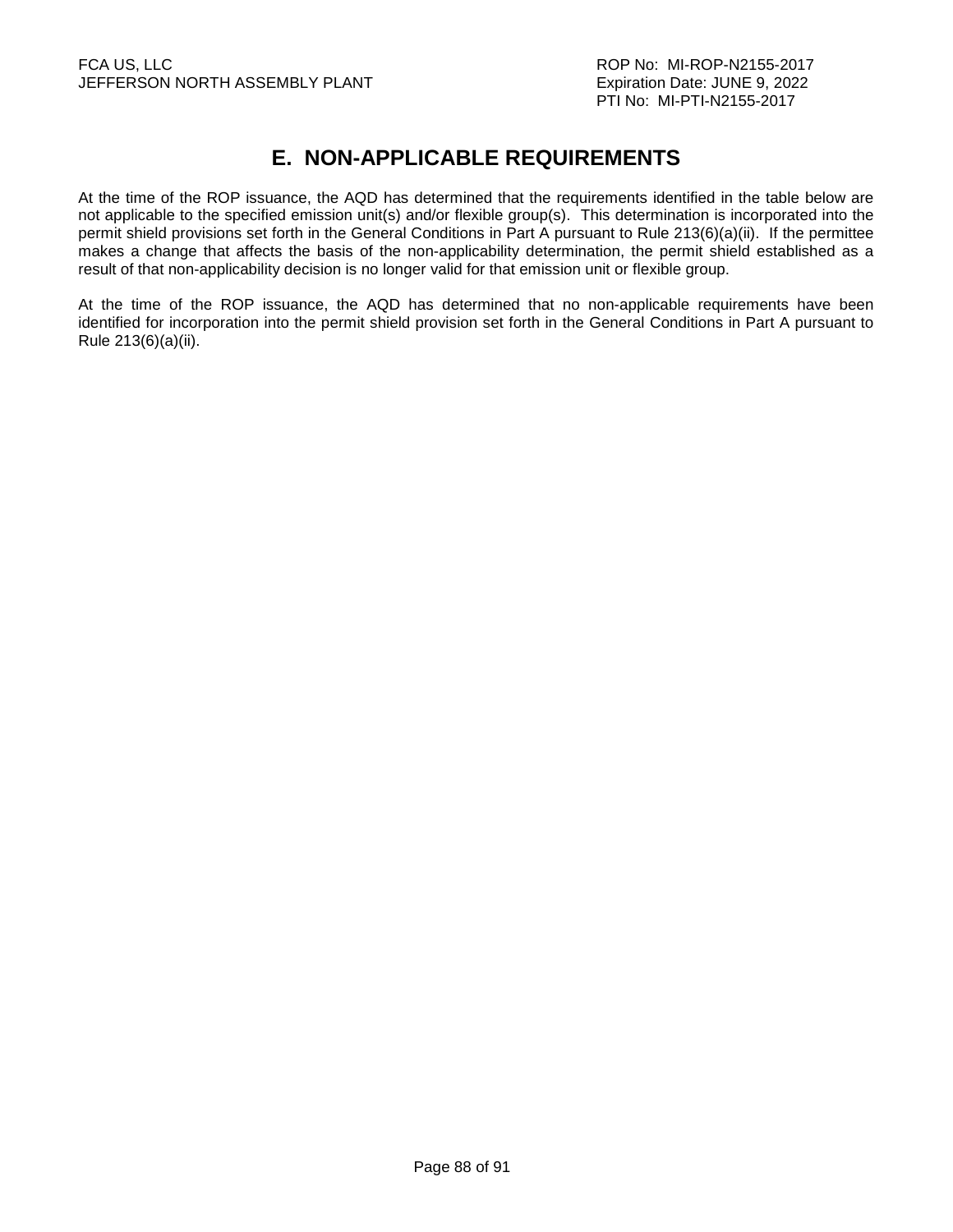# **APPENDICES**

# **Appendix 1. Abbreviations and Acronyms**

| <b>Common Acronyms</b>    |                                                                                |                   | <b>Pollutant / Measurement Abbreviations</b> |
|---------------------------|--------------------------------------------------------------------------------|-------------------|----------------------------------------------|
| AQD                       | <b>Air Quality Division</b>                                                    | acfm              | Actual cubic feet per minute                 |
| <b>BACT</b>               | Best Available Control Technology                                              | <b>BTU</b>        | <b>British Thermal Unit</b>                  |
| CAA                       | Clean Air Act                                                                  | °C                | Degrees Celsius                              |
| CAM                       | <b>Compliance Assurance Monitoring</b>                                         | CO                | Carbon Monoxide                              |
| <b>CEM</b>                | <b>Continuous Emission Monitoring</b>                                          | CO <sub>2</sub> e | Carbon Dioxide Equivalent                    |
| <b>CFR</b>                | Code of Federal Regulations                                                    | dscf              | Dry standard cubic foot                      |
| <b>COM</b>                | <b>Continuous Opacity Monitoring</b>                                           | dscm              | Dry standard cubic meter                     |
| Department/<br>department | Michigan Department of Environmental<br>Quality                                | °F<br>gr          | Degrees Fahrenheit<br>Grains                 |
| EU                        | <b>Emission Unit</b>                                                           | <b>HAP</b>        | Hazardous Air Pollutant                      |
| FG                        | <b>Flexible Group</b>                                                          | Hg                | Mercury                                      |
| <b>GACS</b>               | <b>Gallons of Applied Coating Solids</b>                                       | hr                | Hour                                         |
| GC                        | <b>General Condition</b>                                                       | HP                | Horsepower                                   |
| <b>GHGs</b>               | <b>Greenhouse Gases</b>                                                        | H <sub>2</sub> S  | Hydrogen Sulfide                             |
| <b>HVLP</b>               | High Volume Low Pressure*                                                      | kW                | Kilowatt                                     |
| ID                        | Identification                                                                 | lb                | Pound                                        |
| <b>IRSL</b>               | Initial Risk Screening Level                                                   | m                 | Meter                                        |
| <b>ITSL</b>               | Initial Threshold Screening Level                                              | mg                | Milligram                                    |
| <b>LAER</b>               | Lowest Achievable Emission Rate                                                | mm                | Millimeter                                   |
| <b>MACT</b>               | Maximum Achievable Control Technology                                          | МM                | Million                                      |
| <b>MAERS</b>              | Michigan Air Emissions Reporting System                                        | MW                | Megawatts                                    |
| <b>MAP</b>                | <b>Malfunction Abatement Plan</b>                                              | <b>NMOC</b>       | Non-methane Organic Compounds                |
| <b>MDEQ</b>               | Michigan Department of Environmental<br>Quality                                | NO <sub>x</sub>   | Oxides of Nitrogen                           |
| <b>MSDS</b>               | Material Safety Data Sheet                                                     | ng<br><b>PM</b>   | Nanogram<br><b>Particulate Matter</b>        |
| <b>NA</b>                 | Not Applicable                                                                 | <b>PM10</b>       | Particulate Matter equal to or less than 10  |
| <b>NAAQS</b>              | National Ambient Air Quality Standards                                         |                   | microns in diameter                          |
| <b>NESHAP</b>             | National Emission Standard for Hazardous                                       | PM2.5             | Particulate Matter equal to or less than 2.5 |
|                           | Air Pollutants                                                                 |                   | microns in diameter                          |
| <b>NSPS</b>               | New Source Performance Standards                                               | pph               | Pounds per hour                              |
| <b>NSR</b>                | <b>New Source Review</b>                                                       | ppm               | Parts per million                            |
| <b>PS</b>                 | Performance Specification                                                      | ppmv              | Parts per million by volume                  |
| <b>PSD</b>                | Prevention of Significant Deterioration                                        | ppmw              | Parts per million by weight                  |
| <b>PTE</b>                | <b>Permanent Total Enclosure</b>                                               | psia              | Pounds per square inch absolute              |
| PTI                       | Permit to Install                                                              | psig              | Pounds per square inch gauge                 |
| <b>RACT</b>               | Reasonable Available Control Technology                                        | scf               | Standard cubic feet                          |
| <b>ROP</b>                | <b>Renewable Operating Permit</b>                                              | sec               | Seconds                                      |
| SC                        | <b>Special Condition</b>                                                       | SO <sub>2</sub>   | <b>Sulfur Dioxide</b>                        |
| <b>SCR</b>                | Selective Catalytic Reduction                                                  | <b>TAC</b>        | <b>Toxic Air Contaminant</b>                 |
| <b>SNCR</b>               | Selective Non-Catalytic Reduction                                              | Temp              | Temperature                                  |
| <b>SRN</b><br>TEQ         | <b>State Registration Number</b>                                               | THC               | <b>Total Hydrocarbons</b>                    |
| USEPA/EPA                 | <b>Toxicity Equivalence Quotient</b><br>United States Environmental Protection | tpy<br>μg         | Tons per year<br>Microgram                   |
|                           | Agency                                                                         |                   | Micrometer or Micron                         |
| VE                        | Visible Emissions                                                              | μm<br><b>VOC</b>  | Volatile Organic Compounds                   |
|                           |                                                                                | yr                | Year                                         |

\*For HVLP applicators, the pressure measured at the gun air cap shall not exceed 10 pounds per square inch gauge (psig).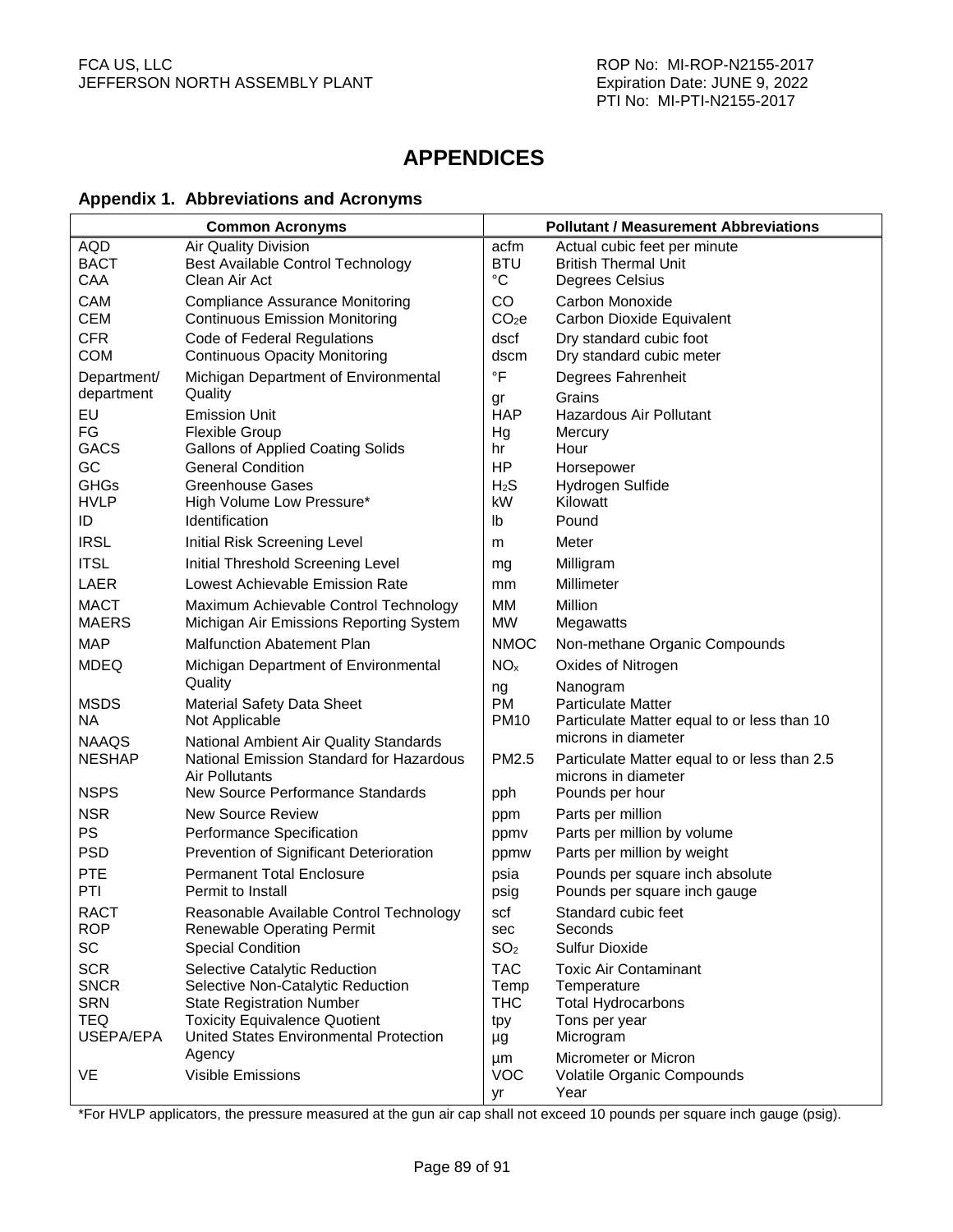# **Appendix 2. Schedule of Compliance**

The permittee certified in the ROP application that this stationary source is in compliance with all applicable requirements and the permittee shall continue to comply with all terms and conditions of this ROP. A Schedule of Compliance is not required. **(R 336.1213(4)(a), R 336.1119(a)(ii))** 

## **Appendix 3. Monitoring Requirements**

The following monitoring procedures, methods, or specifications are the details to the monitoring requirements identified and referenced in FG-FACILITY and FG-CONTROLS.

## **Elements of an O & M Plan**

**General** – Keep records of maintenance inspections which include the dates, results of the inspections and the dates and reasons for repairs if made. The following items shall be inspected for each respective add-on control device used to demonstrate compliance with applicable VOC emissions limits.

### **Thermal Oxidizers**

- 1. Validation of thermocouple accuracy or recalibration of each thermocouple a minimum of once every 12 months. The thermocouple can be replaced in lieu of validation.
- 2. Perform a heat exchanger visual internal inspection a minimum of once every 18 months.\*

### **Regenerative Thermal Oxidizers**

- 1. Validation of thermocouple accuracy or recalibration of each thermocouple a minimum of once every 12 months. The thermocouple can be replaced in lieu of validation.
- 2. Perform a heat exchange/heat transfer media inspection a minimum of once every 18 months.\*
- 3. Perform an inspection of the valve seals condition and verify valve timing/synchronization a minimum of once every 18 months.\*

### **VOC Concentrator**

- 1. Validation of thermocouple accuracy or recalibration of each thermocouple a minimum of once every 12 months. The thermocouple can be replaced in lieu of validation.
- 2. Perform internal observation of adsorbent materials for contamination and erosion a minimum of once every 18 months.\*
- 3. Observe and record the pressure drop across the concentrator a minimum of once every calendar quarter.
- \* The requirement to address this issue is satisfied if a performance test (i.e., stack test) has been performed on the control device within the prior 18 month period.